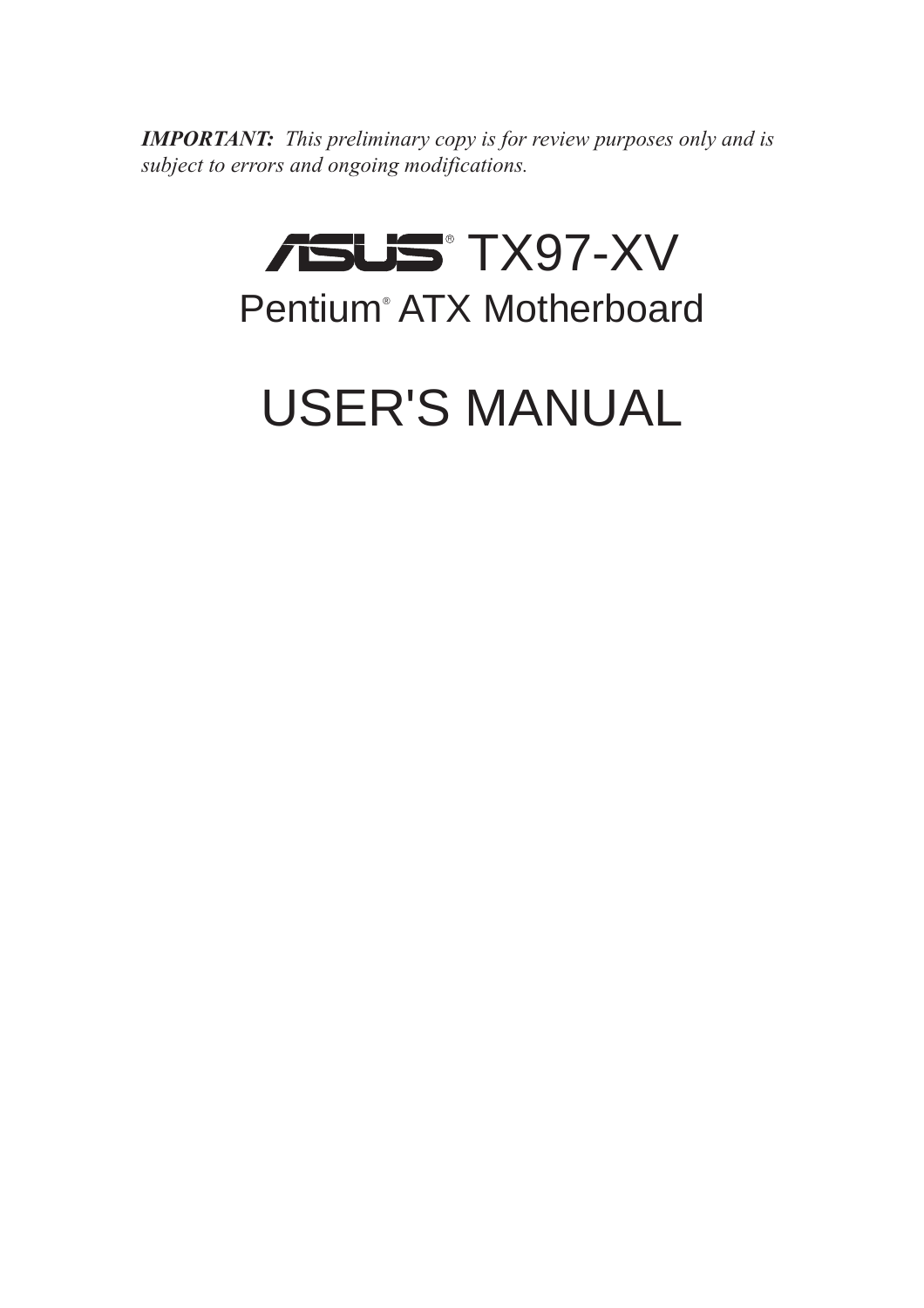# USER'S NOTICE

No part of this product, including the product and software may be reproduced, transmitted, transcribed, stored in a retrieval system, or translated into any language in any form by any means without the express written permission of ASUSTeK COMPUTER INC. (hereinafter referred to as ASUS) except documentation kept by the purchaser for backup purposes.

Specifications are subject to change without notice. ASUS provides this manual "as is" without warranty of any kind, either express or implied, including but not limited to the implied warranties or conditions of merchantability or fitness for a particular purpose. In no event shall ASUS be liable for any loss or profits, loss of business, loss of use or data, interruption of business, or for indirect, special, incidental, or consequential damages of any kind, even if ASUS has been advised of the possibility of such damages arising from any defect or error in this manual or product. ASUS may revise this manual from time to time without notice.

Products mentioned in this manual are mentioned for identification purposes only. Product names appearing in this manual may or may not be registered trademarks or copyrights of their respective companies.

- Intel, LanDesk, and Pentium are registered trademarks of Intel Corporation.
- Symbios is a registered trademark of Symbios Logic Corporation.
- Windows and MS-DOS are registered trademarks of Microsoft Corporation.
- Sound Blaster AWE32 and SB16 are trademarks of Creative Technology Ltd.
- Adobe and Acrobat are registered trademarks of Adobe Systems Incorporated.

The product name and revision number are both printed on the board itself. Manual revisions are released for each board design represented by the digit before and after the period of the manual revision number. Manual updates are represented by the third digit in the manual revision number. For previous or updated manuals, BIOS, drivers, or product release information you may visit ASUS' home page at: http://www.asus.com.tw/ or contact ASUS from the following page.

© Copyright 1997 ASUSTeK COMPUTER INC. All rights reserved.

| Product Name: ASUS TX97-XV |  |
|----------------------------|--|
| Manual Revision: 1.13      |  |
| Release Date: April 1997   |  |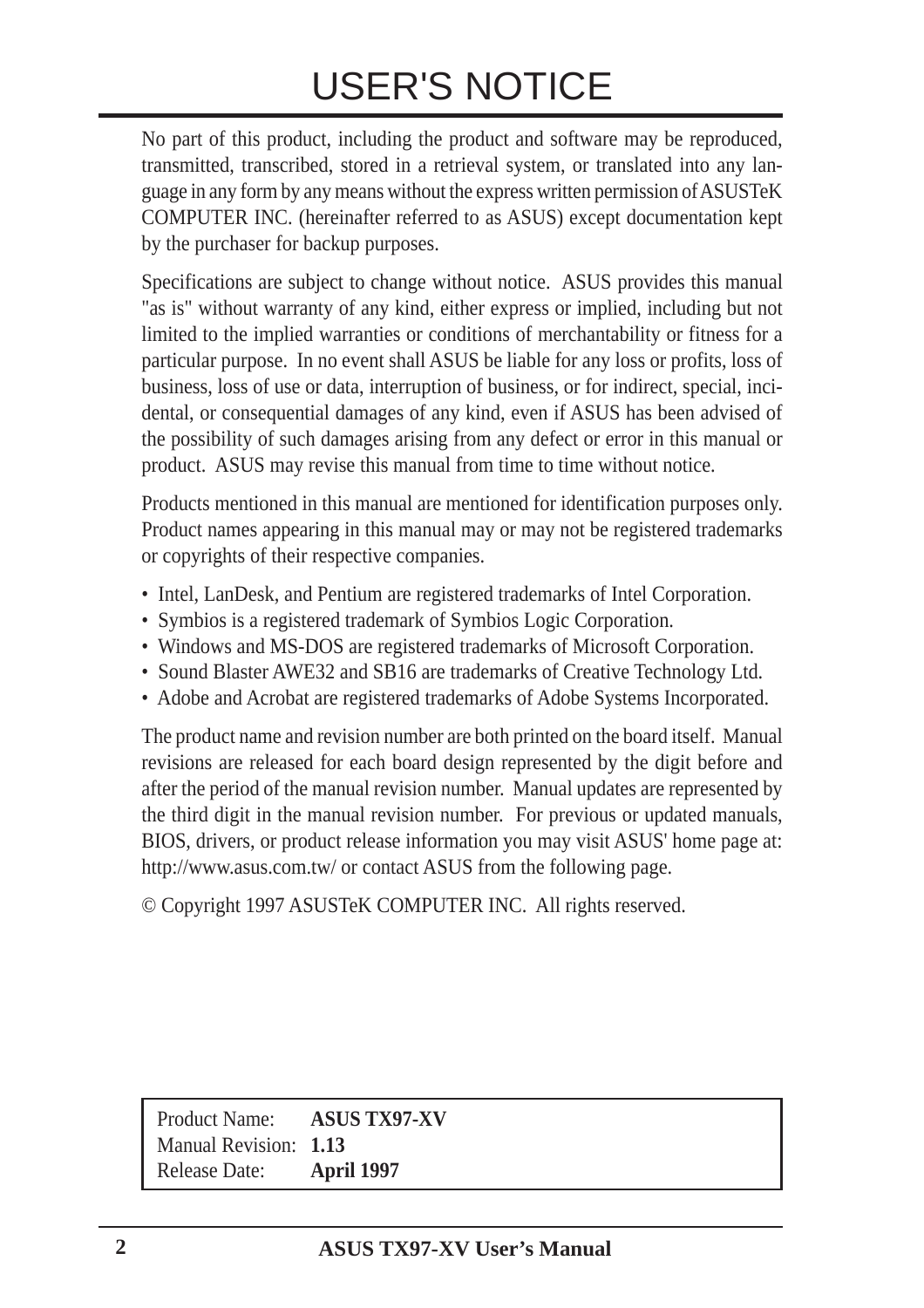# ASUS CONTACT INFORMATION

## ASUSTeK COMPUTER INC.

### Marketing Info:

Address: 150 Li-Te Road, Peitou, Taipei, Taiwan, ROC Telephone: 886-2-894-3447 Fax: 886-2-894-3449

Email: info@asus.com.tw

### Technical Support:

| Fax:    | 886-2-895-9254           |
|---------|--------------------------|
| BBS:    | 886-2-896-4667           |
| Email:  | tsd@asus.com.tw          |
| WWW:    | http://www.asus.com.tw/  |
| Gopher: | gopher.asus.com.tw       |
| FTP:    | ftp.asus.com.tw/pub/ASUS |

## ASUS COMPUTER INTERNATIONAL

### Marketing Info:

Address: 721 Charcot Avenue, San Jose, CA 95131, USA Telephone: 1-408-474-0567 Fax: 1-408-474-0568 Email: info-usa@asus.com.tw

### Technical Support:

BBS: 1-408-474-0555 Email:  $tsd-usa@asus.com$  tw

## ASUS COMPUTER GmbH

### Marketing Info:

Address: Harkort Str. 25, 40880 Ratingen, BRD, Germany Telephone: 49-2102-445011 Fax: 49-2102-442066

Email: info-ger@asus.com.tw

### Technical Support:

| <b>BBS:</b> | 49-2102-448690      |
|-------------|---------------------|
| Email:      | tsd-ger@asus.com.tw |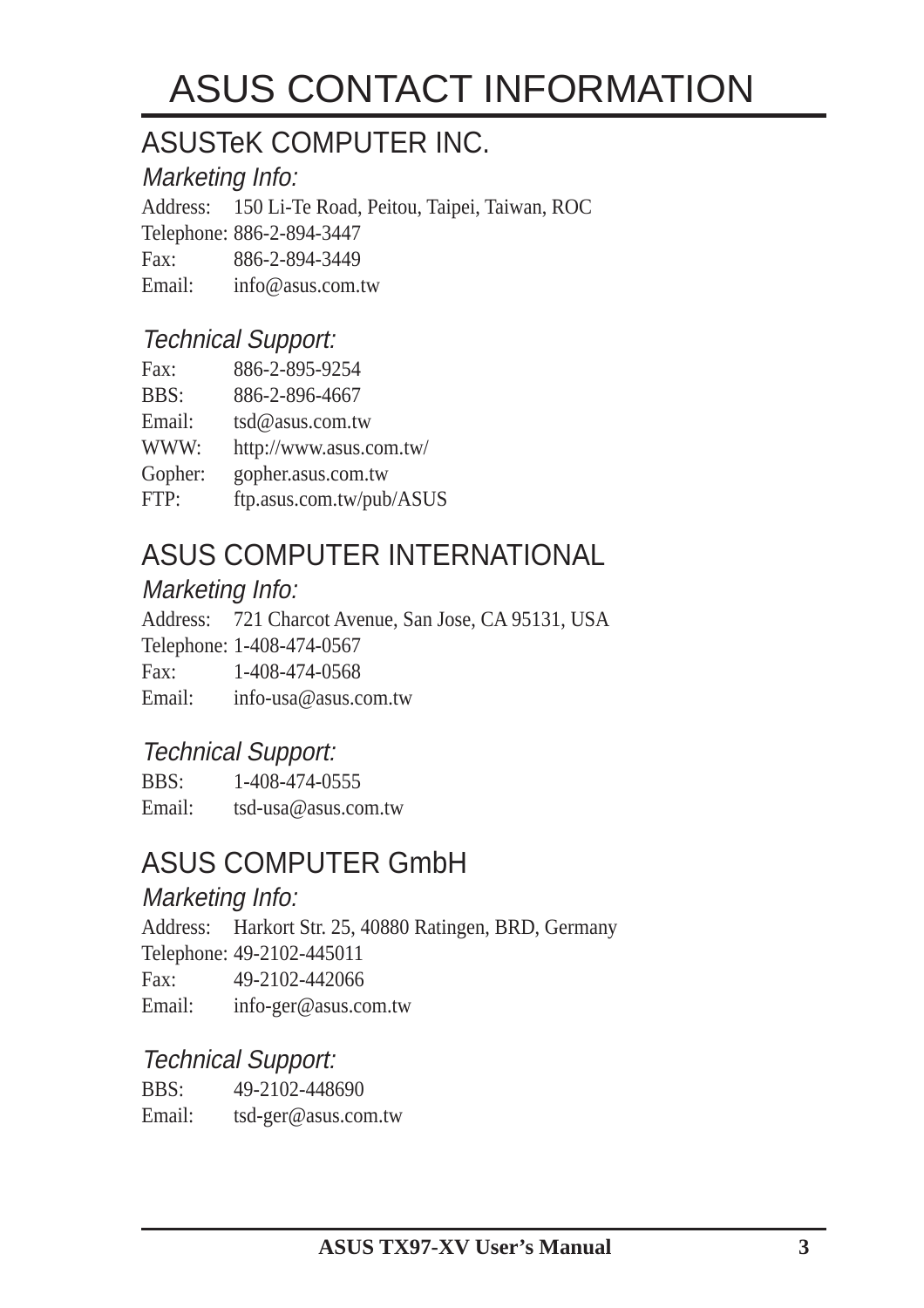# **CONTENTS**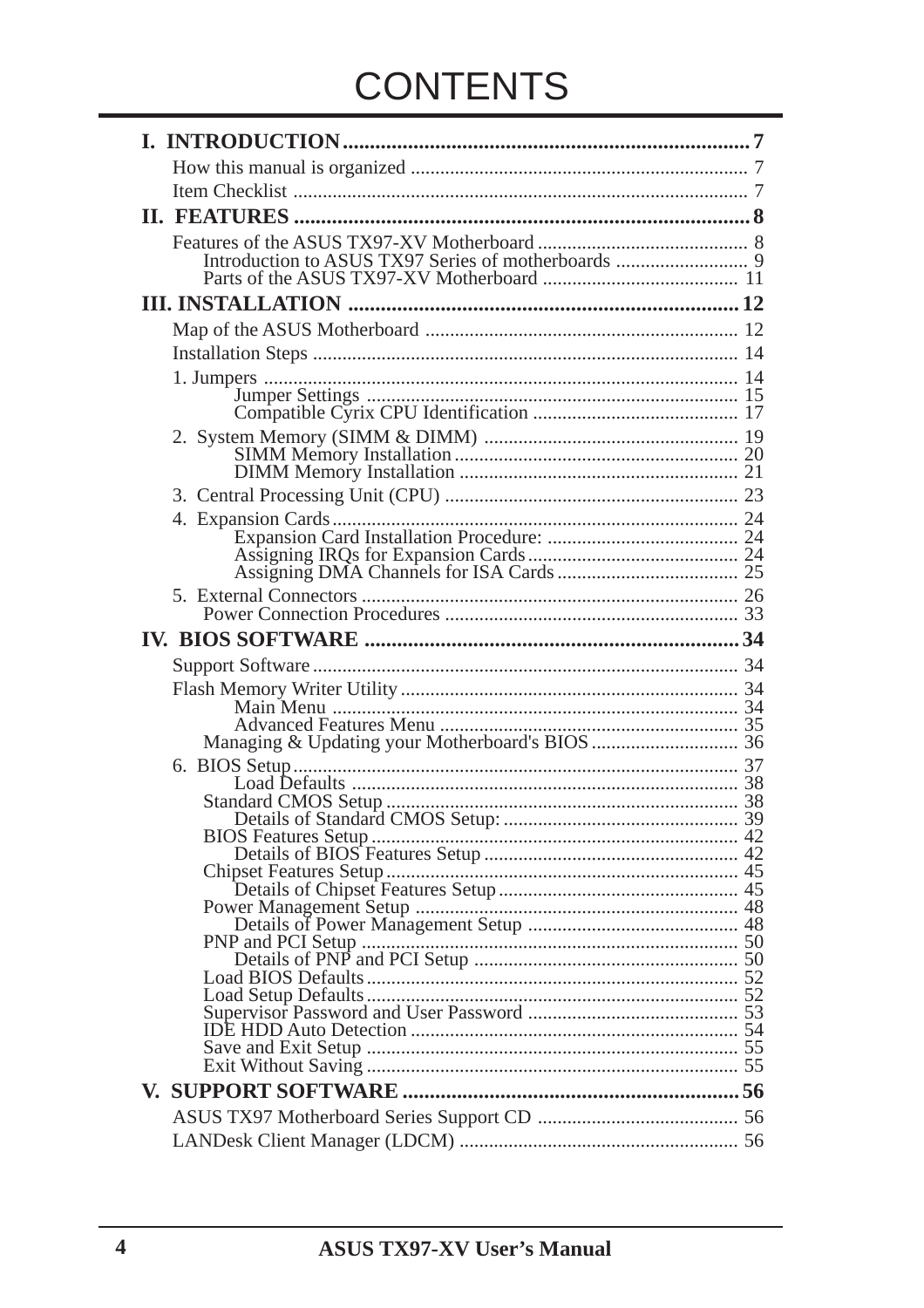# **CONTENTS**

| Features |  |
|----------|--|
|          |  |
|          |  |
|          |  |
|          |  |
|          |  |
|          |  |
|          |  |
|          |  |
|          |  |
|          |  |
|          |  |
|          |  |
|          |  |
|          |  |
|          |  |
|          |  |
|          |  |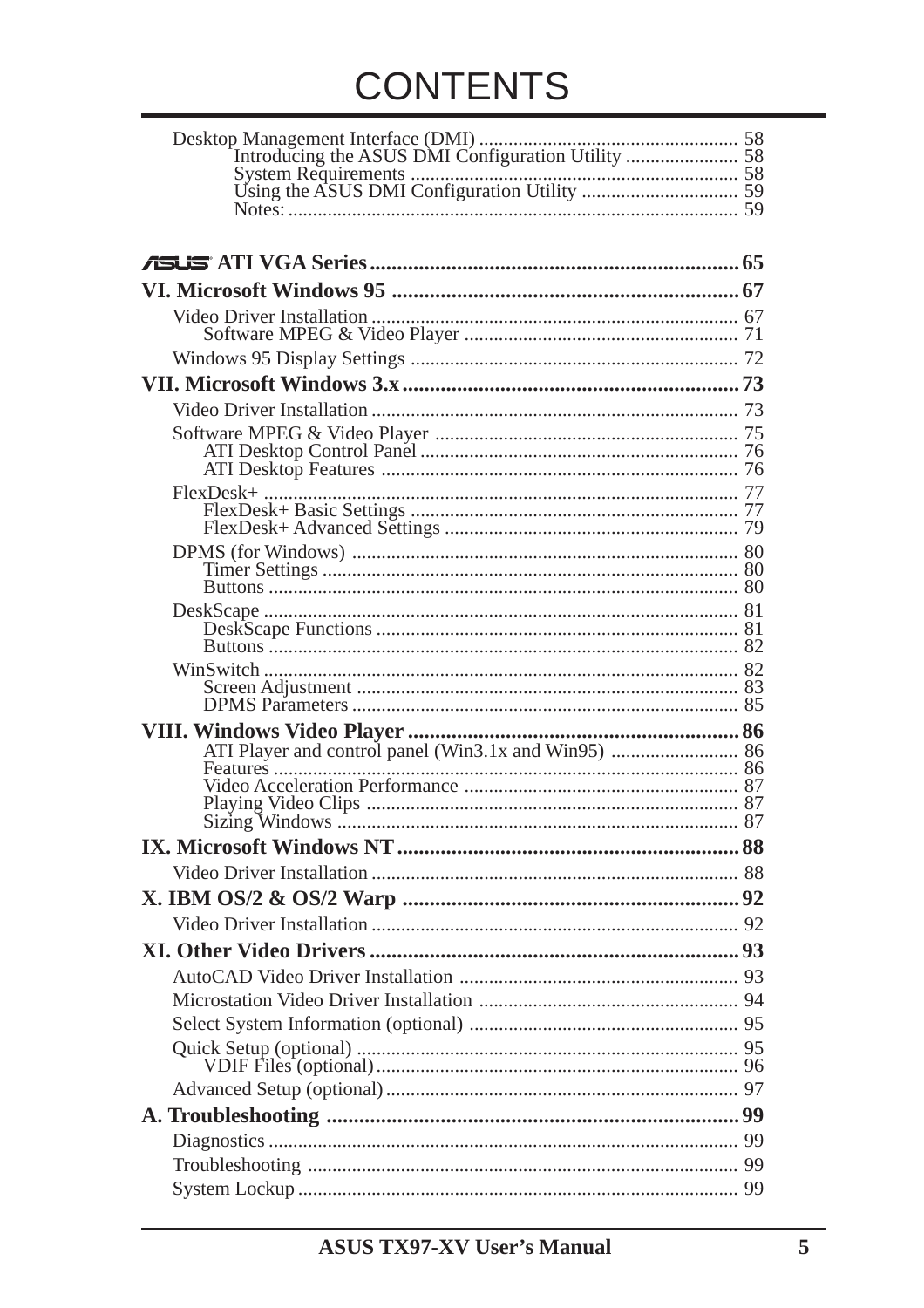### **Federal Communications Commission Statement**

This device complies with FCC Rules Part 15. Operation is subject to the following two conditions:

- This device may not cause harmful interference, and
- This device must accept any interference received, including interference that may cause undesired operation.

This equipment has been tested and found to comply with the limits for a Class B digital device, pursuant to Part 15 of the FCC Rules. These limits are designed to provide reasonable protection against harmful interference in a residential installation. This equipment generates, uses and can radiate radio frequency energy and, if not installed and used in accordance with manufacturer's instructions, may cause harmful interference to radio communications. However, there is no guarantee that interference will not occur in a particular installation. If this equipment does cause harmful interference to radio or television reception, which can be determined by turning the equipment off and on, the user is encouraged to try to correct the interference by one or more of the following measures:

- Re-orient or relocate the receiving antenna.
- Increase the separation between the equipment and receiver.
- Connect the equipment to an outlet on a circuit different from that to which the receiver is connected.
- Consult the dealer or an experienced radio/TV technician for help.

**WARNING:** The use of shielded cables for connection of the monitor to the graphics card is required to assure compliance with FCC regulations. Changes or modifications to this unit not expressly approved by the party responsible for compliance could void the user's authority to operate this equipment.

### **Canadian Department of Communications Statement**

This digital apparatus does not exceed the Class B limits for radio noise emissions from digital apparatus set out in the Radio Interference Regulations of the Canadian Department of Communications.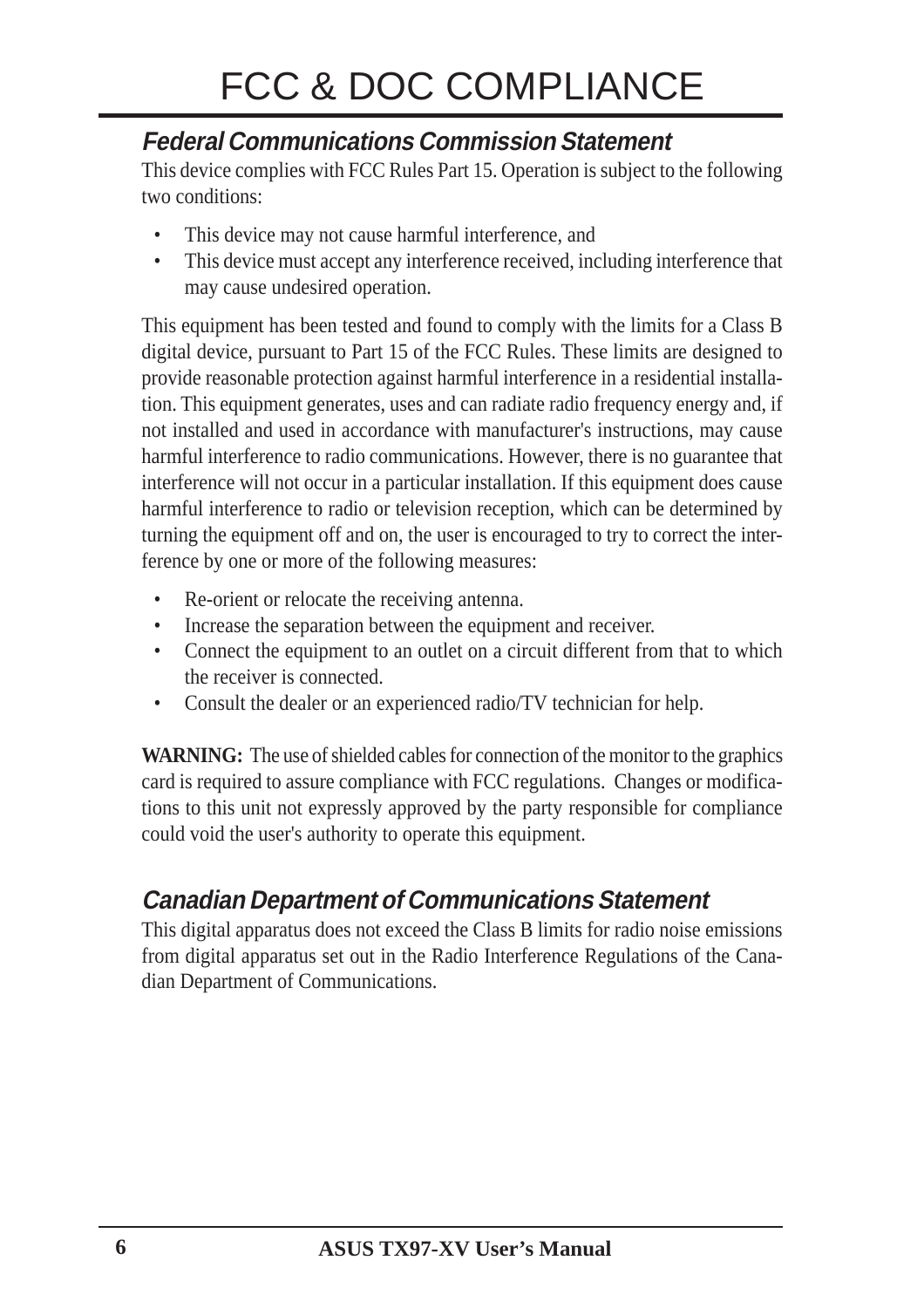## How this manual is organized

This manual is divided into the following sections:

- **I. Introduction:** Manual information and checklist
- **II. Features:** Information and specifications concerning this product
- **III.** Installation: Instructions on setting up the motherboard.
- **IV. BIOS Setup:** BIOS software setup information.
- **V. Support Software:** Installation of software drivers and utilities.
- **VI. (reserved)** SCSI Firmware not available
- **VII. ASUS I-A16C:** Installation of an optional 16-bit Audio card
- **VIII. Windows 95:** Audio Software Manual (with ASUS I-A16C bundle)
- **IX. DOS/Win3.1x:** Audio Software Manual (with ASUS I-A16C bundle)

# Item Checklist

Please check that your package is complete. If you discover damaged or missing items, please contact your retailer.

- √ The ASUS TX97-XV motherboard
- √ 1 serial port ribbon cable attached to a mounting bracket
- $\overline{M}$  1 IDE ribbon cable
- $\Box$  1 floppy ribbon cable
- √ ASUS TX97 Series Support CD:
	- LANDesk Client Manager (LDCM) Software
	- Flash Memory Writer utility to update the FLASH BIOS
	- Desktop Management Interface (DMI) utility
	- Audio drivers and utilities (included with ASUS I-A16C CD bundle only)
	- VGA Drivers and utilities
	- Readme files for descriptions and use of the files
	- Technical Support Form
- $\nabla$  This user's manual
- $\Box$ Optional ASUS I-A16C Audio Card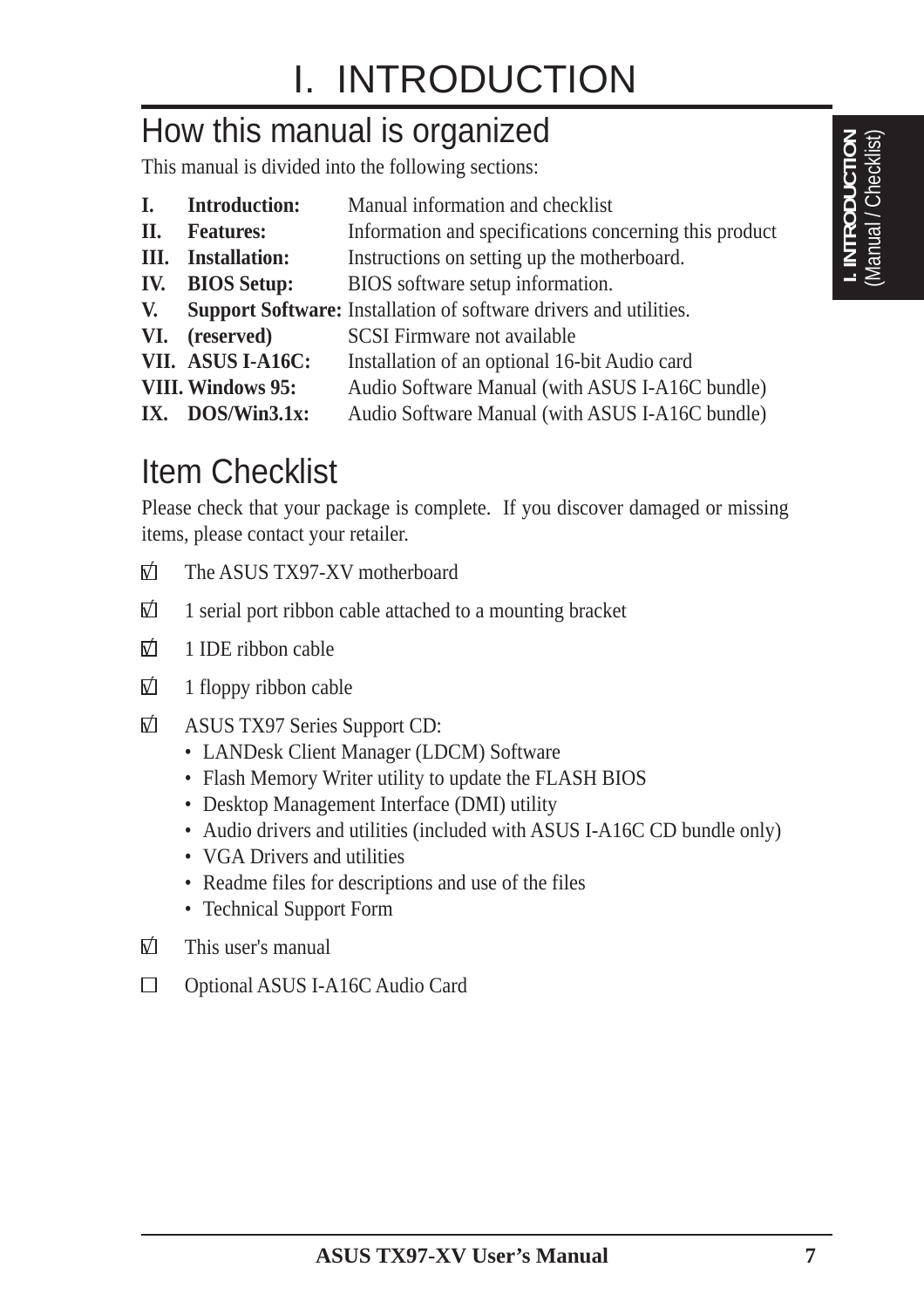# II. FEATURES

## Features of the ASUS TX97-XV Motherboard

The ASUS TX97-XV is carefully designed for the demanding PC user who wants many many features in a small package. This motherboard:

- **Intel Chipset:** Features Intel's 430TX PCIset with I/O subsystems.
- **VGA Onboard:** Features ATI's VGA Chipset with VGA out connector.
- **Multi-Processor/Multi-Speed Support:** Intel Pentium® 75-233MHz (P55C-MMX™, P54C/P54CS), Cyrix® P166+ (Rev 2.7 & later), AMD-K5™ (PR75- 133MHz), AMD-K6™ (PR200-233MHz).
- **Versatile Memory Support:** Is equipped with two DIMM sockets to support 8-128MB 168-pin 3.3Volt SDRAM/EDO memory modules up to 256MB. Is also equipped with four SIMM sockets to support 4-64MB 72-pin Fast Page Mode (FPM) or Extended Data Out (EDO) memory modules up to 256MB. SIMMs and DIMMs cannot be used at the same time.
- **Easy Installation:** Is equipped with BIOS that supports auto detection of hard drives, PS/2 mouse, and Plug and Play devices to make setup of hard drives, expansion cards, and other devices virtually automatic.
- **ISA and PCI Expansion Slots:** Provides three 16-bit ISA slots, and four 32-bit PCI slots.
- **Super Multi-I/O:** Provides two high-speed UART compatible serial ports and one parallel port with EPP and ECP capabilities. UART2 can also be directed from COM2 to the Infrared Module for wireless connections. Two floppy drives of either 5.25" or 3.5" (1.44MB or 2.88MB) are also supported without an external card. **Supports Japanese standard "Floppy 3 mode" (3.5" 1.2MB).**
- **Desktop Management Interface (DMI):** Supports DMI through BIOS which allows hardware to communicate within a standard protocol creating a higher level of compatibility. (Requires DMI-enabled components.) (See section V)
- **PCI Bus Master IDE Controller:** Comes with an onboard **Ultra DMA/33 Bus Master IDE** controller with two connectors that supports four IDE devices in two channels up to 33MB/sec IDE transfers and supports Enhanced IDE devices. This controller supports PIO Modes 3 and 4 and Bus Master IDE DMA Mode 2. **BIOS now supports IDE CD-ROM or SCSI bootup.**
- **Level 2 Cache:** 512KB Pipelined Burst SRAM onboard.
- **SCSI BIOS:** (not supported on motherboards with VGA)
- **Optional IrDA Connector:** This motherboard supports an optional infrared port module for wireless interface.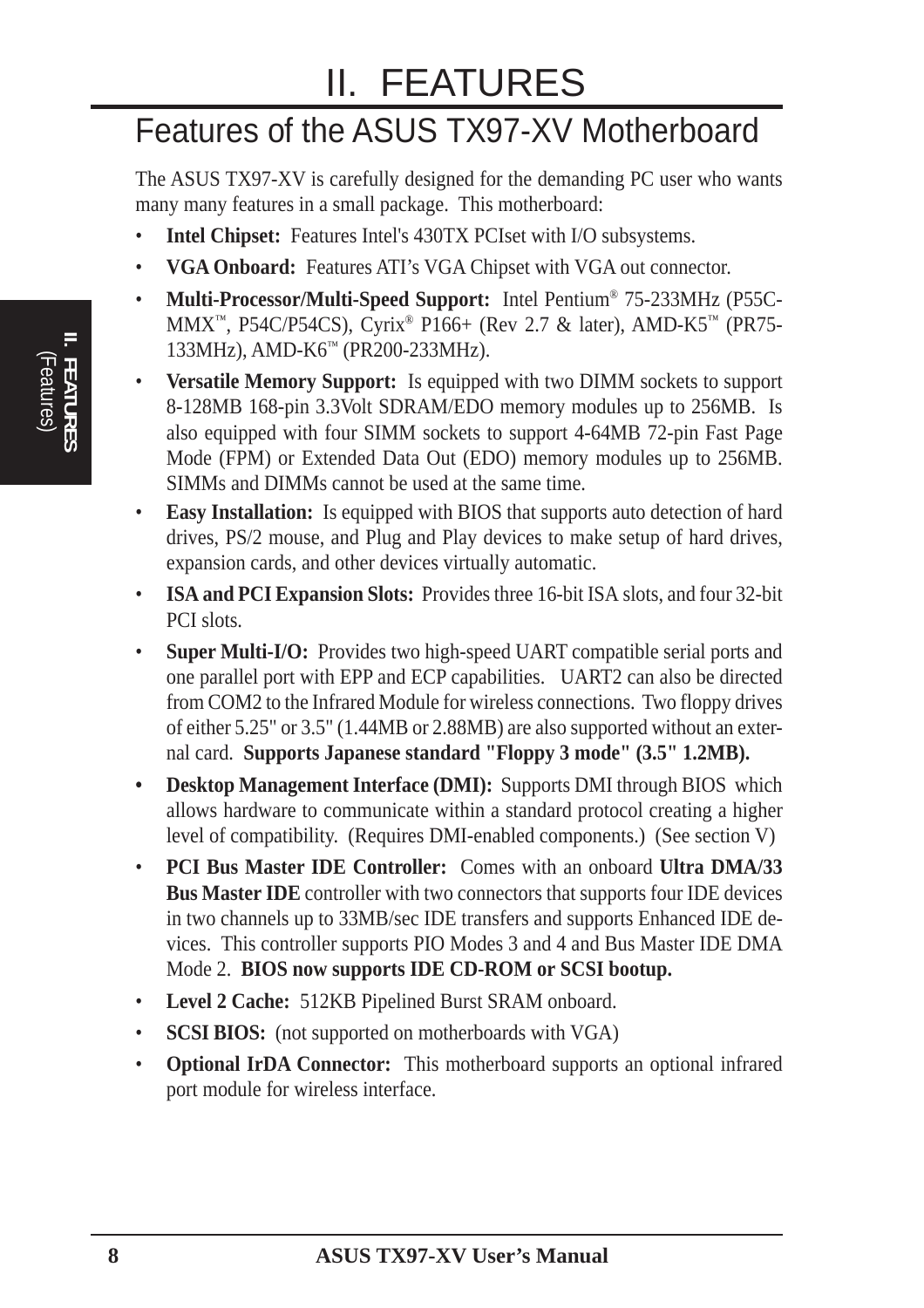## Introduction to ASUS TX97 Series of motherboards

### **Performance:**

- **SDRAM Optimized Performance -** ASUS TX97 series of motherboards support the new generation memory - Synchronous Dynamic Random Access Memory (SDRAM) which increases the data transfer rate from 264MB/s max using EDO memory to 528MB/s max.
- **Double the IDE Transfer Speed** ASUS TX97 series of motherboards with Intel 430TX PCIset improves IDE transfer rate using Bus Master UltraDMA/33 IDE which can handle data transfer up to 33MB/s. The best of all is that this new technology is compatible with existing ATA-2 IDE specs so there is no need to upgrade current hard drives or cables.
- **Concurrent PCI -** Concurrent PCI allows multiple PCI transfers from PCI master busses to memory to CPU.
- **ACPI Ready -** ACPI (Advanced Configuration and Power Interface) is also implemented on all ASUS 430TX series of motherboards. ACPI provide more Energy Saving Features for the future operating systems (OS) supporting OS Direct Power Management (OSPM) functionality. With these features implemented in the OS, PCs can be ready around the clock everyday, yet satisfy all the energy saving standards. To fully utilize the benefits of ACPI, an ACPIsupported OS such as in the next release of Windows 95 must be used.
- **PC '97 Compliant** Both the BIOS and hardware levels of ASUS TX97 series of motherboards meet PC '97 compliancy. The new PC 97 requirements for systems and components are based on the following high-level goals: Support for Plug and Play compatibility and power management for configuring and managing all system components, and 32-bit device drivers and installation procedures for both Windows 95 and Windows NT.

### **Intelligence:**

- **Fan Status Monitoring and Alarm -** To prevent system overheat and system damage, the CPU fan and system fans are monitored for RPM and failure. Each fan can be set for its normal RPM range and alarm thresholds.
- **Temperature Monitoring and Alert -** To prevent system overheat and system damage, there is a heat sensor under the CPU and on the motherboard itself to monitor CPU and system temperature to make sure the system is operating at a safe heat level to avoid any failures triggered by extremely high temperature.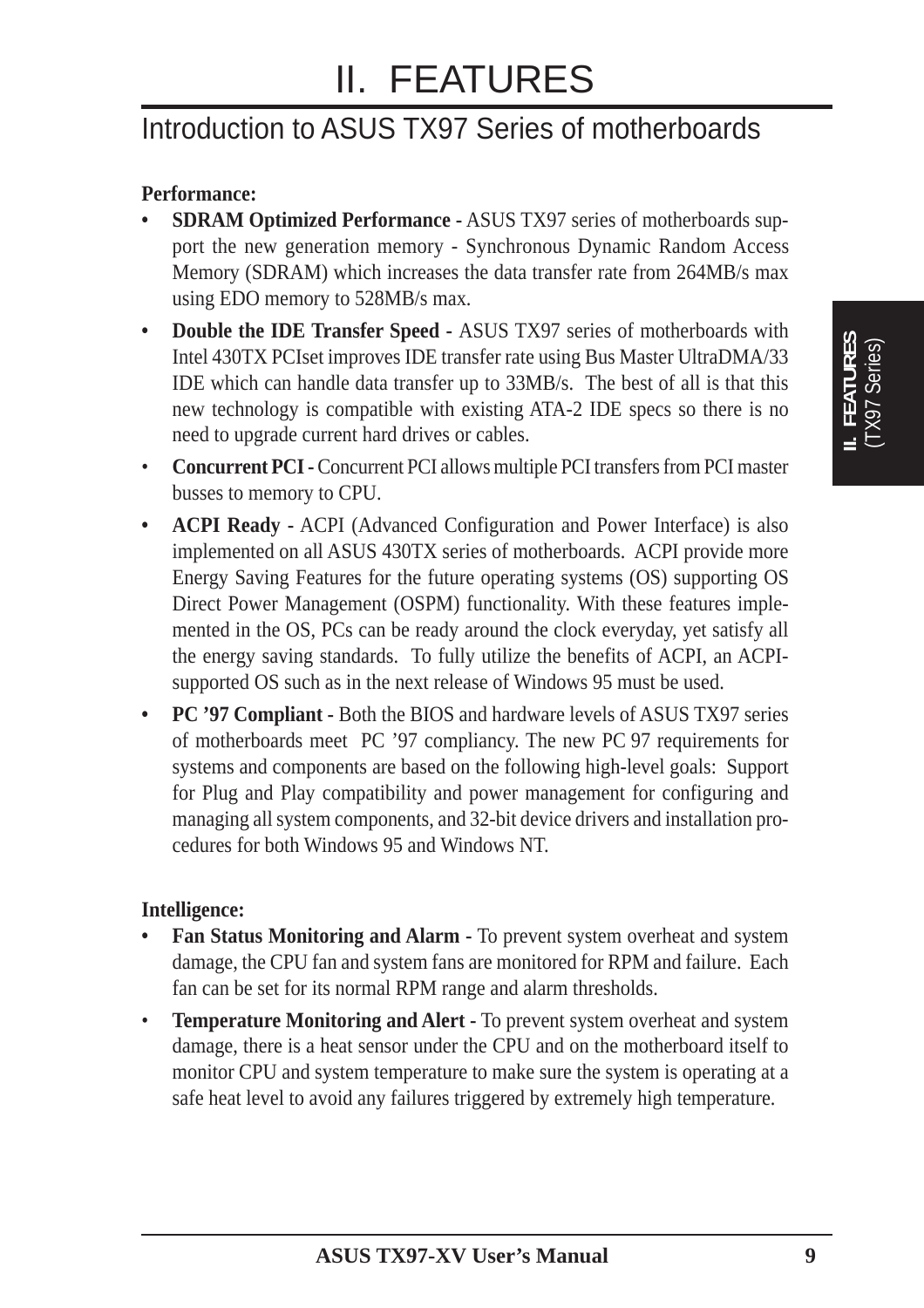# II. FEATURES

- **Voltage Monitoring and Alert -** System voltage levels are monitored to ensure stable current to critical motherboard components. Voltage specifications are more critical for future processors, so monitoring is necessary to ensure proper system configuration and management.
- **System Resources Alert -** Today's operating systems such as Windows 95, Windows NT, and OS/2, require much more memory and hard drive space to present enormous user interfaces and run large applications. The system resource monitor will warn the user before the system resources are used up to prevent possible application crashes. Suggestions will give the user information on managing their limited resources more efficiently.
- **Virus Write Protection -** Normally, viruses can destroy data on storage media such as hard drivers, floppy diskettes, and MO. Some new-generation viruses will not only destroy data on storage media, but also clear BIOS data which is usually unprotected. ASUS TX97 series of motherboards were designed to cooperate with BIOS, chipset, and flash EPROM to disable write permission when the system's initialization stage is completed upon boot-up.
- **CPU Slow Down -** When CPU fans or system fans are malfunctioning, the system will deactivate the CPU Clock line to decrease CPU utilization to the speed upon detection of system overheat. This will prevent CPU damage from system overheat. The CPU utilization will restore normal operations when temperature falls below a safe level.
- **Auto Fan Off -** The system fans will power off automatically **even in sleep mode**. This function reduces both energy consumption *and* **system noise**, and is a important feature to implement silent PC systems.
- **Dual Function Power Button (requires ATX power supply) -** The system can be in one of two states, one is Sleep mode and the other is the Soft-Off mode. Pushing the power button for less than 4 seconds places the system into Sleep mode. When the power button is pressed for more than 4 seconds, it enters the Soft-Off mode.
- **Remote Ring On (requires ATX power supply) -** This allows a computer to be turned on remotely through a modem. With this benefit on-hand, any user can access vital information from their computer from anywhere in the world!
- **Message LED -** Chassis LEDs now act as information providers. Through the way a particular LED illuminates, the user can determine the stage the computer is in. A simple glimpse provides useful information to the user.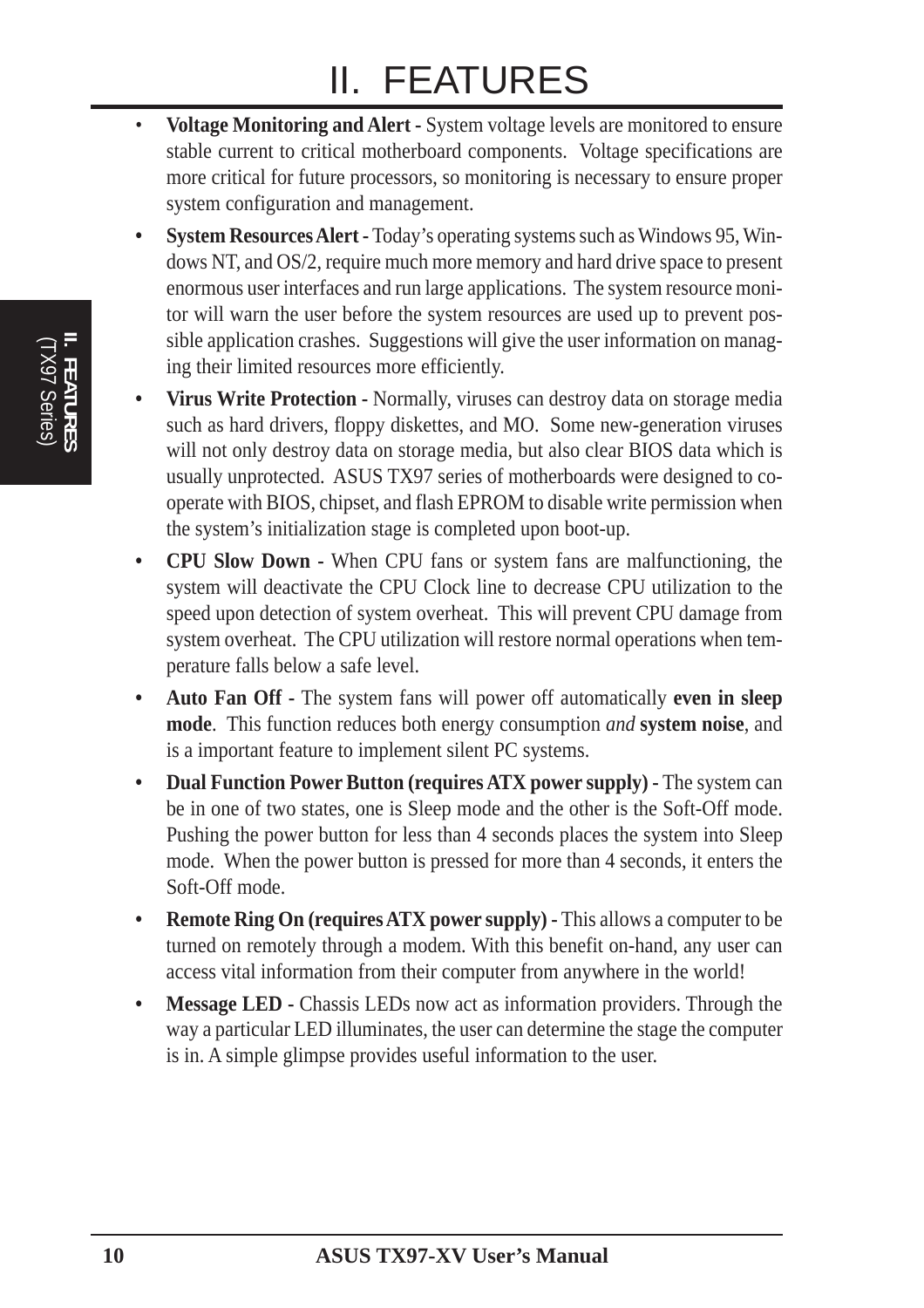# II. FEATURES

## Parts of the ASUS TX97-XV Motherboard

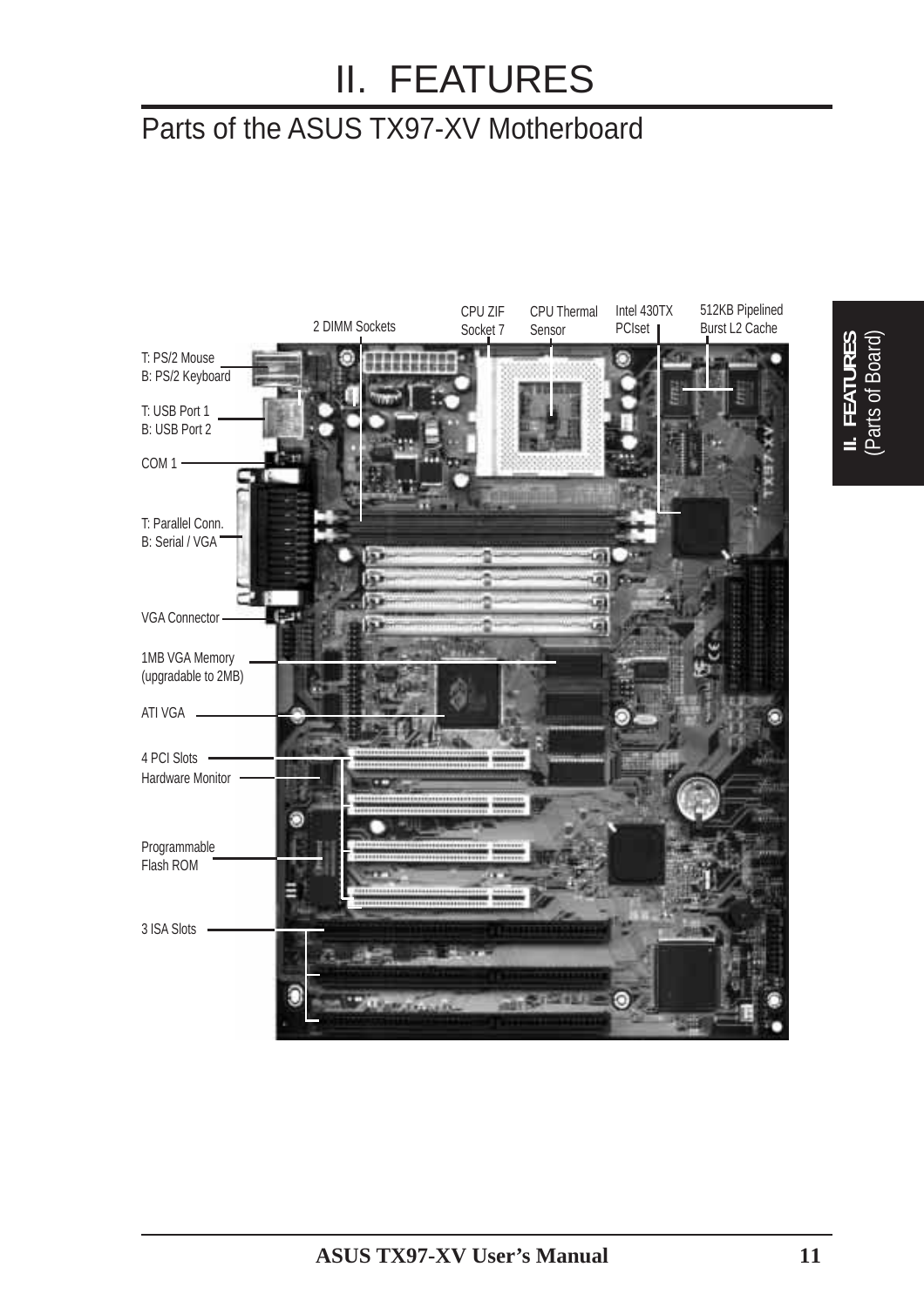# Map of the ASUS Motherboard

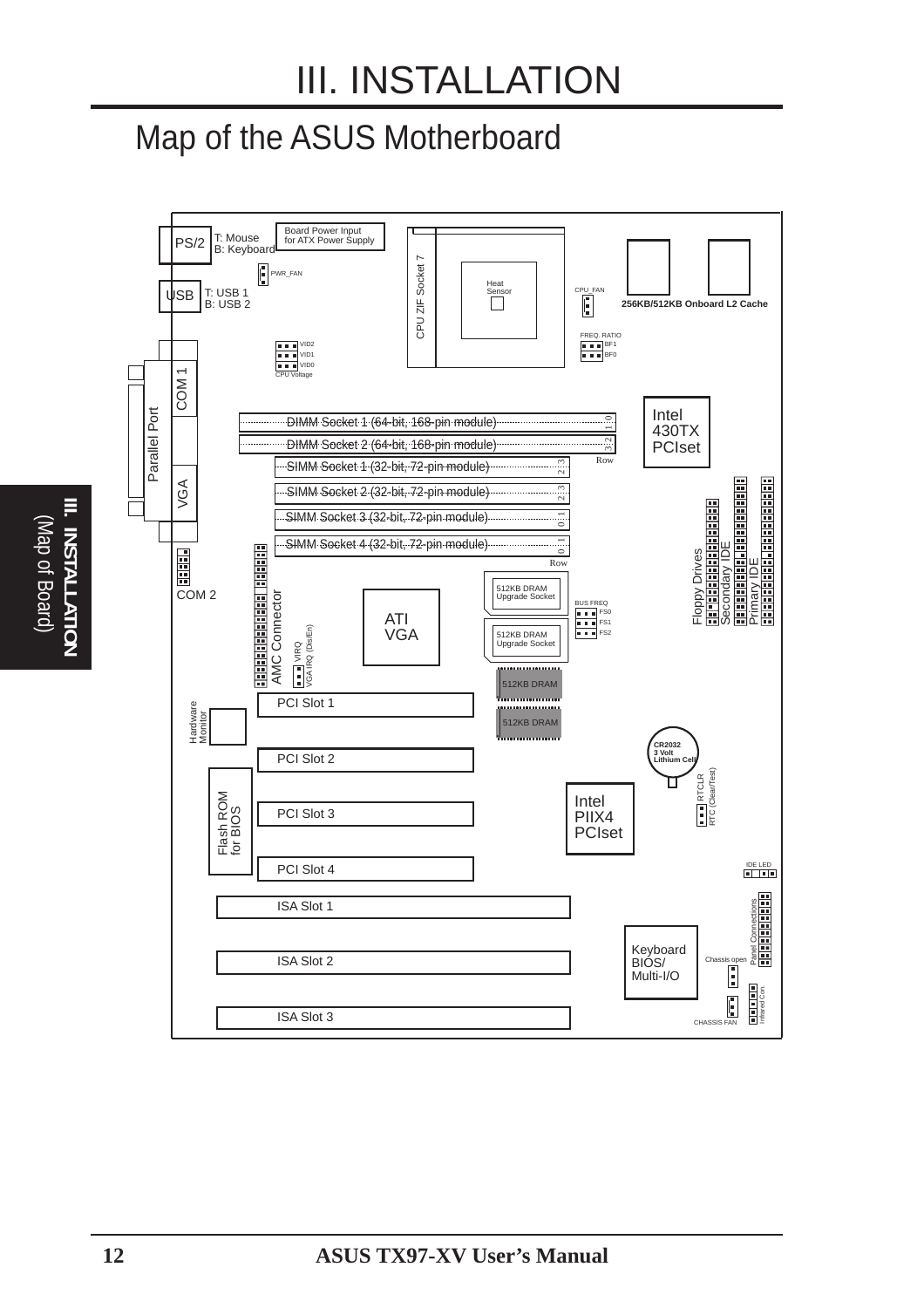# III. INSTALLATION

### **Jumpers**

- 
- 
- 
- 
- 

#### **Expansion Slots**

- 
- 
- 
- 
- 
- 

#### **Connectors**

- 
- 
- 
- 
- 
- 
- 
- 
- 
- 
- 
- 
- 
- 
- 
- 
- 
- 
- 
- 1) RTCLR p. 15 Real Time Clock RAM (Operation/Clear Data)
- 2) FS0, FS1, FS2 p. 16 CPU External Clock (BUS) Frequency Selection
- 3) BF0, BF1 p. 16 CPU:BUS Frequency Ratio
- 4) VID0, VID1, VID2 p. 17 CPU Voltage Regulator Output Selection
- 5) VIRQ p. 18 VGA Interrupt (Disable / Enable)
- 1) System Memory p. 19 System Memory Upgrade
- 2) SIMM Sockets p. 20 72-Pin SIMM Memory Expansion Sockets
- 3) DIMM Sockets p. 21 168-Pin DIMM Memory Expansion Sockets
- 4) CPU ZIF Socket 7 p. 23 Central Processing Unit (CPU) Socket
- 5) ISA Slots p. 24 16-bit ISA Bus Expansion Slots
- 6) PCI Slots p. 24 32-bit PCI Bus Expansion Slots
- 1) PS2KEYBOARD p. 26 PS/2 Keyboard Connector (6-pin Female)
- 2) PS2MOUSE p. 26 PS/2 Mouse Connector (6-pin Female)
- 3) PRINTER p. 27 Parallel (Printer) Port Connector (25-pin Female)
- 4) COM1 p. 27 Serial Port COM1 (Two 9-pin Female)
- 5) USB p. 27 Universal Serial BUS Ports 1 & 2 (Two 4-pin Female)
- 6) VGA p. 28 VGA Connector (15-pin Female)
- 7) FLOPPY p. 28 Floppy Drive Connector (34-pin Block)
- 8) FANPWR p. 29 Power Supply Fan (3-pin) & CPU Fan Lead (4-pin )
- 9) CHASSIS p. 29 Chassis Open Alarm Lead (3-pin Block)
- 10) Primary / Second IDE p. 30 Primary / Secondary IDE Connector (40-pin Blocks)
- 11) IDELED p. 30 IDE LED Activity Light
- 12) MSG LED (PANEL) p. 30 System Message LED (2-pins)
- 13) SMI (PANEL) p. 31 SMI Switch Lead (2-pins)
- 14) PWR SW (CON1) p. 31 ATX Power & Soft-Off Switch Lead (2-pins)
- 15) RESET (PANEL) p. 31 Reset Switch Lead (2-pins)
- 16) KEYLOCK (PANEL) p. 31 Keyboard Lock Switch Lead (5-pins)
- 17) SPEAKER (PANEL) p. 31 Speaker Output Connector (4-pins)
- 18) IR p. 32 Infrared Port Module Connector
- 19) ATXPWR p. 32 Motherboard Power Connector (20-pin Block)

**ASUS TX97-XV User's Manual 13**

- 
-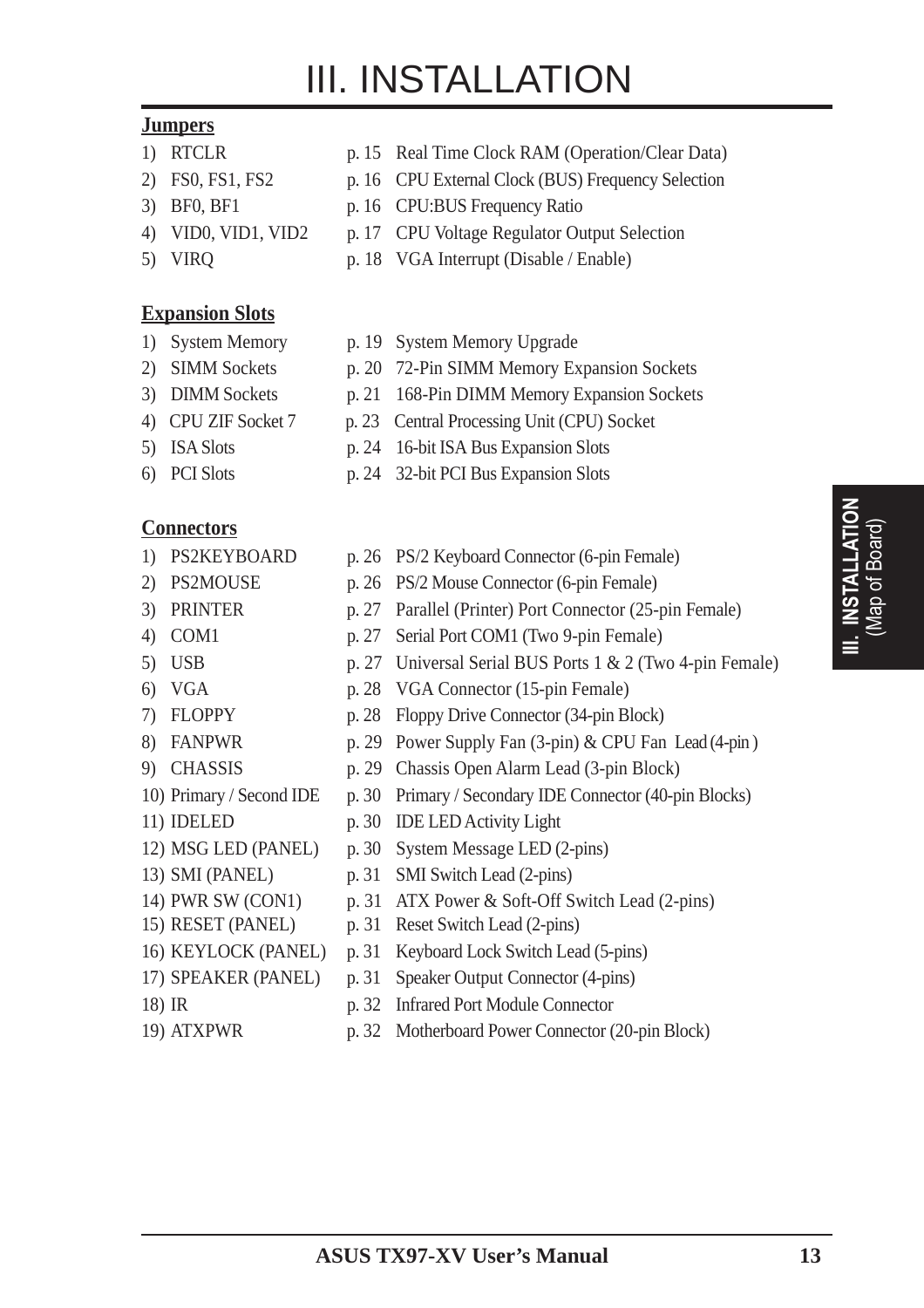## Installation Steps

Before using your computer, you must complete the following steps:

- **1. Set Jumpers on the Motherboard**
- **2. Install DRAM Modules**
- **3. Install the Central Processing Unit (CPU)**
- **4. Install Expansion Cards**
- **5. Connect Ribbon Cables, Cabinet Wires, and Power Supply**
- **6. Setup the BIOS Software**

## 1. Jumpers

Several hardware settings are made through the use of jumper caps to connect jumper pins (JP) on the motherboard. See "Map of the Motherboard" on page 4 for locations of jumpers. The jumper settings will be described numerically such as [----], [1-2], [2-3] for no connection, connect pins  $1&2$ , and connect pins  $2&3$  respectively. Pin 1 for our motherboards is always on top  $\int_{0}^{\frac{p_{in} + 1}{p}}$  or on the left  $\frac{p_{in} - 1}{p}$  when holding the motherboard with the keyboard connector away from yourself. A "1" is written besides pin 1 on jumpers with three pins. The jumpers will also be shown graphically such as  $\bullet \bullet \bullet$  to connect pins  $1\&2$  and  $\bullet \bullet \bullet$  to connect pins 2&3. Jumpers with two pins will be shown as **For** Short (On) and **For** Open (Off). For manufacturing simplicity, the jumpers may be sharing pins from other groups. Use the diagrams in this manual instead of following the pin layout on the board. Settings with two jumper numbers require that both jumpers be moved together. To connect the pins, simply place a plastic jumper cap over the two pins as diagramed.

**WARNING:** Computer motheboards and components contain very delicate Integrated Circuit (IC) chips. To protect the motherboard and other components against damage from static electricity, you should follow some precautions whenever you work on your computer.

- 1. Unplug your computer when working on the inside.
- 2. Hold components by the edges and try not to touch the IC chips, leads, or circuitry.
- 3. Use a grounded wrist strap before handling computer components.
- 4. Place components on a grounded antistatic pad or on the bag that came with the component whenever the components are separated from the system.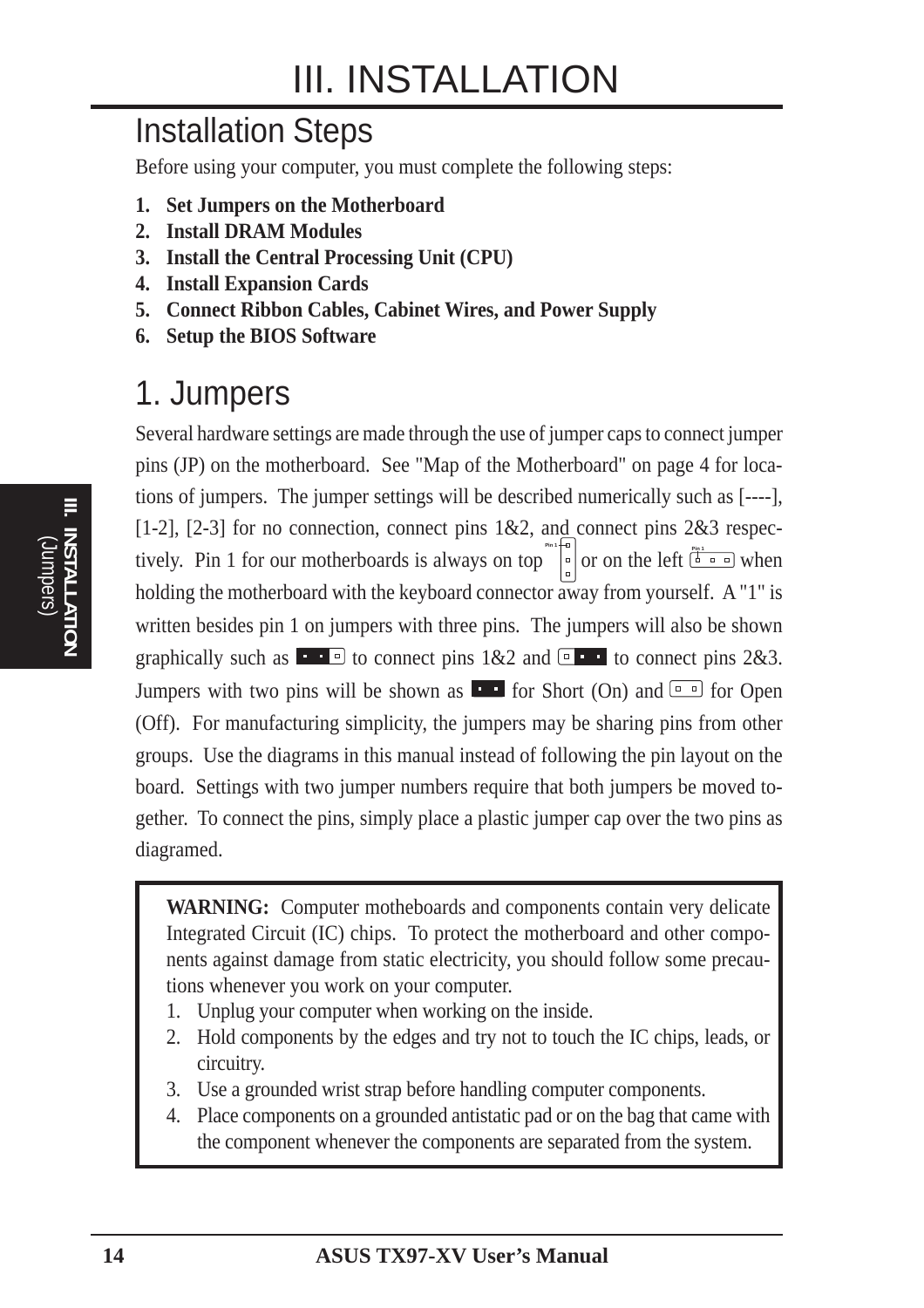### Jumper Settings

### **1. Real Time Clock (RTC) RAM (RTCLR)**

The CMOS RAM is powered by the onboard button cell battery. To clear the RTC data: (1) Turn off your computer, (2) Move this jumper to "Clear Data," (3) Move the jumper back to "Operation," (4) Turn on your computer, (5) Hold down <Delete> during bootup and enter BIOS setup to re-enter user preferences.

#### **Battery Test Jumper (RTCLR)**

You can test the battery's current by removing this jumper and attaching a current meter to pins 2&3. **WARNING: You must unplug the power cord to your power supply to ensure that there is no power to your motherboard. The CMOS RAM containing BIOS setup information** *may* **be cleared by this action. You** *should* **enter BIOS to "Load Setup Defaults" and re-enter any user information after removing and reapplying this jumper.**

| <b>RTC RAM</b> | <b>RTCLR</b> |
|----------------|--------------|
|----------------|--------------|

| Operation  |  |
|------------|--|
| Clear Data |  |

Operation [2-3] (Default) Clear Data [1-2] (momentarily)



RTCLR Battery Test



Operation (Default) Clear Data

RTC RAM (Operation / Clear Data)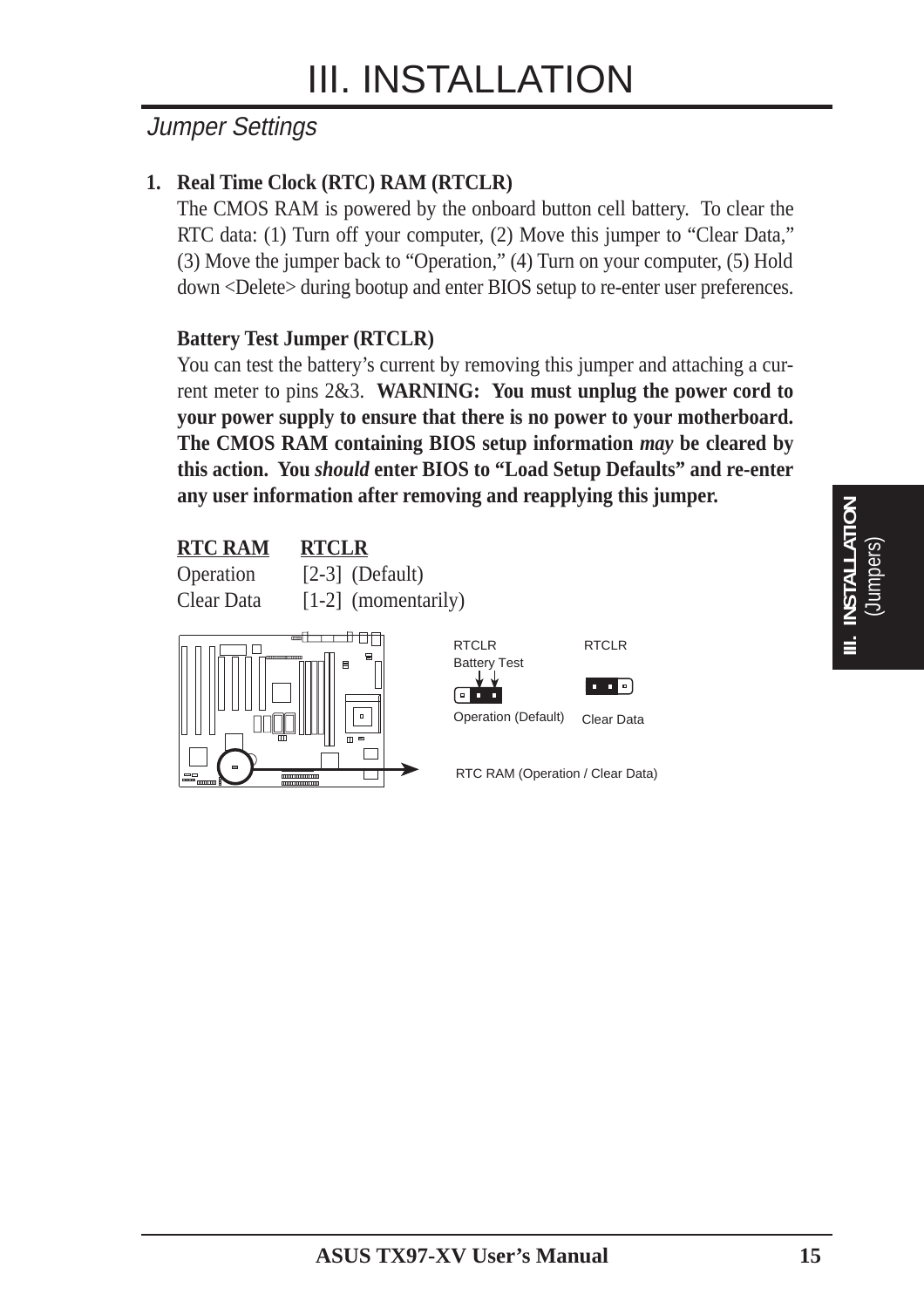### **2. CPU External (BUS) Frequency Selection (FS0, FS1, FS2)**

These jumpers tell the clock generator what frequency to send to the CPU. These allow the selection of the CPU's *External* frequency (or *BUS Clock*). The BUS Clock times the BUS Ratio equals the CPU's *Internal* frequency (the advertised CPU speed).

### **3. CPU to BUS Frequency Ratio (BF0, BF1)**

These jumpers set the frequency ratio between the *Internal* frequency of the CPU and the *External* frequency (called the *BUS Clock*) within the CPU. These must be set together with the above jumpers *CPU External (BUS) Frequency Selection.*



*Set the jumpers by the Internal speed of the Intel, AMD, or Cyrix CPU as follows:*

|                      |        |              |                  |            | (BUS Freq.) |                 |            | (Freq. Ratio) |
|----------------------|--------|--------------|------------------|------------|-------------|-----------------|------------|---------------|
| <b>CPU Model</b>     | Freq.  | <b>Ratio</b> | <b>BUS Freq.</b> | <b>FS2</b> | <b>FS1</b>  | <b>FS0</b>      | <b>BF0</b> | <b>BF1</b>    |
| <b>Intel Pentium</b> | 233MHz | 3.5x         | 66MHz            | $[2-3]$    | $[2-3]$     | $[1-2]$         | $[1-2]$    | $[1-2]$       |
| <b>Intel Pentium</b> | 200MHz | 3.0x         | 66MHz            | $[2-3]$    | $[2-3]$     | $[1-2]$         | $[1-2]$    | $[2-3]$       |
| Intel Pentium        | 166MHz | 2.5x         | 66MHz            | $[2-3]$    | $[2-3]$     | $[1-2]$         | $[2-3]$    | $[2-3]$       |
| Intel Pentium        | 150MHz | 2.5x         | 60MHz            | $[2-3]$    | $[2-3]$     | $[2-3]$         | $[2-3]$    | $[2-3]$       |
| <b>Intel Pentium</b> | 133MHz | 2.0x         | 66MHz            | $[2-3]$    | $[2-3]$     | $[1-2]$         | $[2-3]$    | $[1-2]$       |
| <b>Intel Pentium</b> | 120MHz | 2.0x         | 60MHz            | $[2-3]$    | $[2-3]$     | $[2-3]$         | $[2-3]$    | $[1-2]$       |
| <b>Intel Pentium</b> | 100MHz | 1.5x         | 66MHz            | $[2-3]$    | $[2-3]$     | $[1-2]$         | $[1-2]$    | $[1-2]$       |
| Intel Pentium        | 90MHz  | 1.5x         | 60MHz            | $[2-3]$    | $[2-3]$     | $[2-3]$         | $[1-2]$    | $[1-2]$       |
| <b>Intel Pentium</b> | 75MHz  | 1.5x         | 50MHz            | $[2-3]$    | $[1-2]$     | $[2-3]$         | $[1-2]$    | $[1-2]$       |
| AMD-K6-PR233         | 233MHz | 3.5x         | 66MHz            | $[2-3]$    |             | $[2-3]$ $[1-2]$ | $[1-2]$    | $[1-2]$       |
| AMD-K6-PR200         | 200MHz | 3.0x         | 66MHz            | $[2-3]$    | $[2-3]$     | $[1-2]$         | $[1-2]$    | $[2-3]$       |
| AMD-K5-PR133         | 100MHz | 1.5x         | 66MHz            | $[2-3]$    | $[2-3]$     | $[1-2]$         | $[1-2]$    | $[1-2]$       |
| AMD-K5-PR120         | 90MHz  | 1.5x         | 60MHz            | $[2-3]$    | $[2-3]$     | $[2-3]$         | $[1-2]$    | $[1-2]$       |
| AMD-K5-PR100         | 100MHz | 1.5x         | 66MHz            | $[2-3]$    | $[2-3]$     | $[1-2]$         | $[1-2]$    | $[1-2]$       |
| AMD-K5-PR90          | 90MHz  | 1.5x         | 60MHz            | $[2-3]$    | $[2-3]$     | $[2-3]$         | $[1-2]$    | $[1-2]$       |
| AMD-K5-PR75          | 75MHz  | 1.5x         | 50MHz            | $[2-3]$    | $[1-2]$     | $[2-3]$         | $[1-2]$    | $[1-2]$       |
| $^*$ Cyrix 166+      | 133MHz | 2.0x         | 66MHz            | $[2-3]$    |             | $[2-3]$ $[1-2]$ | $[2-3]$    | $[1-2]$       |

**\*NOTE:** Only Cyrix Rev 2.7 or later is supported on this motherboard. See next page for revision identification. Bootup screen will show **6x86-P166+** with the Cyrix 166+ installed on this motherboard.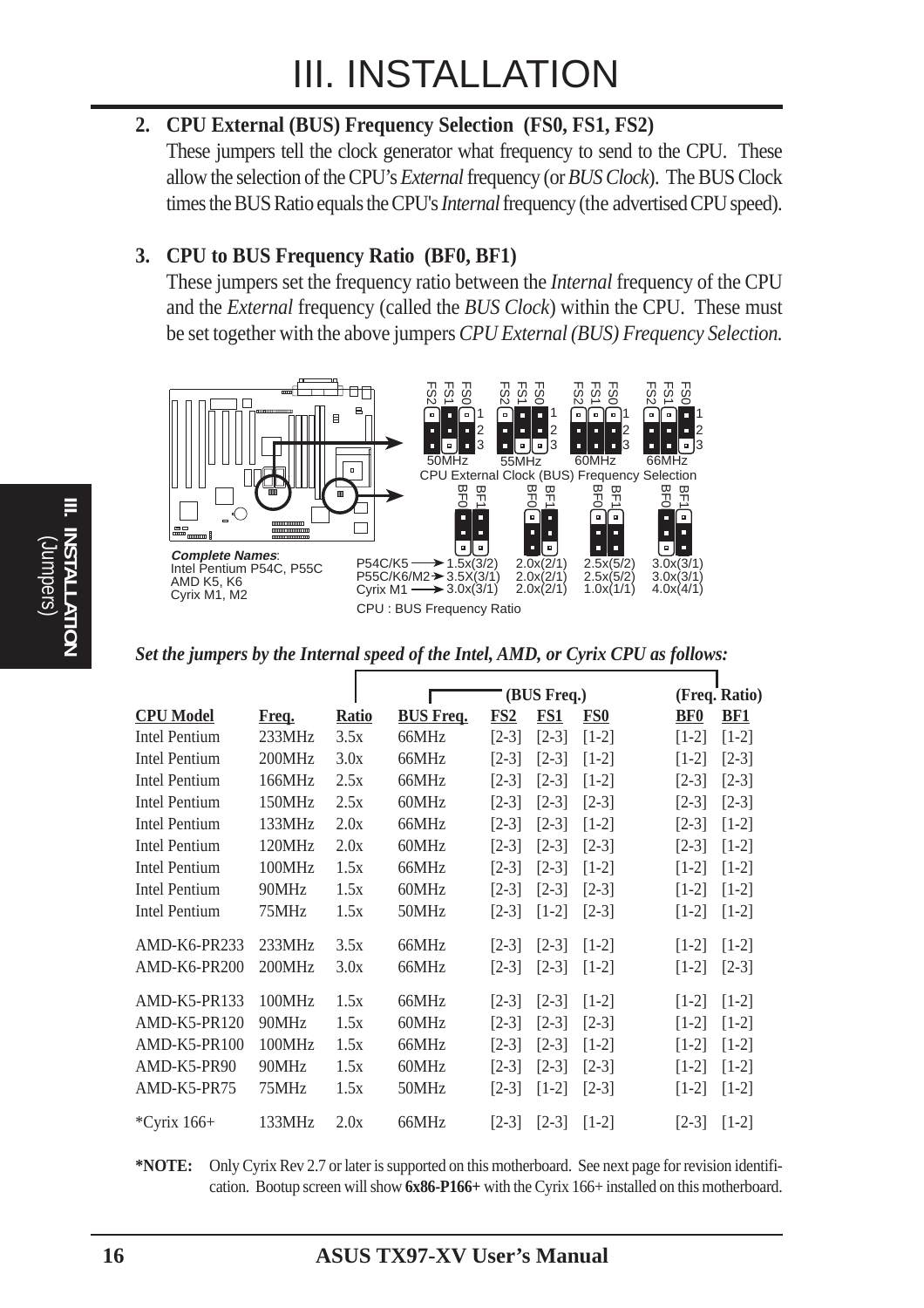# III. INSTALLATION

### Compatible Cyrix CPU Identification

The only Cyrix CPU that is supported on this motherboard is labeled Cyrix 6x86 P166+ but must be Revision 2.7 and later. Look on the underside of the CPU for the serial number. The number should read G8DC6620A or larger.



### **4. Voltage Regulator Output Selection (VID0, 1, 2)**

These jumpers set the voltage supplied to the CPU. The voltage regulators will automatically detect and switch between **Single Power Plane (STD & VRE)** and **Dual Power Planes**.











Intel P54C Pentium (75-233MHz)

- Intel P55C Pentium MMX (150-200MHz) AMD-K5 (PR75-133MHz)
- AMD-K6 (PR166-233MHz)

Cyrix 6x86 166+ Rev2.7 (133MHz)

(System Memory) **III. INSTALLATION**

| <b>Type</b>                   | <b>Setting</b>       | <u>Voltage</u> | VID0 VID1 VID2                                                                                                                               |  |
|-------------------------------|----------------------|----------------|----------------------------------------------------------------------------------------------------------------------------------------------|--|
| Intel/AMD/Cryix P54C/CS/K5/M1 |                      | 3.5V(VRE)      | $\lceil 2-3 \rceil$ $\lceil 1-2 \rceil$ $\lceil 1-2 \rceil$                                                                                  |  |
| Intel/AMD                     | P54C/CS/K5           | 3.4V(STD)      | $\begin{bmatrix} 2-3 \\ 1-2 \\ 2 \end{bmatrix}$ $\begin{bmatrix} 2-3 \\ 2 \end{bmatrix}$                                                     |  |
| AMD                           | K6/PR233             | 3.2V           | $\begin{bmatrix} 1-2 \\ \end{bmatrix}$ $\begin{bmatrix} \text{VID0-3} \\ \text{VID1-3} \end{bmatrix}$ $\begin{bmatrix} 2-3 \\ \end{bmatrix}$ |  |
| AMD                           | K6/PR166, PR200 2.9V |                | $[2-3]$ $[2-3]$ $[1-2]$                                                                                                                      |  |
| Intel/Cyrix                   | P55C MMX/M2 2.8V     |                | $[2-3]$ $[2-3]$ $[2-3]$                                                                                                                      |  |



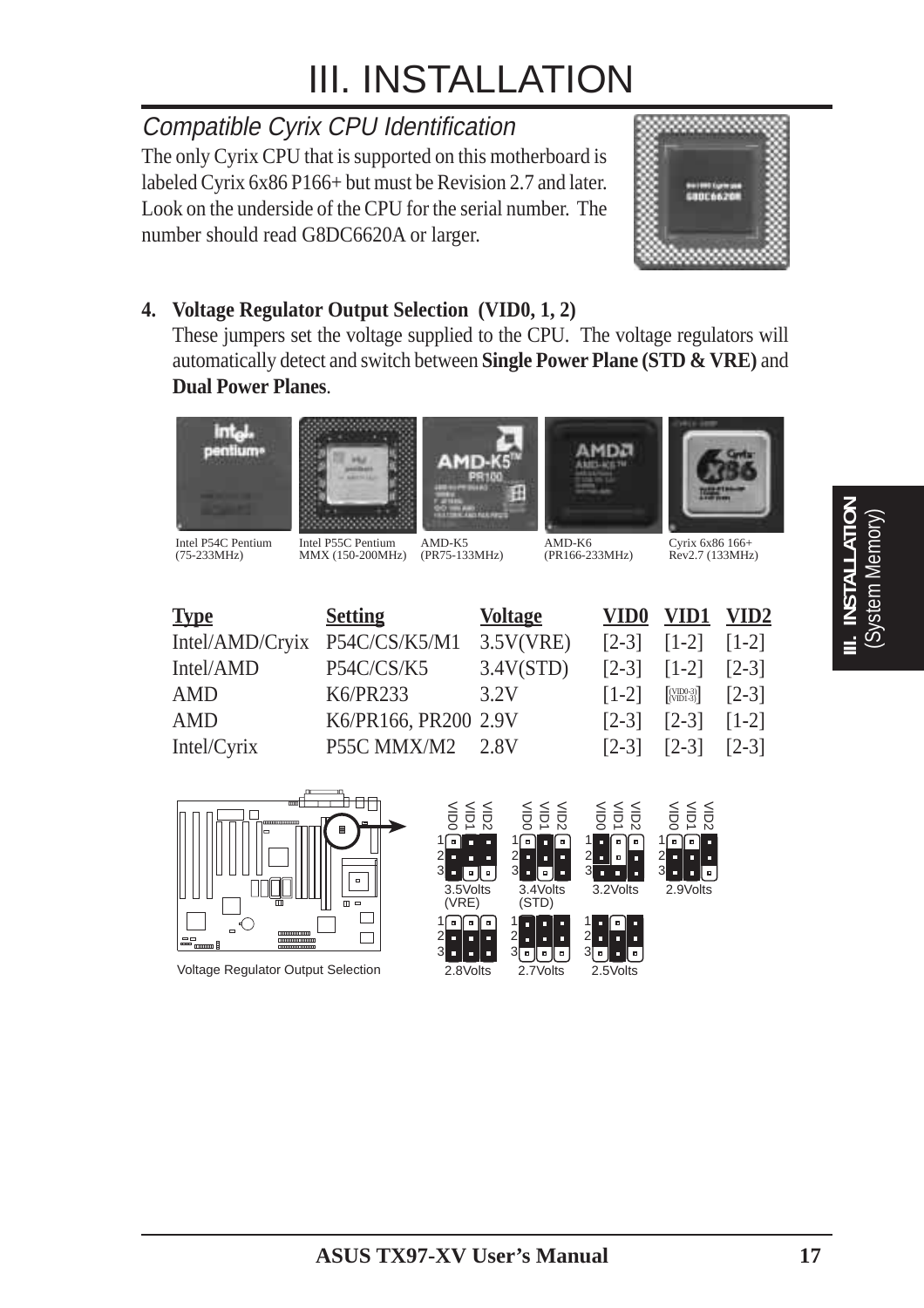### **5. VGA Interrupt (VIRQ)**

This jumper enables or disables the onboard VGA's interrupt.



Disable (Default) VIRQ<br>**F** P P



VGA Interrupt (Disable/Enable)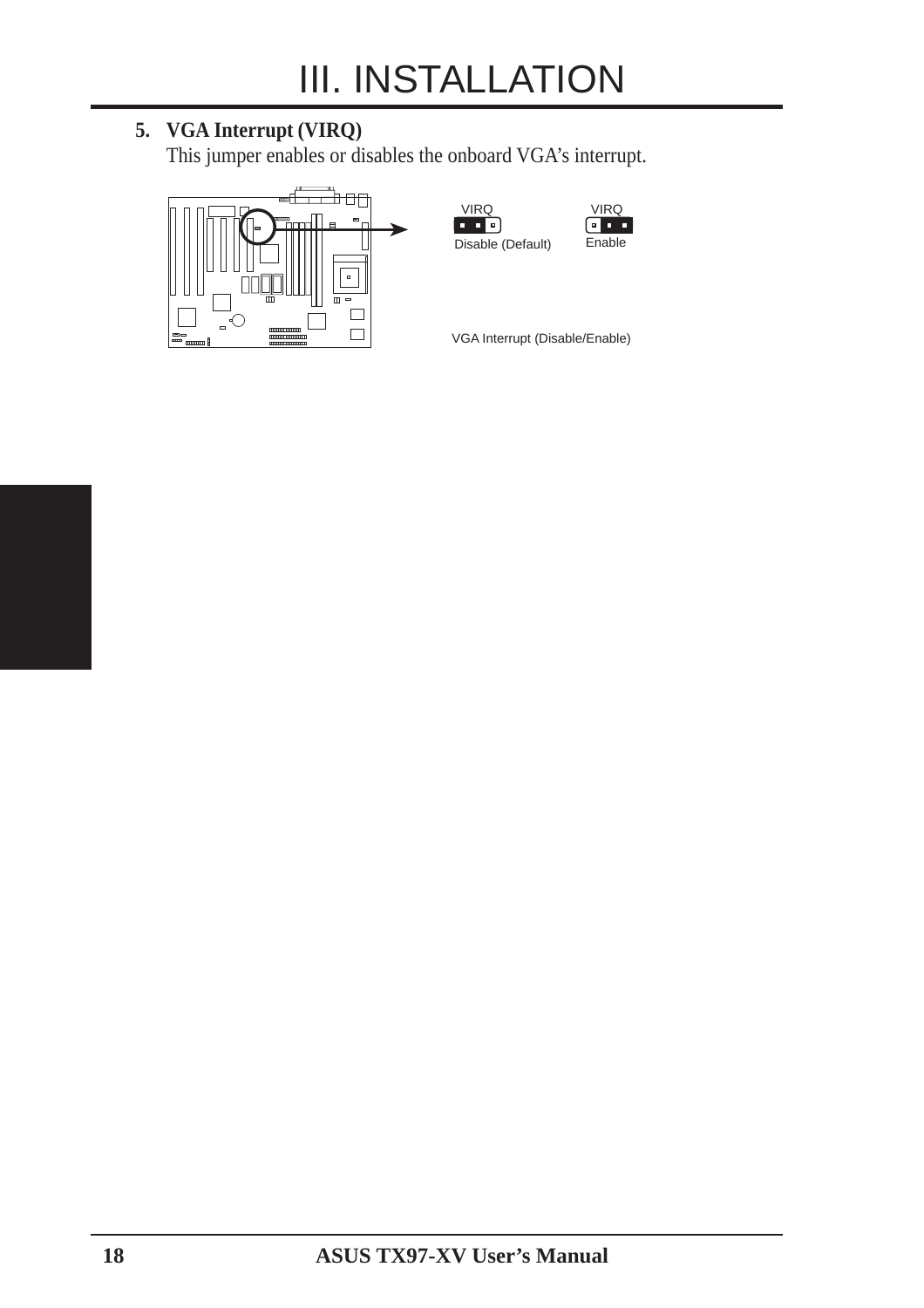# 2. System Memory (SIMM & DIMM)

This motherboard supports four 72-pin, 32-bit SIMMs (Single Inline Memory Modules) of 4, 8, 16, 32, or 64MB to form a memory size between 8MB to 256MB. The SIMMs can be either 60ns or 70ns Fast Page Mode (FPM) (Asymmetric or Symmetric), or Enhanced Data Out (EDO) (BEDO & Parity are not supported). SIMMs must be installed in pairs so that each Row (see *Map of Motherboard* for Row locations) contains 64-bits of the same size and type of memory chips. One side (with memory chips) of the SIMM module takes up half a Row on the motherboard.

Dual Inline Memory Modules (DIMM's) can be used when the SIMM sockets are not used. Two sockets are available for **3.3Volt** (power level) Unbuffered Synchronous DRAMs (SDRAM) or EDO DRAM of either 8, 16, 32, 64, or 128MB to form a memory size between 8MB to 256MB. One side (with memory chips) of the DIMM module takes up one Row on the motherboard.

**IMPORTANT: Memory speed setup is required through "Auto Configuration" in BIOS Chipset Setup of the BIOS SOFTWARE. If both 60ns and 70ns memory are used, set "Auto Configuration" to 70ns. Do not use memory modules with more than 24 chips per module. Modules with more than 24 chips exceed the design specifications of the memory subsystem and will be unstable.**

| <b>Memory Socket</b>                        | <b>SIMM Memory Module</b>                                                            |       | <b>Total Memory</b> |
|---------------------------------------------|--------------------------------------------------------------------------------------|-------|---------------------|
| <b>SIMM Sockets 1&amp;2</b><br>(Rows 0 & 1) | 4MB, 8MB, 16MB, 32MB, 64MB<br>72-pin FPM or EDO SIMM<br>(DIMM Sockets must be empty) | $x^2$ |                     |
| <b>SIMM Sockets 3&amp;4</b><br>(Rows 2 & 3) | 4MB, 8MB, 16MB, 32MB, 64MB<br>72-pin FPM or EDO SIMM<br>(DIMM Sockets must be empty) | $x^2$ |                     |
|                                             | <b>Total System Memory (Max 256MB)</b>                                               |       |                     |

**WARNING: Do not install both SIMMs and DIMMs at the same time or else you will burn your memory. Mixing SIMMs and DIMMs require 5.0Volt (signal level) tolerant memory chips which are currently unavailable.**

| <b>Memory Socket</b>                 | <b>DIMM Memory Module</b>                                                                 |                | <b>Total Memory</b> |
|--------------------------------------|-------------------------------------------------------------------------------------------|----------------|---------------------|
| <b>DIMM Socket 1</b><br>(Rows 3 & 2) | 8MB, 16MB, 32MB, 64MB, 128MB<br>168-pin SDRAM or EDO DIMM<br>(SIMM Sockets must be empty) | $\mathbf{x}$ 1 |                     |
| <b>DIMM Socket 2</b><br>(Rows 1 & 0) | 8MB, 16MB, 32MB, 64MB, 128MB<br>168-pin SDRAM or EDO DIMM<br>(SIMM Sockets must be empty) | x1             |                     |
|                                      | <b>Total System Memory (Max 256MB)</b>                                                    |                |                     |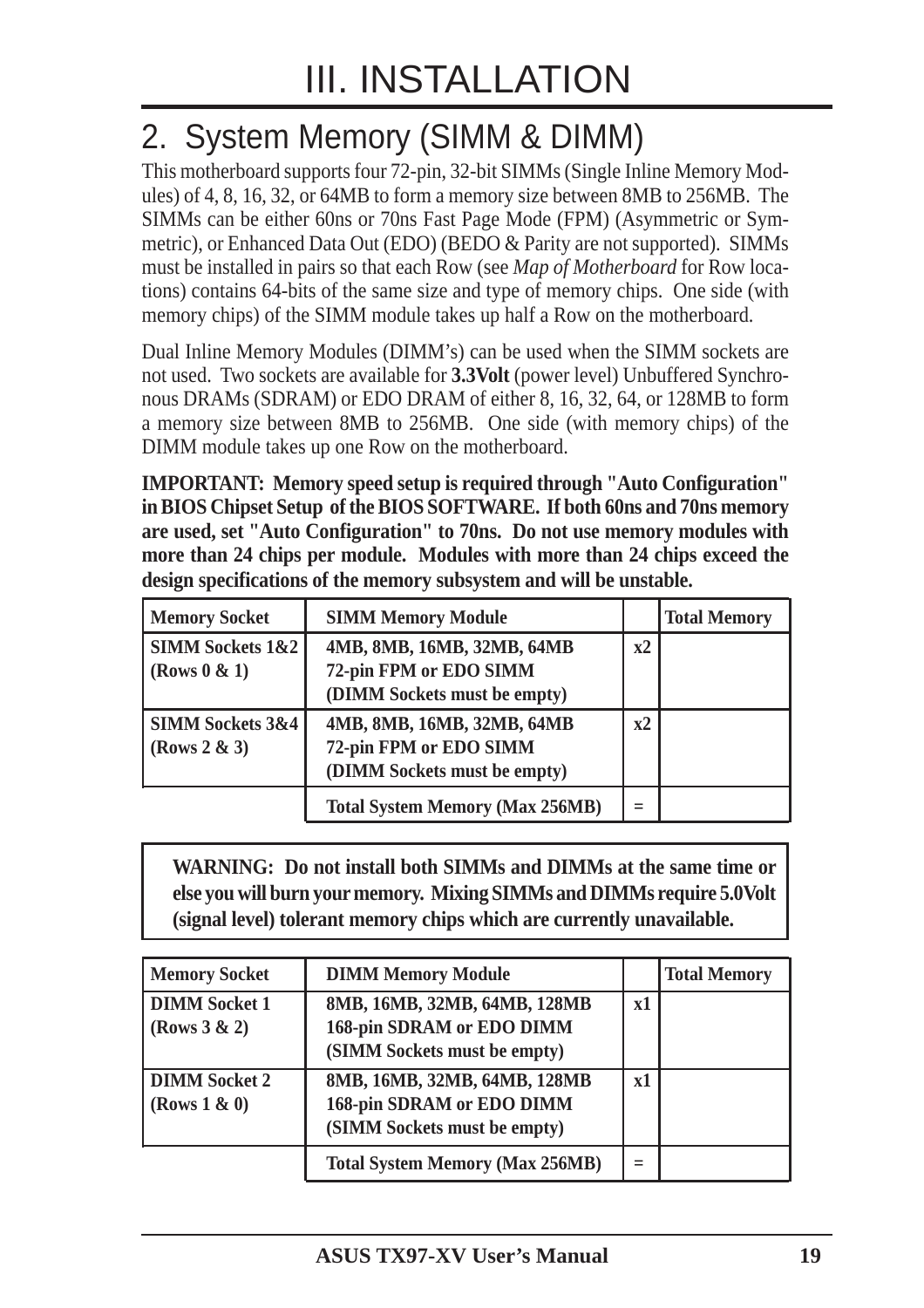### SIMM Memory Installation

1. The SIMM memory modules will only fit in one orientation as shown because of a "Plastic Safety Tab" on one end of the SIMM sockets which requires the "Notched End" of the SIMM memory modules.



- 2. Press the memory module firmly into place starting from a 45 degree angle making sure that all the contacts are aligned with the socket.
- 3. With your finger tips, rock the memory module into a vertical position so that it clicks into place.

## 72 Pin DRAM in SIMM Socket



4. The plastic guides should go through the two "Mounting Holes" on the sides and the "Metal Clips" should snap on the other side.

5. To release the memory module, squeeze both "Metal Clips" outwards and rock the module out of the "Metal Clips".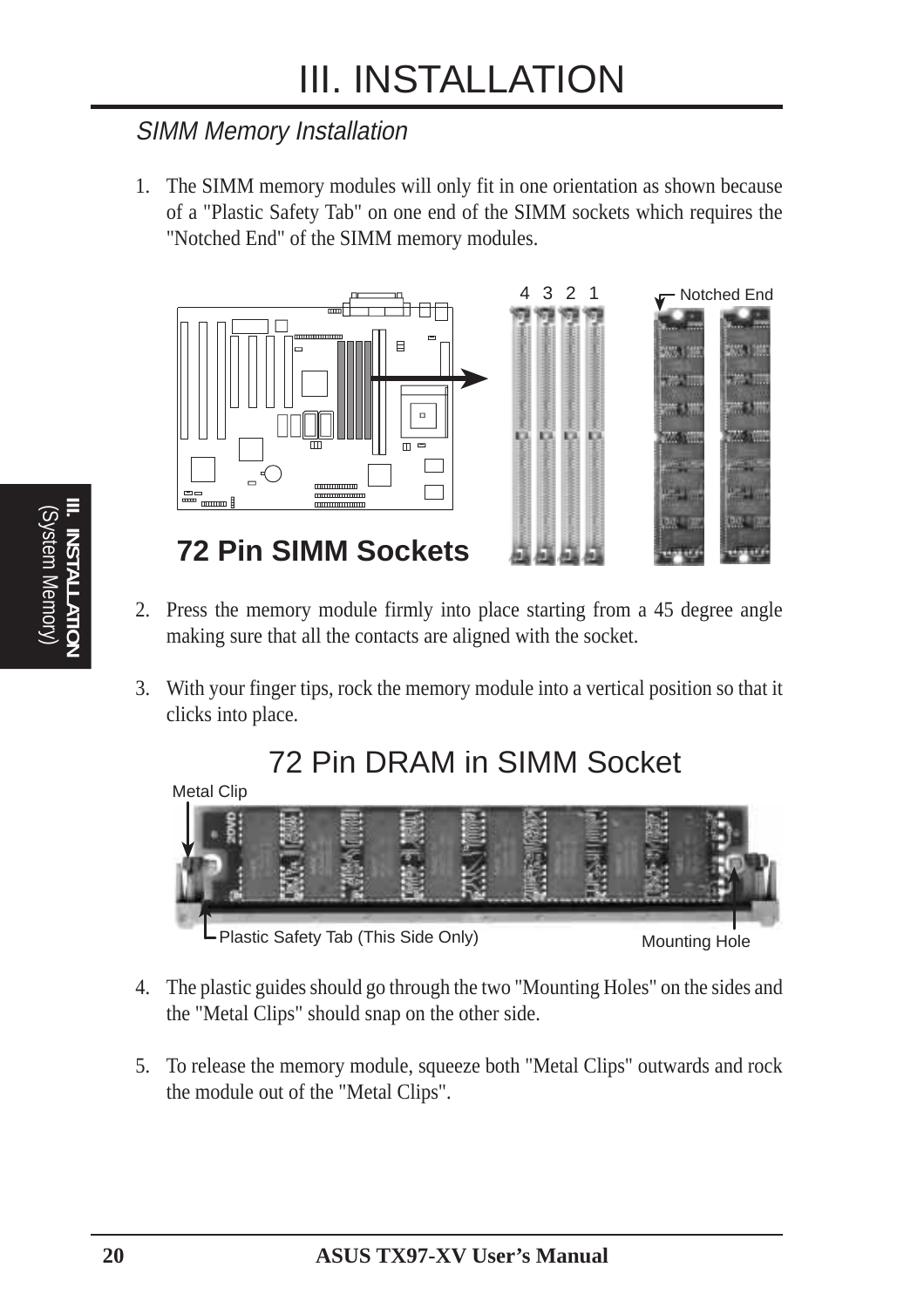# III. INSTALLATION

### DIMM Memory Installation

Insert the module(s) as shown. Because the number of pins are different on either side of the breaks, the module will only fit in the orientation as shown. SIMM modules have the same pin contact on both sides. DIMM modules are longer and have different pin contact on each side and therefore have a higher pin density.





### **168 Pin DIMM Memory Sockets**

The Dual Inline Memory Module (DIMM) must be **3.3V Unbuffered** for this motherboard. You can identify the type of DIMM module by the illustration below:



The notch on the DIMM module will shift between left, center, or right to identify the type and also to prevent the wrong type of DIMM to be inserted into the DIMM socket on the motherboard. Four clock signals are supported on this motherboard. You must ask your retailer for the specifications before purchasing memory modules.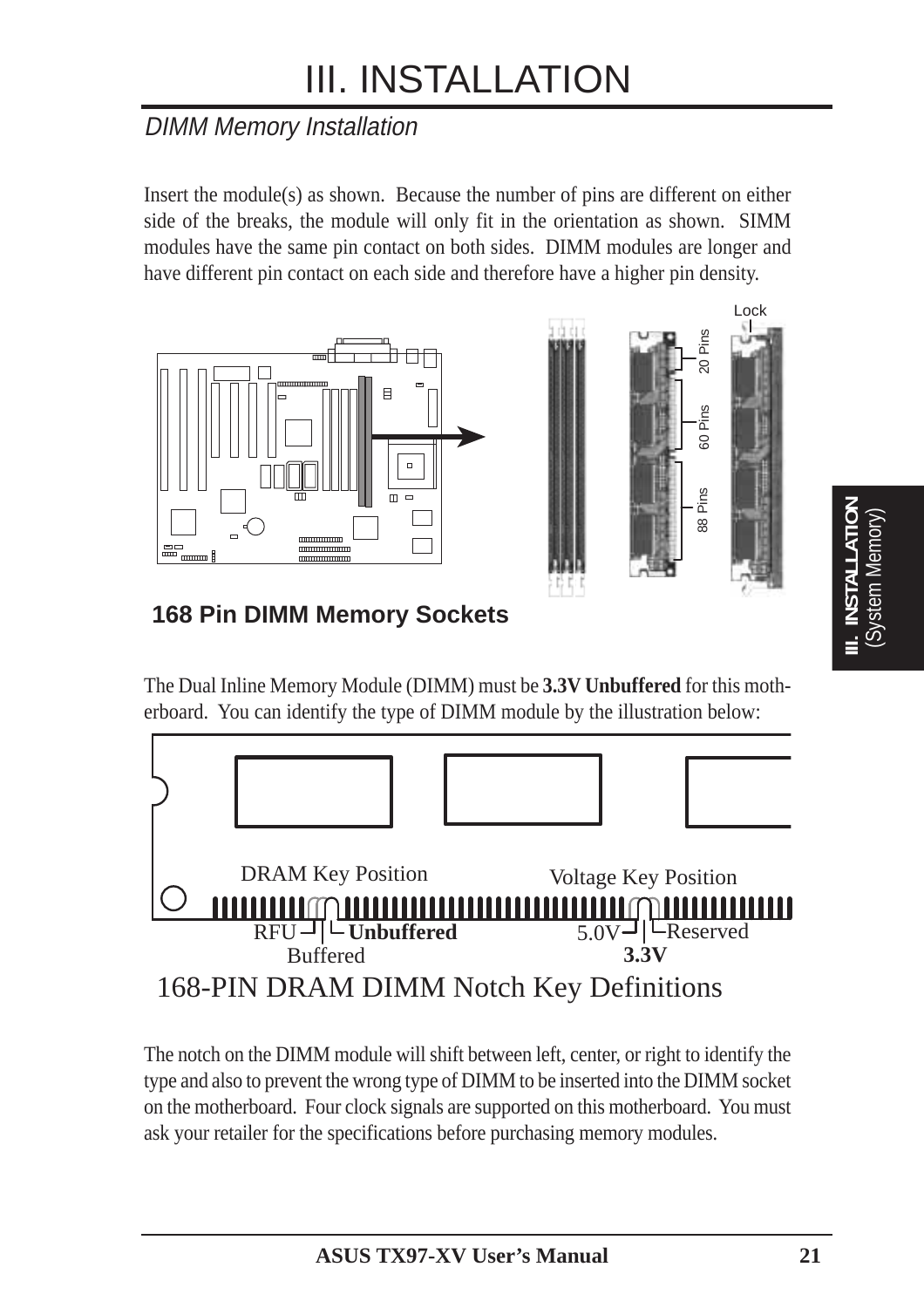(This page was intentionally left blank)

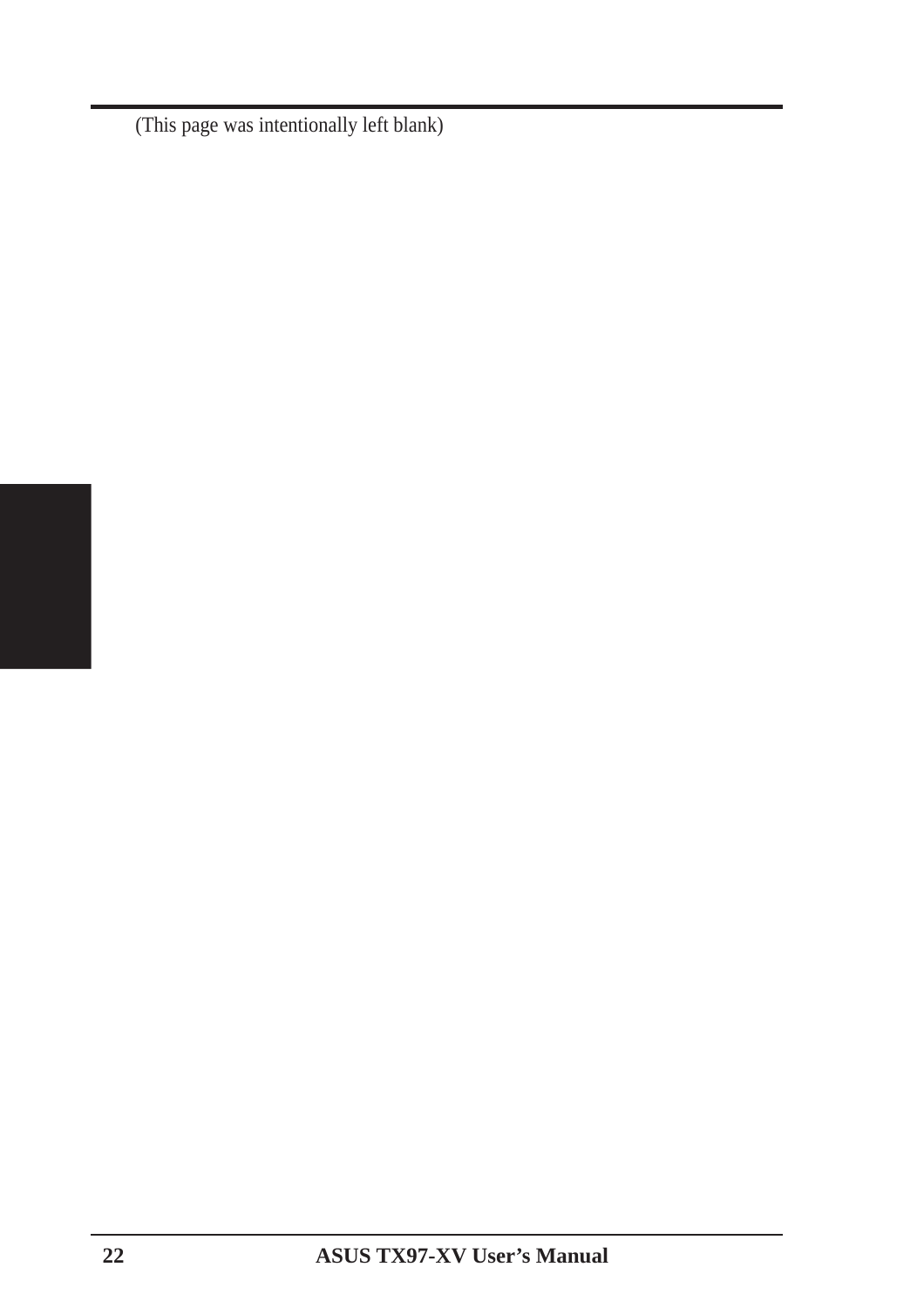# 3. Central Processing Unit (CPU)

The motherboard provides a 321-pin ZIF Socket 7 that is backwards compatible with ZIF Socket 5 processors. The CPU that came with the motherboard should have a fan attached to it to prevent overheating. If this is not the case then purchase a fan before you turn on your system. Apply thermal jelly to the CPU top and then install the fan onto the CPU.

**WARNING:** Without a fan circulating air on the CPU and heat sinks, the CPU and/or heat sinks can overheat and cause damage to both the CPU and the motherboard. (See "CPU Cooling Fan Connector" at the end of this section.)

To install a CPU, first turn off your system and remove its cover. Locate the ZIF socket and open it by first pulling the lever sideways away from the socket then upwards to a 90-degree right angle. Insert the CPU with the correct orientation as shown. Use the notched corner of the CPU with the white dot as your guide. The white dot should point towards the end the of the lever. Notice that there is a blank area where one hole is missing from that corner of the square array of pin holes and a "1" printed on the motherboard next to that corner. Because the CPU has a corner pin for three of the four corners, the CPU will only fit in the one orientation as shown. The picture is for reference only; you should have a CPU fan that will cover the face of the CPU. With the added weight of the CPU fan, no force is required to insert the CPU. Once completely inserted, hold down on the fan and close the socket's lever.

**IMPORTANT: You must set jumpers for "CPU to BUS Frequency Ratio" and jumpers for "BUS Frequency Selection" depending on the CPU that you install.**



**ZIF Socket 7 with Pentium Processor**

II. INSTALLATION<br>(CPU) **III. INSTALLATION**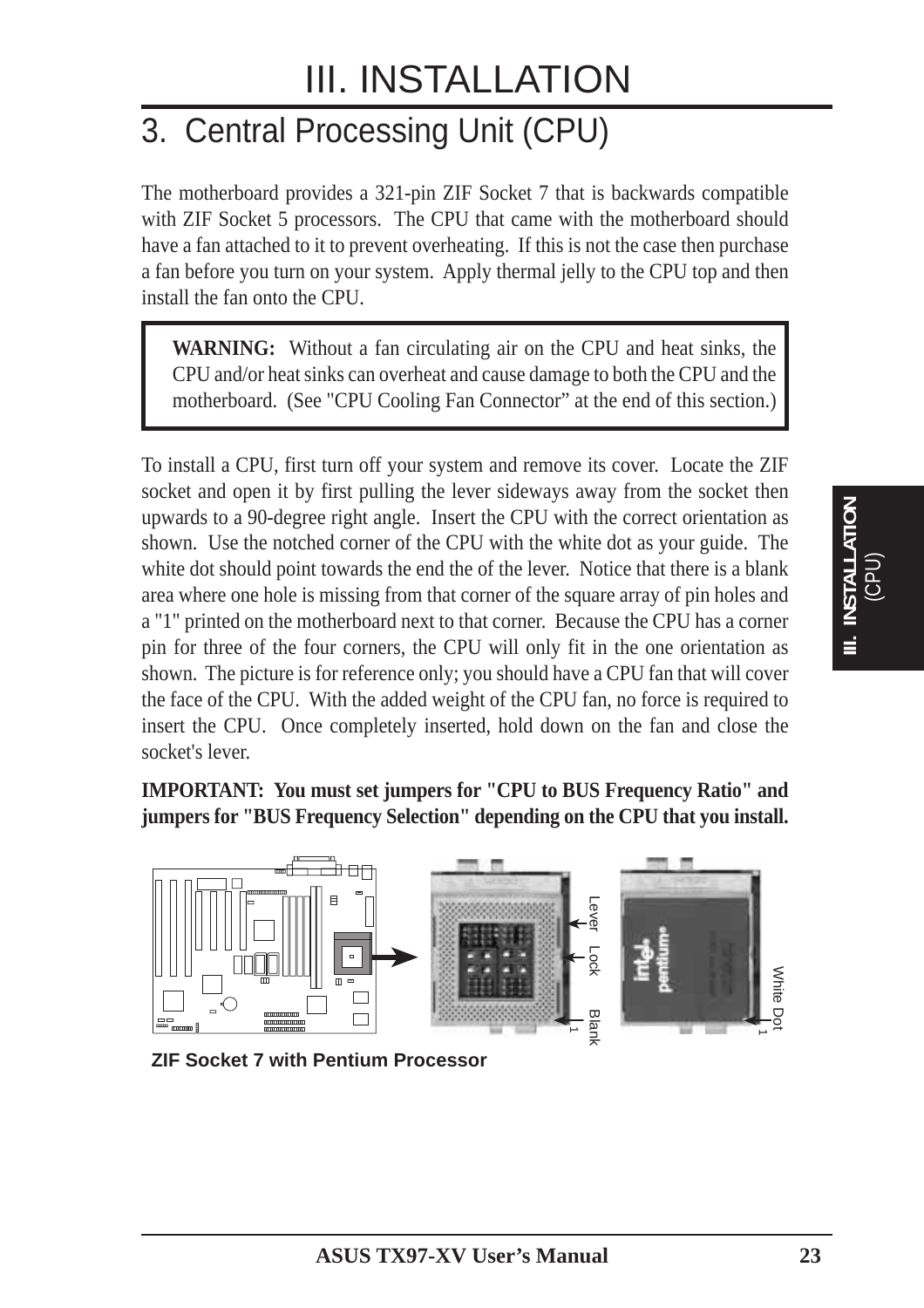## 4. Expansion Cards

**WARNING:** Make sure that you unplug your power supply when adding or removing expansion cards or other system components. Failure to do so may cause severe damage to both your motherboard and expansion cards.

### Expansion Card Installation Procedure:

- 1. Read your expansion card documentation on any hardware and software settings that may be required to setup your specific card.
- 2. Set any necessary jumpers on your expansion card.
- 3. Remove your computer system's cover.
- 4. Remove the bracket on the slot you intend to use. Keep the bracket for possible future use.
- 5. Carefully align the card's connectors and press firmly.
- 6. Secure the card on the slot with the screw you removed in step 4.
- 7. Replace the computer system's cover.
- 8. Setup the BIOS if necessary (such as "IRQ xx Used By ISA: Yes" in PNP AND PCI SETUP)
- 9. Install the necessary software drivers for your expansion card.

### Assigning IRQs for Expansion Cards

Some expansion cards need to use an IRQ to operate. Generally an IRQ must be exclusively assigned to one use. In an standard design there are 16 IRQs available but most of them are already in use by parts of the system which leaves 6 free for expansion cards.

Both ISA and PCI expansion cards may need to use IRQs. System IRQs are available to cards installed in the ISA expansion bus first, and any remaining IRQs are then used by PCI cards. Currently, there are two types of ISA cards. The original ISA expansion card design, now referred to as "Legacy" ISA cards, requires that you configure the card's jumpers manually and then install it in any available slot on the ISA bus. You may use Microsoft's Diagnostic (MSD.EXE) utility included in the Windows directory to see a map of your used and free IRQs. For Windows 95 users, the "Control Panel" icon in "My Computer," contains a "System" icon which gives you a "Device Manager" tab. Double clicking on a specific device give you "Resources" tab which shows the Interrupt number and address. Make sure that no two devices use the same IRQs or your computer will experience problems when those two devices are in use at the same time.

(Expansion Cards) **III. INSTALLATION**

II. INS IALLAI IOI<br>(Expansion Cards)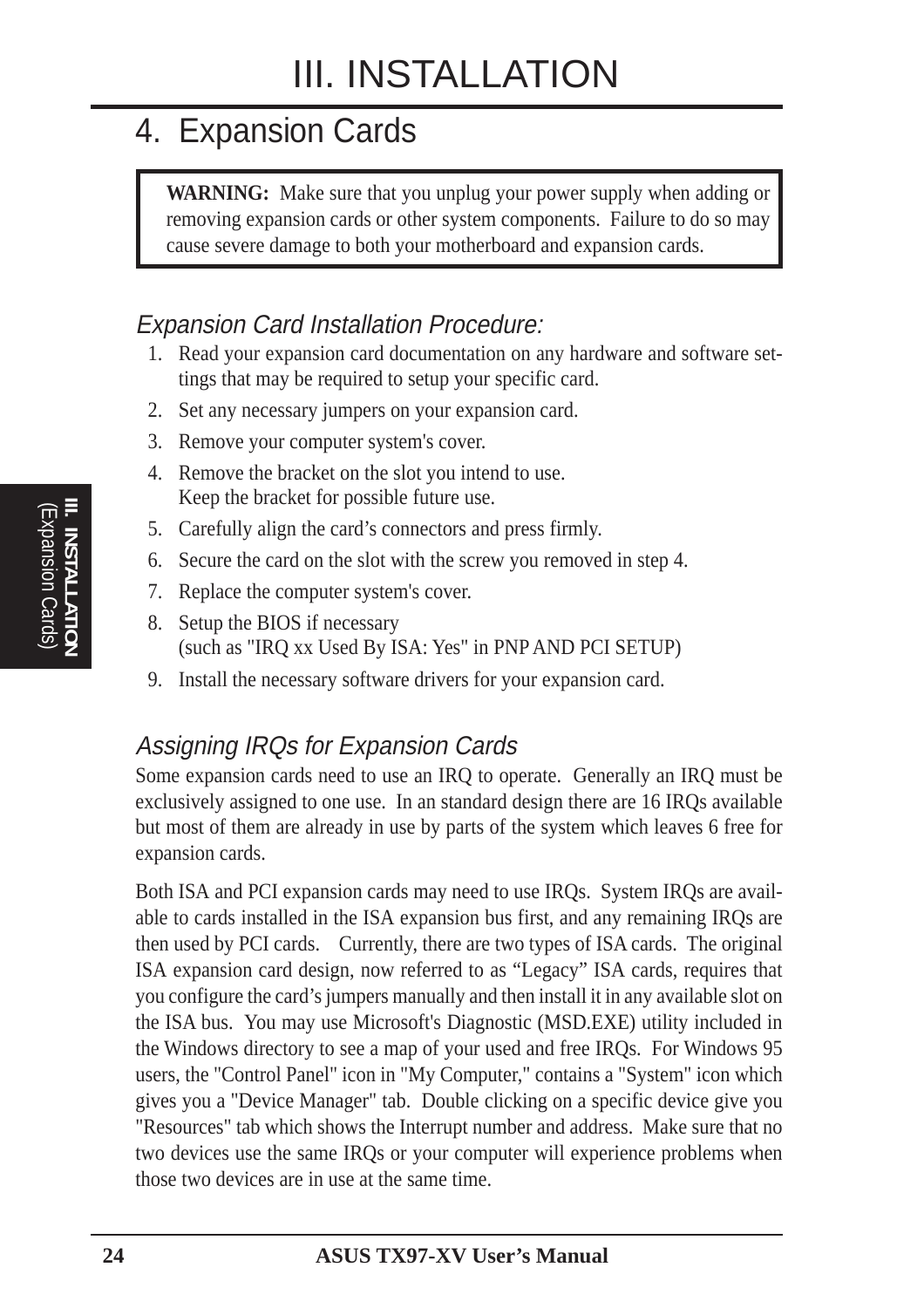# III. INSTALLATION

To simplify this process this motherboard has complied with the Plug and Play (PNP) specification which was developed to allow automatic system configuration whenever a PNP-compliant card is added to the system. For PNP cards, IRQs are assigned automatically from those available.

If the system has both Legacy and PNP ISA cards installed, IRQs are assigned to PNP cards from those not used by Legacy cards. The PCI and PNP configuration of the BIOS setup utility can be used to indicate which IRQs are being used by Legacy cards. For older Legacy cards that does not work with the BIOS, you can contact your vendor for an ISA Configuration Utility.

An IRQ number is automatically assigned to PCI expansion cards after those used by Legacy and PNP ISA cards. In the PCI bus design, the BIOS automatically assigns an IRQ to a PCI slot that has a card in it that requires an IRQ. To install a PCI card, you need to set something called the INT (interrupt) assignment. Since all the PCI slots on this motherboard use an INTA #, be sure that the jumpers on your PCI cards are set to INT A.

### Assigning DMA Channels for ISA Cards

Some ISA cards, both Legacy and PNP may also need to use a DMA (Direct Memory Access) channel. DMA assignments for this motherboard are handled the same way as the IRQ assignment process described above. You can select a DMA channel in the PCI and PNP configuration section of the BIOS Setup utility.

**IMPORTANT: Choose "Yes" for those IRQ's and DMA's you wish to reserve for Legacy (Non-PnP) ISA expansion cards in "IRQ xx Used By ISA" and "DMA x Used By ISA" of the PNP and PCI Setup in the BIOS SOFTWARE section, otherwise conflicts may occur.**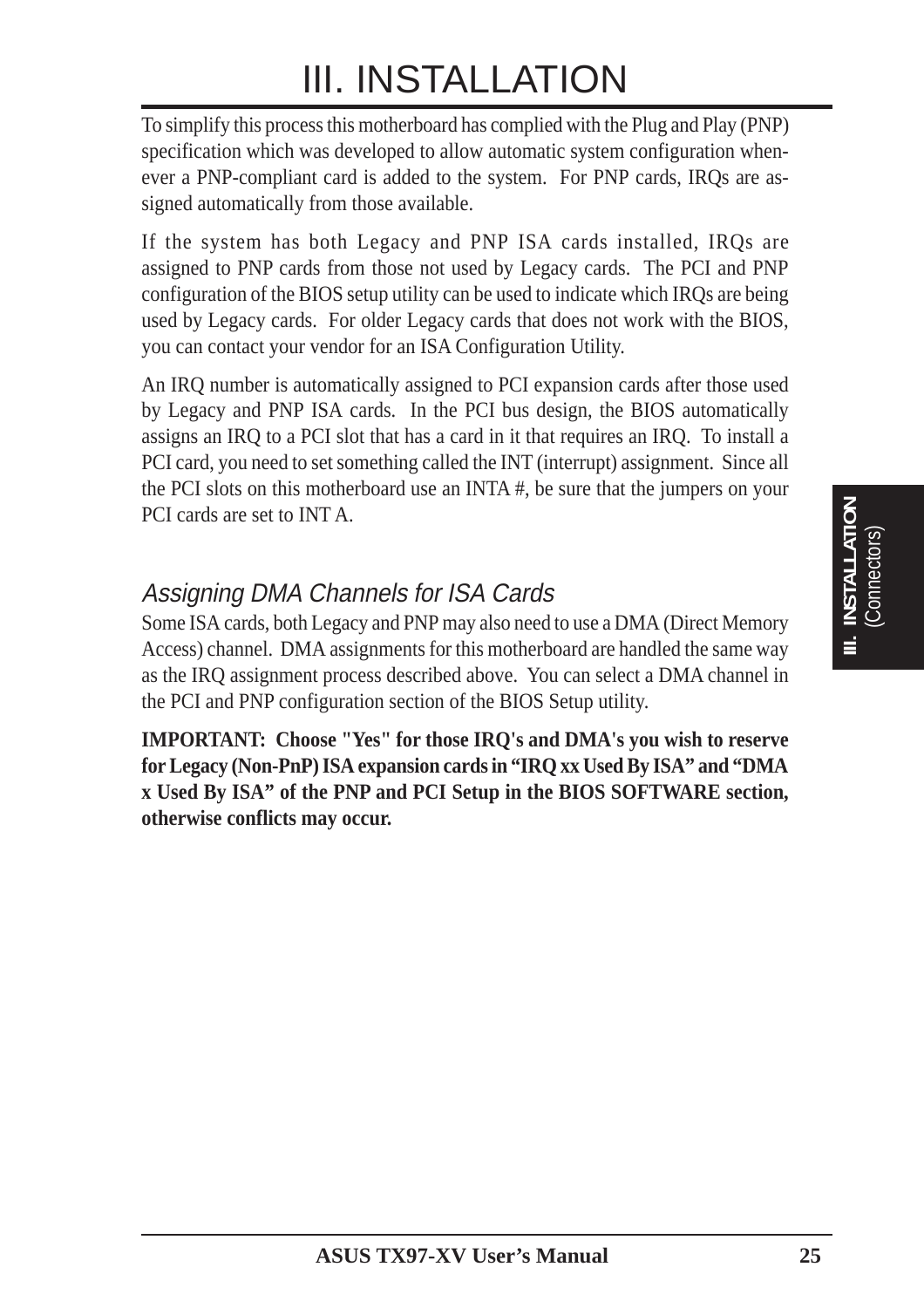# III. INSTALLATION

## 5. External Connectors

**WARNING:** Some pins are used for connectors or power sources. These are clearly separated from jumpers in "Map of the Motherboard." Placing jumper caps over these will cause damage to your motherboard.

**IMPORTANT: Ribbon cables should always be connected with the red stripe on the Pin 1 side of the connector. The four corners of the connectors are labeled on the motherboard. Pin 1 is the side closest to the power connector on hard drives and floppy drives. IDE ribbon cable must be less than 18in. (46cm),** with the second drive connector no more than 6in. (15cm) from the first con**nector.**

**1. PS/2 Keyboard Connector (6-pin Female)**

This connection is for a standard keyboard using an PS/2 plug (mini DIN). **This connector will not allow standard AT size (large DIN) keyboard plugs. You may use a DIN to mini DIN adapter on standard AT keyboards.**



PS/2 Keyboard (6-pin Female)

### **2. PS/2 Mouse Connector (6-pin Female)**

The system will direct IRQ12 to the PS/2 mouse if one is detected. If not detected, expansion cards can use IRQ12. See "PS/2 Mouse Control" in BIOS Features Setup of the BIOS SOFTWARE.

PS/2 Mouse (6-pin Female)



(Connectors) **III. INSTALLATION**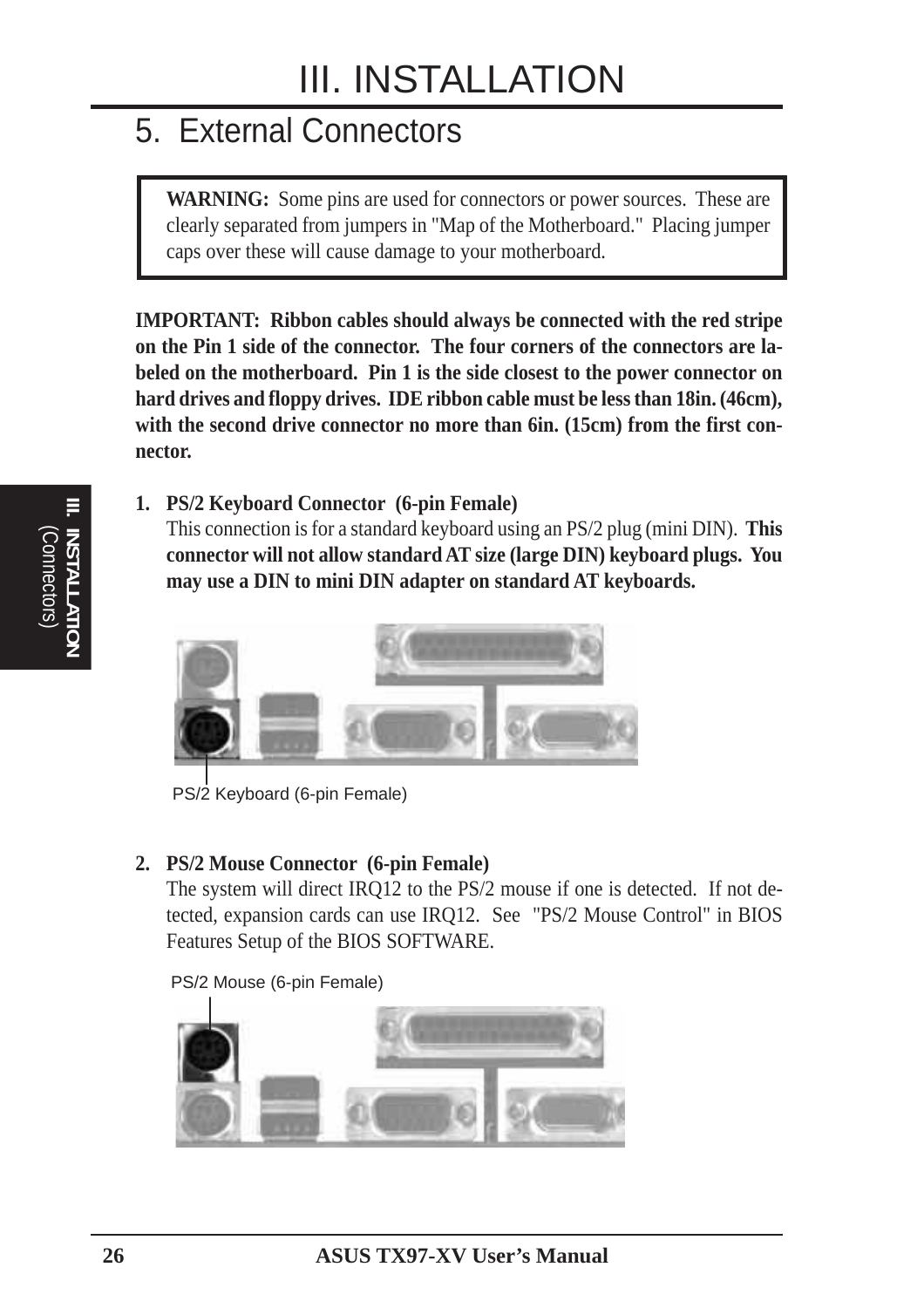### **3. Parallel Printer Connector (25-pin Female)**

You can enable the parallel port and choose the IRQ through "Onboard Parallel Port" in Chipset Features Setup of the BIOS SOFTWARE. **NOTE**: Serial printers must be connected to the serial port.

Parallel (Printer) Port (25-pin Female)



### **6. VGA Connector (15-pin Female )**

This connector supports a VGA-compliant monitor with a an appropriate cable.



VGA Port (15-pin Female)

**5. Universal Serial BUS Ports 1 & 2 (Two 4-pin Female Sockets)** Two USB ports are available for connecting USB devices.



Univeral Serial Bus (USB) 2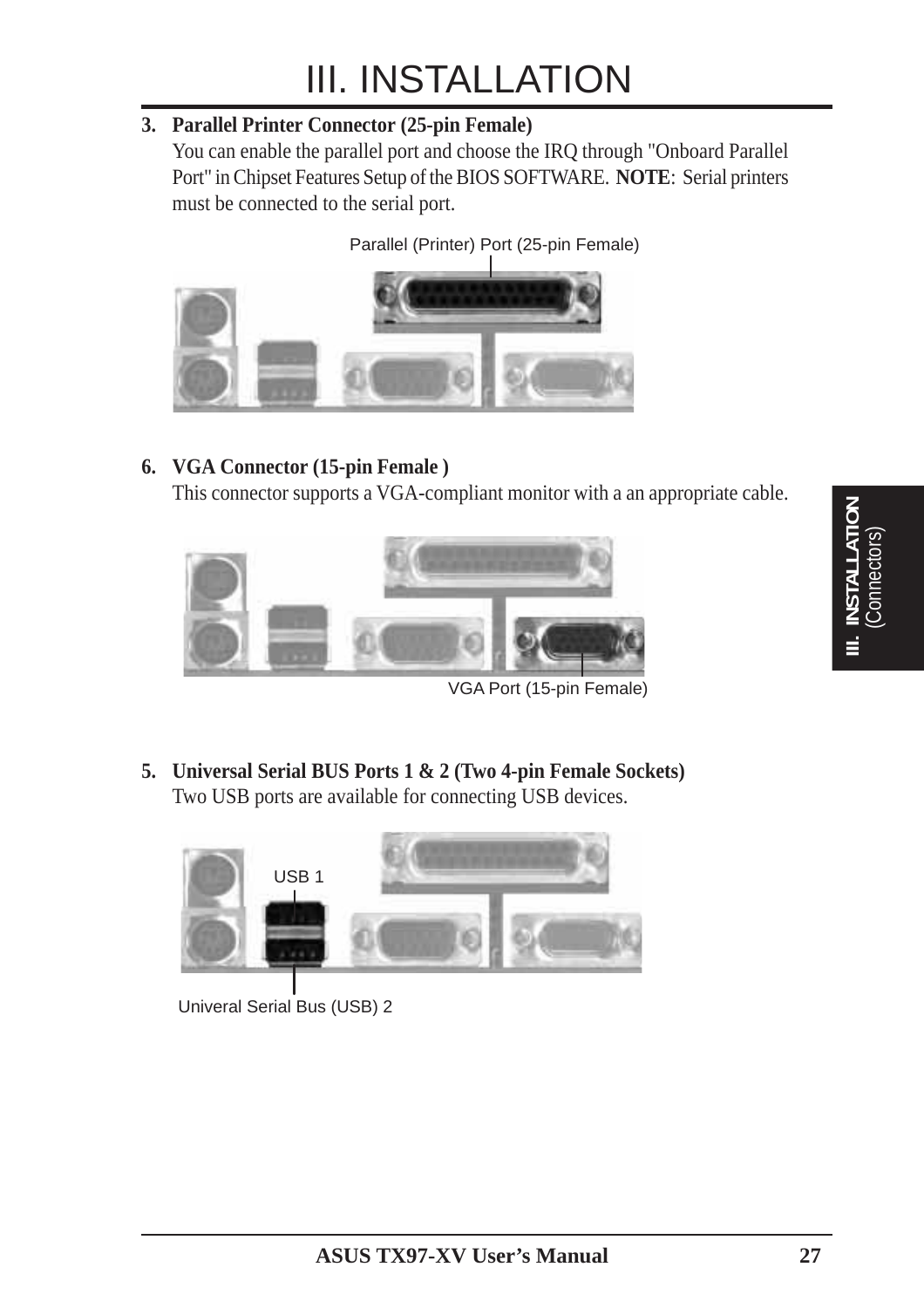### **4. Serial Port COM1 Connector (9-pin Male)**

The two serial ports can be used for pointing devices or other serial devices. See "Onboard Serial Port" in Chipset Features Setup of the BIOS SOFTWARE.



Serial Port COM 1 (9-pin Male)

### **4. Serial Port COM2 Connector (10-pin block)**

This connector supports the provided serial port ribbon cable with mounting bracket. Connect the ribbon cable to this connector and mount the bracket to the case on an open slot. See "Onboard Serial Port" in **Chipset Features Setup**. **(Pin 10 is removed to prevent inserting in the wrong orientation when using ribbon cables with pin 10 plugged).**





For this connector to be available, you must connect the included Serial cable set from COM2 (using the 25-Pin male) to a free expansion slot opening.

**TIP:** You may also remove the bracket connectors and mount them directly to the case to save expansion slot space.

**Onboard COM2 Serial Connector**

### **7. Floppy drive connector (34-pin block )**

This connector supports the provided floppy drive ribbon cable. After connecting the single end to the board, connect the two plugs on the other end to the floppy drives. **(Pin 5 is removed to prevent inserting in the wrong orientation when using ribbon cables with pin 5 plugged).**

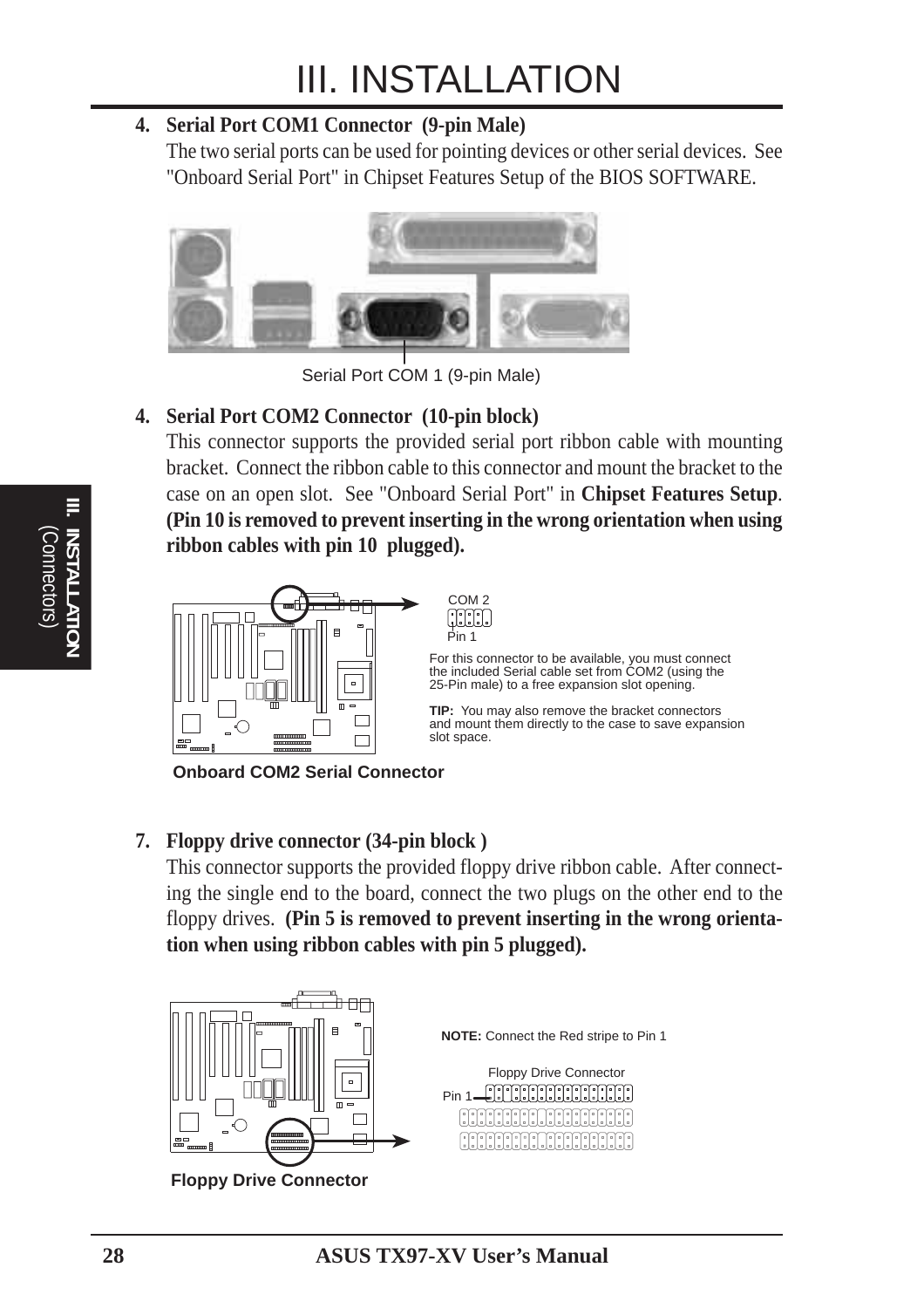### **8. Power Supply Fan & CPU Connectors**

These connectors support cooling fans of 500mAMP (6WATT) or less. Orientate the fans so that the heat sink fins allow airflow to go across the onboard heat sink(s) instead of the expansion slots. Depending on the fan manufacturer, the wiring and plug may be different. The red wire should be positive, while the black should be ground. Connect the fan's plug to the board taking into consideration the polarity of the this connector. **NOTE: The "Rotation" signal is to be used only by a specially designed fan with rotation signal.**

**WARNING:** The CPU and/or motherboard will overheat if there is no airflow across the CPU and onboard heatsinks. Damage may occur to the motherboard and/or the CPU fan if these pins are incorrectly used. **These are not jumpers, do not place jumper caps over these pins.**



### **9. Chassis Open Alarm Lead (CHASSIS)**

This lead is for an open chassis monitor. A high level signal to the CHASSIS lead will indicate to the system that the chassis has been opened.

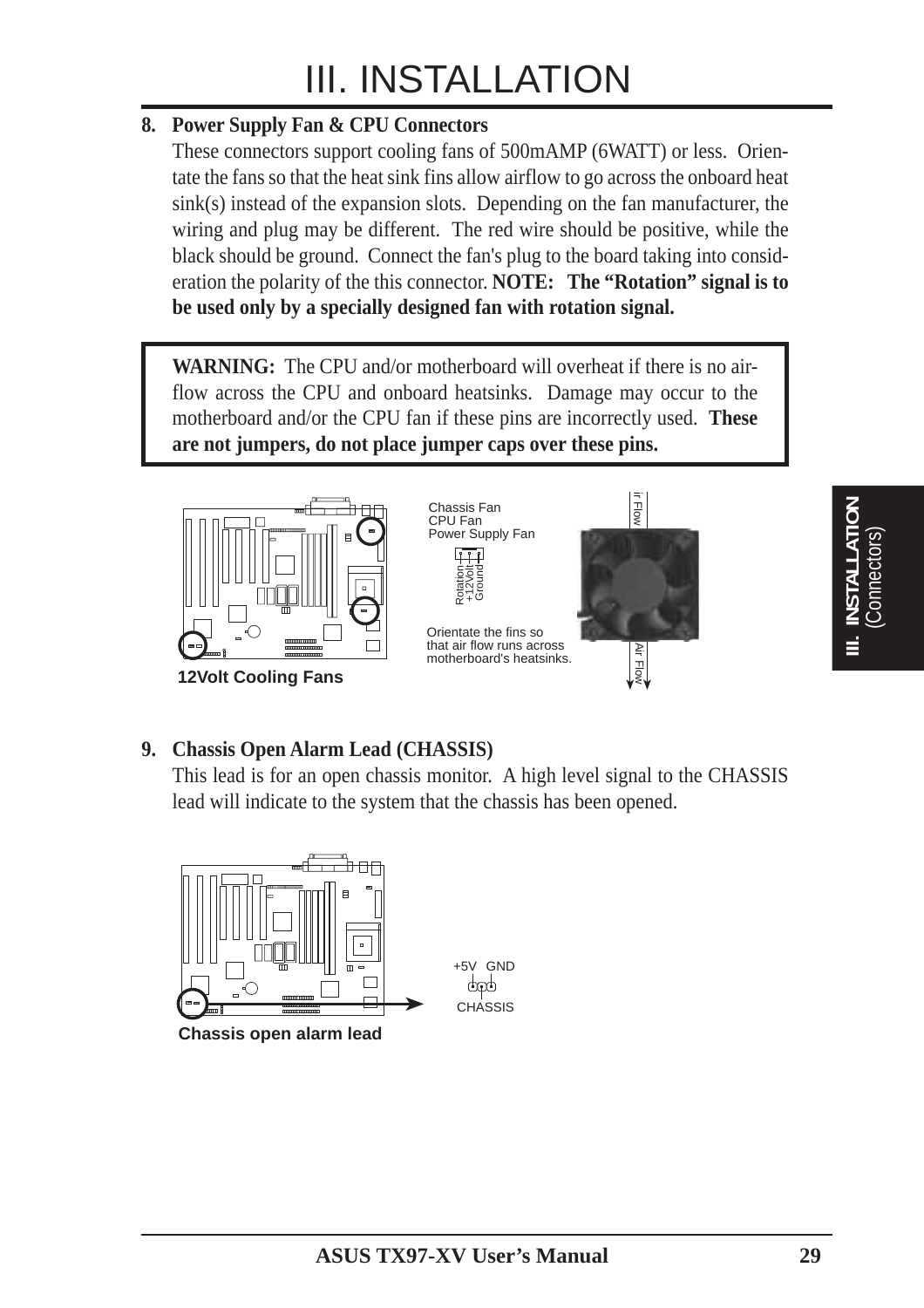# III. INSTALLATION

### **10. Primary / Secondary IDE connectors (Two 40-pin Block)**

These connectors support the provided IDE hard disk ribbon cable. After connecting the single end to the board, connect the two plugs at the other end to your hard disk(s). If you install two hard disks, you must configure the second drive to Slave mode by setting its jumper accordingly. Please refer to the documentation of your hard disk for the jumper settings. BIOS now supports SCSI device or IDE CD-ROM bootup (see "HDD Sequence SCSI/IDE First" & "Boot Sequence" in the **BIOS Features Setup** of the BIOS SOFTWARE) **(Pin 20 is removed to prevent inserting in the wrong orientation when using ribbon cables with pin 20 plugged).**

**TIP:** You may configure two hard disks to be both Masters using one ribbon cable on the primary IDE connector and another ribbon cable on the secondary IDE connector. You may install one operating system on an IDE drive and another on a SCSI drive and select the boot disk through BIOS Features Setup.



### **11. IDE activity LED (IDE LED)**

This connector supplies power to the cabinet's IDE activity LED. Read and write activity by devices connected to the Primary or Secondary IDE connectors will cause the LED to light up.

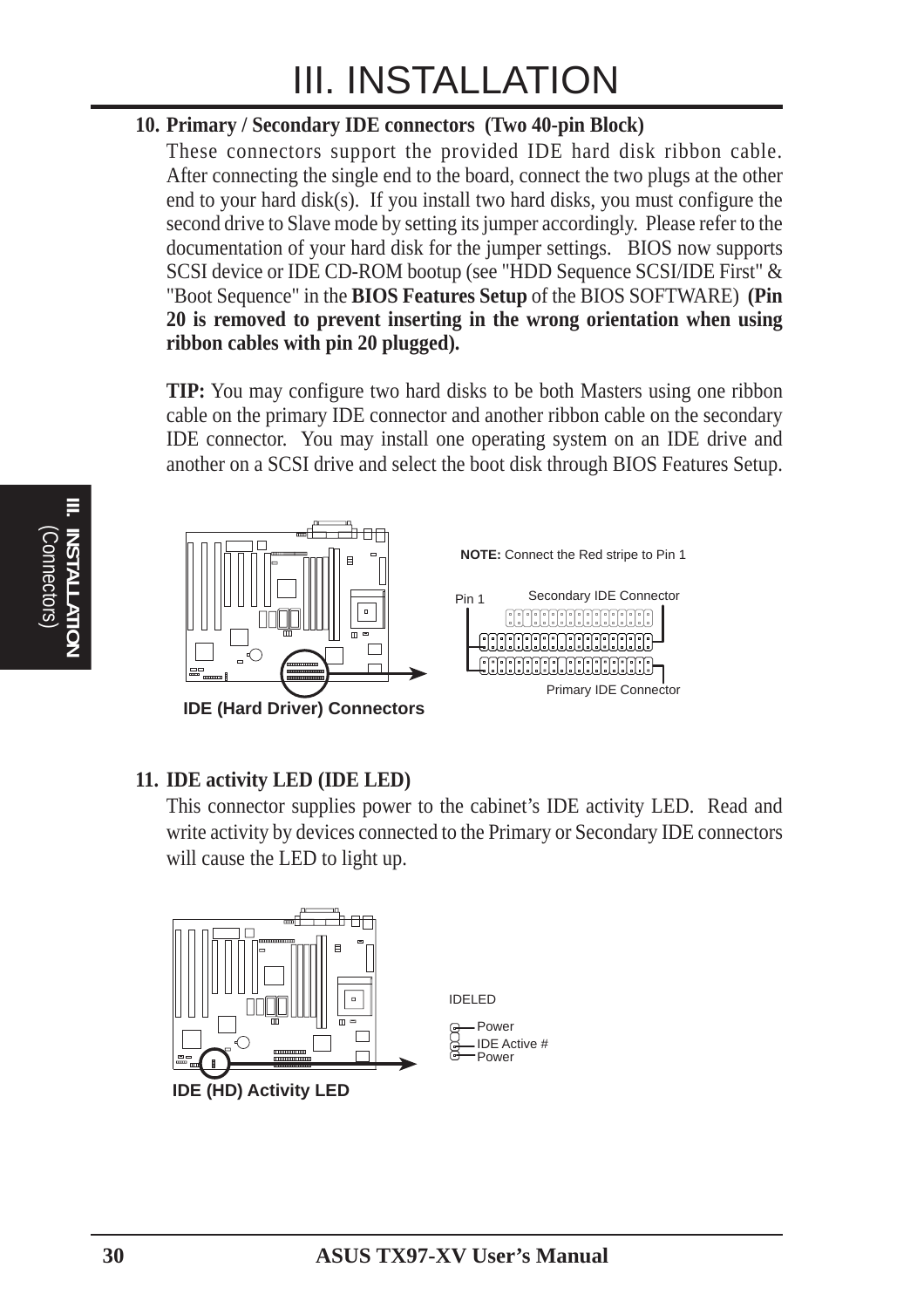#### **12. Message LED Lead (PANEL)**

This indicates whether a message has been received from a fax/modem. The LED will remain lit when there is no signal and blink when there is data transfer or waiting in the inbox).

### **13. SMI Suspend Switch Lead (PANEL)**

This allows the user to manually place the system into a suspend mode or "Green" mode where system activity will be instantly decreased to save electricity and expand the life of certain components when the system is not in use. This 2-pin connector (see the figure below) connects to the case-mounted suspend switch. If you do not have a switch for the connector, you may use the "Turbo Switch" since it does not have a function. SMI is activated when it detects a *short to open* moment and therefore leaving it shorted will not cause any problems. May require one or two pushes depending on the position of the switch. Wake-up can be controlled by settings in the BIOS but the keyboard will always allow wakeup (the SMI lead cannot wake-up the system). If you want to use this connector, "Suspend Switch" in the **Power Management Setup** of the BIOS SOFTWARE section should be on the default setting of *Enable.*

### **14. ATX Power Switch / Soft Power Switch (PANEL)**

The system power is controlled by a momentary switch connected to this lead. Pushing the button once will switch the system between ON and SLEEP. Pushing the switch while in the ON mode for more than 4 seconds will turn the system off. The system power LED shows the status of the system's power.

### **15. Reset Switch Lead (PANEL)**

This 2-pin connector connects to the case-mounted reset switch for rebooting your computer without having to turn off your power switch This is a preferred method of rebooting in order to prolong the life of the system's power supply.

### **16. Keyboard Lock Switch Lead & System Power LED (PANEL)**

This 5-pin connector connects to the case-mounted keyboard lock switch for locking the keyboard and also to connect the system power LED. The system power LED lights when the system is powered on and blinks in sleep mode.

### **17. Speaker Connector (PANEL)**

This 4-pin connector connects to the case-mounted speaker.





(Connectors) **III. INSTALLATION**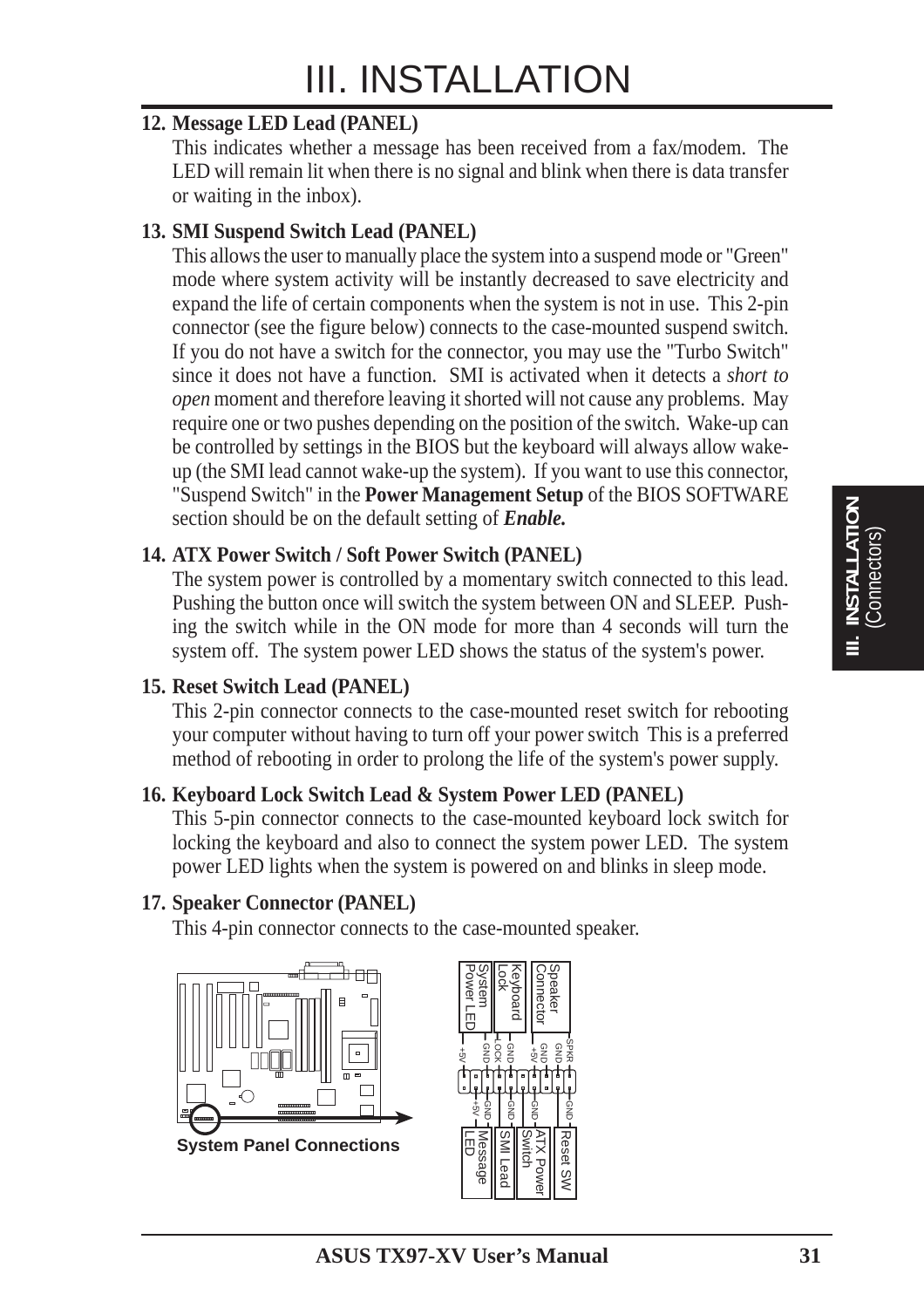### **18. IrDA / Fast IR-Compliant infrared module connector (IR)**

This connector supports the optional wireless transmitting and receiving infrared module. This module mounts to a small opening on system cases that support this feature. You must also configure the setting through "UART2 Use Infrared" in **Chipset Features Setup** to select whether UART2 is directed for use with COM2 or IrDA. Use the five pins as shown on the Back View and connect a ribbon cable from the module to the motherboard according to the pin definitions.



### **19. ATX Power Supply Connector (20-pin block)**

This connector connects to a ATX power supply. The plug from the power supply will only insert in one orientation because of the different hole sizes. Find the proper orientation and push down firmly making sure that the pins are aligned.

**IMPORTANT: Make sure that the ATX power supply can take at least 10mAmp load on the 5Volt standby lead (5VSB). You may experience difficulty in powering on your system without this.**

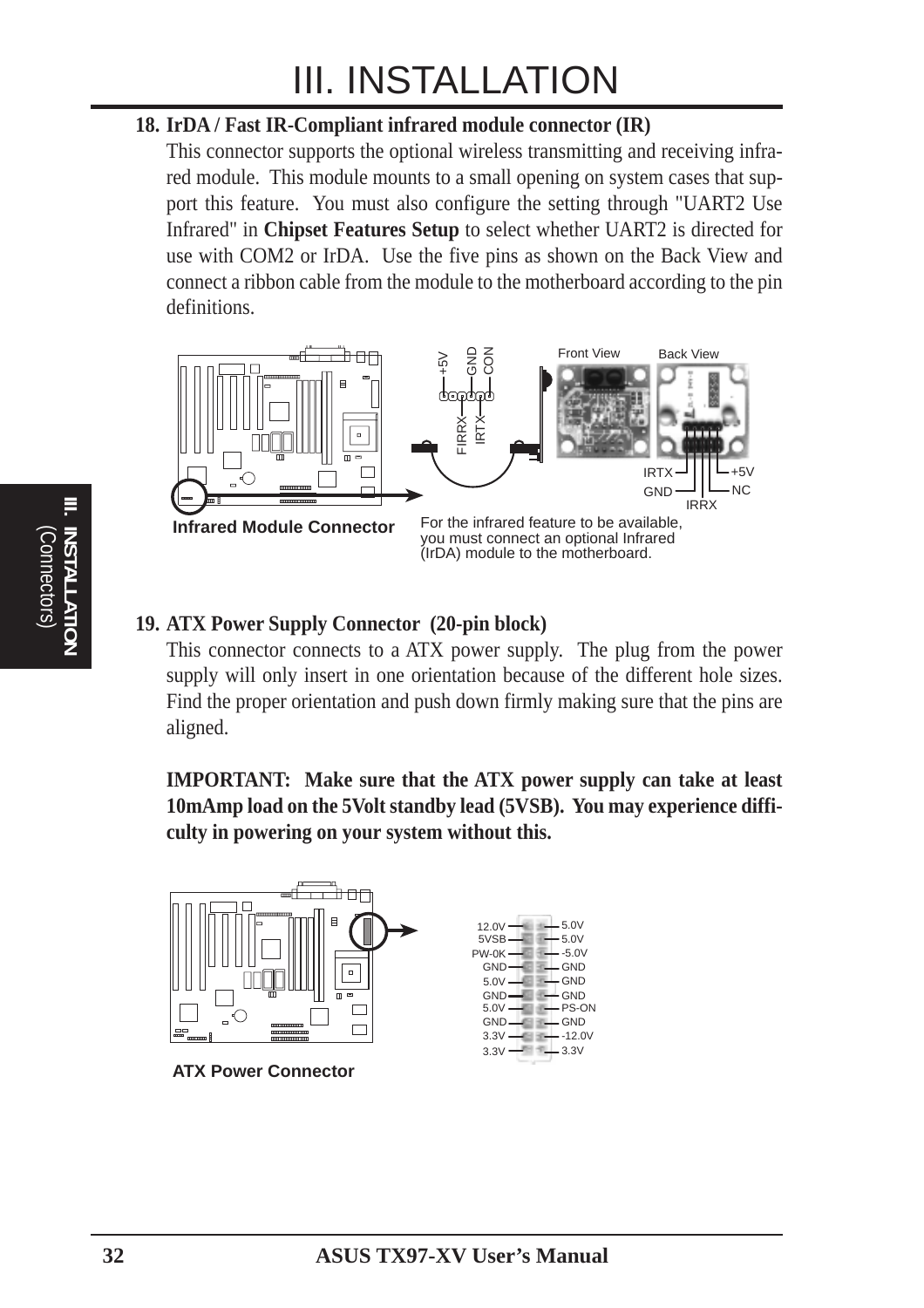## Power Connection Procedures

- 1. After all jumpers and connections are made, close the system case cover.
- 2. Make sure that all switches are in the off position as marked by  $\bigcirc$ .
- 3. Connect the power supply cord into the power supply located on the back of your system case as instructed by your system user's manual.
- 4. Connect the power cord into a power outlet that is equipped by a surge protector.
- 5. You may then turn on your devices in the following order:
	- a. Your monitor
	- b. External SCSI devices (starting with the last device on the chain)
	- c. Your system power. For ATX power supplies, you need to switch on the power supply as well as press the ATX power switch on the front of the case.
- 6. The power LED on the front panel of the system case will light. For ATX power supplies, the system LED will light when the ATX power switch is pressed. The monitor LED may light up after the system's if it complies with "Green" standards or if it has a power standby feature. The system will then run power-on tests. While the tests are running, additional messages will appear on the screen. If you do not see anything within 30 seconds from the time you turn on the power, the system may have failed a power-on test. Recheck your jumper settings and connections or call your retailer for assistance.
- 7. During power-on, hold down the <Delete> key to enter BIOS setup. Follow the next section "BIOS SOFTWARE" for instructions.
- **\* Powering Off your computer:** You must first exit or shut down your operating system before switching off the power switch. For ATX power supplies, you can press the ATX power switch after exiting or shutting down your operating system. For Windows 95 users, you can select shut down the computer from the "Start" button and the system will give three quick beeps after about 30 seconds and power off after windows shut down. NOTE: The message: "It's now safe to turn off your computer" will not be shown in Windows 95 when using shut down with ATX power supplies.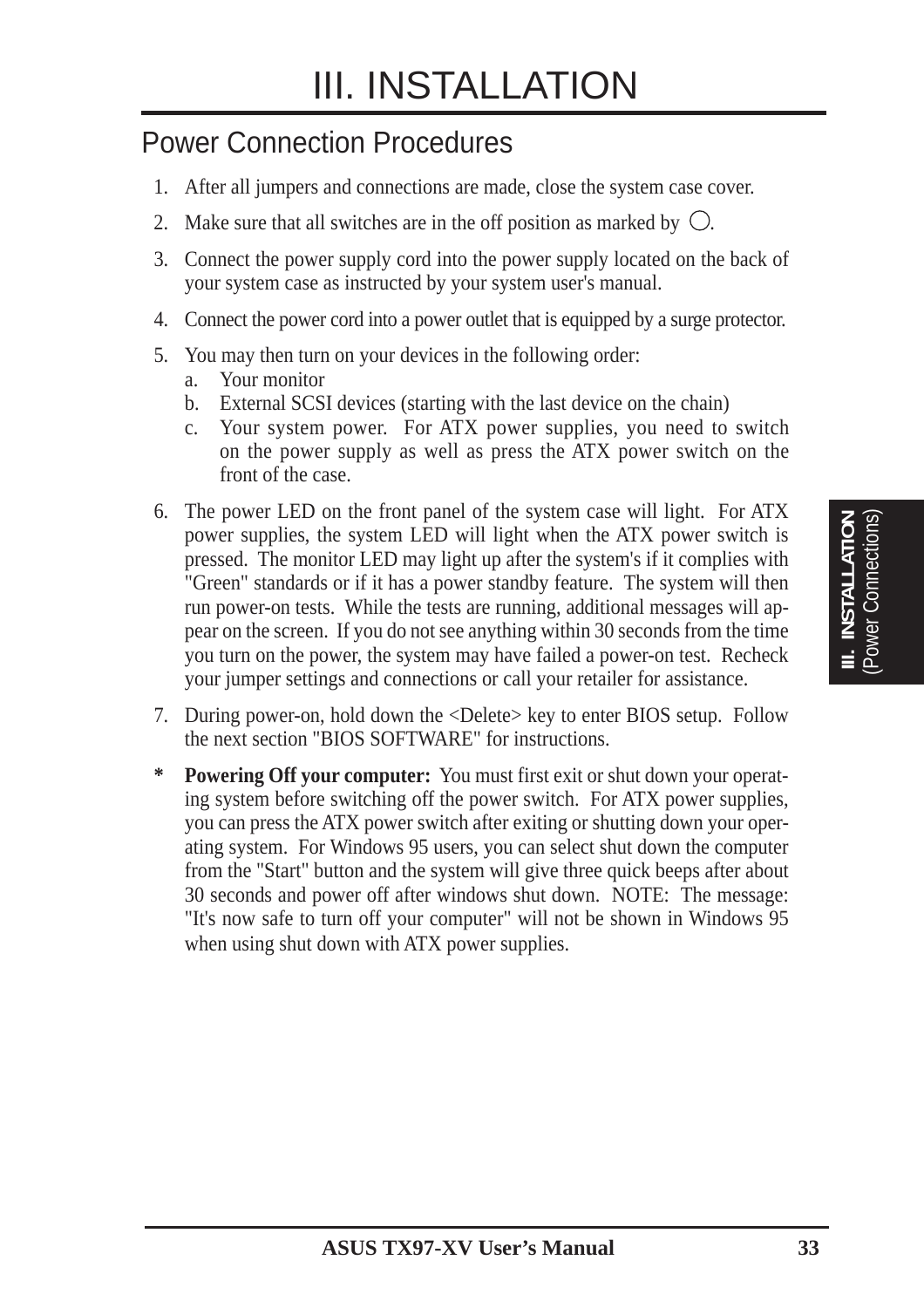# IV. BIOS SOFTWARE

## Support Software

**FILELIST.TXT -** View this file to see the files included in the support software.

**PFLASH.EXE -** This is the Flash Memory Writer utility that updates the BIOS by uploading a new BIOS file to the programmable flash ROM chip on the motherboard. To determine the BIOS version, check the last four numbers of the code displayed on the upper left-hand corner of your screen during bootup. Larger numbers represent a newer BIOS file.

**NOTE:** A binary BIOS file is no longer included with the support software. Save the motherboard's BIOS file to a floppy diskette as soon as your system is operational. See "Flash Memory Writer Utility" in this section to "Save Current BIOS to File."

# Flash Memory Writer Utility

| <b>ASUSTeK PNP BIOS</b><br>FLASH MEMORY WRITER V1.5<br>Copyright (C) 1995, ASUSTeK COMPUTER Inc. |
|--------------------------------------------------------------------------------------------------|
| Flash Type -- SST 29EE010                                                                        |
| Current BIOS Revision: #401A0-xxxx                                                               |
| Choose one of the following:                                                                     |
| 1. Save Current BIOS To File                                                                     |
| 2. Update BIOS Main Block From File                                                              |
| 3. Advanced Features                                                                             |
| Enter Choice: [1]                                                                                |
| Press ESC To Exit                                                                                |

xxxx denotes the current BIOS version stored in the Flash EPROM

**IMPORTANT: Flash Type may also be "INTEL 28F001BXT." If "unknown" is shown after "Flash type --," then this ROM chip is not programmable or not supported with the PnP BIOS and therefore cannot be programmed by the Flash Memory Writer.**

### Main Menu

**1. Save Current BIOS to File (Perform as soon as system is operational)** This option allows you to copy the contents of the Flash memory chip onto a diskette. This gives you a backup copy of the original motherboard BIOS in case you need to reinstall it.

**Create a bootable system floppy diskette by typing [FORMAT A:/S] from the DOS environment without creating "AUTOEXEC.BAT" and "CONFIG.SYS" files, then save the PFLASH.EXE and the BIOS to the floppy diskette.**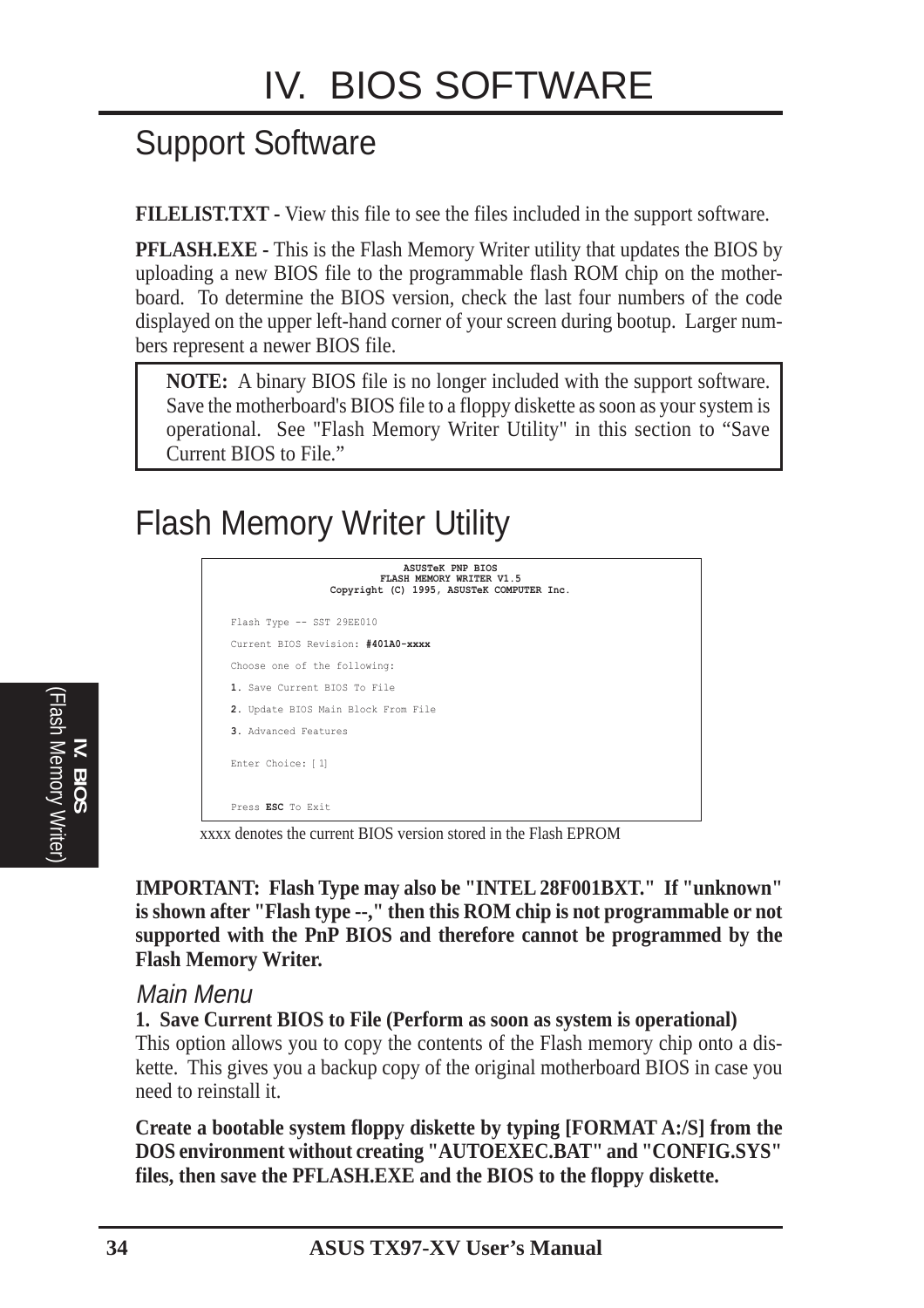#### **2. Update BIOS Main Block from File**

This option updates the BIOS from a file on the disk. This can either be a new file or a backup file created by the "Save Current BIOS to File" option. This will not update the Boot Block if the Boot Block is different. You will be prompted with the following if advanced features if necessary.

```
Boot Block of New BIOS is different from old one !!!
Please Use 'Advanced Feature' to flash whole bios !!!
```
#### **3. Advanced Features**

Selecting this option brings up the Advanced Features screen for clearing the PnP configuration record and updating the motherboard BIOS.

### Advanced Features Menu

| Advanced Features                            |
|----------------------------------------------|
|                                              |
| Flash Type -- SST 29EE010                    |
| Current BIOS Revision: #401A0-xxxx           |
| Choose one of the following:                 |
| 1. Clear PNP ESCD Parameter Block            |
| 2. Update BIOS Including Boot Block and ESCD |
|                                              |
| Enter Choice: [2]                            |
|                                              |
|                                              |
| Press ESC To Exit                            |

xxxx denotes the current BIOS version stored in the Flash EPROM

### **1. Clear PNP ESCD Parameter Block**

This option erases the Plug-and-Play (PnP) configuration record.

### **2. Update BIOS Including Boot Block and ESCD**

This option updates the Boot Block, the motherboard BIOS and the PnP ESCD Parameter Block from a new BIOS file.

**NOTE:** "Update BIOS Main Block from File" and "Update BIOS Including Boot Block and ESCD" requires that the system is running in real mode. This utility will not operate if the system is under protected mode or virtual mode. You should boot from a system floppy diskette without "AUTOEXEC.BAT" and "CONFIG.SYS" files.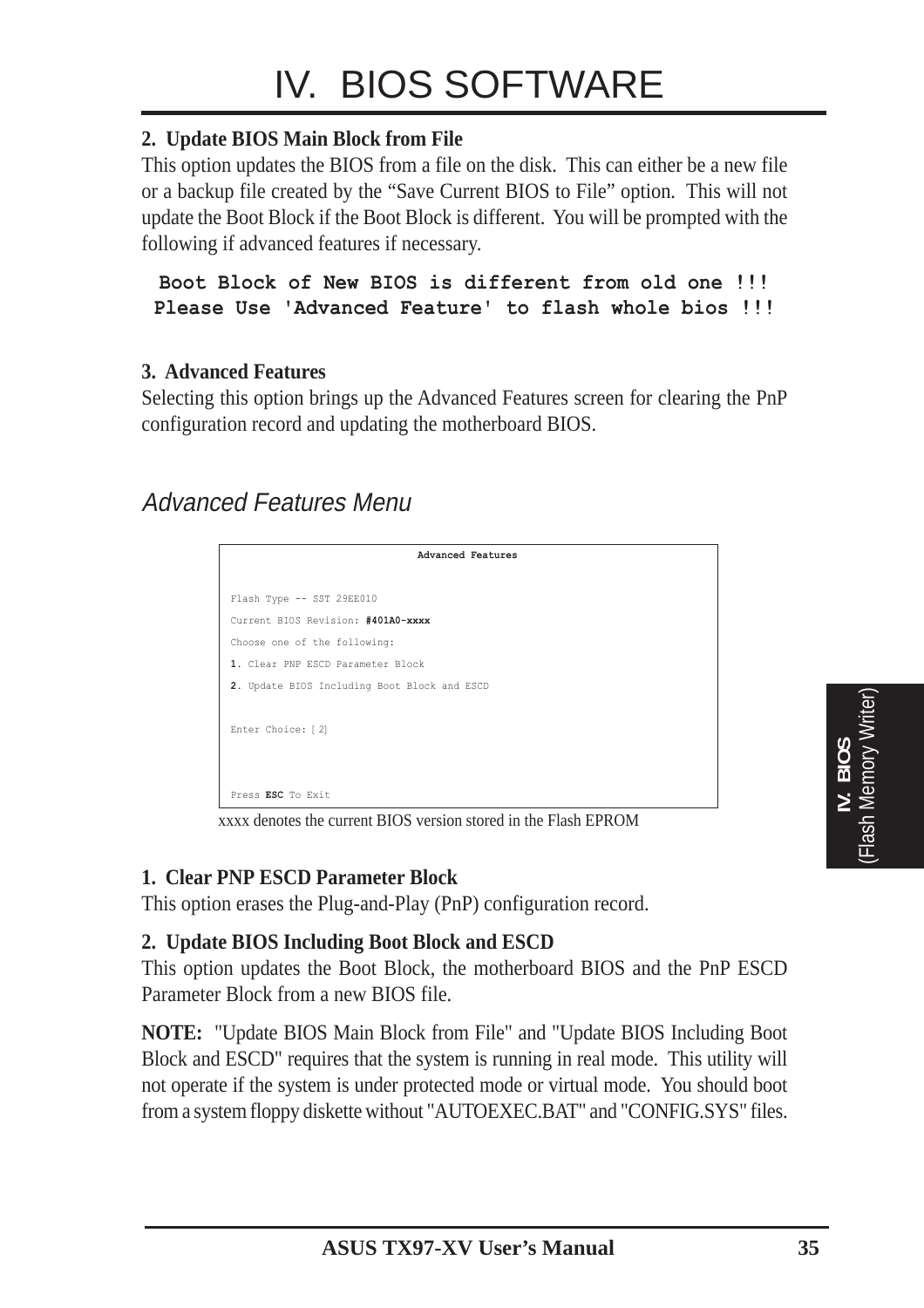## Managing & Updating your Motherboard's BIOS

#### **Upon first use of the computer system:**

- 1. Create a bootable system floppy diskette by typing [FORMAT A:/S] from the DOS prompt without creating "AUTOEXEC.BAT" and "CONFIG.SYS" files.
- 2. Copy PFLASH.EXE to your new diskette.
- 3. Run PFLASH.EXE from your new diskette and select option 1 "Save Current BIOS to File." Enter the "Current BIOS Revision:" for the file name.

#### **Updating BIOS procedures (only when necessary):**

**IMPORTANT: Flash type may be "SST" or "INTEL." If "unknown" is displayed after "Flash type --," then this ROM chip is not programmable or not supported with the PnP BIOS and therefore cannot be programmed by the Flash Memory Writer.**

- 1. Download an updated ASUS BIOS file from the internet (WWW), FTP, or a BBS (Bulletin Board Service) and save to the diskette you created above. See ASUS CONTACT INFORMATION on Page II of the User's Manual for details.
- 2. Turn off your computer and open the system cabinet to *Enable* "Boot Block Programming" jumper as shown in section III of the User's Manual.
- 3. Boot from the floppy diskette you created above.
- 4. At the "A:\" prompt, type: [PFLASH] and then the <Enter> key.
- 5. Enter 2 "Update BIOS Main Block From File" from the Main Menu or option 2 "Update BIOS Including Boot Block and ESCD" from the Advanced Features Menu if prompted by option 2 of the Main Menu.
- 6. The program displays a second screen prompting you for the name of the BIOS file. Type in the complete file name and extension of the new BIOS, and then press the <Enter> key. The utility then updates the BIOS file from disk.

**WARNING**: If you encounter problems while updating the new BIOS, DO NOT turn off your system since this might prevent your system from booting up. Just repeat the process, and if the problem still persists, update the original BIOS file you saved to disk above. If the Flash Memory Writer utility was not able to successfully update a complete BIOS file, your system may not be able to boot up. If this happens, your system will need service.

- 7. After successfully updating the new BIOS file, exit the Flash Memory Writer utility and then turn off your system. Set the jumper back to its default setting of Programming "*Disabled or Protected*."
- 8. Turn on your computer and hold down the <Delete> key to enter BIOS setup. You must select "Setup Default" to affect the new BIOS, then you may set other items from the Main Menu.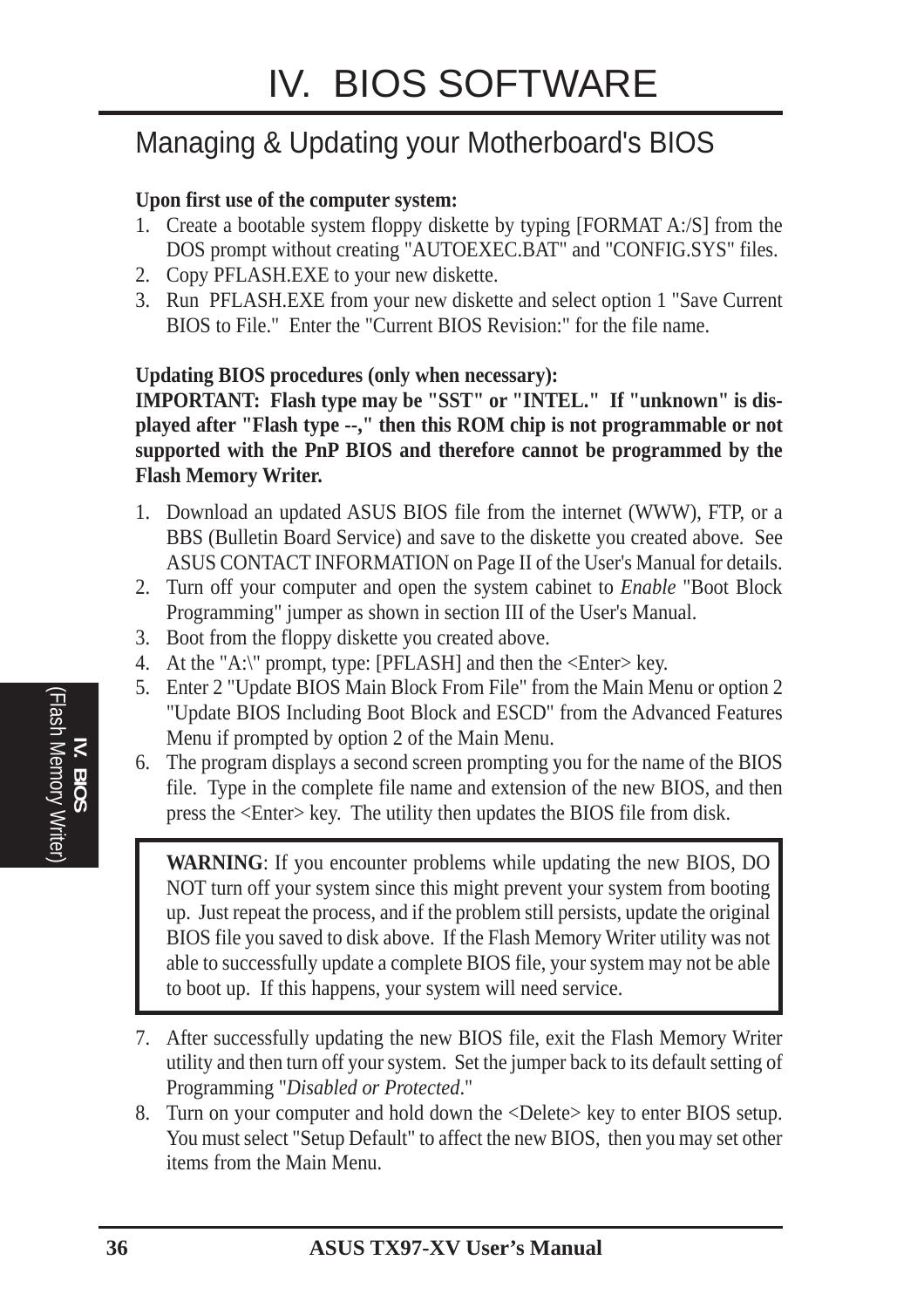## 6. BIOS Setup

The motherboard supports two programmable Flash ROM chips: 5 Volt and 12 Volt. Either of these memory chips can be updated when BIOS upgrades are released. Use the Flash Memory Writer utility to download the new BIOS file into the ROM chip as described in detail in this section.

All computer motherboards provide a Setup utility program for specifying the system configuration and settings. If your motherboard came in a computer system, the proper configuration entries may have already been made. If so, invoke the Setup utility, as described later, and take note of the configuration settings for future reference; in particular, the hard disk specifications.

If you are installing the motherboard, reconfiguring your system or you receive a Run Setup message, you will need to enter new setup information. This section describes how to configure your system using this utility.

The BIOS ROM of the system stores the Setup utility. When you turn on the computer, the system provides you with the opportunity to run this program. This appears during the Power-On Self Test (POST). Press the <Delete> key to call up the Setup utility. If you are a little bit late pressing the mentioned key(s), POST will continue with its test routines, thus preventing you from calling up Setup. If you still need to call Setup, reset the system by simultaneously pressing the  $\langle \text{Ctrl} \rangle$ ,  $\langle \text{Alt} \rangle$ and <Delete> keys, or by pushing the Reset button on the system case. You can also restart by turning the system off and then back on again. But do so only if the first two methods fail.

When you invoke Setup, the CMOS SETUP UTILITY main program screen will appear with the following options:

|                                                                                                                                                                         | BIBS (CIX97-K)]<br>CHOS SETUP UTTLITY<br><b>INNIO SOFTWINE THO:</b>                                               |
|-------------------------------------------------------------------------------------------------------------------------------------------------------------------------|-------------------------------------------------------------------------------------------------------------------|
| STRUARD CHOS SETUP<br><b>BTOS FEATURES SETUP</b><br>CHIPSET FEATURES SETUP<br>POWER MONAGEMENT SETUP.<br>PNP AND PCT SETUP<br>LOAD 8105 DEFINITS<br>LORD SETUP DEFAULTS | SUPERVISOR PASSHORD<br><b>USER PRSSHORD</b><br>TOE HOD AUTO DETECTION<br>SINE & EXIT SETUP<br>EXIT MITHOUT SRVING |
| <b>Ouit</b><br>Save & Exit Setup                                                                                                                                        | Select Item<br>Change Color<br>s <sub>nt</sub>                                                                    |
| İ                                                                                                                                                                       | Time, Date; Hard Disk Type                                                                                        |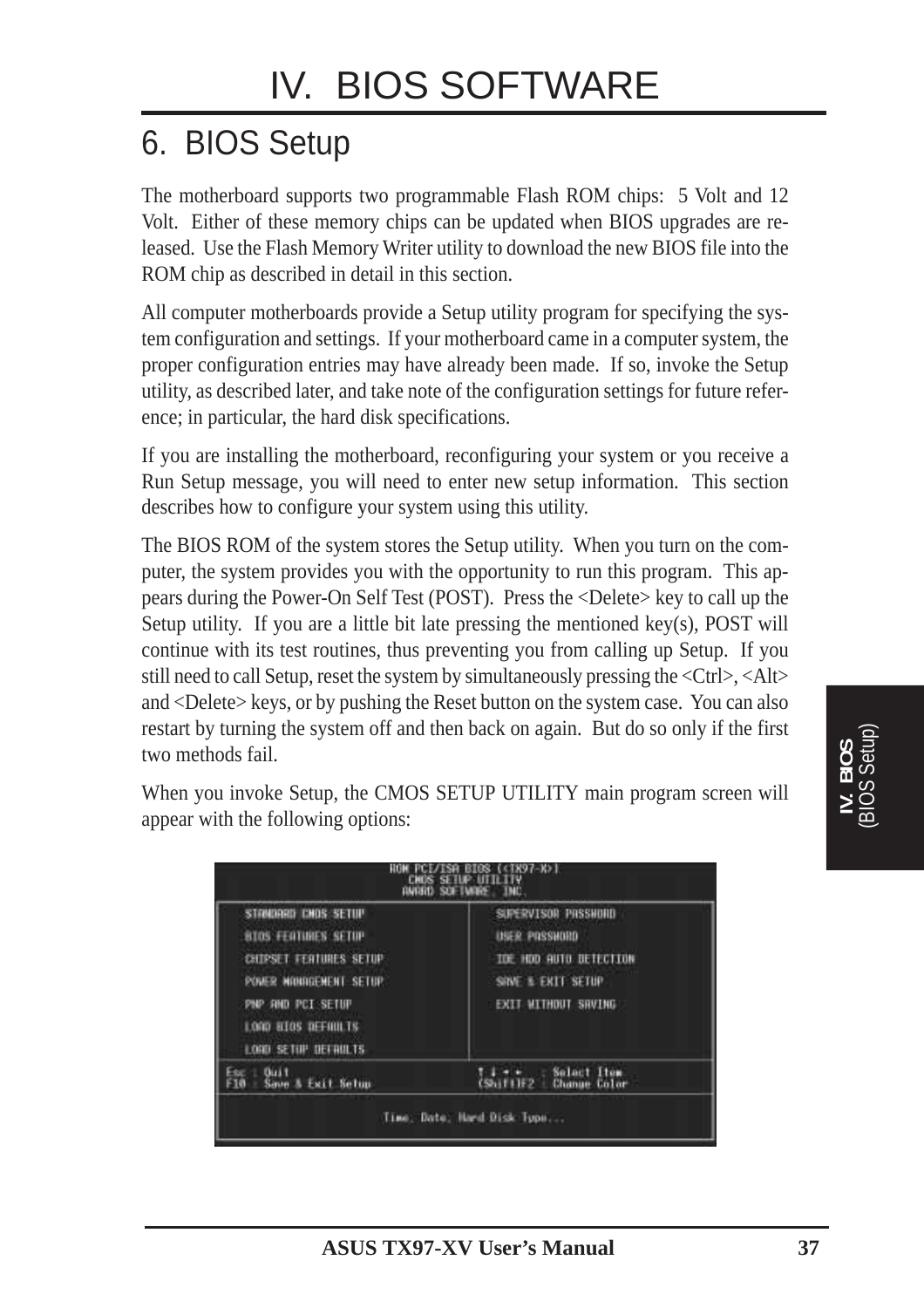### Load Defaults

The "Load BIOS Defaults" option loads the minimized settings for troubleshooting. "**Load Setup Defaults**", on the other hand, is for loading optimized defaults for regular use. Choosing defaults at this level, will modify all applicable settings.

A section at the bottom of the above screen displays the control keys for this screen. Take note of these keys and their respective uses. Another section just below the control keys section displays information on the currently highlighted item in the list.

### Standard CMOS Setup

This "Standard CMOS Setup" option allows you to record some basic system hardware configuration and set the system clock and error handling. If the motherboard is already installed in a working system, you will not need to select this option anymore. However, if the configuration stored in the CMOS memory on the board gets lost or damaged, or if you change your system hardware configuration, you will need to respecify the configuration values. The configuration values usually get lost or corrupted when the power of the onboard CMOS battery weakens.

| Thu, Feb 20 1997<br>Date (mm:dd:yy)<br>Time (hh:mm:ss)                                                                               | 11              |   |             |                                                 |                     |                        |             |
|--------------------------------------------------------------------------------------------------------------------------------------|-----------------|---|-------------|-------------------------------------------------|---------------------|------------------------|-------------|
| TVPE<br>HARD DISKS                                                                                                                   | ST2E            |   |             | CYLS HERD PRECOMP LANDZ SECTOR                  |                     |                        | HODE        |
| <b>HUTO</b><br>Primary Master<br>Primary Slave<br><b>Bullet</b><br>Secondary Masler<br><b>Nome</b><br>Secondary Slave<br><b>Nune</b> | <b>0000</b>     | ŏ | <b>0000</b> | 计自动自由                                           | 计二十二                | 医单位的                   | <b>INTO</b> |
| 7.444.<br>$-3.5.10$<br>Drive R<br>Drive B : Hane<br>Floppy 3 Made Support                                                            | <b>Disabled</b> |   |             | <b>Extended Memory:</b><br><b>Other Memory:</b> | <b>Base Neworu:</b> | 640K<br>64512K<br>384K |             |
| <b>EGR/VGR</b><br>Video<br>$011$ frrong<br>Halt On                                                                                   |                 |   |             | Total Memory:                                   |                     | 65536K                 |             |

The above screen provides you with a list of options. At the bottom of this screen are the control keys for use on this screen. Take note of these keys and their respective uses.

User-configurable fields appear in a different color. If you need information on the selected field, press the  $\langle F1 \rangle$  key. The help menu will then appear to provide you with the information you need. The memory display at the lower right-hand side of the screen is read-only and automatically adjusts accordingly.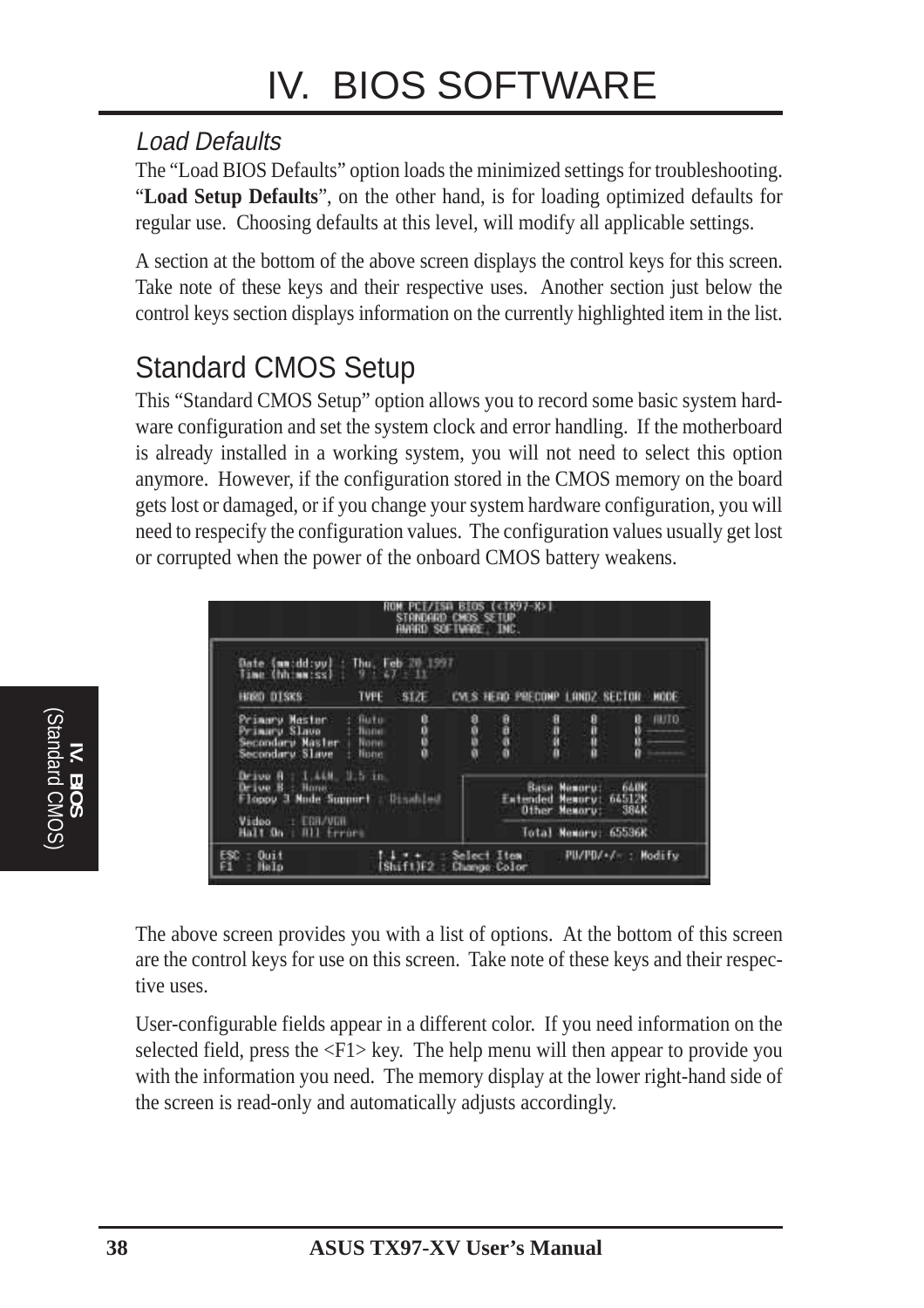### Details of Standard CMOS Setup:

#### **Date**

To set the date, highlight the "Date" field and then press the page up/page down or +/- keys to set the current date. Follow the month, day and year format. Valid values for month, day and year are:

| <b>Month:</b> | 1 to 12    |
|---------------|------------|
| Day:          | 1 to 31    |
| Year:         | up to 2099 |

### **Time**

To set the time, highlight the "Time" field and then press the page up/page down or +/- keys to set the current time. Follow the hour, minute and second format. Valid values for hour, minute and second are:

| Hour:          | 00 to 23 |
|----------------|----------|
| <b>Minute:</b> | 00 to 59 |
| Second:        | 00 to 59 |

You can bypass the date and time prompts by creating an AUTOEXEC.BAT file. For information on how to create this file, please refer to the MS-DOS manual.

### **Hard Disk Drives**

This field records the specifications for all non-SCSI hard disk drives installed in your system. The onboard PCI IDE connectors provide Primary and Secondary channels for connecting up to four IDE hard disks or other IDE devices. Each channel can support up to two hard disks; the first of which is the "master" and the second is the "slave".

Specifications for SCSI hard disks need not to be entered here since they operate using device drivers and are not supported by any the BIOS. If you install the optional ASUS SCSI controller card into the motherboard (see section VI for instructions). If you install other vendor's SCSI controller card, please refer to their respective documentations on how to install the required SCSI drivers.

To enter specifications for a hard disk drive, you must select first a "type". You can select "User" and specify the specifications yourself manually, or you can select from the provided predefined drive specifications. To select, simply press the <Page Up is or  $\langle$  Page Down  $>$  key to change the option listed after the drive letter.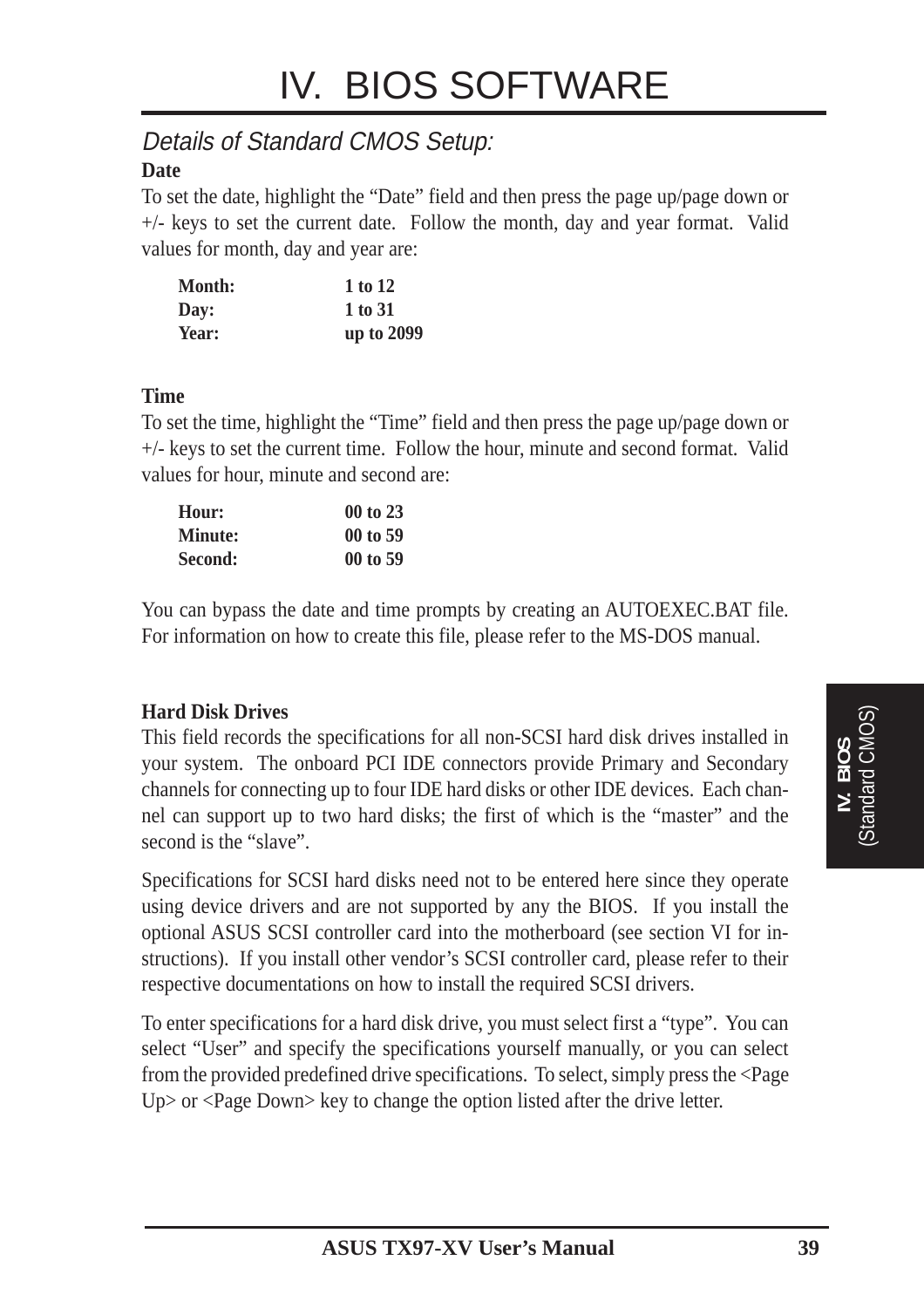### **For IDE hard disk drive setup, you can:**

- Use the *Auto* setting for detection during bootup.
- Use the IDE HDD AUTO DETECTION in the main menu to automatically enter the drive specifications.
- Enter the specifications yourself manually by using the "User" option.

The entries for specifying the hard disk type include **CYLS** (number of cylinders), **HEAD** (number of read/write heads), **PRECOMP** (write precompensation), **LANDZ** (landing zone), **SECTOR** (number of sectors) and **MODE**. The **SIZE** field automatically adjusts according to the configuration you specify. The documentation that comes with your hard disk should provide you with the information regarding the drive specifications.

The **MODE** entry is for IDE hard disks only, and can be ignored for MFM and ESDI drives. This entry provides three options: *Normal, Large, LBA*, or *Auto* (see below). Set **MODE** to the *Normal* for IDE hard disk drives smaller than 528MB; set it to *LBA* for drives over 528MB that support Logical Block Addressing (LBA) to allow larger IDE hard disks; set it to *Large* for drives over 528MB that do not support LBA. *Large* type of drive can only be used with MS-DOS and is very uncommon. Most IDE drives over 528MB support the *LBA* mode.

### **Auto detection of hard disks on bootup**

For each field: Primary Master, Primary Slave, Secondary Master, and Secondary Slave, you can select *Auto* under the TYPE and MODE fields. This will enable auto detection of your IDE drives during bootup. This will allow you to change your hard drives (with the power off) and then power on without having to reconfigure your hard drive type. If you use older hard drives which do not support this feature, then you must configure the hard drive in the standard method as described above by the "User" option.

**NOTE:** After the IDE hard disk drive information has been entered into BIOS, new IDE hard disk drives must be partitioned (such as with FDISK) and then formatted before data can be read from and write on. Primary IDE hard disk drives must have its partition set to *active* (also possible with FDISK).

**NOTE:** SETUP Defaults are noted in parenthesis next to each function heading.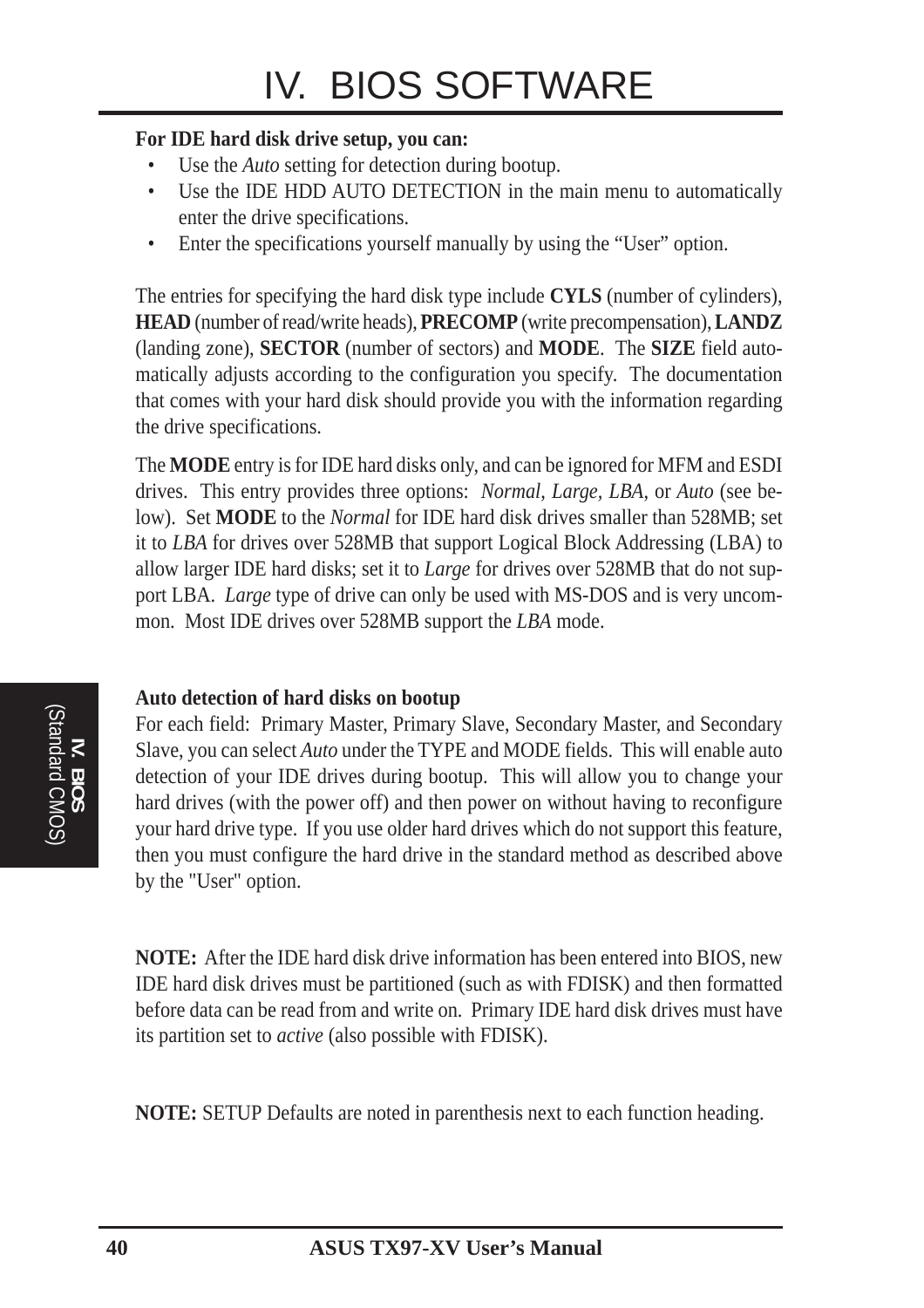# IV. BIOS SOFTWARE

### **Drive A / Drive B (None)**

These fields record the types of floppy disk drives installed in your system. The available options for drives A and B are: *360KB, 5.25 in.; 1.2MB, 5.25 in.; 720KB, 3.5 in.; 1.44MB, 3.5 in.; 2.88MB, 3.5 in.; None*

To enter the configuration value for a particular drive, highlight its corresponding field and then select the drive type using the left- or right-arrow key.

### **Floppy 3 Mode Support (Disabled)**

This is the Japanese standard floppy drive. The standard stores 1.2MB in a 3.5" diskette. This is normally disabled but you may choose from either: *Drive A, Drive B, Both, and Disabled*

#### **Video (EGA/VGA)**

Set this field to the type of video display card installed in your system. The options are: *EGA/VGA, Mono (for Hercules or MDA), CGA 40, and CGA 80*

If you are using a VGA or any higher resolution card, choose the "EGA/VGA" option.

### **Halt On (All Errors)**

This field determines which types of errors will cause the system to halt. Choose from : *All Errors, No Errors, All, But Keyboard, All, But Diskette, and All, But Disk/ Key*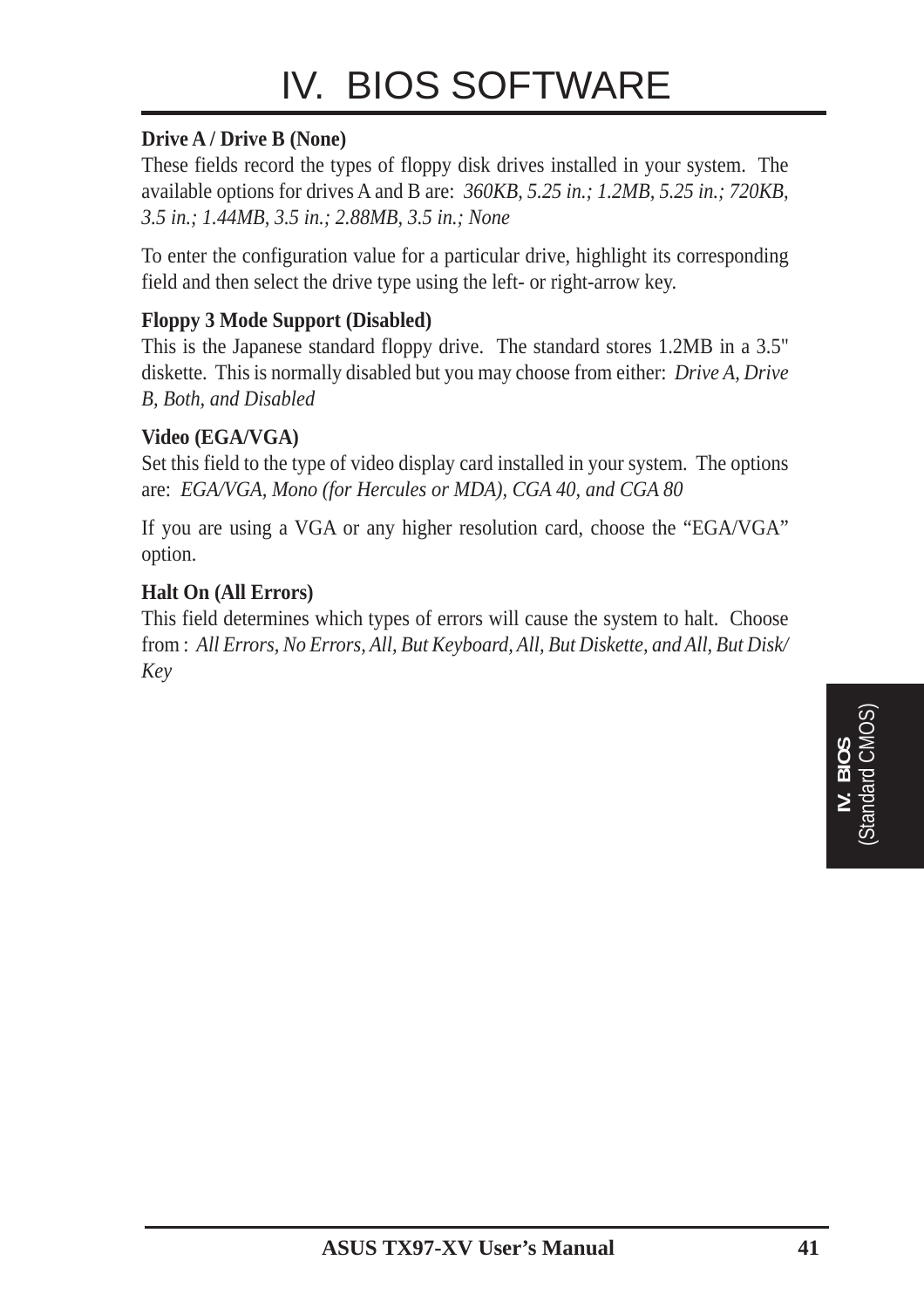### BIOS Features Setup

This "BIOS Features Setup" option consists of configuration entries that allow you to improve your system performance, or let you set up some system features according to your preference. Some entries here are required by the motherboard's design to remain in their default settings.

| (CDO7-30)<br>EIES<br>титын<br>HIOS FEHTURES SETUP<br><b>BARRO SOFTWARE INC.</b>                                                                                                                                                                                                                                                                                                                                                                                  |                                                                                                                                                                                                                                                                                                                                                                                                                                                                                                  |  |  |
|------------------------------------------------------------------------------------------------------------------------------------------------------------------------------------------------------------------------------------------------------------------------------------------------------------------------------------------------------------------------------------------------------------------------------------------------------------------|--------------------------------------------------------------------------------------------------------------------------------------------------------------------------------------------------------------------------------------------------------------------------------------------------------------------------------------------------------------------------------------------------------------------------------------------------------------------------------------------------|--|--|
| Disabled<br>Virus Marning<br>sternal Cache<br>Enabled<br>Quick Power On Self Test<br>Enabled<br>DD Sequence SCSI/IDE First:<br><b>TUE</b><br>C, H<br>Boot Sequence<br>Disabled<br>Boot Up Floppy Seek<br>oppy Disk Hecess Control<br>R/W<br><b>HDD Block Mode Sectors</b><br>HEID MFOX<br>Security Option<br>System<br>PS/2 Mouse Function Control<br>facto.<br><b>PCI/VGH Palette Snoop</b><br><b>Utsabled</b><br>05/2 Onboard Newary<br>Ditabled<br><b>G4M</b> | Video<br><b>ROM BIOS</b><br>Shadow<br>Enabled<br>C3000<br>CC000<br>D0000<br>D4000<br>鼺<br>Shadow<br>Disabled<br>Shadow<br>sabled<br>明日<br>Shadow<br>Disabled<br>D7FFF<br>Shadow<br>Disabled<br>D9008<br>DBFFF<br>Shadow<br>Disabled<br>Disabled<br>Shadow<br><b>Boot Up NumLock Status</b><br>0n<br>High<br><b>Boot Up System Speed</b><br>ivpomatic Rate Setting<br>Disabled<br>Ivoematic Rate (Chars/Sec)<br>$\bullet$<br>250<br>Typematic Delay (Msec)<br>Ouit<br>$\mathbf{H}$<br>Select Item |  |  |
|                                                                                                                                                                                                                                                                                                                                                                                                                                                                  | 终日市所行<br>Help<br>PU/PO/+<br>Modify<br>(Shift)F2<br>01d Values<br>Color<br>Load BIOS<br>Defaults<br>Load Satup<br><b>Defaults</b>                                                                                                                                                                                                                                                                                                                                                                 |  |  |

A section at the lower right of the screen displays the control keys you can use. Take note of these keys and their respective uses. If you need information on a particular entry, highlight it and then press the <F1> key. A pop-up help menu will appear to provide you with the information you need. To load the last set values, press the  $\langle$ F5> key.  $\langle$ F6> and  $\langle$ F7> load the BIOS default values and Setup default values, respectively.

**NOTE:** SETUP Defaults are noted in parenthesis next to each function heading.

### Details of BIOS Features Setup

### **Virus Warning (Disabled)**

This field protects the boot sector and partition table of your hard disk against accidental modifications. Any attempt to write to them will cause the system to halt and display a warning message. If this occurs, you can either allow the operation to continue or use a bootable virus-free floppy disk to reboot and investigate your system. This setting is recommended because conflicts with new operating systems. Installation of new operating systems require that you disable this to prevent write errors.

### **External Cache (Enabled)**

These fields allow you to *Enable* or *Disable* the CPU's "Level 2" secondary cache. Caching allows better performance.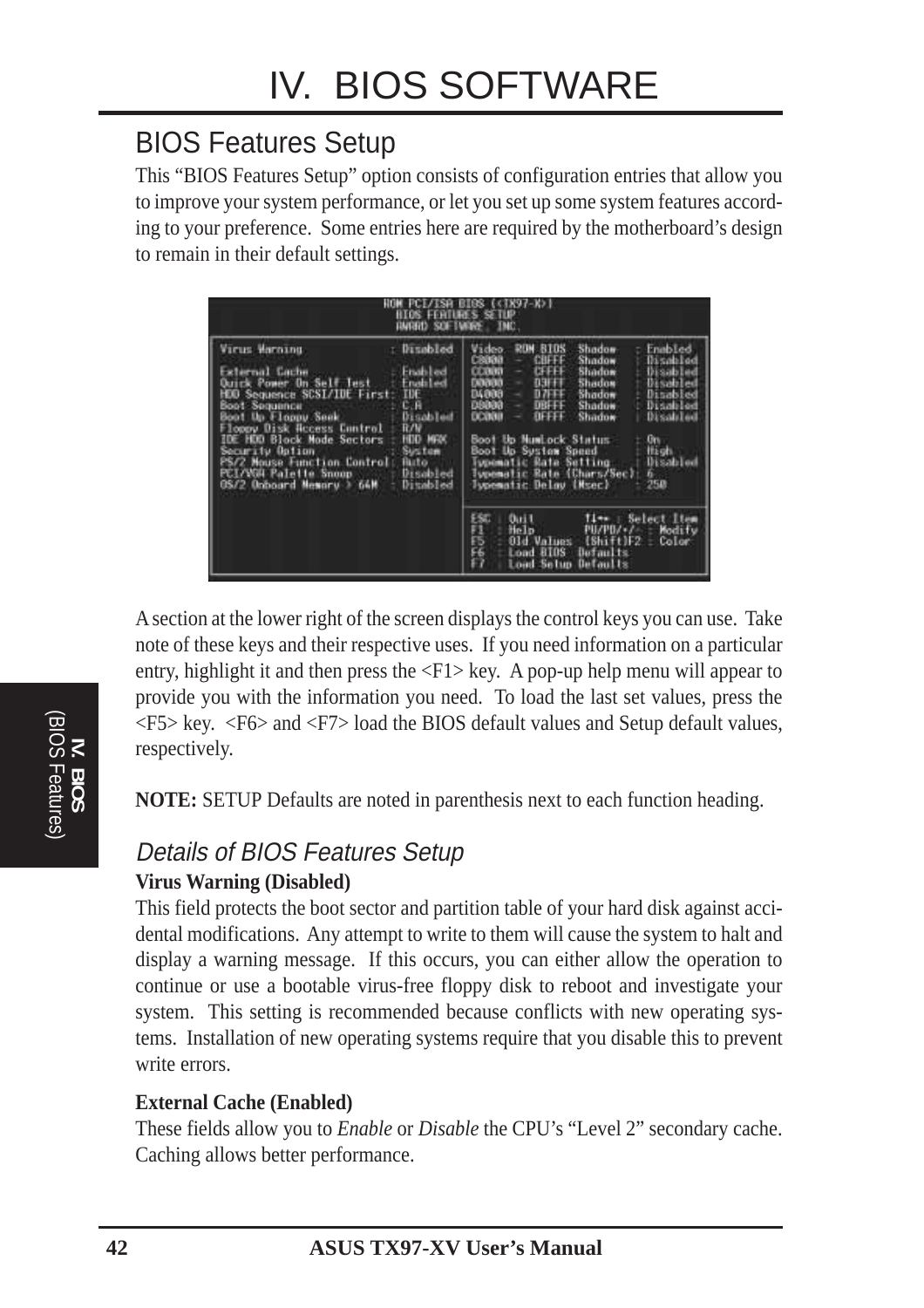# IV. BIOS SOFTWARE

### **Quick Power On Self Test (Enabled)**

This field speeds up the Power-On Self Test (POST) routine by skipping retesting a second, third, and forth time. Setup default setting for this field is *Enabled*. A complete test of the system is done on each test.

### **HDD Sequence SCSI/IDE First (IDE)**

When using both SCSI and IDE hard disk drives, IDE is always the boot disk using drive letter C (default setting of *IDE*). This new feature allows a SCSI hard disk drive to be the boot disk when set to *SCSI*. This allows multiple operating systems to be used on both IDE and SCSI drives or the primary operating system to boot using a SCSI hard disk drive.

#### **Boot Sequence (C,A)**

This field determines which logical drive (not partitions) the system looks first for an operating system. Options are *A,CDROM,C*; *CDROM,C,A*; *D,A*; *E,A; F,A; C only, A,C.* The setup default setting is to check first the hard disk and then the floppy drive; that is, *C, A*.

### **Boot Up Floppy Seek (Disabled)**

When enabled, the BIOS will seek the floppy "A" drive one time.

### **Floppy Disk Access Control (R/W)**

This allows protection of files from the computer system to be copied to floppy drives by allowing the setting of *Read Only* to only allow reads from the floppy but not writes. The setup default *R/W* allows both reads and writes.

### **IDE HDD Block Mode Sectors (HDD MAX)**

This field enhances hard disk performance by making multi-sector transfers instead of one sector per transfer. Most IDE drives, except older versions, can utilize this feature. Selections are *HDD MAX, Disabled 2, 4, 8, 16,* and *32*.

### **Security Option (System)**

This field determines when the system prompts for the password. The default setting is *System*, where the system prompts for the User Password every time you boot up. The other option is *Setup*, where the system always boots up, and prompts for the Supervisor Password only when the Setup utility is called up. You can specify a password by using the *Supervisor Password* or *User Password* option from the main screen as explained later in this section.

### **PS/2 Mouse Function Control (Auto)**

The default of *Auto* allows the system to detect a PS/2 Mouse on bootup. If detected, IRQ12 will be used for the PS/2 Mouse. IRQ12 will be reserved for expansion cards if a PS/2 Mouse is not detected. *Disabled* will reserve IRQ12 for expansion cards and therefore the PS/2 Mouse will not function.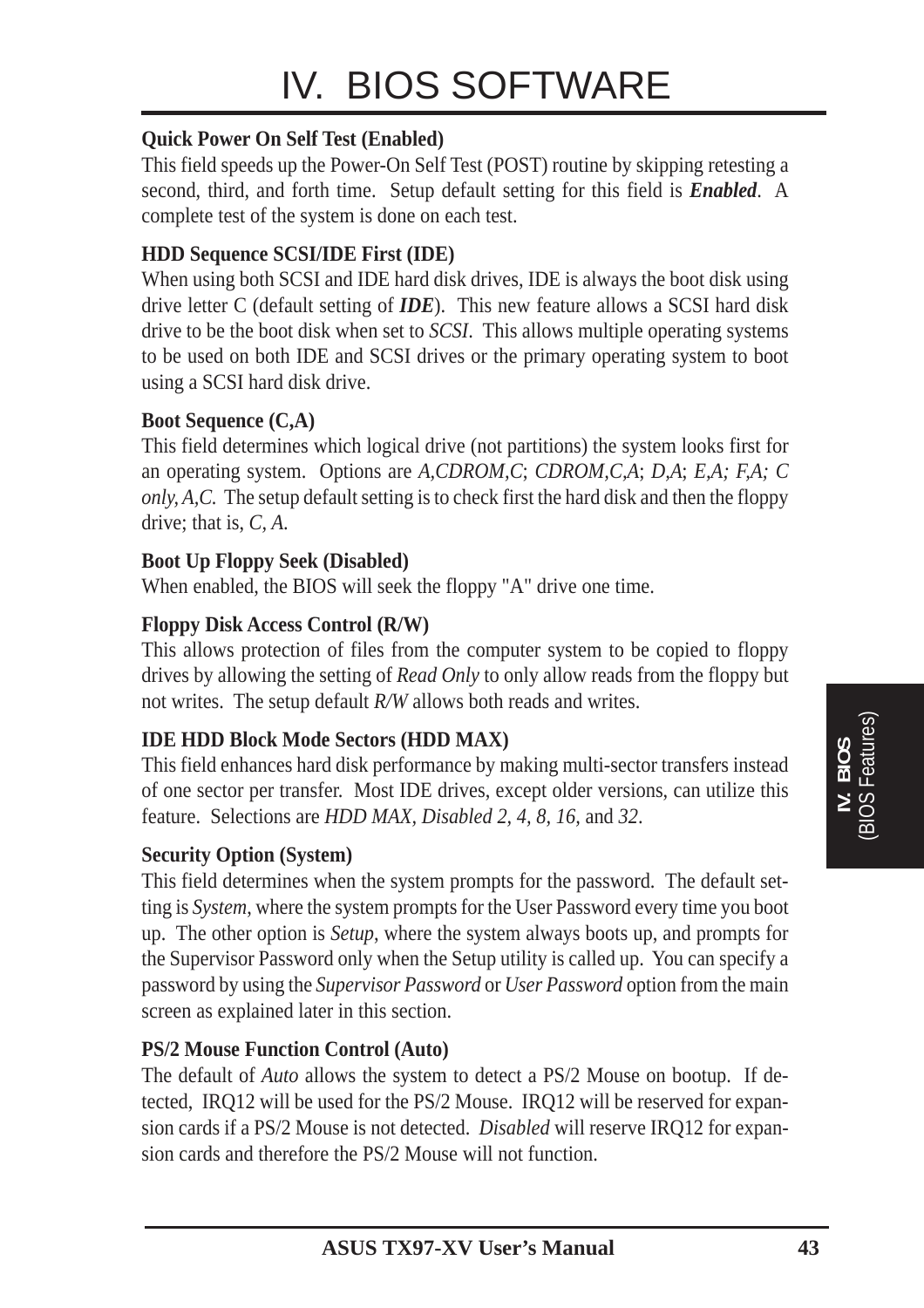# IV. BIOS SOFTWARE

### **PCI/VGA Palette Snoop (Disabled)**

This function controls how VGA compatible and graphic devices handle accesses to VGA palette registers. The active VGA device always responds to a read of color palette, wihile either the VGA or graphic agent will be programmed to respond to write transactions to the color palette and the other will be to snoop it. Some display cards that are nonstandard VGA such as graphics accelerators or MPEG Video Cards may not show colors properly. The setting *Enabled* should correct this problem. Otherwise leave this on the setup default setting of *Disabled*.

### **OS/2 Onboard Memory > 64M (Disabled)**

When using OS/2 operating systems with installed DRAM of greater than 64MB, you need to *Enable* this option otherwise leave this on the setup default of *Disabled*.

......................................................................................................................................

### **Video ROM BIOS Shadow (Enabled)**

This field allows you to change the video BIOS location from ROM to RAM. Relocating to RAM enhances system performance, as information access is faster than the ROM.

### **C8000-CBFFF to DC000-DFFFF (Disabled)**

These fields are used for shadowing other expansion card ROMs. If you install other expansion cards with ROMs on them, you will need to know which addresses the ROMs use to shadow them specifically. Shadowing a ROM reduces the memory available between 640KB and 1024KB by the amount used for this purpose.

### **Boot Up NumLock Status (On)**

This field enables users to activate the Number Lock function upon system boot. Otherwise choose *Off*.

### **Boot Up System Speed (High)**

This has no function and should be left on the setup default.

### **Typematic Rate Setting (Disabled)**

When *Enabled*, you can set the two typematic controls listed next. Setup default setting is *Disabled*.

### **Typematic Rate (Chars/Sec)**

This field controls the speed at which the system registers repeated keystrokes. Options range from 6 to 30 characters per second. Setup default setting is *6;* other settings are *8, 10, 12, 15, 20, 24,* and *30*.

### **Typematic Delay (Msec) (250)**

This field sets the time interval for displaying the first and second characters. Four delay rate options are available: 250, 500, 750, and 1000.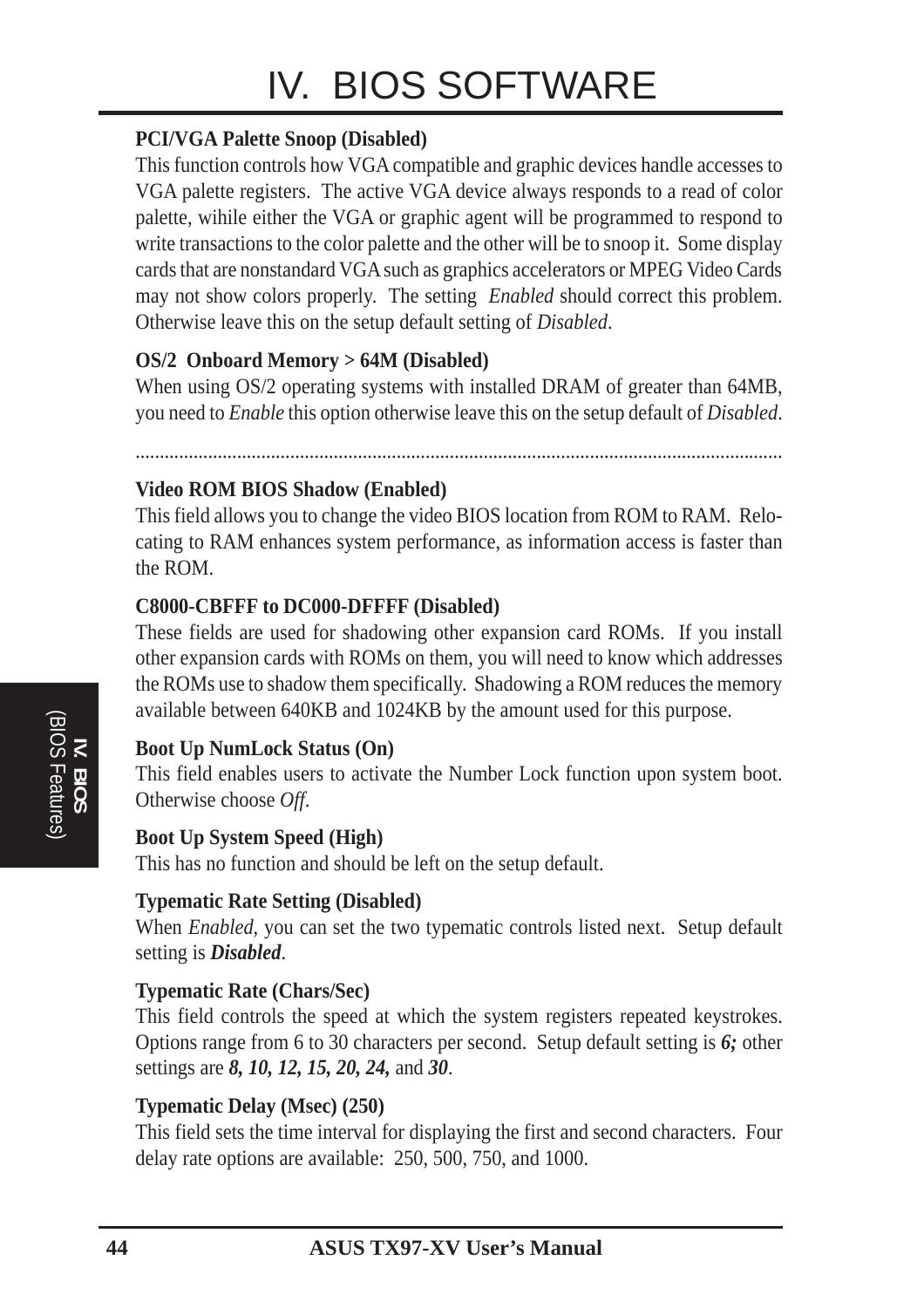### Chipset Features Setup

This "Chipset Features Setup" option controls the configuration of the board's chipset. Control keys for this screen are the same as for the previous screen.

| LCDG31-321<br><b>B105</b><br>юm<br>CHIPSET FEATURES SETUP<br>AWARD SOFTWARE, INC.                                                                                                                                                                                                                                                                                                                                                                             |                                                                                                                                                                                |                                                                                                                                                                                                                                                                                                                                                                                                                                                                                                                                                                                                                                                                                                                                                                                                         |  |
|---------------------------------------------------------------------------------------------------------------------------------------------------------------------------------------------------------------------------------------------------------------------------------------------------------------------------------------------------------------------------------------------------------------------------------------------------------------|--------------------------------------------------------------------------------------------------------------------------------------------------------------------------------|---------------------------------------------------------------------------------------------------------------------------------------------------------------------------------------------------------------------------------------------------------------------------------------------------------------------------------------------------------------------------------------------------------------------------------------------------------------------------------------------------------------------------------------------------------------------------------------------------------------------------------------------------------------------------------------------------------------------------------------------------------------------------------------------------------|--|
| <b>Ruto Configuration</b><br>DRAM Read Burst Timing<br>DRSM Write Burst Timing<br>DROM R/W Leadoff Timing<br>DRAM RASE Precharge Time<br>콹<br>Refresh RRSM Rssertion<br>Fast E00 Lead Off<br>Speculative Landoff<br><b>SORIN RRSH Timing</b><br>SDRAW CASH Latency<br><b>SORFIN</b><br>Speculative Head<br>Passive Release<br>Delayed Transaction<br>16 bit 1/0 Recovery Time<br>bit I/O Recovery Time<br>8<br>Video BIOS Cacheable<br>Memory Hole At Address | <b>6Bos. DRIM</b><br>solida<br><b>+333</b><br>191/61<br>Disabled<br>Enabled<br>31/51/81<br>inabled<br>nabied<br>subled<br><b>BUSCLK</b><br>BUSCLK<br>the I doll<br><b>Hone</b> | <b>Onboard FDC Controller</b><br>:nabled<br><b>Ro-Strap</b><br><b>Onboard FDC Swap R B B</b><br>SFRIVTROA<br>ZFRIVTROA<br>S701VTRO<br>Onboard Serial Port 1<br>Onboard Serial Port 2<br><b>Onboard Parallel Port</b><br>ECP-EPP<br>Parallel Port Mode<br>ECP DHR Solect<br>UGR12 Use Infrared<br><b>Discubiost</b><br><b>Onboard PCI IDE Enable</b><br>in th<br><b>IDE Ultra DNR Node</b><br>lasto.<br>facto.<br>IDE0 Master PID/DMR Mode<br>PIO/DNH<br>IDE 8 Slave<br>Mode<br>liuto<br>PIO/DMR<br><b>IDE1</b><br>Master<br><b>Butts</b><br><b>Mode</b><br>PIO/OMA<br><b>IDE1 Slave</b><br><b>Flacho</b><br>Mode<br>ESC<br>Time : Soloct Itom<br>$0$ u11<br>内部的<br>PU/PD/+/-<br>Help.<br><b>Modify</b><br>(Shift)F2<br><b>Old Values</b><br>Color<br>Lond BIOS<br>Defaults<br>F7<br>Lond Setup Dufaults |  |

**NOTE:** SETUP Defaults are noted in parenthesis next to each function heading.

### Details of Chipset Features Setup

### **Auto Configuration (60ns DRAM)**

The default setting of *60ns DRAM* sets the optimal timings for items 2 through 9 for 60ns DRAM modules. If you are using 70ns DRAM modules, you must change this item to *70ns DRAM*. See section III for DRAM installation information.

### **SDRAM CAS# Latency (3T)**

If you use ASUS SDRAM DIMM modules, you can set this to *2T* for better performance, otherwise leave on default or check with your vendor for DIMM specs.

### **SDRAM Speculative Read (Disabled)**

If *Enabled*, the CPU will issue predict commands to access the DRAM, if a miss occurs, the CPU will cancel this command. Some operating systems under certain situations have a problem utilizing this feature so it is normally *Disabled*.

### **Passive Release (Enabled)**

This is a mechanism that allows concurrency of ISA/EISA cycles and CPU-to-PCI cycles. When this feature is enabled, the TXC will be possible to re-arbitrate PCI bus and allow the CPU to access PCI even when the PCEB has been granted the bus.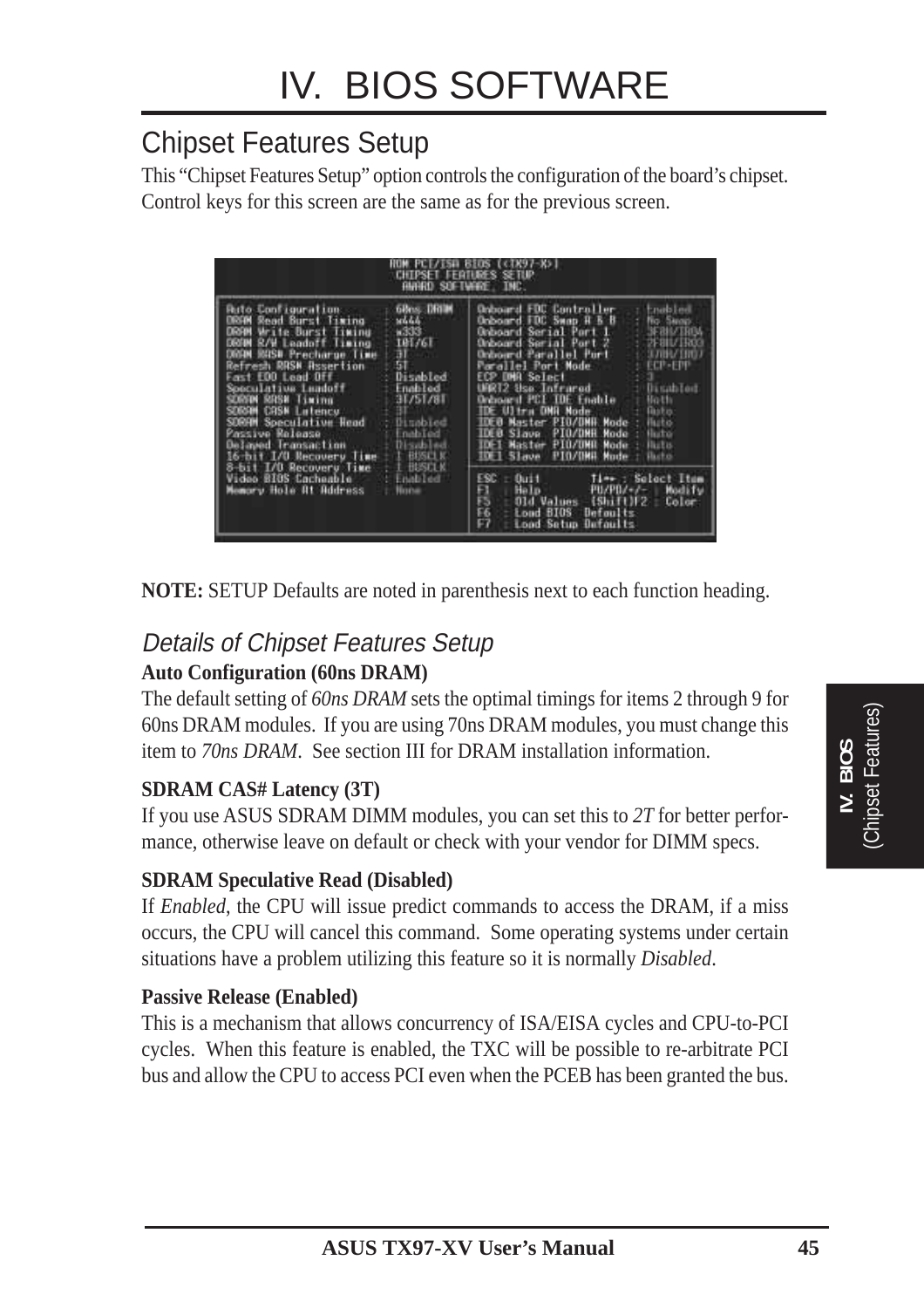# IV. BIOS SOFTWARE

#### **Delayed Transaction (Disabled)**

If *Enabled*, this frees the PCI Bus during CPU accessing of 8-bit ISA cards which normally consume about 50-60 PCI Clocks without PCI delayed transaction. If PCI Bus Masters cannot use the PCI Bus, leave this on the default setting of *Disabled* for some ISA cards that are not PCI 2.1 compliant.

#### **16-bit I/O Recovery Time (1 BUSCLK)**

Timing for 16-bit ISA cards

### **8-bit I/O Recovery Time (1 BUSCLK)**

Timing for 8-bit ISA cards

### **Video BIOS Cacheable (Enabled)**

Allows the Video BIOS to be cached to allow faster execution. Leave on default setting of *Enabled* for better performance, otherwise *Disabled*.

### **Memory Hole at Address (None)**

This features reserves either *14MB-16MB* or *15MB-16MB* memory address space to ISA expansion cards that specifically require this setting. Memory from 14MB and up or 15MB and up will be unavailable to the system because expansion cards can only access memory up to 16MB.

....................................................................................................................................

### **Onboard FDC Controller (Enabled)**

When enabled, this field allows you to connect your floppy disk drives to the onboard floppy drive connector instead of a separate controller card. If you want to use a different controller card to connect the floppy drives, set this field to *Disabled*.

### **Onboard FDC Swap A & B (No Swap)**

This field reverses the drive letter assignments of your floppy disk drives. Two options are available: *No Swap* and *Swap AB*. If you want to switch drive letter assignments, set this field to *Swap AB*, and the swap will be controlled in hardware. This works separately from the BIOS Features floppy disk swap feature. It is functionally the same as physically interchanging the connectors of the floppy disk drives.

### **Onboard Serial Port 1 (3F8H/IRQ4)**

Settings are *3F8H/IRQ4*, *2F8H/IRQ3, 3E8H/IRQ4, 2E8H/IRQ10,* and *Disabled* for the onboard serial connector.

### **Onboard Serial Port 2 (2F8H/IRQ3)**

Settings are *3F8H/IRQ4, 2F8H/IRQ3*, *3E8H/IRQ4, 2E8H/IRQ10,* and *Disabled* for the onboard serial connector.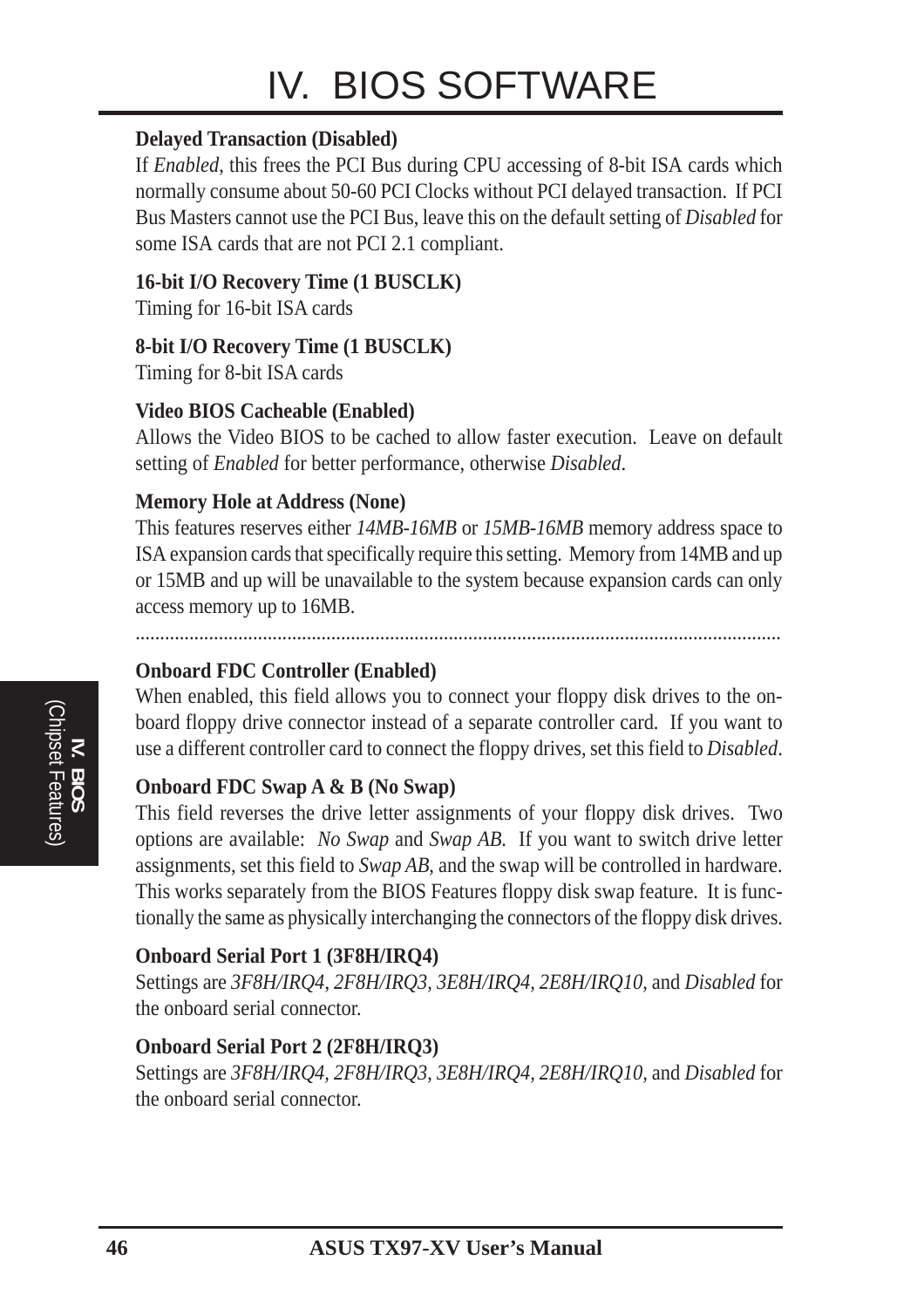# IV. BIOS SOFTWARE

### **Onboard Parallel Port (378H/IRQ7)**

This field sets the address of the onboard parallel port connector. You can select either: *3BCH / IRQ 7, 378H / IRQ 7, 278H / IRQ 5, Disabled.* If you install an I/O card with a parallel port, ensure that there is no conflict in the address assignments. The PC can support up to three parallel ports as long as there are no conflicts for each port.

### **Parallel Port Mode (ECP+EPP)**

This field allows you to set the operation mode of the parallel port. The setting *Normal*, allows normal-speed operation but in one direction only; *EPP* allows bidirectional parallel port operation at maximum speed; *ECP* allows the parallel port to operate in bidirectional mode and at a speed faster than the maximum data transfer rate; *ECP+EPP* allows normal speed operation in a two-way mode.

### **ECP DMA Select (3)**

This selection is available only if you select *ECP* or *ECP+EPP* in the **Parallel Port Mode**. Select either DMA Channel *1, 3*, or *Disable*.

### **UART2 Use Infrared (Disabled)**

When enabled, this field activates the onboard infrared feature and sets the second serial UART to support the infrared module connector on the motherboard. If your system already has a second serial port connected to the onboard COM2 connector, it will no longer work if you enable the infrared feature. By default, this field is set to *Disabled*, which leaves the second serial port UART to support the COM2 serial port connector. See section III of the baseboard manual for the **IrDA-compliant infrared module connector.**

### **Onboard PCI IDE Enable (Both)**

You can select to enable the *Primary* IDE channel, *Secondary* IDE channel, *Both*, or *Disable* both channels (for systems with only SCSI drives).

### **IDE Ultra DMA Mode (Auto)**

This sets the IDE UltraDMA to be active when using UltraDMA-capable IDE devices. The BIOS will automatically adjust or disable this setting for slower IDE devices so that Auto or high settings will not cause problems for older IDE devices. Choose *Disable* if you do not want this feature for all devices.

### **IDE 0 Master/Slave PIO/DMA Mode, IDE 1 Master/Slave PIO/DMA Mode (Auto)**

Each channel (0 and 1) has both a master and a slave making four IDE devices possible. Because each IDE device may have a different Mode timing (*0, 1, 2, 3, 4*), it is necessary for these to be independent. PIO and DMA timings can be independently set. The default setting of *Auto* will allow auto-detection to ensure optimal performance.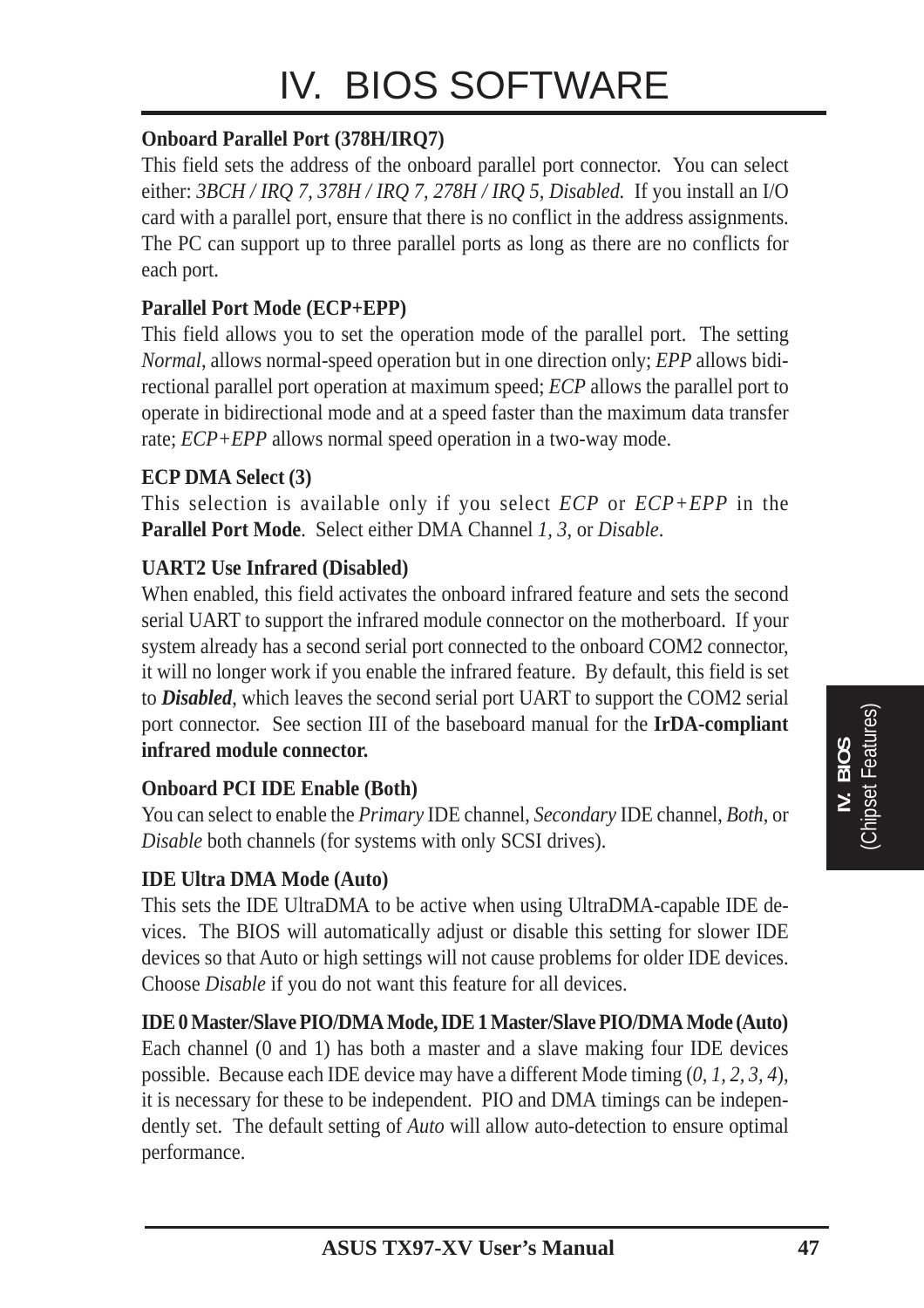### Power Management Setup

This "Power Management Setup" option allows you to reduce power consumption. This feature turns off the video display and shuts down the hard disk after a period of inactivity.

| FONER MANAGEMENT SETUP<br>AWARD SOFTWARE THE.                                                                                                                                                                                                                                                                                                                                           | <b>BIUS (&lt;1897-8&gt;1</b>                                                                                                                                                                                                                                                             |
|-----------------------------------------------------------------------------------------------------------------------------------------------------------------------------------------------------------------------------------------------------------------------------------------------------------------------------------------------------------------------------------------|------------------------------------------------------------------------------------------------------------------------------------------------------------------------------------------------------------------------------------------------------------------------------------------|
| User Define<br><b>Power Management</b><br><b>SHARE SEEM</b><br>Video Off Option<br><b>DFF</b><br>Video Off Nethod<br><b>PMR Button &lt; &amp; Socs: Suft Off</b><br><b>PWR the On Modew Act:</b><br>Enabled<br>AC FWR Loss Restart: Bisabled<br>** PM limors **<br>HDD Power Down<br>, litsable<br>, litsable<br>Doze Mode<br>Standby Mode<br>Hinable<br><b>Hisabie</b><br>Suspend Mode | ** Thermal Monitor<br><b>CPU Temperature</b><br>500/1121<br>2567 77F<br><b>HB</b> Temperature<br>** Voltage Monitor **<br><b>VCORE Voltage</b><br>$\frac{3}{1}$ $\frac{3}{3}$<br>-3.3V Voltage<br>$-57/20$<br>12.00<br>Voltage<br>Voltage<br>$\frac{12.09}{-5.00}$<br>Voltage<br>Voltage |
| ** Fan Monitor<br>Chassis Fan Speed - - 3700RPM<br>CPU Fan Speed 1900RPM<br>Power Fan Speed I<br><b>Tonora</b>                                                                                                                                                                                                                                                                          | SS<br>SSS<br>SSS<br>Time : Soloct Itom<br>$0$ ulli<br>PU/PD/+/-<br>Help.<br><b>Modify</b><br>[Shift]<br>Old Values<br>Color<br>Loud BIOS<br>Defaults<br>F7<br>Lond Setup Dufaults                                                                                                        |

**NOTE:** SETUP Defaults are noted in parenthesis next to each function heading.

### Details of Power Management Setup **Power Management (User Define)**

This field acts as the master control for the power management modes. *Max Saving* puts the system into power saving mode after a brief period of system inactivity; *Min Saving* is almost the same as *Max Saving* except that this time the system inactivity period is longer; *Disabled* disables the power saving features; *User Defined* allows you to set power saving options according to your preference.

**IMPORTANT: Advanced Power Management (APM) should be installed to keep the system time updated when the computer enters suspend mode activated by the BIOS Power Management. For DOS environments, you need to add DEVICE=C:\DOS\POWER.EXE in you CONFIG.SYS. For Windows 3.x and Windows 95, you need to install Windows with the APM feature. A battery and power cord icon labeled "Power" will appear in the "Control Panel." Choose "Advanced" in the Power Management Field.**

### **Video Off Option (Susp, Stby->Off )**

This field determines when to activate the video off feature for monitor power management. The settings are *All Modes->Off; Always On; Suspend->Off; and Susp, Stby->Off .*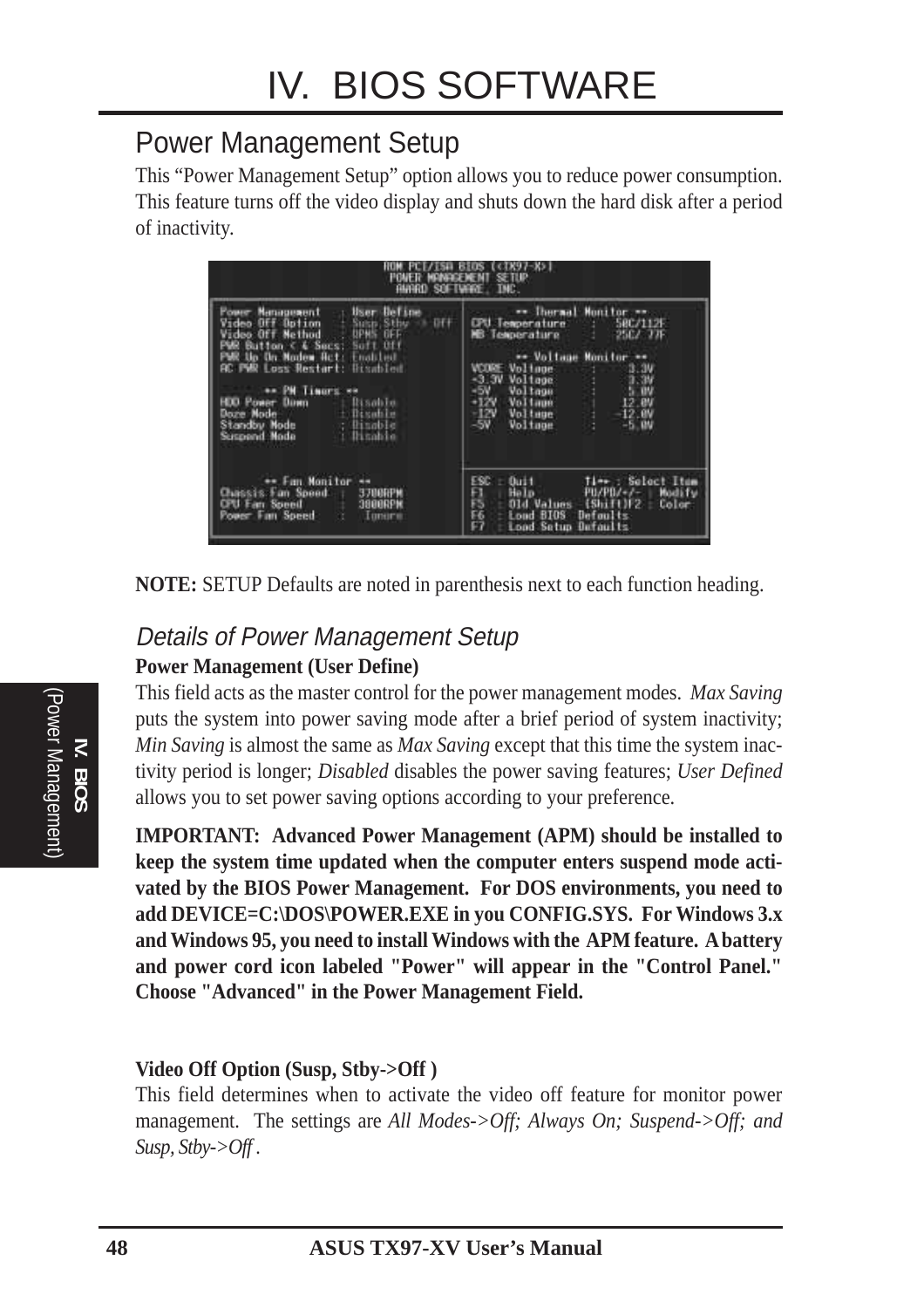# IV. BIOS SOFTWARE

### **Video Off Method (V/H SYNC + Blank)**

This field defines the video off features. Three options are available: *V/H SYNC + Blank, DPMS,* and *Blank Only*. The first option, which is the default setting, blanks the screen and turns off vertical and horizontal scanning; *DPMS* (Display Power Management System) allows the BIOS to control the video display card if it supports the DPMS feature; *Blank Screen* only blanks the screen. Use the latter for monitors that do not support the "Green" (no power management) feature. NOTE: Screen saver software does not work with this feature. While the monitor is shut off, this software cannot display.

### **PWR Button < 4 Secs (Soft Off)**

The default of *Soft Off* allows the ATX switch to function as a normal system poweroff button when pressed for less than 4 seconds. *Suspend* setting allows the button to have a dual function where less than 4 seconds will place the system in sleep mode. *No Function* disables the ATX switch of any functions under 4 seconds. Regardless of the setting, holding the ATX switch for more than 4 seconds will power off the system.

### **PWR Up On Modem Act (Enabled)**

This allows the settings of *Enabled* or *Disabled* for powering up the computer (turns the ATX power supply on) when the modem begins receiving or transmitting data while the computer is off.

### **AC PWR Loss Restart (Disabled)**

This item allows you to set whether you want your system to boot up after the power has been interrupted. *Disabled* leaves your system off after reapplying power and *Enabled* boots up your system after replying power.

### **PM Timers (Disabled)**

This section controls the time-out settings for the Power Management scheme. The fields included in this section are "HDD Power Down", which places the hard disk into its lowest power consumption mode, and the Doze, Standby and Suspend system inactivation modes.

The system automatically "wakes up" from any power saving mode when there is system activity such as when a key is pressed from the keyboard, or when there is activity detected from the enabled IRQ channels.

**HDD Power Down** shuts down any IDE hard disk drives in the system after a period of inactivity. This time period is user-configurable to *1-15 Mins* or *Disable*. This feature does not affect SCSI hard drives.

The **Doze Mode, Standby Mode,** and **Suspend Mode** fields set the period of time after which each of these modes activate. At *Max Saving*, these modes activate sequentially (in the given order) after one minute; at *Min Saving* after one hour.

.......................................................................................................................................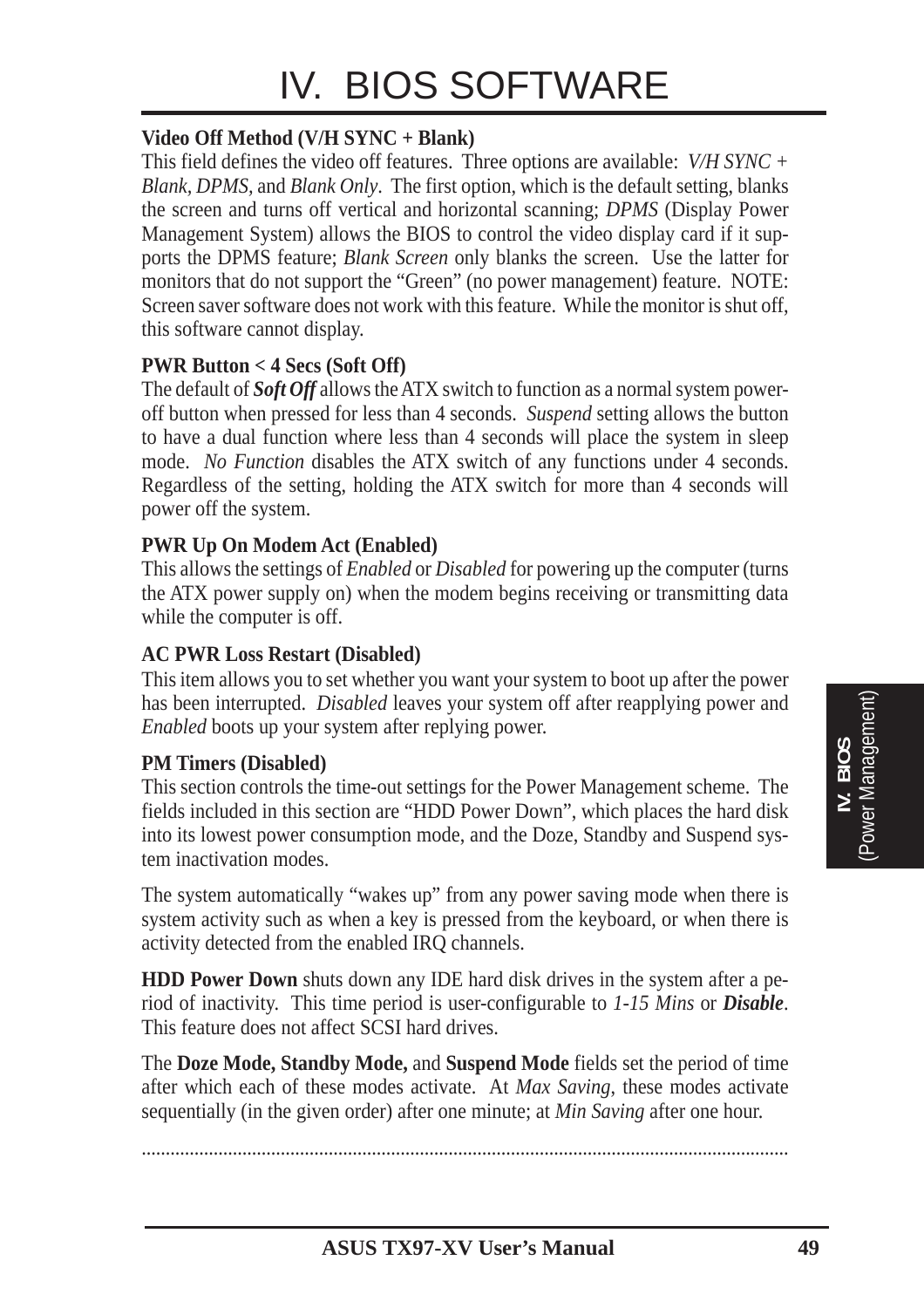### **Fan Monitor (xxxxRPM)**

The onboard hardware monitor is able to detect the Chassis Fan Speed, CPU Fan Speed, and the Power Supply Fan Speed in Rotations Per Minute (RPM). These values refresh upon any key entries in the BIOS setup screen. Set to *Ignore* if one of these are not used so that error messages will not be given.

### **Thermal Monitor (xxxC/xxxF)**

The onboard hardware monitor is able to detect the CPU and Motherboard temperatures. These values refresh upon key entries. Set to *Ignore* only if necessary.

### **Voltage Monitor (xx.xV)**

The onboard hardware monitor is able to detect the voltages put out by the voltage regulators. These values refresh upon key entries. Set to *Ignore* only if necessary.

**NOTE:** If any of the monitored items are out of range, you will be prompted by this message: "Hardware Monitor found an error, enter POWER MANAGEMENT SETUP for details" The bottom of the screen will instruct you to: "Press **F1** to continue, **DEL** to enter SETUP"

### PNP and PCI Setup

This "PNP and PCI Setup" option configures the PCI bus slots. All PCI bus slots on the system use INTA#, thus all installed PCI cards must be set to this value.

| ни                                                                                                                                                                                                                                                                                                                                                                                                                                                                 | LCDG7-851<br><b>BIUS</b><br>PNP AND PCI SETUP<br>AWARD SOFTWARE TNC.                                                                                                                            |
|--------------------------------------------------------------------------------------------------------------------------------------------------------------------------------------------------------------------------------------------------------------------------------------------------------------------------------------------------------------------------------------------------------------------------------------------------------------------|-------------------------------------------------------------------------------------------------------------------------------------------------------------------------------------------------|
| Installed<br>Nu<br>FR P<br>98<br>Auto<br>(RIGHT) IND<br>IRD<br>JRD<br>Jolett TRA<br>Slot<br>2<br>Slot<br>Slot<br>Histo<br>э<br>Huto<br>Slot<br>D<br><b>J 180</b><br>lluto<br><b>PCI Clock</b><br><b>PCI Latency Timer</b><br>32<br>奉뛁톯쁍튭뚢<br>No/ICD<br>No/ICD<br>No/ICD<br>No/ICD<br>No/ICD<br>No/ICD<br>1980<br>3 Used By<br>IRO<br>IRO<br><b>Used By</b><br>$\frac{4}{5}$<br><b>Used By</b><br>Used By<br>180<br>180<br><b>Used</b><br>Hυ<br><b>Used</b><br>. Hu | No/XCH<br><b>ISB</b><br>Used By<br><b>SME</b><br>п<br>临灯印<br>$\frac{150}{150}$<br>鼺<br>э<br>Used By<br>5 Used By<br>Bo/TEU<br><b>150 HEM Black BBSE</b><br>SVMBIOS SCSI BIOS<br>: Huto          |
| Used<br>-Bu<br><b>ISH</b><br>190<br>Used By<br>12<br><b>Mu/TCU</b><br><b>TSR</b><br><b>Tay</b><br><b>Used</b><br>14<br>Hu<br><b>TSA</b><br><b>Bo/TCU</b><br>15 Used Bu<br>IMO                                                                                                                                                                                                                                                                                      | ESC<br>Select Itam<br>$0$ ul 1<br>T.<br>◆<br>次びコ<br>PU/PD/+/-<br>Help<br><b>Modify</b><br>$(ShitU)$ $F2$<br><b>Old Values</b><br>Color<br>Loud BIOS<br>Defaults<br>F7<br>Load Setup<br>Dufaults |

**NOTE:** SETUP Defaults are noted in parenthesis next to each function heading.

### Details of PNP and PCI Setup **PNP OS Installed (No)**

When Plug and Play operating systems (OS) are installed, interrupts may be reassigned by the OS when *Yes* is selected. When a non-Plug and Play OS is installed or to prevent reassigning of interrupt settings, select *No* here.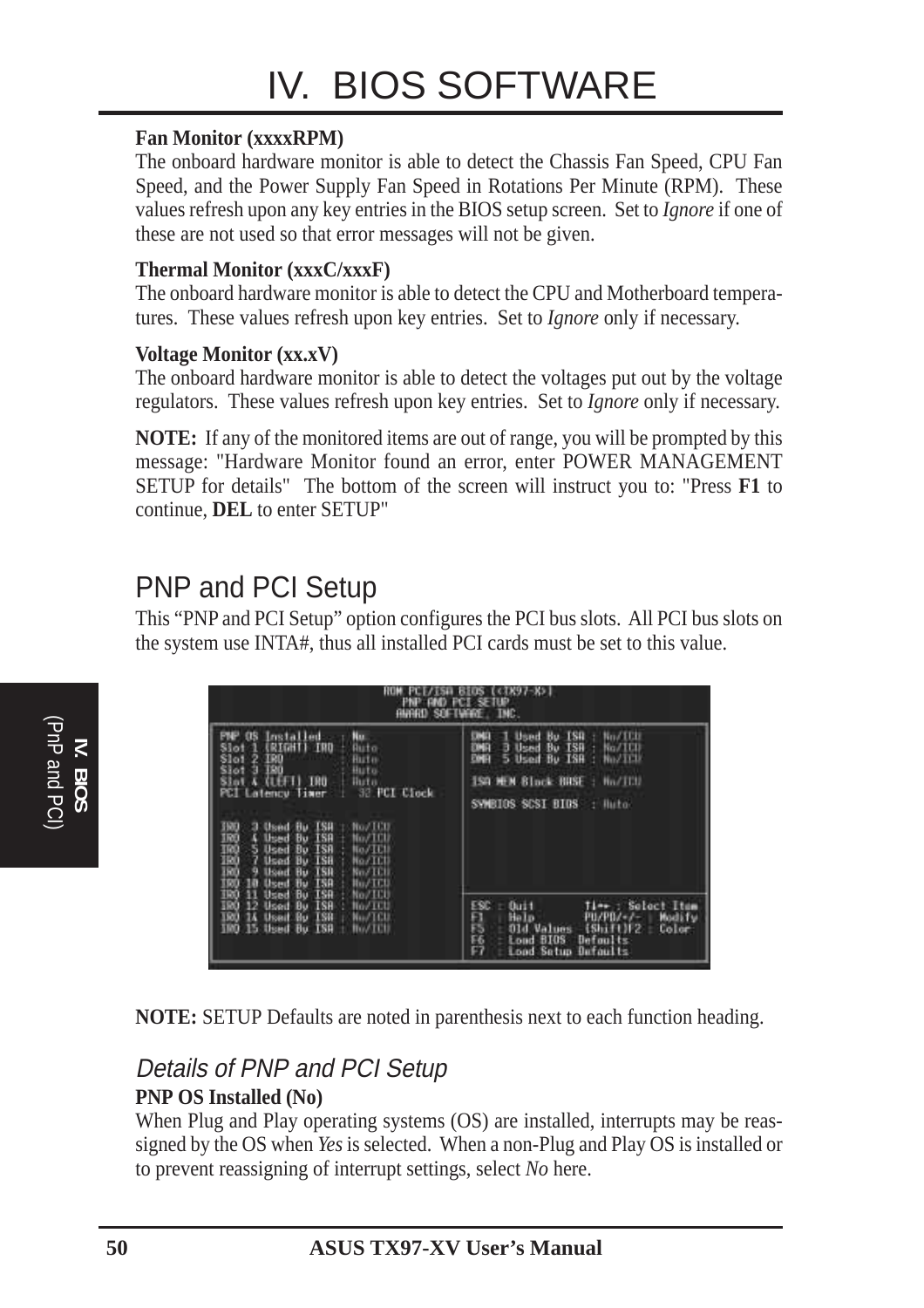### **Slot 1/2/3/4 IRQ (Auto)**

The first four fields on the screen set how IRQ use is determined for each PCI slot. Slot 1 (Right) is nearest the memory sockets. The default setting for each field is *Auto*, which uses auto-routing to determine IRQ use. The other options are manual settings of *NA, 9, 10, 11, 12, 14, or 15* for each slot.

### **PCI Latency Timer (32 PCI Clock)**

"32 PCI Clock" enables maximum PCI performance for this motherboard.

### **IRQ xx Used By ISA (No/ICU)**

These fields indicate whether or not the displayed IRQ for each field is being used by a Legacy (non-PnP) ISA card. Two options are available: *No/ICU* and *Yes*. The first option, the default value, indicates either that the displayed IRQ is not used or an ISA Configuration Utility (ICU) is being used to determine if an ISA card is using that IRQ. If you install a Legacy ISA card that requires a unique IRQ, and you are not using an ICU, you must set the field for that IRQ to *Yes*. For example: If you install a Legacy ISA card that requires IRQ 10, then set **IRQ10 Used By ISA** to *Yes*.

......................................................................................................................................

### **DMA x Used By ISA (No/ICU)**

These fields indicate whether or not the displayed DMA channel for each field is being used by a Legacy (non-PnP) ISA card. Available options include: *No/ICU* and *Yes*. The first option, the default setting, indicates either that the displayed DMA channel is not used or an ICU is being used to determine if an ISA card is using that channel. If you install a Legacy ISA card that requires a unique DMA channel, and you are not using an ICU, you must set the field for that channel to *Yes*.

### **ISA MEM Block BASE (No/ICU)**

This field allows you to set the base address and block size of a Legacy ISA card that uses any memory segment within the C800, CC00, D000, D400, D800, and DC00 address range. If you have such a card, and you are not using an ICU to specify its address range, select a base address from the six available options; the **ISA MEM Block SIZE** field will then appear for selecting the block size. If you have more than one Legacy ISA card in your system that requires to use this address range, you can increase the block size to either 8K, 16K, 32K, or 64K. If you are using an ICU to accomplish this task, leave **ISA MEM Block BASE** to its default setting of *No/ICU*.

### **SCSI BIOS (Auto)**

The default uses *Auto* settings for the onboard SCSI BIOS (see section VI). If you wish not to use the onboard SCSI BIOS, choose *Disabled*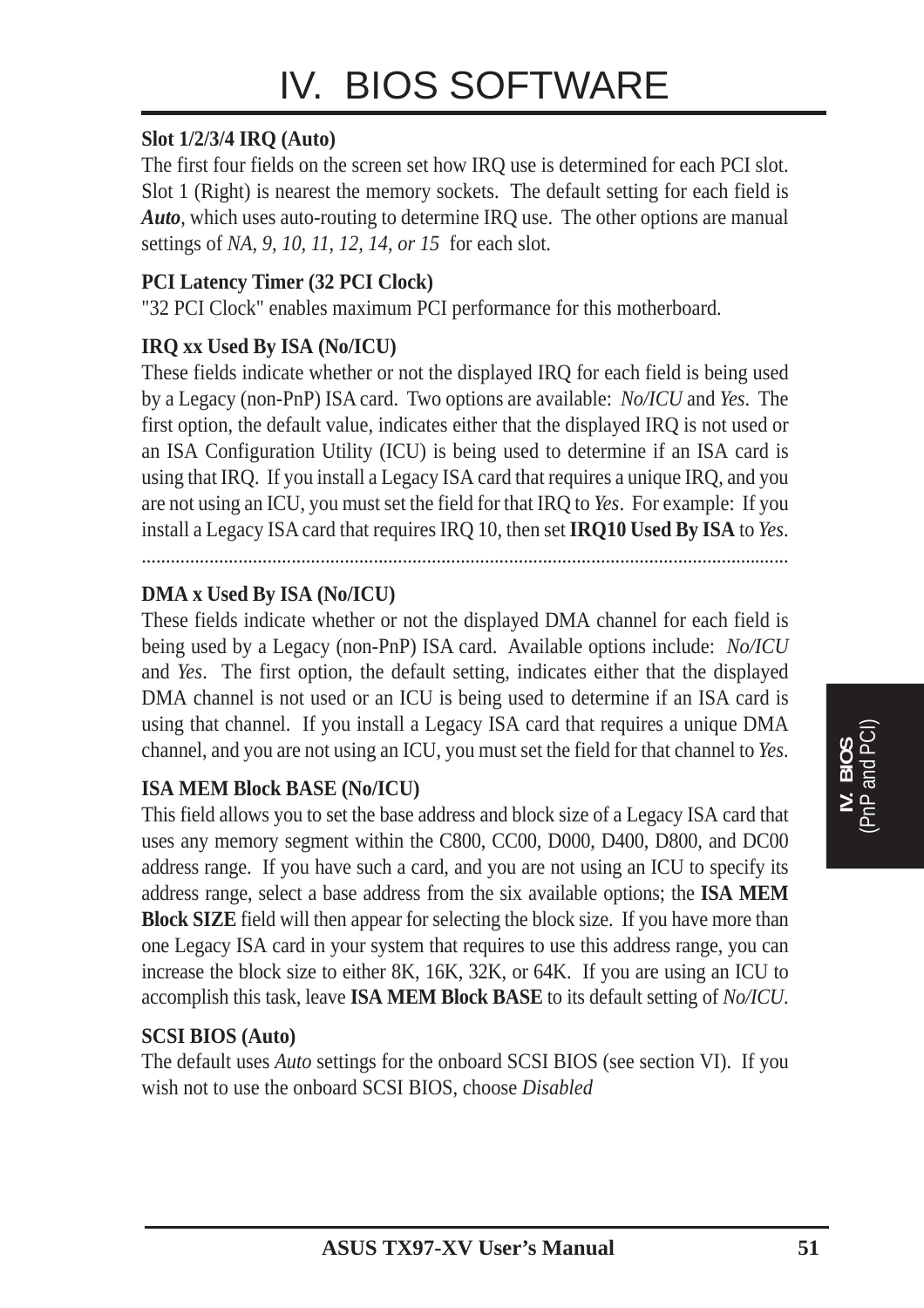### Load BIOS Defaults

This "Load BIOS Defaults" option allows you to load the troubleshooting default values permanently stored in the BIOS ROM. These default settings are non-optimal and disable all high performance features. To load these default settings, highlight "Load BIOS Defaults" on the main screen and then press the <Enter> key. The system displays a confirmation message on the screen. Press the  $\langle Y \rangle$  key and then the  $\leq$ Enter $\geq$  key to confirm. Press the  $\leq$ N $\geq$  key and then the  $\leq$ Enter $\geq$  key to abort. This feature does not affect the fields on the Standard CMOS Setup screen.

### Load Setup Defaults

This "Load Setup Defaults" option allows you to load the default values to the system configuration fields. These default values are the optimized configuration settings for the system. To load these default values, highlight "Load Setup Defaults" on the main screen and then press the <Enter> key. The system displays a confirmation message on the screen. Press the  $\langle Y \rangle$  key and then the  $\langle$ Enter $\rangle$  key to confirm. Press the <N> key and then the <Enter> key to abort. This feature does not affect the fields on the Standard CMOS Setup screen.

| <b>CHOS</b>                                                                                                                                                        | HARRD SOFTWARE INC.                                                                                                                   |
|--------------------------------------------------------------------------------------------------------------------------------------------------------------------|---------------------------------------------------------------------------------------------------------------------------------------|
| STINGDO CAOS SETUP<br><b><i>RIOS FEATURES SETUP</i></b><br><b>DUPSET FEBURES SETUP</b><br>PONER MANAGEMENT SETUP.<br>PIP THE PCI SETUP<br><b>LOOD H10S DEFAILT</b> | SUPERVISOR PRSSHORD<br><b>USER PASSHORD</b><br>TOP HOD RIFTH DETECTION<br>SAVE & EXIT SETUP<br>BAVING<br>Luad SETUP Defaults (V/N17 B |
| LOOD SETUP DEFINITS                                                                                                                                                |                                                                                                                                       |
| Ouit<br>$-30.1$<br>F10 Save & Exit Setup                                                                                                                           | Select Item<br>$\frac{1}{(2n+1)+2}$<br><b>Change Color</b>                                                                            |
|                                                                                                                                                                    | Load Setup Defaults except Standard CMDS SETUP                                                                                        |

**IV. BIOS**<br>(Load Defaults) (Load Defaults)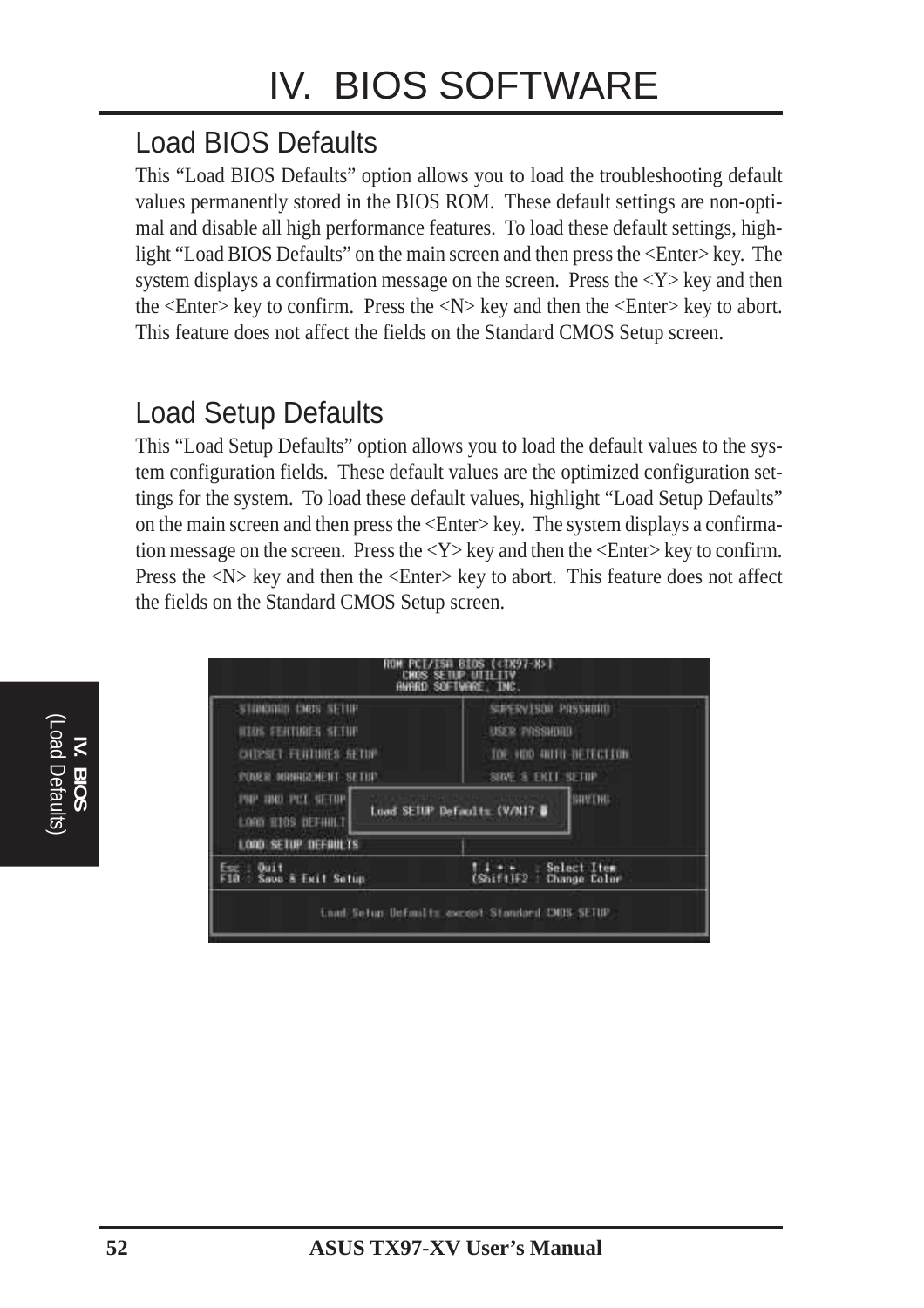### Supervisor Password and User Password

These two options set the system passwords. "Supervisor Password" sets a password that will be used to protect the system and the Setup utility; "User Password" sets a password that will be used exclusively on the system. By default, the system comes without any passwords. To specify a password, highlight the type you want and then press the <Enter> key. A password prompt appears on the screen. Taking note that the password is case sensitive, and can be up to 8 alphanumeric characters long, type in your password and then press the  $\leq$  Enter $\geq$  key. The system confirms your password by asking you to type it again. After setting a password, the screen automatically reverts to the main screen.

|                                                                                                                                                                              | <b>CHOS</b><br>5Ŀ | LCD07-30-1<br><b>DIREC</b><br>TUP UTTE<br><b>INGRO SOFTWINE THE</b>                                               |  |  |
|------------------------------------------------------------------------------------------------------------------------------------------------------------------------------|-------------------|-------------------------------------------------------------------------------------------------------------------|--|--|
| STANDARD CADS SETUP<br><b>BTOS: FEATURES: SETUP</b><br>CHIPSET FEATURES SETUP<br><b>PONER MONAGEMENT SETUP</b><br>PNP AND PCT SETUP<br>LOAD 8105 DEFINILTS<br>Enter Password |                   | SUPERVISOR PASSHORD<br><b>USER PRSSHORD</b><br>TOE HOD AUTO DETECTION<br>SINE & EXIT SETUP<br>EXIT WITHOUT SRVING |  |  |
|                                                                                                                                                                              |                   |                                                                                                                   |  |  |
| LOAD SETUP DEFAULTS                                                                                                                                                          |                   |                                                                                                                   |  |  |
| <b>Out 1</b><br>Save & Exit Setup                                                                                                                                            |                   | <b>Solact Item</b><br>$S1 + IF2$<br><b>Change Colar</b>                                                           |  |  |
|                                                                                                                                                                              |                   | Change/Set/Disable Password                                                                                       |  |  |

To implement the password protection, specify in the "Security Option" field of the BIOS Features Setup screen when the system will prompt for the password. If you want to disable either password, press the <Enter> key instead of entering a new password when the "Enter Password" prompt appears. A message confirms the password has been disabled.

**NOTE:** If you forget the password, see CMOS RAM in section III for procedures on clearing the CMOS.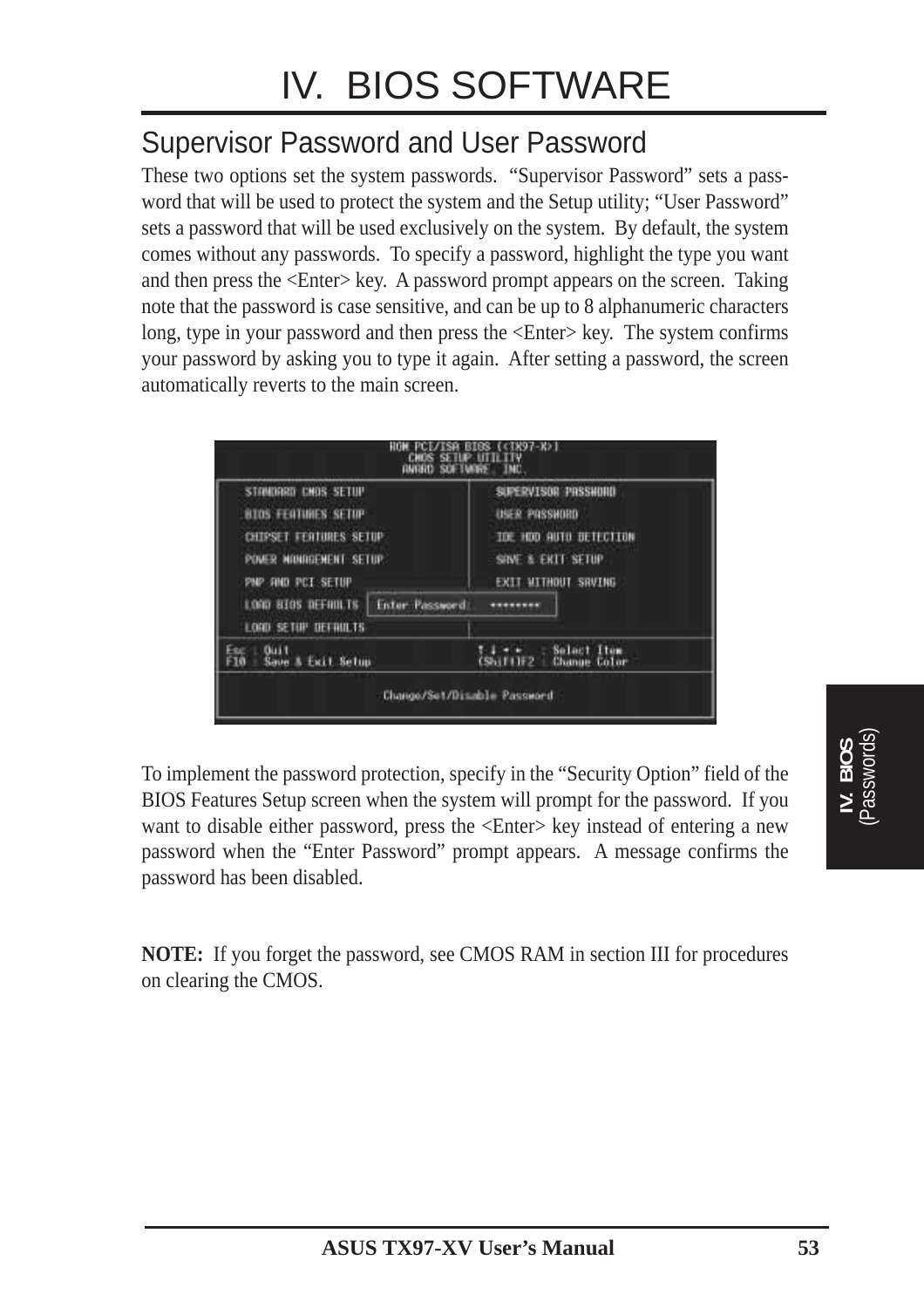### IDE HDD Auto Detection

This "IDE HDD Auto Detection" option detects the parameters of an IDE hard disk drive, and automatically enters them into the Standard CMOS Setup screen.



(This screen could not be run from inside active programs and therefore could not be captured.)

Up to four IDE drives can be detected, with parameters for each listed inside the box. To accept the optimal entries, press the  $\langle Y \rangle$  key or else select from the numbers displayed under the OPTIONS field (2, 1, 3 in this case); to skip to the next drive, press the <N> key. If you accept the values, the parameters will appear listed beside the drive letter on the screen. The process then proceeds to the next drive letter. Pressing the  $\langle N \rangle$  key to skip rather than to accept a set of parameters causes the program to enter zeros after that drive letter.

Remember that if you are using another IDE controller that does not feature Enhanced IDE support for four devices, you can only install two IDE hard disk drives. Your IDE controller must support the Enhanced IDE features in order to use Drive E and Drive F. The onboard PCI IDE controller supports Enhanced IDE, with two connectors for connecting up to four IDE devices. If you want to use another controller that supports four drives, you must disable the onboard IDE controller in the Chipset Features Setup screen.

When auto-detection is completed, the program automatically enters all entries you accepted on the field for that drive in the Standard CMOS Setup screen. Skipped entries are ignored and are not entered in the screen.

If you are auto-detecting a hard disk that supports the LBA mode, three lines will appear in the parameter box. Choose the line that lists LBA for an LBA drive. Do not select Large or Normal.

The auto-detection feature can only detect one set of parameters for a particular IDE hard drive. Some IDE drives can use more than one set. This is not a problem if the drive is new and there is nothing on it.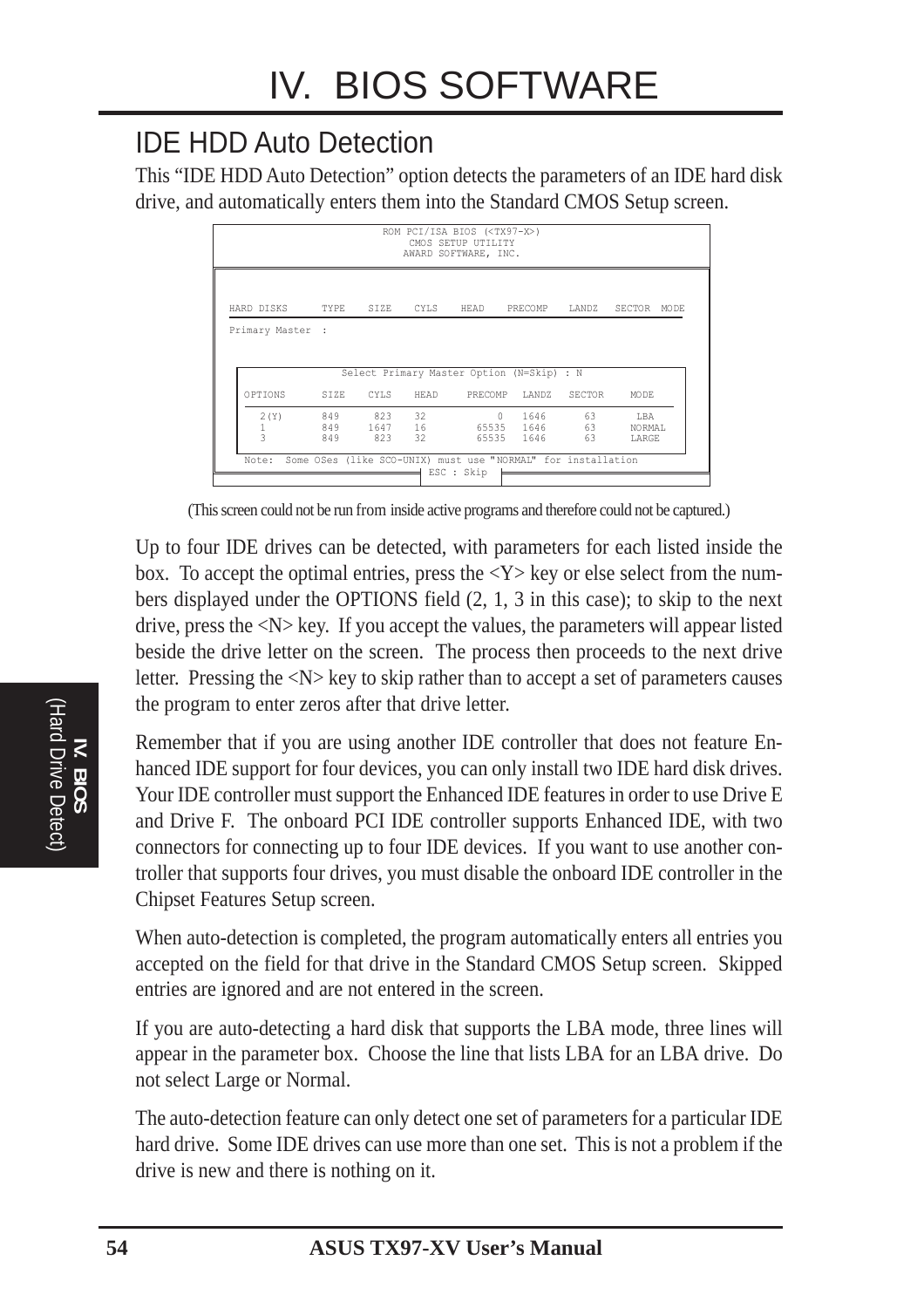**IMPORTANT: If your hard drive was already formatted on an older previous system, incorrect parameters may be detected. You will need to enter the correct parameters manually or use low-level format if you do not need the data stored on the hard drive.**

If the parameters listed differ from the ones used when the drive was formatted, the drive will not be readable. If the auto-detected parameters do not match the ones that should be used for your drive, do not accept them. Press the  $\langle N \rangle$  key to reject the presented settings and enter the correct ones manually from the Standard CMOS Setup screen.

### Save and Exit Setup

Select this option to save into the CMOS memory all modifications you specify during the current session. To save the configuration changes, highlight the "Save & Exit Setup" option on the main screen and then press the <Enter> key.

| STRUGGO CHUS SETUP                                             | <b>SUPERVISOR PASSHORD</b>             |  |
|----------------------------------------------------------------|----------------------------------------|--|
| 8105 FEATURES SETUP                                            | USEN PRESIDIO                          |  |
| <b>CHIPSET FEATURES SETUP</b>                                  | THE HOD AUTO OFTECTION                 |  |
| POVER MONDEHEAT SETUP                                          | SAVE & EXIT SETUP                      |  |
| PMP RMD PCI SETIP<br>LOAD DIOS DEFINILT<br>LOOD SETUP DEFAILTS | SAVING<br>SAVE to CHOS and EXIT (V/H)? |  |
| <b>Duit</b>                                                    | Select Item                            |  |
| Save & Ewit Setum                                              | <b>Change Color</b>                    |  |

## Exit Without Saving

Select this option to exit the Setup utility without saving the modifications you specify during the current session. To exit without saving, highlight the "Exit Without Saving" option on the main screen and then press the <Enter> key.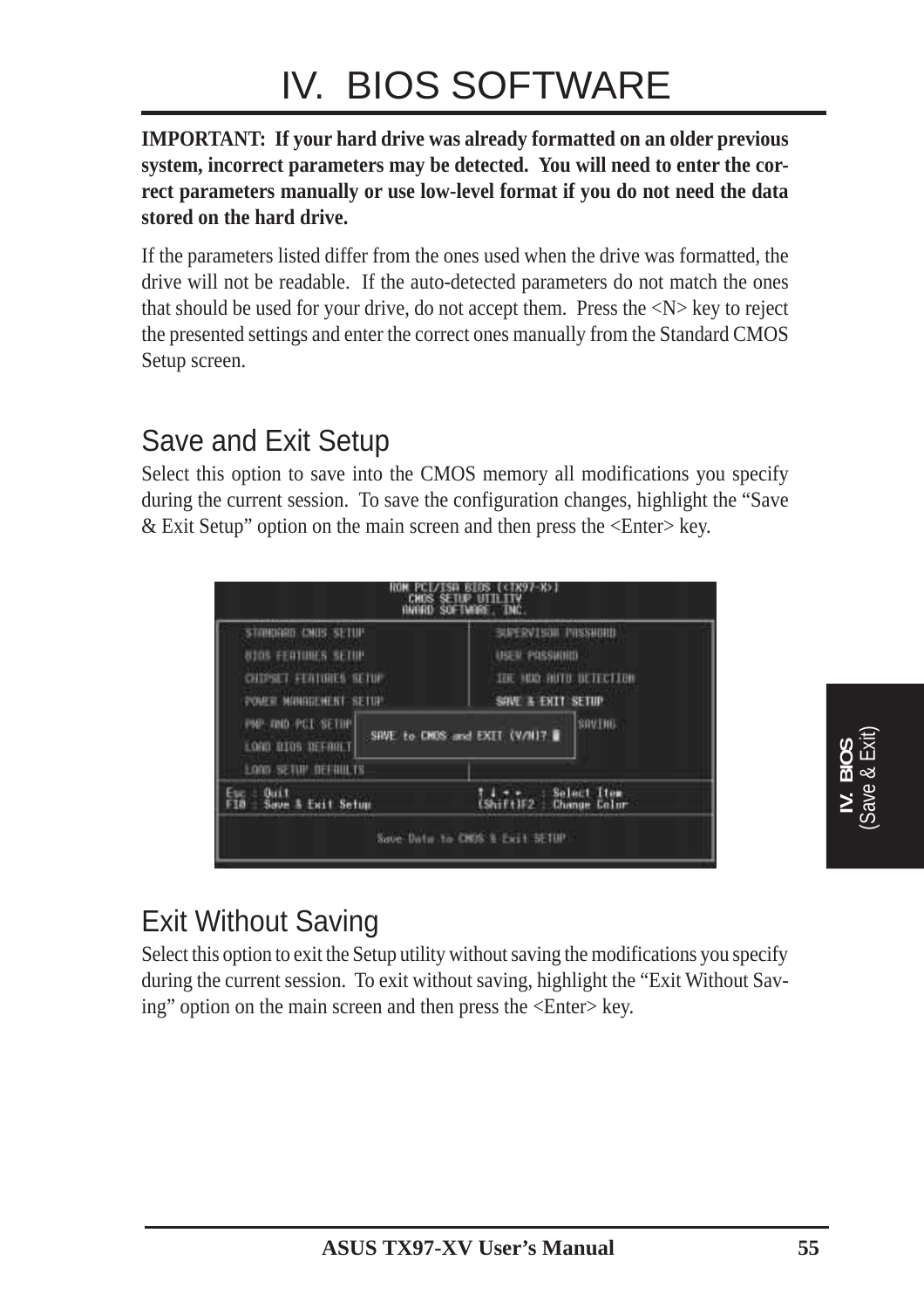### ASUS TX97 Motherboard Series Support CD **(Rev. 3.00)**

Run **INSTALL.EXE** in the root directory of this CD for the following options:

- **LDCM Local Setup:** Installs software to monitor the local system. The LANDesk Client Manager must be installed in order to use the hardware manager features.
- **LDCM Administrator Setup:** Installs software to monitor PC systems on the network within the same bridge address with the Local software installed. The administrator should install both Local and Administrator Software.
- **Adobe Acrobat Reader:** Installs the Adobe Acrobat Reader software necessary to view the LDCM manual (LDCM\_30.PDF) in the LDCM directory.
- **DMI Configuration:** Runs (requires Real Mode DOS Box) the DMI Configuration utility as described at the end of section V.
- **PFLASH:** Runs (requires Real Mode DOS Box) the Flash Memory Writer utility as described at the beginning of section IV.

**BusMaster:** Installs Intel BusMaster IDE drivers.

**Browse this CD:** Allows you to see the contents of the ASUS support CD.

**Technical Support Form:** View the Technical Support Form with Notepad.

**Read Me:** View additional notes with Notepad.

**Exit:** Exit the installation screen.

## LANDesk Client Manager (LDCM)

Use Adobe Acrobat Reader to view the LDCM manual on the ASUS support CD.

**LDCM Administrator Setup:** Installs software to monitor PC systems on the network within the same bridge address with Local software installed. The administrator should install both Local and Administrator Software.

**LDCM Local Setup:** Installs software to monitor the local system.

**• Express Setup: (Recommended) Settings can be auto-detected or changed.**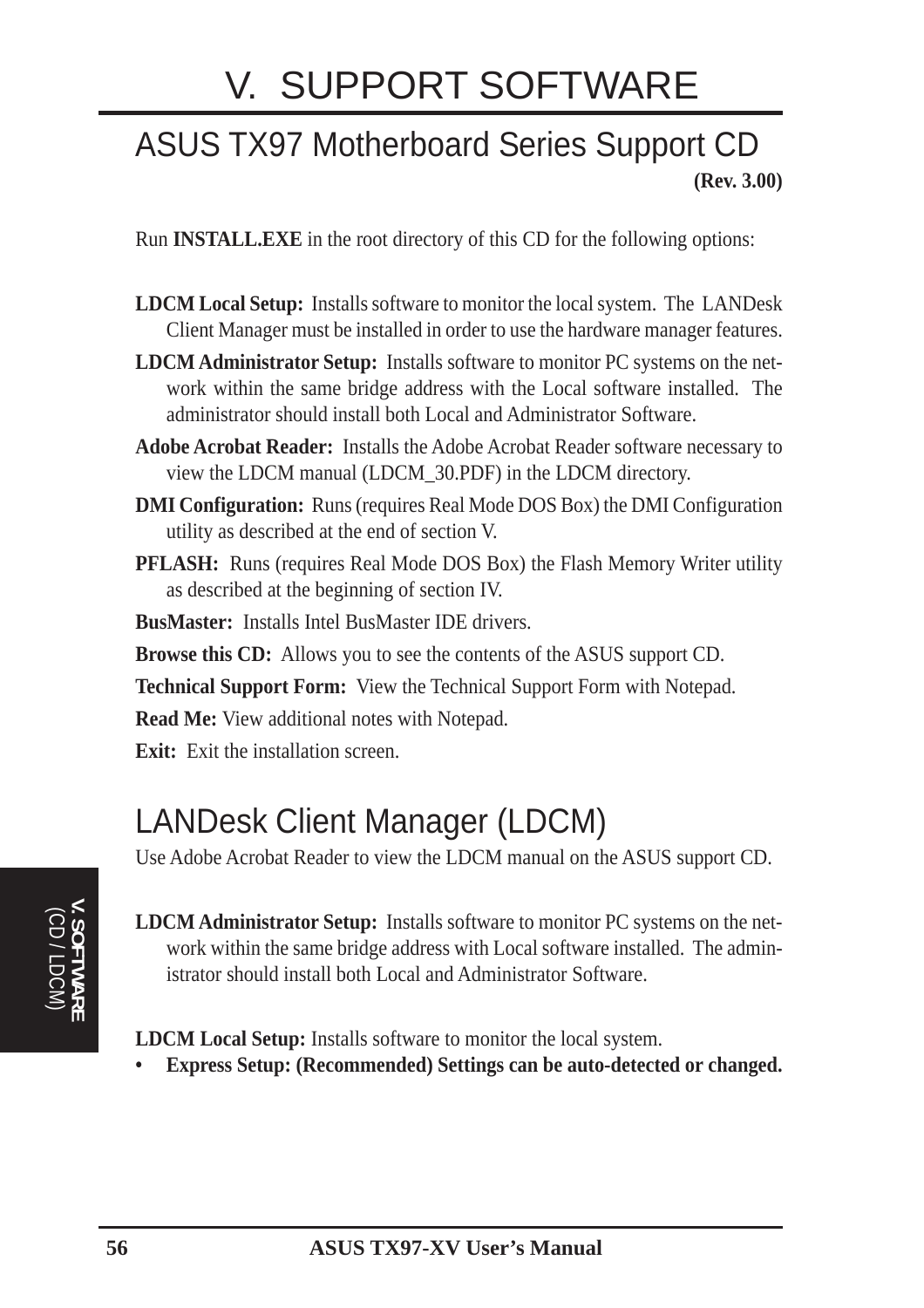### **• Custom Setup: (For Experienced Users)**

- 1. Choose File | New from the pull-down menu of the "Untitled" screen. Type in a system name.
- 2. Make the appropriate settings on the right-hand side. Note following:
	- I2C and Network should not be modified
	- Currently only ATI Video cards can be monitored by LDCM, do not select Video ATI if you are using other video cards.
- 3. Choose LM78 from the pull-down menu. Note the following:
	- The fans are auto-detected, do not make any selections for Chassis Fan, CPU A Fan, CPU B Fan.
	- Change the Threshold RPM to 1,500 RPM
	- Change the Threshold RPM Min to 1,320 RPM
- 4. Click Save button to save settings and exit.
- 5. Choose File|Save from pull-down menu, enter a file name, click Save.
- 6. Exit the program screen.
- 7. Run SETUP.EXE and choose the your system configuration file that you have just created.

### **NOTES:**

- 1. System will hang if you click the "Workstation Summary" or "Drives" Icon when a floppy drive is not installed. For a faster response, insert a floppy diskette before choosing this function.
- 2. The LDCM only displays half the actual fan RPM. Multiply the displayed fan RPM by 2 for the actual fan RPM.
- 3. Chassis Fan and CPU A Fan RPM must be at least 2,640 RPM to be monitored by the LDCM.
- 4. CPU B Fan must be at least 2,660 RPM to be monitored by the LDCM.
- 5. Fan labels are not consistent, use this table for reference:

| <b>PC</b> Health | <b>LDCM</b> Notification Config. | <b>BIOS/Motherboard</b> |
|------------------|----------------------------------|-------------------------|
| Chassis          | <b>CPU</b>                       | Chassis                 |
| <b>CPUA</b>      | Chassis                          | CPU                     |
| CPU B            | Extra                            | Power                   |

- 6. LDCM currently can only detect ATI video cards, choose "Non-ATI" in Local Setup otherwise a one-time message will show (Error [1] retrieving Mach64 attributes). You may ignore this message by clicking the OK button.
- 7. The administrator LDCM cannot cross a network bridge to other workgroups.
- 8. AMD and Cyrix CPUs cannot be detected by the LDCM.
- 9. The COM port that is in use will not show up in "Input/Output Ports."
- 10. LDCM Administrator installation requires a network card or else the administrator features will run very slowly.
- 11. Mouse (Pointer) information does not show when there is mouse activity after Workstation Summary is selected in Windows NT.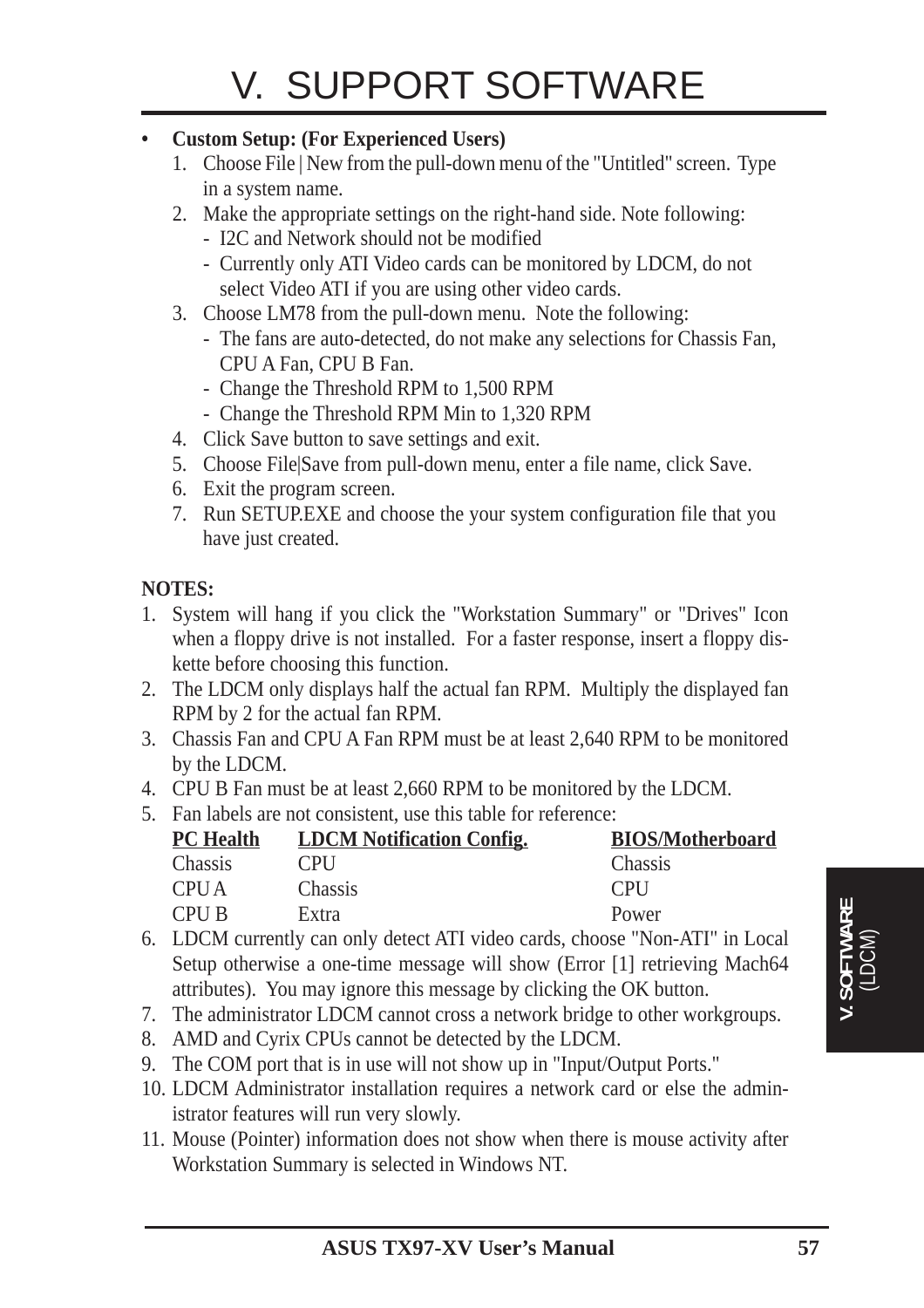## Desktop Management Interface (DMI)

### Introducing the ASUS DMI Configuration Utility

This motherboard supports DMI within the BIOS level and provides a DMI Configuration Utility to maintain the Management Information Format Database (MIFD). DMI is able to auto-detect and record information pertinent to a computer's system such as the CPU type, CPU speed, and internal/external frequencies, and memory size. The onboard BIOS will detect as many system information as possible and store those collected information in a 4KB block in the motherboard's Flash EPROM and allow the DMI to retrieve data from this database. Unlike other BIOS software, the BIOS on this motherboard uses the same technology implemented for Plug and Play to allow dynamic real-time updating of DMI information versus creating a new BIOS image file and requiring the user to update the whole BIOS. This DMI Configuration Utility also allows the system integrator or end user to add additional information into the MIFD such as serial numbers, housing configurations, and vendor information. Those information not detected by the motherboard BIOS and has to be manually entered through the DMI Configuration Utility and updated into the MIFD. This DMI Configuration Utility provides the same reliability as PnP updating and will prevent the refreshing failures associated with updating the entire BIOS.

### System Requirements

The DMI Configuration Utility (DMICFG.EXE) must be used in real mode in order for the program to run, the base memory must be at least 180K. Memory managers like HIMEM.SYS (required by windows) must not be installed. You can boot up from a system diskette without AUTOEXEC.BAT and CONFIG.SYS files, "REM" HIMEM.SYS in the CONFIG.SYS, or press <F5> during bootup to bypass your AUTOEXEC.BAT and CONFIG.SYS files.

(DMI Introductior (DMI Introduction) **V. SOFTWARE**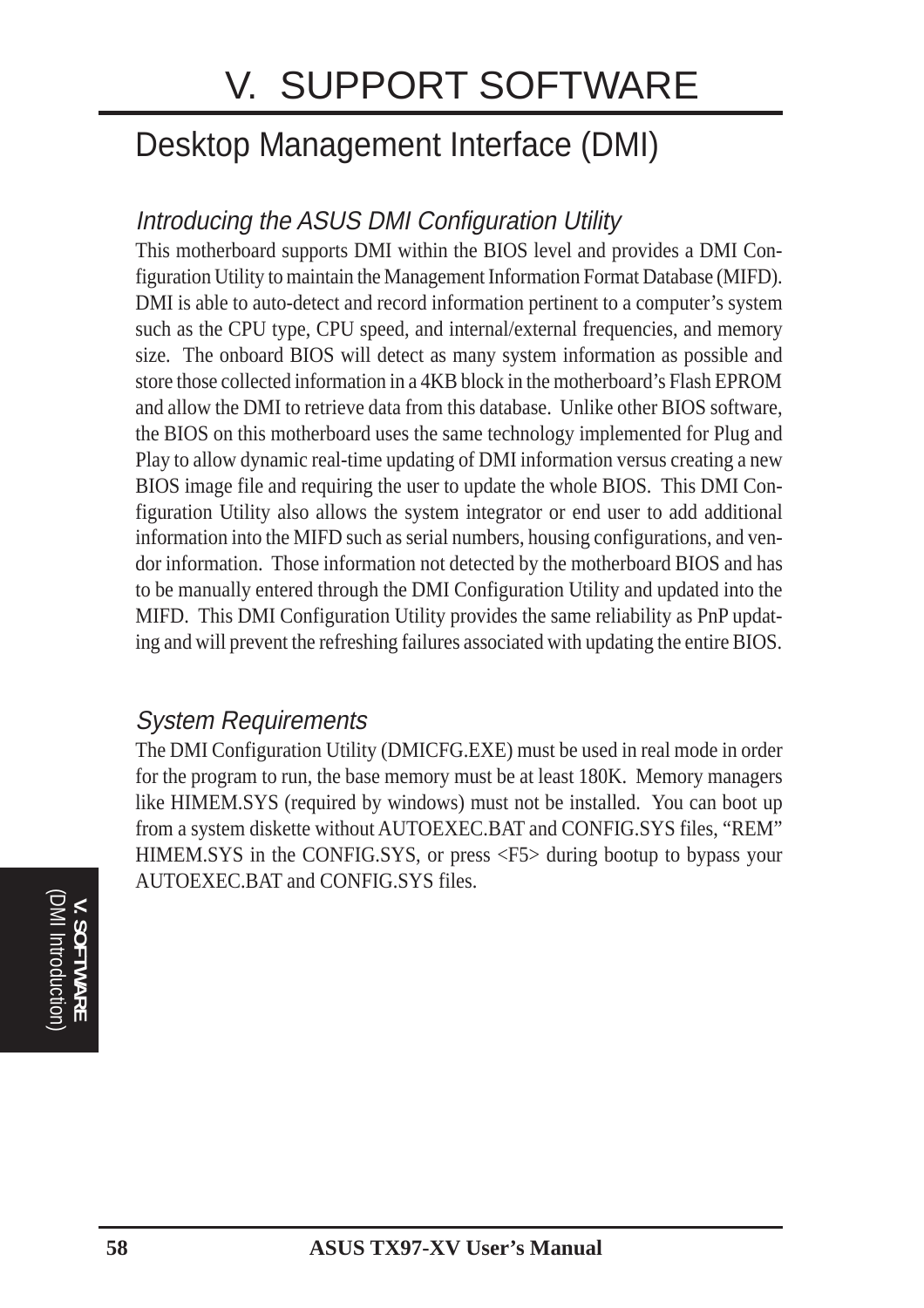### Using the ASUS DMI Configuration Utility

### **Edit DMI (or delete)**



Use the  $\leftarrow \rightarrow$  (left-right) cursors to move the top menu items and the  $\uparrow \downarrow$  (up-down) cursor to move between the left hand menu items. The bottom of the screen will show the available keys for each screen. Press enter at the menu item to enter the right hand screen for editing. "Edit component" appears on top. The reversed color field is the current cursor position and the blue text are available for editing. The orange text shows auto-detected information and are not available for editing. The blue text "Press [ENTER] for detail" contains a second pop-up menu is available, use the + - (plus-minus) keys to change the settings. Enter to exit *and save*, ESC to exit *and not save*.

If the user has made changes, ESC will prompt you to answer Y or N. Enter Y to go back to the left-hand screen *and save*, enter N to go back to left-hand screen and *not save*. If editing has not been made, ESC will send you back to the left hand menu without any messages.

### Notes:

A heading, \*\*\* BIOS Auto Detect \*\*\* appears on the right for each menu item on the left side that has been auto detected by the system BIOS.

A heading, \*\*\* User Modified \*\*\* will appear on the right for menu items that has been modified by the user.

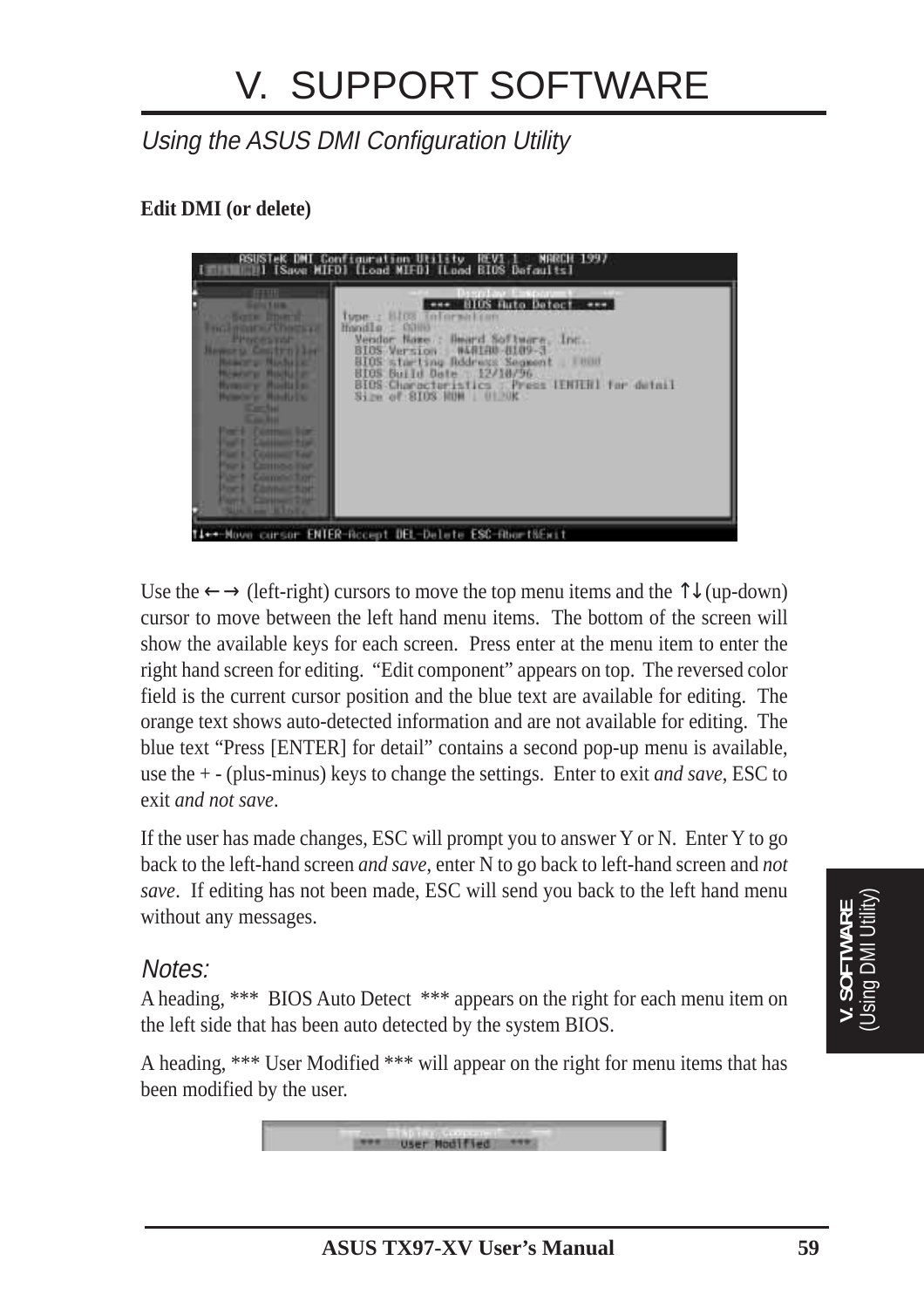### **Save MIFD**



You can save the MIFD (normally only saved to flash ROM) to a file by entering the drive and path here. If you want to cancel save, you may press ESC and a message "Bad File Name" appears here to show it was not saved.

### **Load MIFD**



You can load the disk file to memory by entering a drive and path and file name here.

### **Load BIOS Defaults**



You can load the BIOS defaults from a MIFD file and can clear all user modified and added data. You must reboot your computer in order for the defaults to be saved back into the Flash BIOS.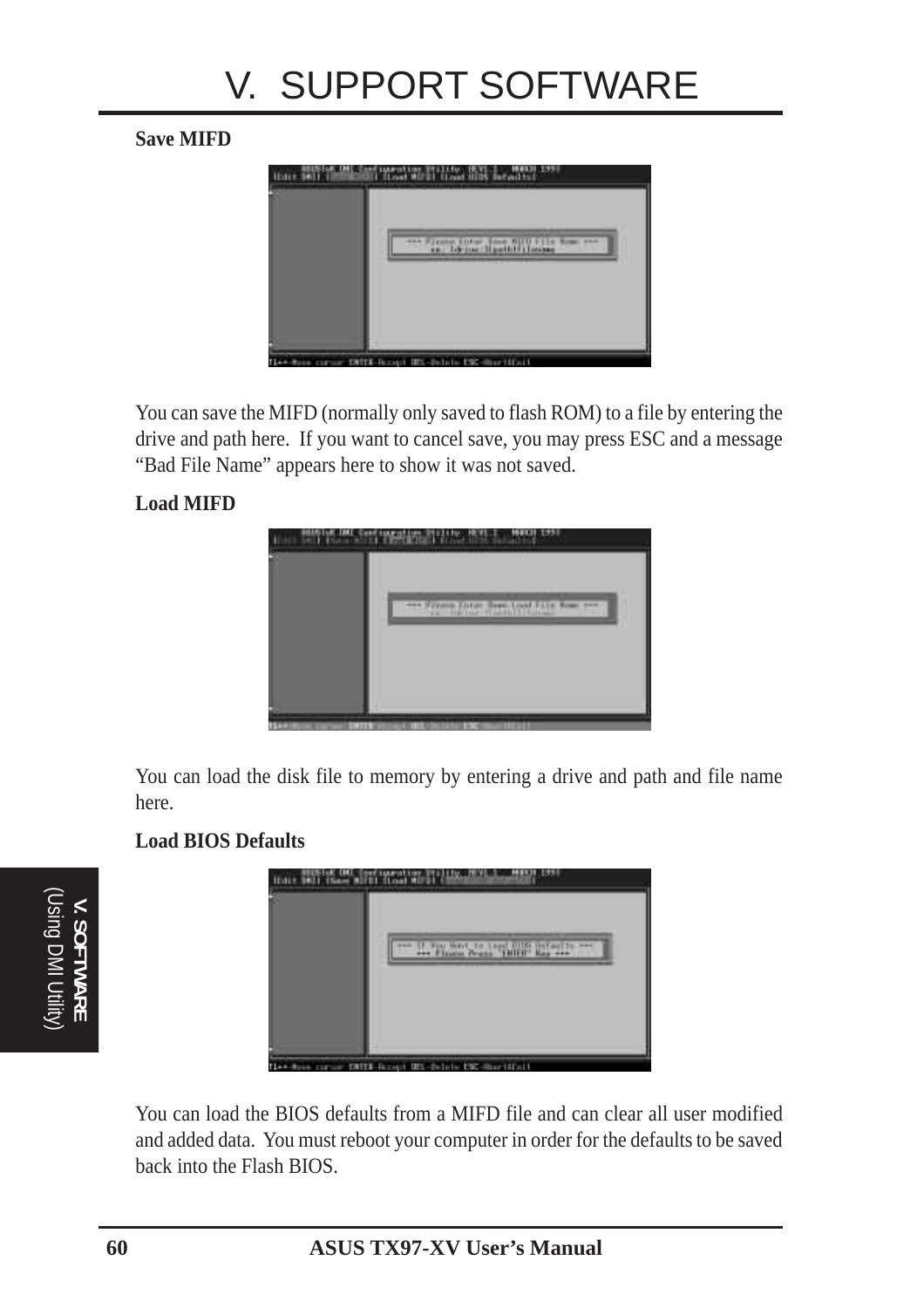# **ATI VGA Series**

# USER'S MANUAL Hardware & Video Drivers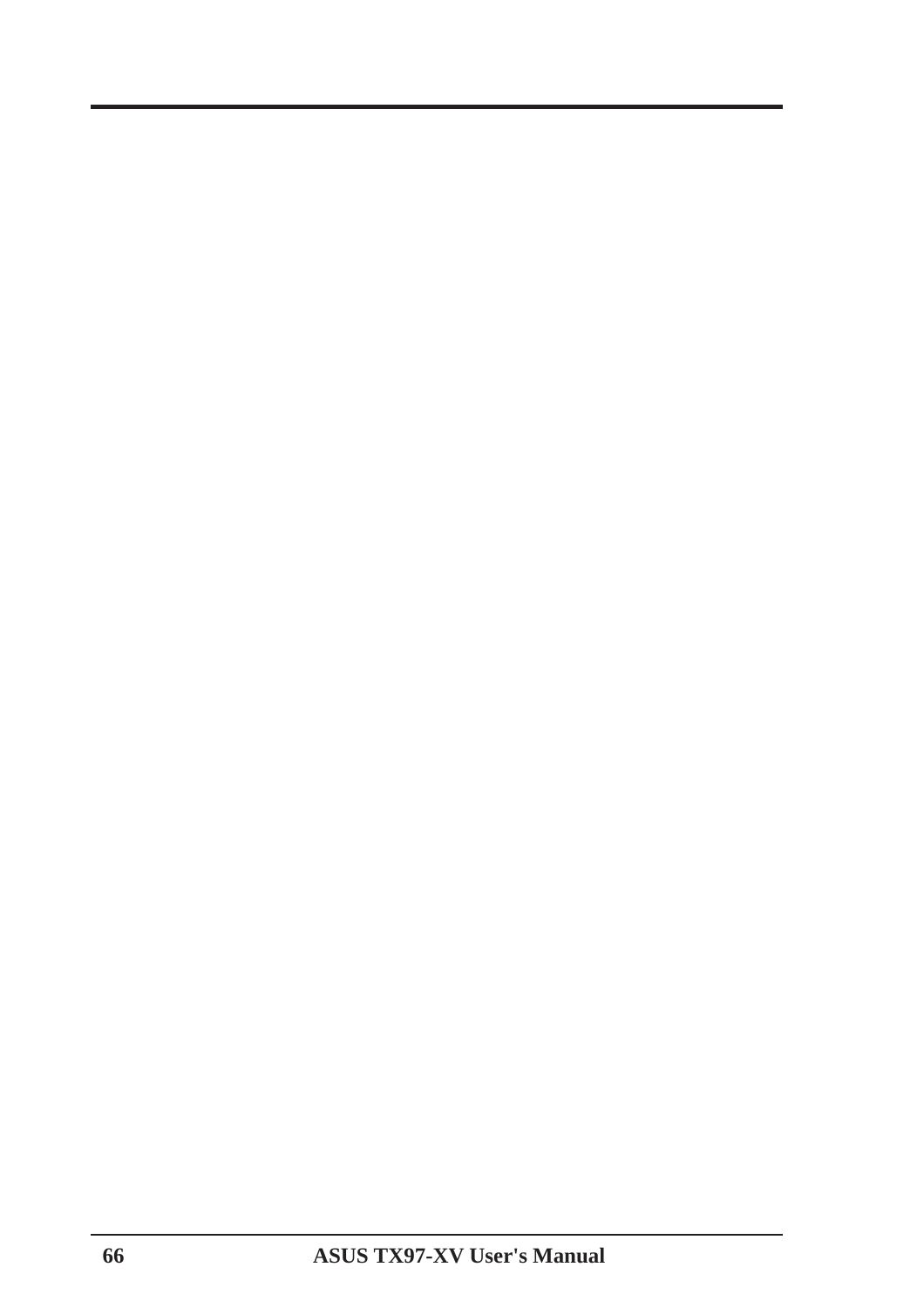### **Introduction**

After installing the ASUS Video or Audio/Video device, software drivers and utilities must be installed. The following are various driver installation procedures for Windows 95 under specific situations.

### **Windows Plug and Play in Windows 95: (Auto installing drivers)**

**IMPORTANT:** If an ASUS Video or Audio/Video device (or ATI compatible) was installed at one time, Windows 95 Plug and Play may install ATI's original driver upon entering Windows 95. The old driver may cause your system to hang. If this happens, follow these steps to reset your display driver to its basic defaults:

- 1. Ener Windows 95 in **safe mode** by pressing **F5** repeatedly during bootup
- 2. **Right click** the mouse on the open desktop (not over any icons)
- 3. Select **Properties**
- 4. Click the **Settings** tab Settings menu appears
- 5. Click **Change Display Type** Change Display Type windows appears.
- 6. Click **Change** button Select Device windows appears.
- 7. Click **Show all devices**  Manufacturers and Models appears
- 8. Click **(Standard display types)** Standard Display Adapter (VGA) is selected
- 9. Click **OK** button Change Display Type windows appears.
- 10. Click **Apply** button System Settings Change window appears
- 11. Click **Yes** button to restart your computer now restart in normal mode.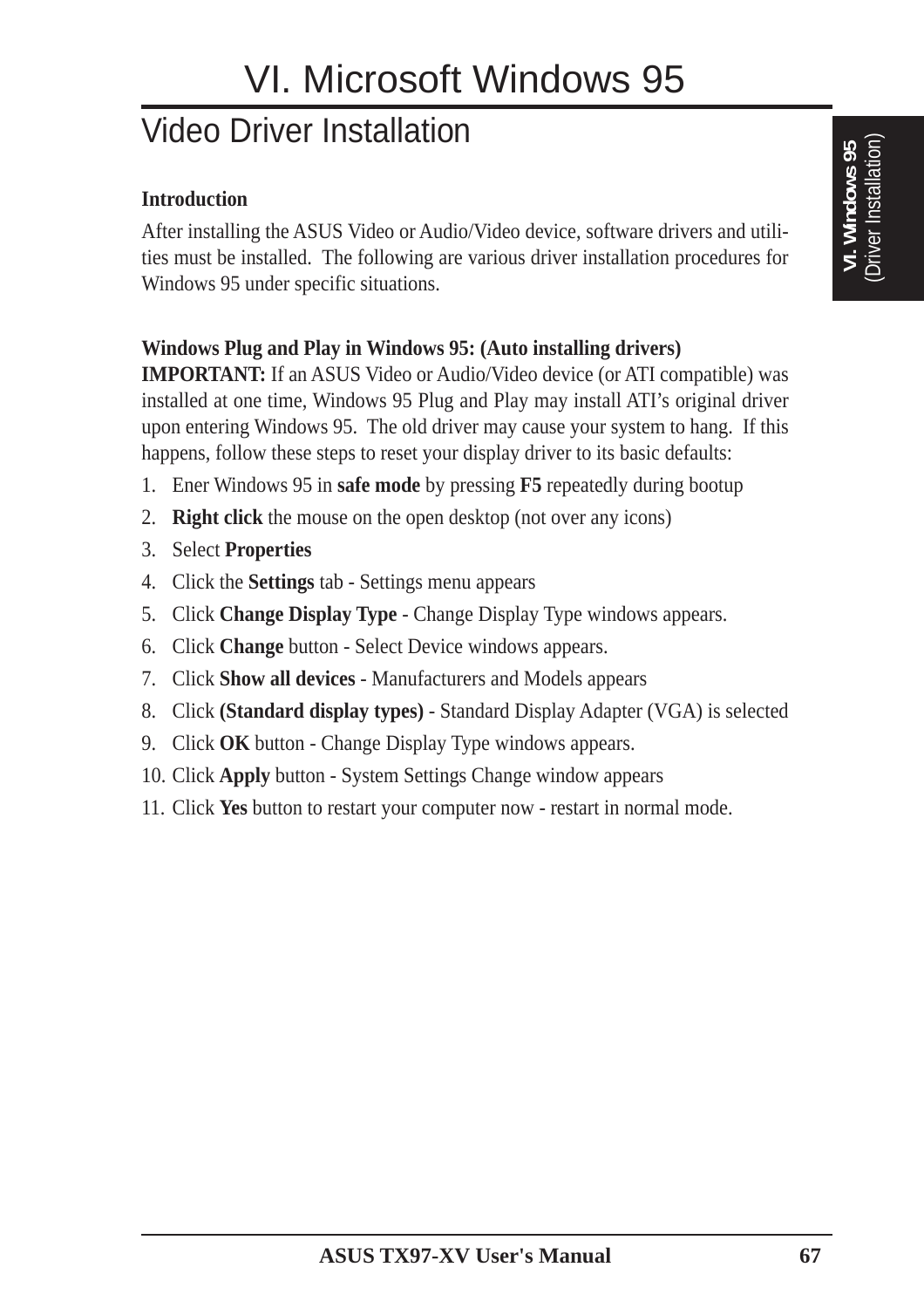### **Installing ATI Video drivers in Windows 95: (New Hardware Found)**

If installing an ASUS Video or Audio/Video device for the first time, a "New Hardware Found" window will appear upon entering Windows 95:

- Select which driver you want to install for your new hardware:
- Windows default driver
- Driver from disk provided by hardware manufacturer
- Do not install a driver (Windows will not prompt you again)
- $\bigcirc$  Select from a list of alternate drivers
- 1. Click **OK** to use the default selection: "Driver from disk provided by hardware manufacturer"
- 2. Insert ASUS installation CD and click **Browse** button Open windows appears.
- 3. Select you CD-ROM drive in the "Drives:" box
- 4. Select **win95\english** (\enhanced) (\japanese) **macxw4.inf** shows in "File name:" **NOTE:** Select the directory according to your Windows language. "Enhanced" produces slightly better performance but without Microsoft's Windows certification.
- 5. Click the **OK** button Install from Disk appears Click OK button again.
- 6. Your ASUS device should be auto detected, if not select the appropriate model of your Video or Audio/Video device (click **Show all devices** if necessary) - Copying Files... appears - message appears to restart your computer.





7. Click **Yes** button - ATI Desktop Help will appear upon restart, make changes as necessary.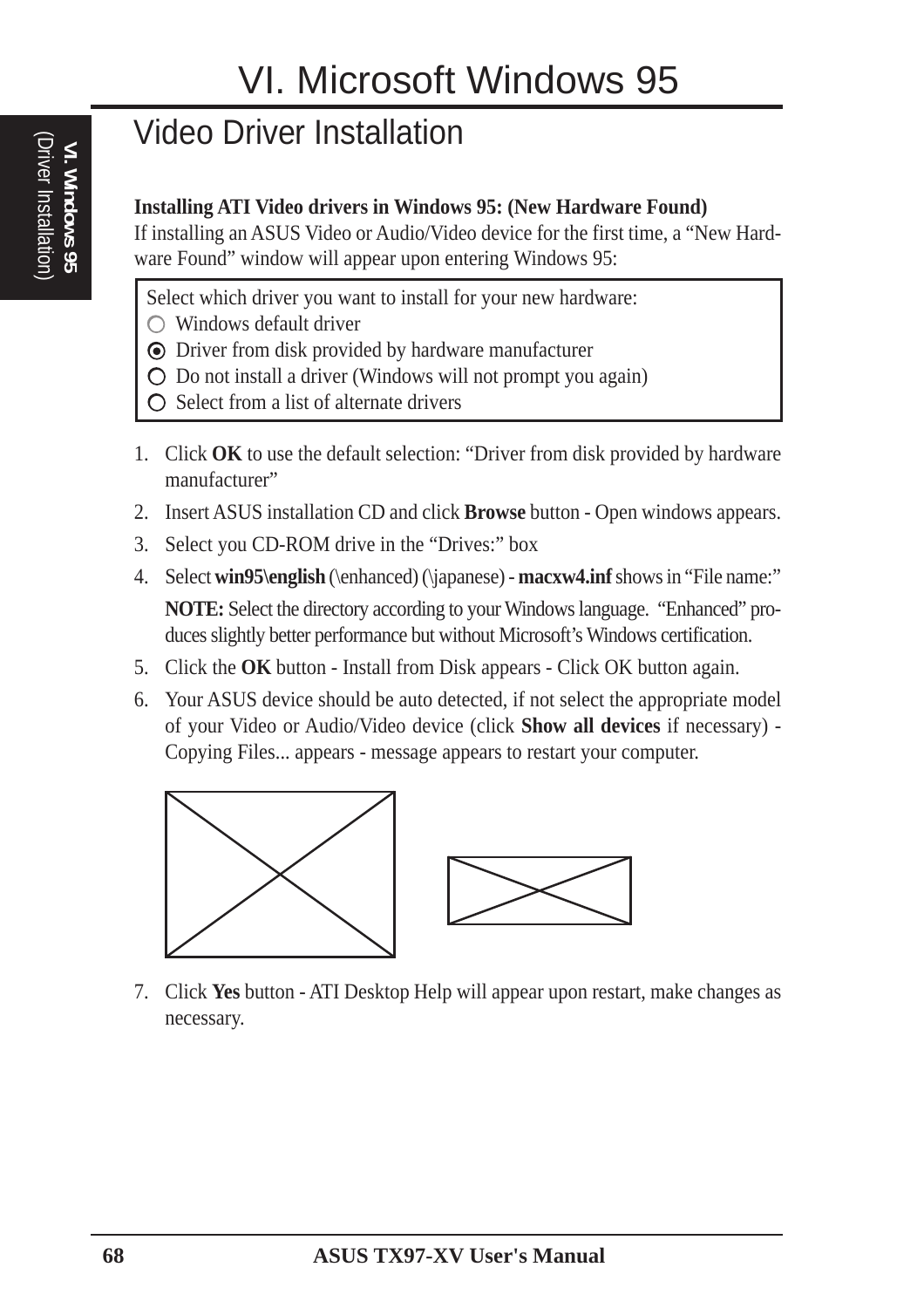### **Installing ATI Video drivers in Windows 95 (Prompted by Windows 95)**

If an ASUS Video or Audio/Video device (or ATI compatible) was installed unsuccessfully or modified at one time a "Display" message will appear upon entering Windows 95:

There is a problem with your display settings. The adapter type is incorrect, or the current settings do not work with your hardware.

- 1. Click **OK** button to continue The "Settings" tab of the Display Properties appears.
- 2. Click **Change Display Type** Change Display Type windows appears.
- 3. Click **Change** button Select Device windows appears.
- 4. Click **Have Disk** button "Install From Disk" window appears
- 5. Insert ASUS instillation CD and Click **Browse** button Open window appears
- 6. Select your **CD-ROM** drive in the "Drives:" box
- 7. Select win95\english (\enhanced) (\japanese) **macxw4.inf** shows in "File name:" **NOTE:** Select the directory according to you Windows language. "Enhanced" produces slightly better performance without Microsoft's Windows certification.
- 8. Click the **OK** button Install from Disk appears Click **OK** button again.
- 9. Click **Show all devices** (if available)
- 10. Select the appropriate model of your Video or Audio/Video Device Copying Files... appears
- 11. Change your monitor type if necessary Click **Close** button when finished.
- 12. Adjust the "Desktop area," "Color palette," and "Font size" if necessary Click **Apply** button when finished - System Settings Change windows appears:

You must restart your computer before the new settings will take effect. Do you want to restart your computer now?

13. Click **Yes** button - ATI Desktop Help will appear upon restart, make changes as necessary.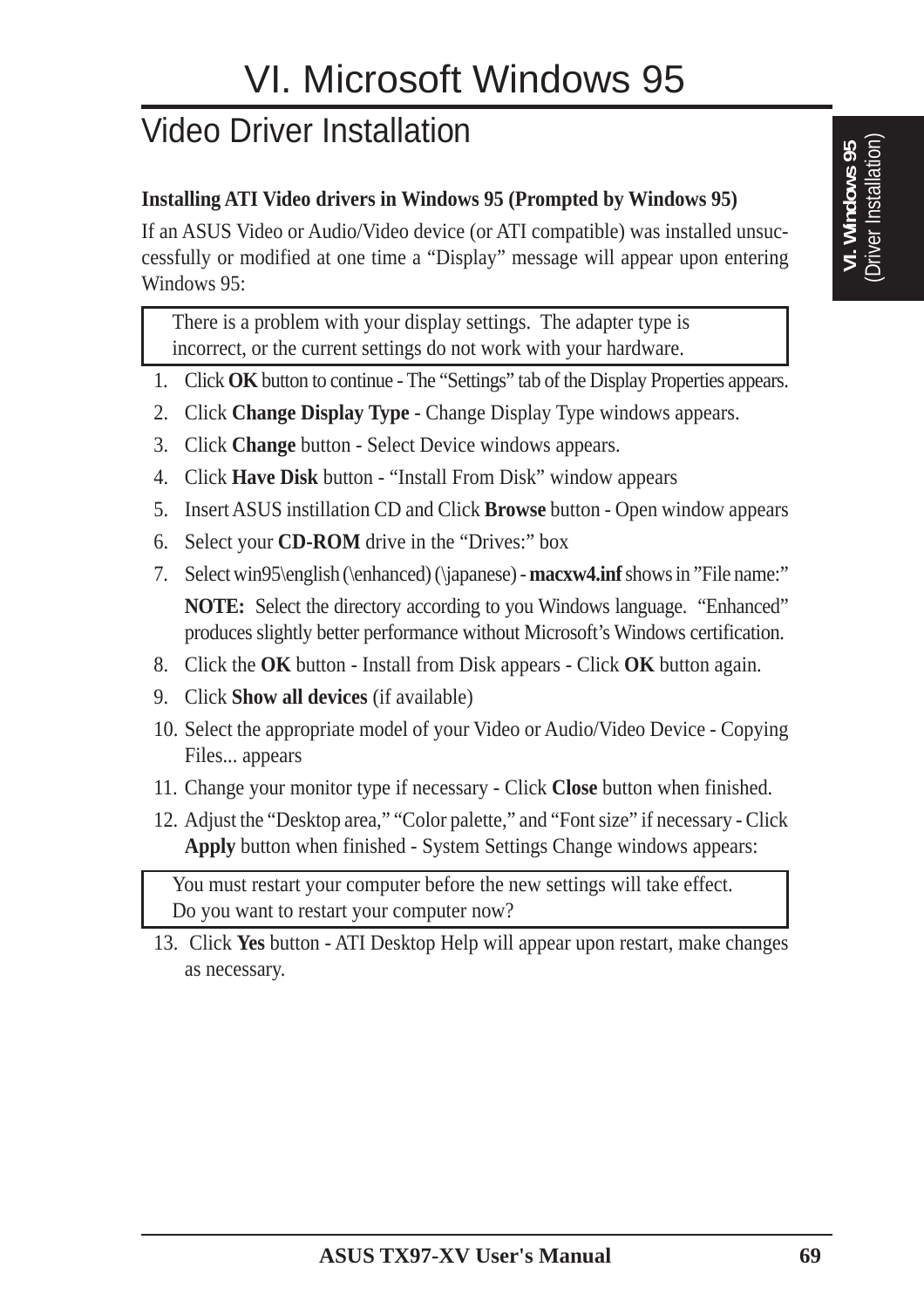### **Updating installation in Windows 95: (Using Autorun Screen)**

If for some reason you need to reinstall the ATI video drivers or if you skipped the previous procedures, you may use the following steps:

1. Insert the ASUS installation CD (or double click on the CD drive in "My Computer" if CD already inserted)- ASUS Windows 95 Install Shell appears.



- 2. Click **Install Windows 95 Display Driver**  Display Properties and installation information appears.
- 3. Select the **Settings** tab and Continue from step 2 above.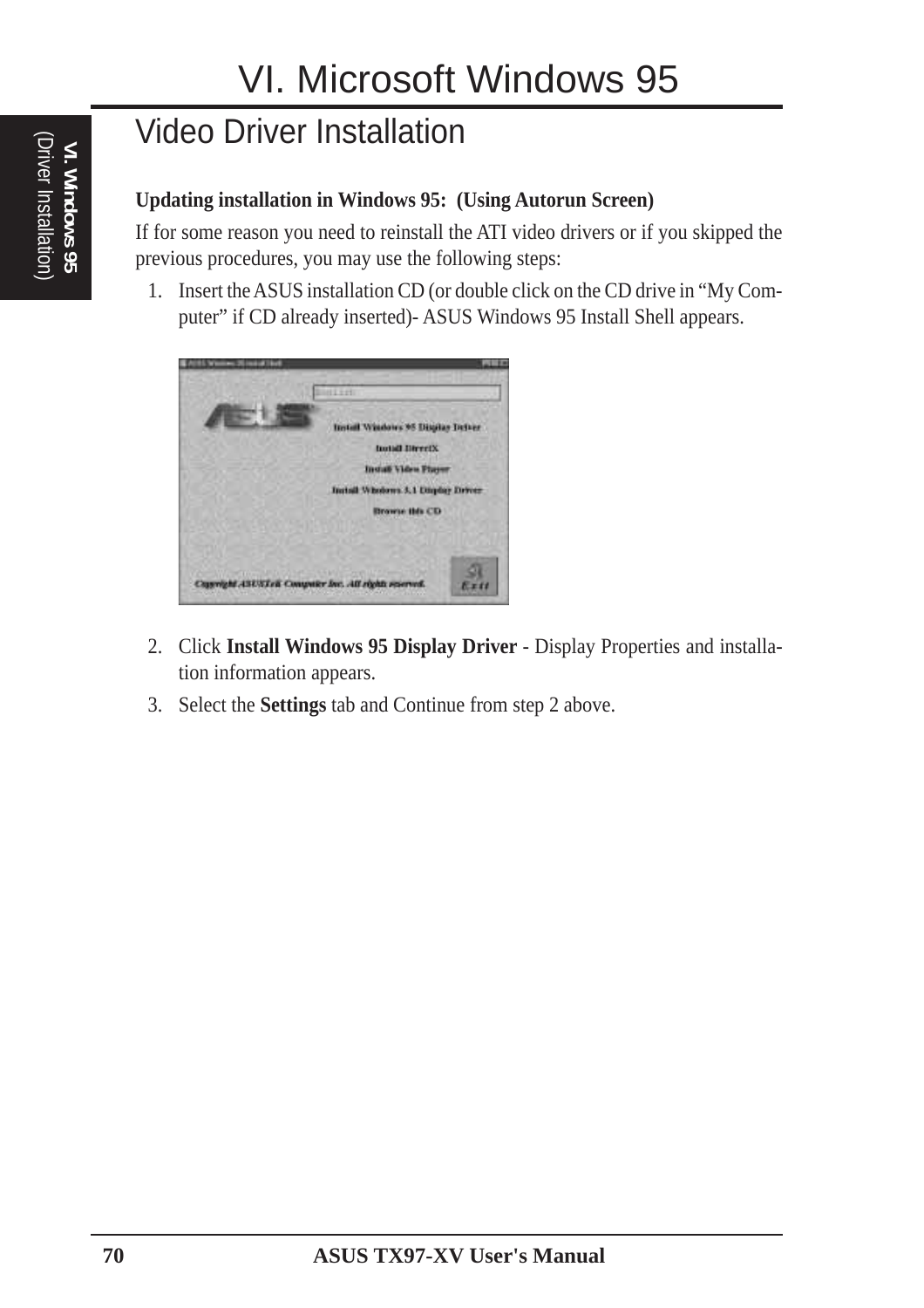# VI. Microsoft Windows 95

### Software MPEG & Video Player

Software MPEG allows the viewing of the following video files identified by their extensions:

- MPEG Format: (\*.MPG, \*.DAT, \*.MPV) Extensions
- AVI Files (\*.AVI) Extensions

For Software MPEG support in Windows 95, you must first install DirectVideo Upgrade For Microsoft Windows, then install ATI Video Player.

#### **Installing Microsoft DirectVideo in Windows 95:**

- 1. Reinsert the ASUS installation CD or select the **CD** from My Computer.
- 2. Click **Install DirectX**  Click "Next" to install
- 3. Click **Done** button when finished.

#### **Installing ATI Video Player in Windows 95:**

- 1. Reinsert the ASUS installation CD or select the **CD** from My Computer.
- 2. Click **Install Video Player**  ATI Setup: ATI VIDEO PLAYER window appears.
- 3. Click the **OK** button Installation complete message will appear
- 4. Click **Restart Windows** button when finished

The setup program will give you "ATI Multimedia" in your Programs group and start button. The following icons will be available from the "Start" button once the driver has successfully been installed. Click ATI Player to bring up the ATI Player screen.

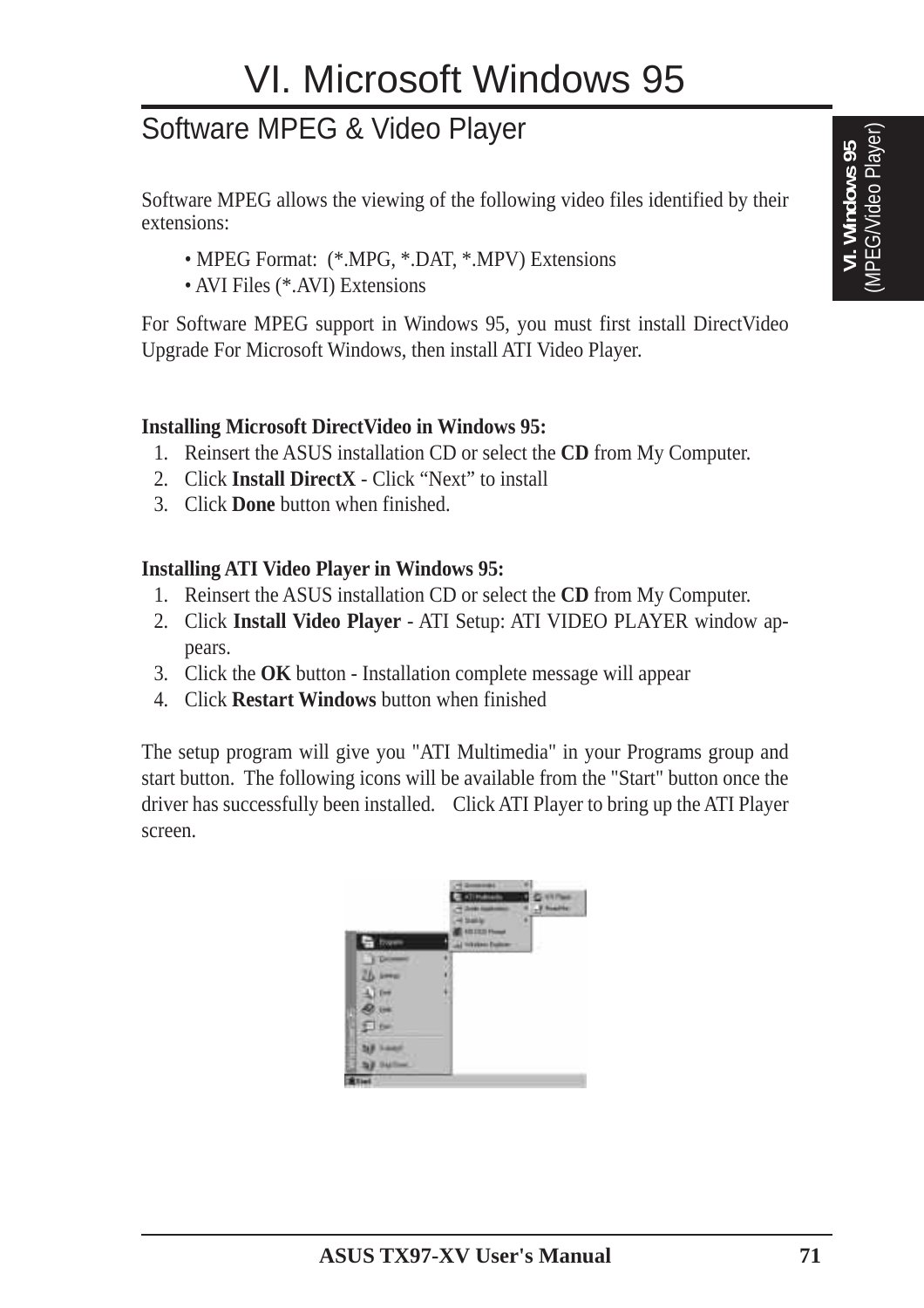## Windows 95 Display Settings

### **Changing display settings:**

To enter the "Display Properties" at any time, right click your mouse on the desktop and select "Properties" or double click the "Display" icon in the "Control Panel." Click the appropriate Tab as follows:

### **Adjustment**



**Adjustment:** Click on the Position or Size arrows to make your screen appear as centered and large as possible.

### **Panning**



**Panning:** This allows you to assign hotkeys in the "Value" box to move your screen up, down, left, right, in, or out in any application. Click on "Defaults" button to fill in the 'Value" box with default values.

### **Color**



**Color:** This allows you to adjust the Gamma level for your monitor and color levels for Red, Green, and Blue. You can save your settings by clicking "Save As" button and typing in a file name. This allows you to recall previously saved settings. Click on "Defaults" button to restore all settings to the default.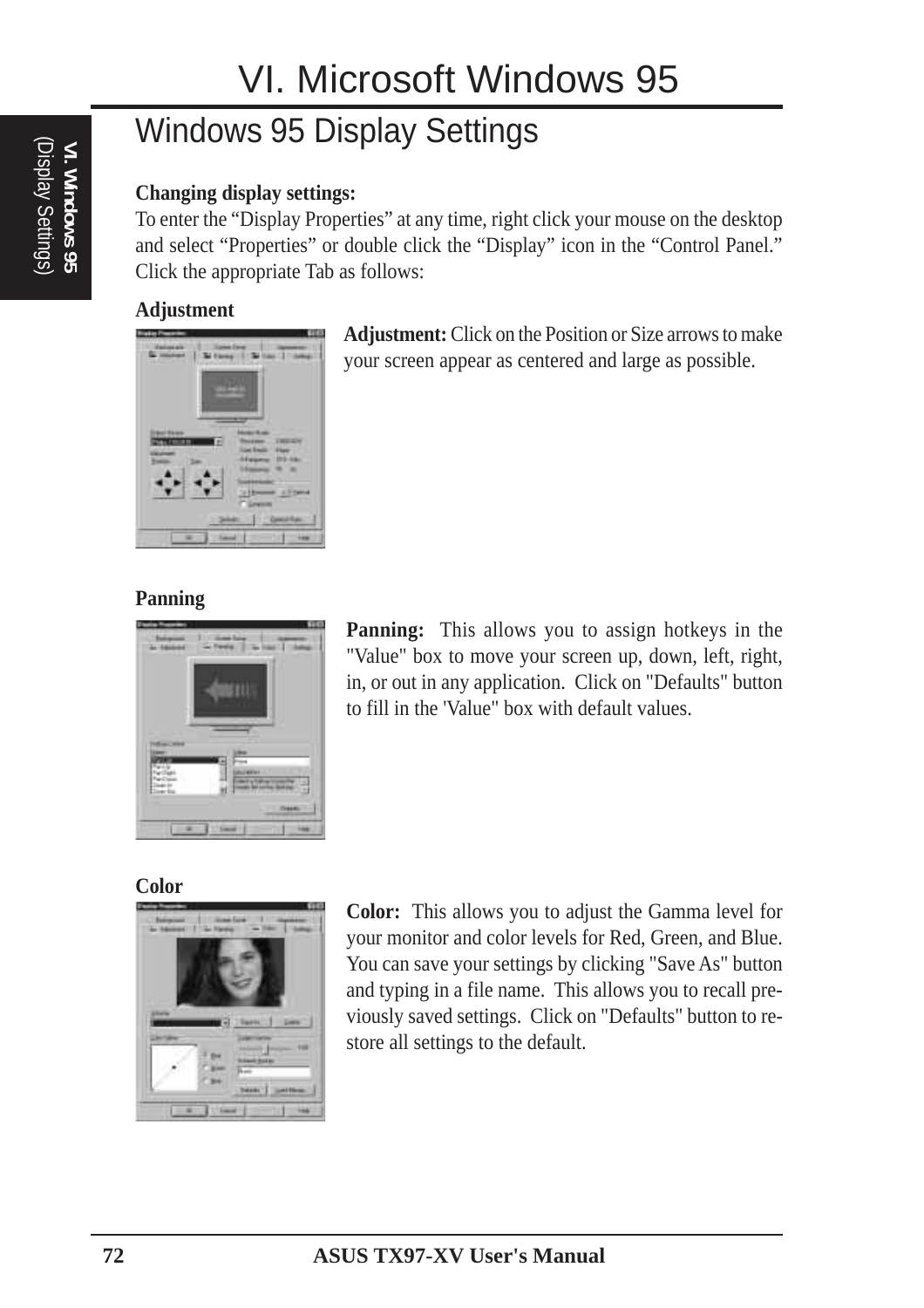For your convenience, the ATI video drivers for Windows 3.x can be installed in Windows 3.x or in DOS. The autorun ASUS Windows 3.1 Install Shell cannot be automatically run by Window 3.x, so manual execution is necessary.

### **Installing ATI video drivers in Windows 3.x:**

- 1. Start Windows 3.x
- 2. Run **File Manager**
- 3. Insert the ASUS installation CD.
- 4. Change to your CD drive.
- 5. Double click **setup.exe** ASUS Windows 3.1 Install Shell appears



- 6. Click on **Install Windows 3.1 Display Driver** Confirm Installation appears
- 7. Click **Yes** Copying Files appears Restart Windows appears
- 8. Click **Restart now** to complete installation ATI Desktop group and icon will appear upon restart - Install Shell Message appears:

Now installation process will continue. If you want to install Video for Windows, please keep your ASUS driver CD in CD-ROM drive.

9. Click **OK** - Follow the instructions for Software MPEG & Video Player.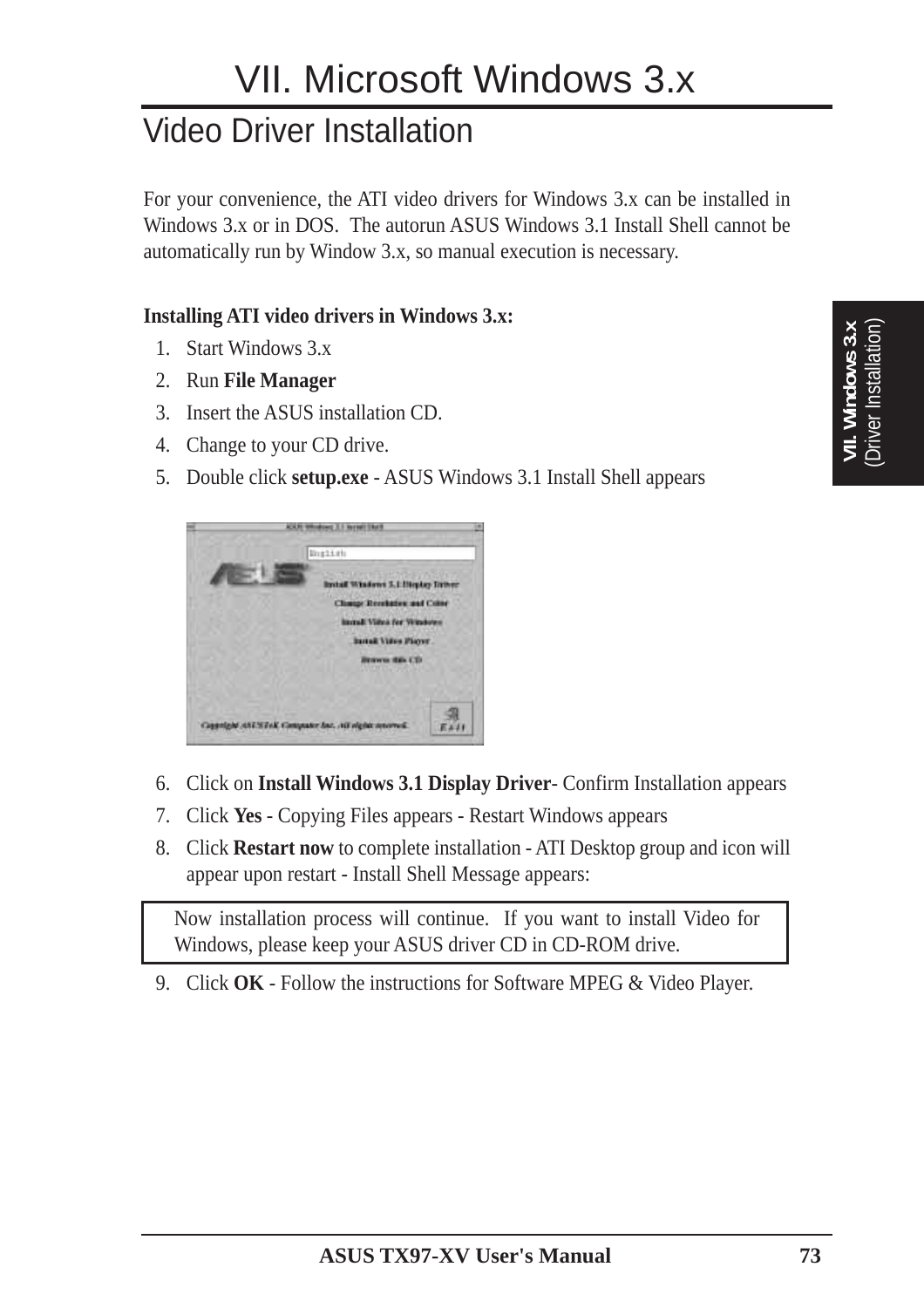### **Installing ATI video drivers in DOS:**

- 1. Enter DOS mode (Exit Windows, do not use Windows DOS prompt)
- 2. Change to your CD-ROM drive
- 3. Type: **W31INST**

| also addition on which studies the periodical banks. |  |
|------------------------------------------------------|--|
| McScowel for MMM (197) MAN 2015 working              |  |
|                                                      |  |
| Time mer prit if more                                |  |
| <b>INFORMATION</b>                                   |  |
| mi to continue, 1930) to quit                        |  |

- 4. Press Enter to confirm path of Windows 3.x or change if necessary.
- 5. "ASUS driver is successfully installed !!" **press any key**.
- 6. "Do you want to launch Windows 3.1 to continue installation now? (Y/N) Note: You must make sure that ASUS ATI VGA device has been pluged in your machine." - Press **Y**.
- 7. Install Shell Message appears:

Now installation process will continue. If you want to install Video for Windows, please keep your ASUS driver CD in CD-ROM drive.

9. Click **OK** - Follow the instructions for Software MPEG & Video Player.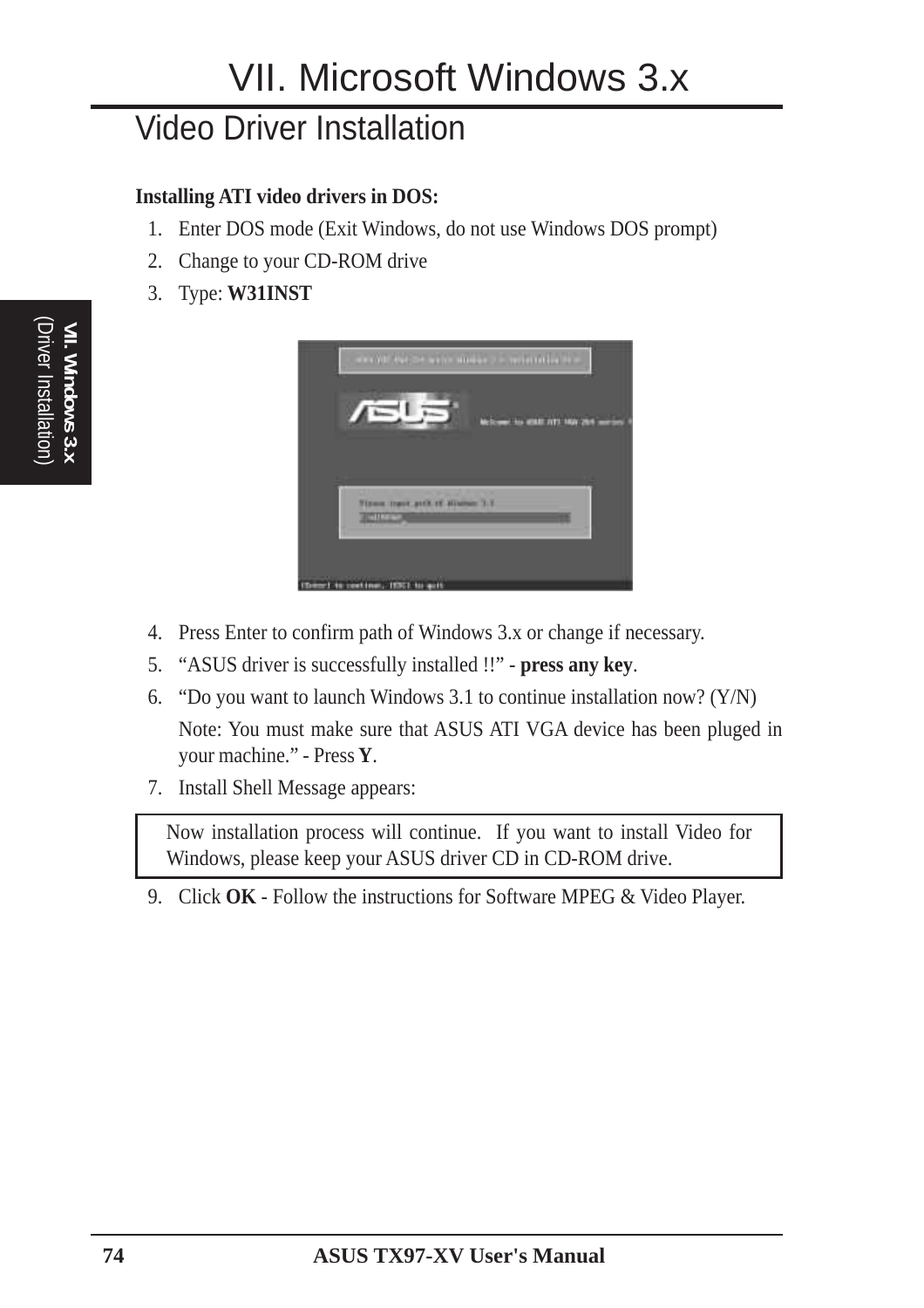## Software MPEG & Video Player

Software MPEG allows the viewing of the following video files identified by their extensions:

- MPEG Format: (\*.MPG, \*.DAT, \*.MPV) Extensions
- AVI Files (\*.AVI) Extensions

For Software MPEG support in Windows 3.x, you must first install Microsoft's Video for Windows, then install ATI Video Player.

### **Installing Microsoft Video for Windows in Windows 3.x:**

- 1. Click on **Install Video for Windows**  Video for Windows 1.1 Runtime appears
- 2. Click **Continue** Setup appears Setup Successful appears
- 3. Click **Restart now** to complete installation

### **Installing ATI Video Player in Windows 3.x:**

- 1. Run **File Manager**
- 2. Insert the ASUS installation CD.
- 3. Change to your CD drive.
- 4. Double click **setup.exe** ASUS Windows 3.1 Install Shell appears



5. Click on **Install Video Player** - Memory Requirement appears:

The ATI Video Player needs at least 600K conventional memory to execute.

If you are not sure or memory is not enough, you can type "**MEMMAKER**" under DOS to optimize your memory configuration.

- 6. Click **Continue** ATI Setup: ATI VIDEO PLAYER appears with message
- 7. Click **OK** to start installation Installation completed message appears.
- 8. Click **OK** to complete installation Restart Windows? appears
- 9. Click **Restart Windows** button.
- 10. The Video Player icon will be added to the ATI Desktop menu.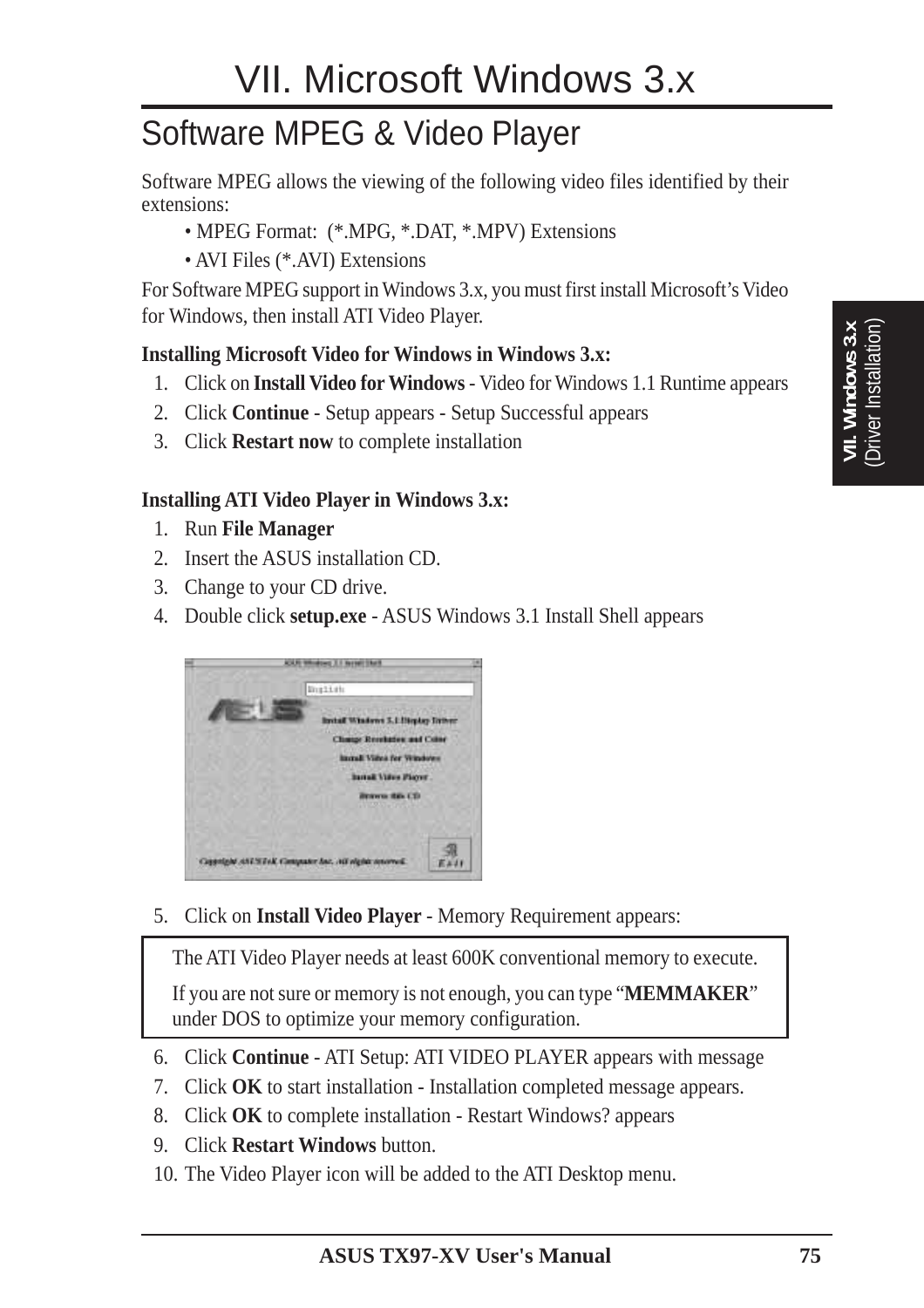**NOTE: This section shows screens for Windows 3.1x although feature descriptions may be used for both Windows 3.1x and Windows 95.**

### ATI Desktop Control Panel

An ATI DeskTop is installed automatically when you install the enhanced driver for Windows. Double click on the icon to display the ATI Desktop Control Panel.

| <b>ATI DeskTop</b>                                                                  |                                    |
|-------------------------------------------------------------------------------------|------------------------------------|
| File<br>Help                                                                        |                                    |
| OK<br>Read Me<br>Help On<br>mach64 Graphics Accelerator                             | TECHNOLOGIES INC.                  |
| <u>e </u><br>FlexDesk+<br><b>DPMS</b><br>DeskScape WinSwitch<br>Color<br>Correction | ATI Player<br>Screen<br>Adjustment |
| Set Screen Size, Colors, and Desktop Size                                           |                                    |

The **ATI DeskTop** provides a consistent and integrated control. Depending on what has been installed, your DeskTop may not have the same number of features as shown above.

Each feature icon in the *Mach64* product group shown in this DeskTop is described on the following pages.

### ATI Desktop Features

**Help On:** Click this icon, then click any other icon in the product group to display Help information on the selected item.

**Read Me:** Click this icon then click the Mach64 logo or feature icon to display the readme file on the item.

**ATI Logo:** Double click this logo to generate a problem report which includes pertinent data on your system and device configuration to help solve your problem. Have the report ready before contacting your vendor.

**Feature Icons:** Double click a Feature icon to launch the associated control panel.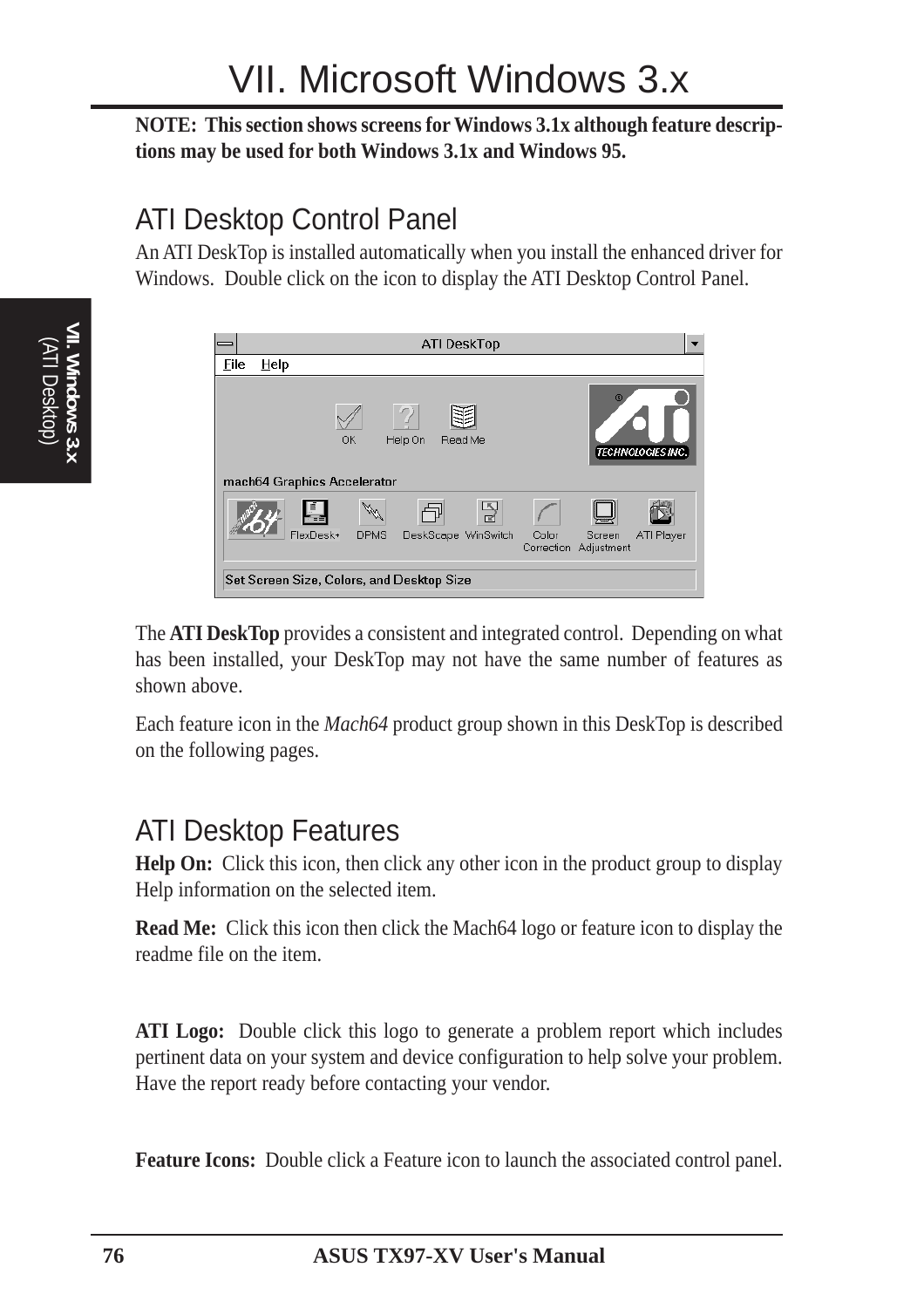### FlexDesk+



### FlexDesk+ Basic Settings

**FlexDesk+** is for configuring the operating modes and parameters of the ASUS ATI VGA. The availability of options in FlexDesk+ is dependent on the device and its hardware configuration. This control panel allows you to configure Colors (color depth), Screen Size (resolution), Desktop Size (virtual desktop size), Advanced settings and Default parameters (factory settings). A Status Bar at the bottom of the panel displays help information as you make your selection.

**FlexDesk**+ Provides **dynamic screen information feedback** as you adjust the sliders for "Colors", "Screen Size" and "Desktop Size." Any setting not supported by the device is shown in gray. A slider will always snap to the nearest supported setting for the current slider combination.

The **Sample Color Bar** next to the Sample Monitor dynamically shows a color palette that approximates the Colors setting as you adjust the Colors slider.

**NOTE**: If your desired resolution is not available, check your monitor configuration setting in the INSTALL program.

#### **Sliders**

**Colors:** Select color depts of 256; 32,000; 65,000; or 16.7million colors.

**Screen Size:** Selects standard screen resolutions of 640x480, 800x600, 1024x768, 1152x864, and 1280x1024.

**Desktop Size:** Selects virtual desktop sizes of 640x480, 800x600, 1024x768, 1152x864, 1280x1024, and 1600x1200. Desktop size is greater than or equal to Screen size. The virtual desktop provides expanded work space on your screen even if your monitor cannot display that resolution by allowing you to pan past your visible screen.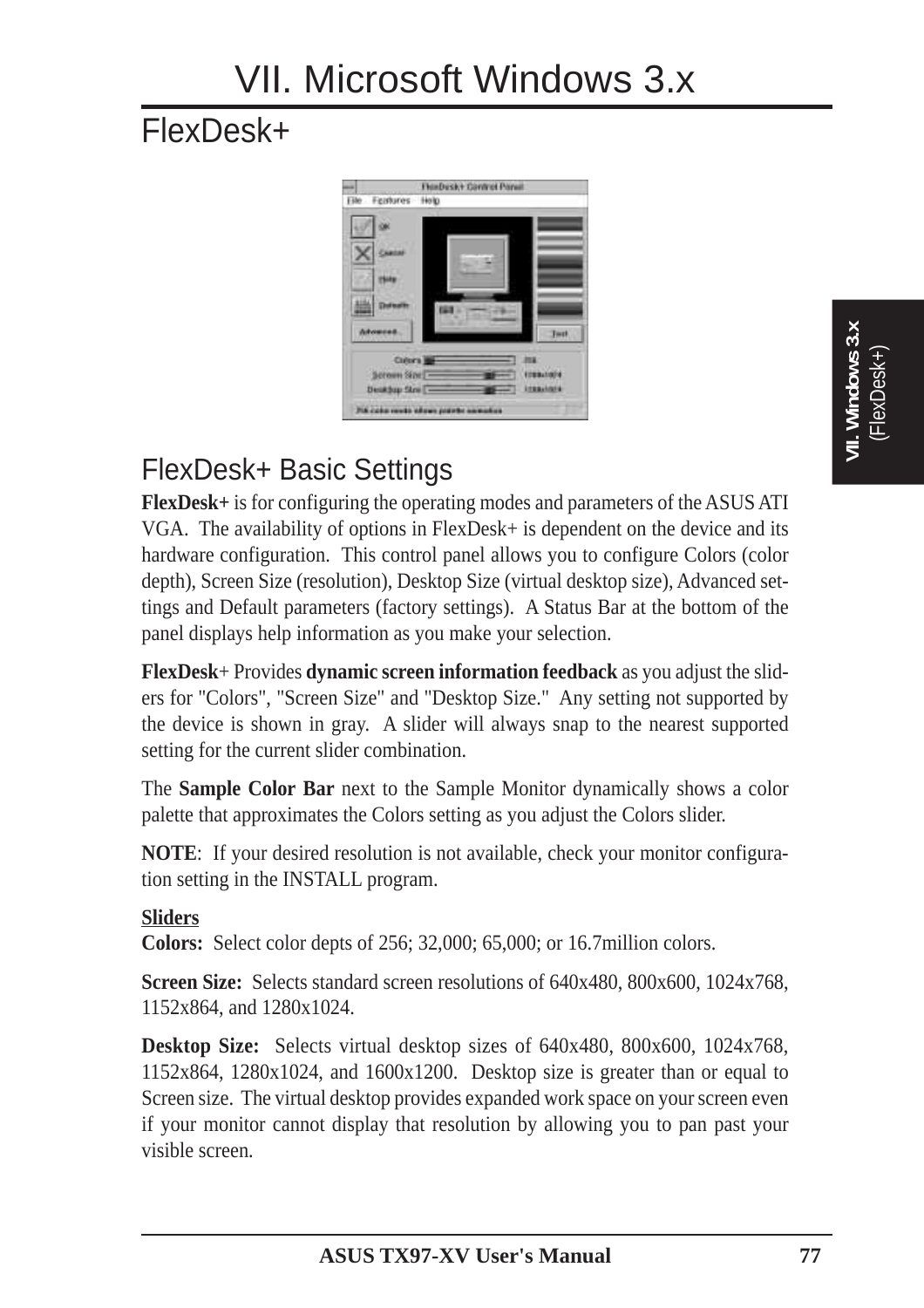#### **Buttons**

**Test:** Automatically switches on monitor to display the selected mode without exiting this control panel, for 10 seconds or until the user clicks the End Test, OK, or Cancel button. All other buttons and sliders are inactive at this time. To show dynamic color depth changes in this test, the WinSwitch feature must by enabled before starting the current session of Windows.

**Defaults:** Returns Screen Size, Colors, and Desktop Size sliders to the default positions. When OK is clicked, these changes will be effective.

**Advanced...:** Opens the Advanced panel. See FlexDesk+ Advanced Settings.

**Help:** Displays Help information on FlexDesk+.

**OK:** Exits the FlexDesk+ control panel and effects all new changes.

**Cancel:** Discards all changes and exits the FlexDesk+ control panel.

#### **FILE Menu**

**Open:** Opens an existing Setting file.

**Save:** Saves the current settings to the active Setting file.

**Save As:** Saves the current settings to an alternate Setting file which you can name.

**Exit:** Exits the FlexDesk+ control panel.

#### **FEATURES Menu**

**Defaults:** Provides same functionality as the push button.

Advanced...: Provides same functionality as the push button.

#### **HELP Menu**

**Help:** Provides same functionality as the push button.

**Contents:** Displays the Help index.

**About...:** Displays the product version number and information.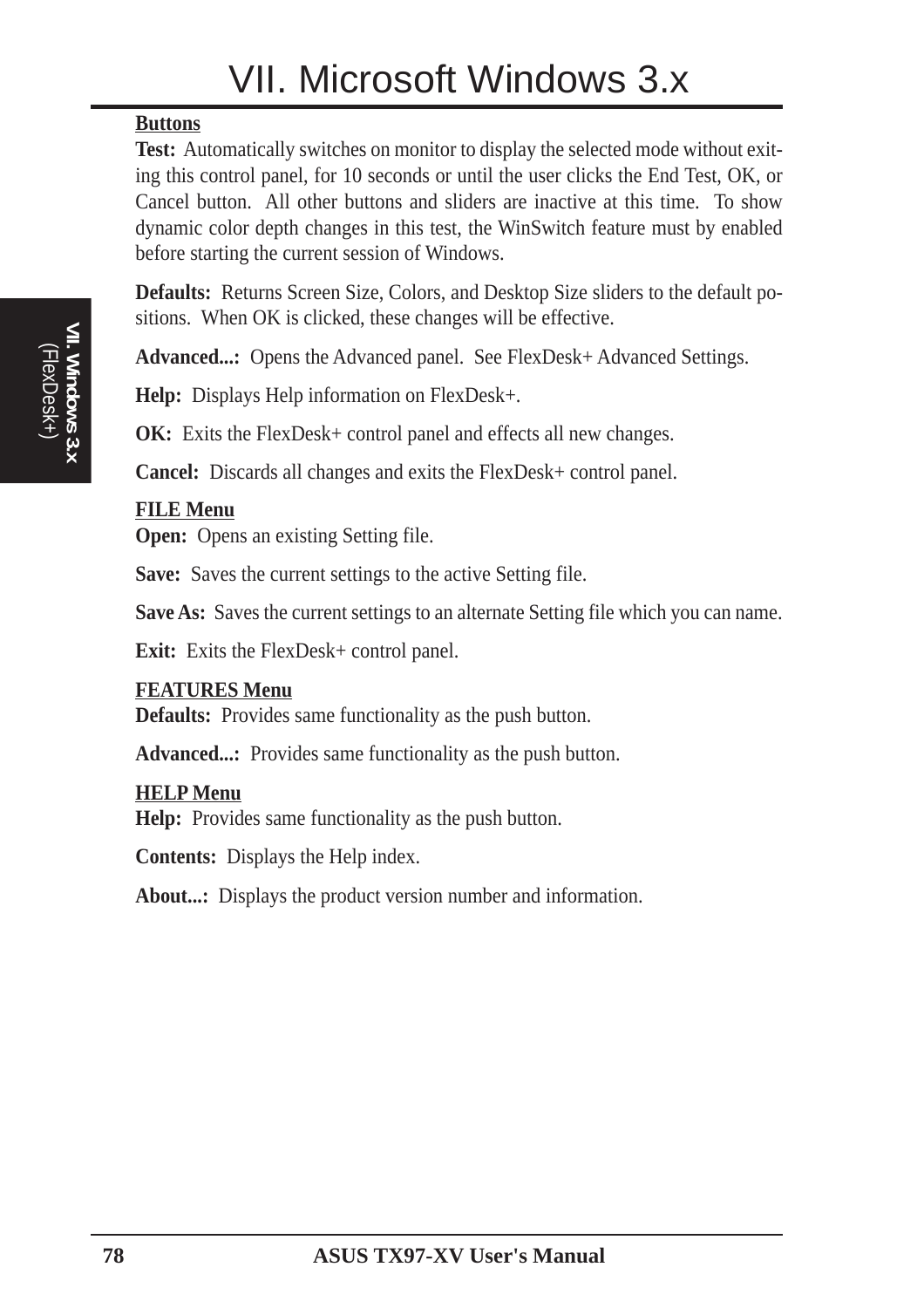### FlexDesk+ Advanced Settings

|                   | <b>FlexDesk Advanced Settings</b> |                           |
|-------------------|-----------------------------------|---------------------------|
| Environment       | <b>Dithering Control</b>          | $\overline{\mathbf{0}}$ K |
| Automatic         | ] On                              |                           |
| <b>Small Font</b> | Off                               | Cancel                    |
| <b>Large Font</b> |                                   |                           |
|                   |                                   | Help                      |
| 256 Color Palette |                                   |                           |
| On                |                                   |                           |
|                   |                                   |                           |

#### **Environment**

This parameter specifies logical dots per inch (LDPI). Being logical, i.e., not physical dots, the effect will differ depending on screen size. Automatic Mode chooses the optimal environment setting for the selected screen size. The Small, Large and DTP settings are 96, 120, and 128 LDPI respectively.

#### **256 Color Palette**

This selection is only available in 256 color mode. **Windows runs faster when this option is turned off.**

**On:** Allows the application to define color selection in the palette.

**Off:** Choose colors from a fixed palette.

#### **Dithering Control**

Dithering is meshing two colors to produce the illusion of a third. This selection is only available in 256 color mode with 256 Color Palette on.

**On:** Provides standard VGA dithering of colors and color selection boxes.

**Off:** Provides smooth dithering which results in faster performance than VGA dithering.

#### **Buttons**

**OK:** Accepts the advanced settings as shown and returns to the FlexDesk+ main panel.

**Cancel:** Discards all changes and returns to the FlexDesk+ main panel.

**Help:** Displays Help information on FlexDesk+.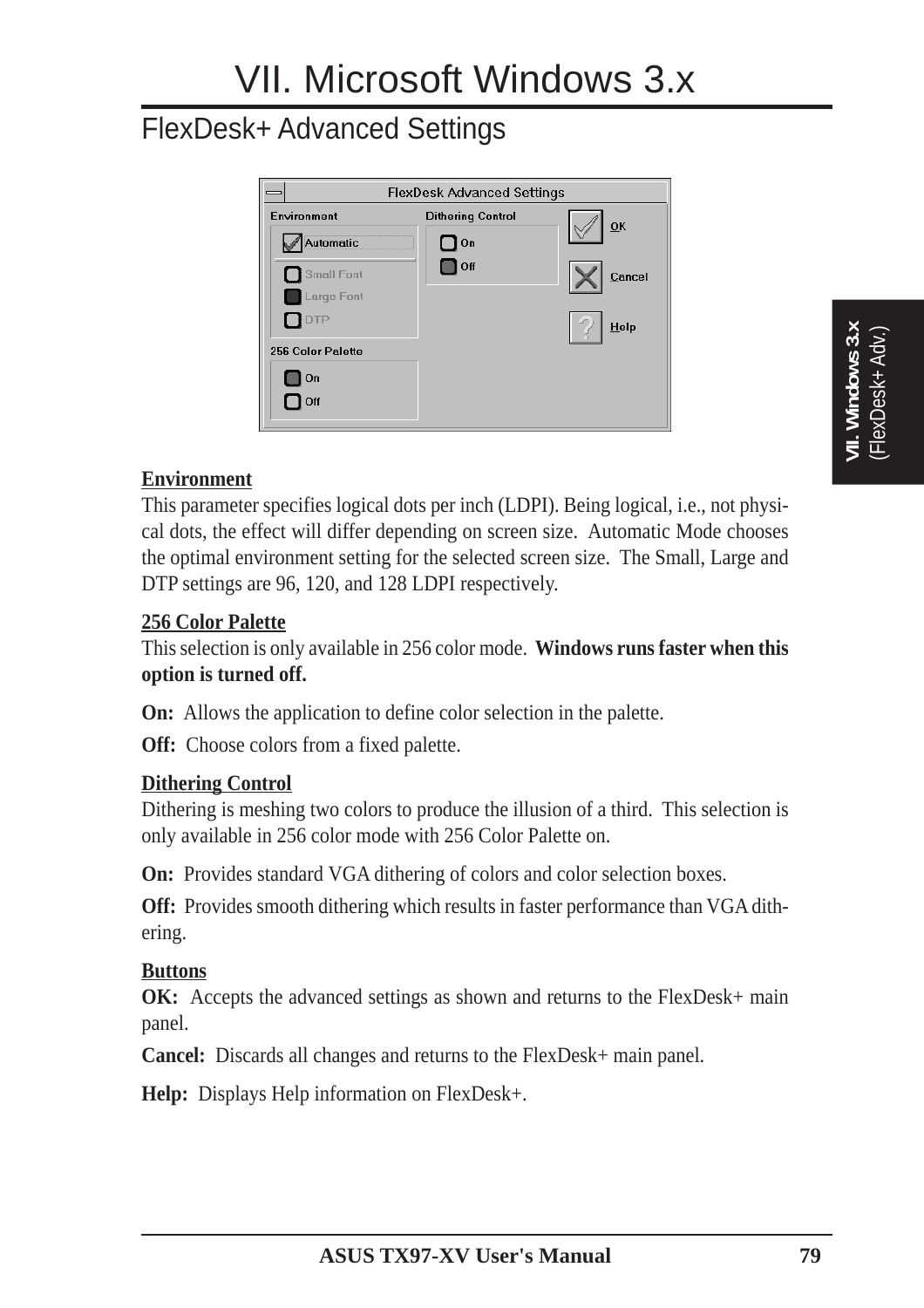### DPMS (for Windows)

Win3.1 Limitation: In some newer BIOS, DPMS fucntion doesn't work normally.

| <b>DENS Exubied</b>       |    |                 |
|---------------------------|----|-----------------|
| <b>Burday Time</b>        | m  | <b>TERRITOR</b> |
| <b>Sugared Time</b><br>3D |    | monumer         |
| Of Time                   | 60 |                 |

VESA DPMS-compliant monitors conserve electrical energy by powering down after a period of inactivity. You can use the DPMS panel (in Windows) to configure the auto-shutdown timing sequence for your DPMS-compliant monitor. (The DOS version of DPMS is described in another section.)

**WARNING: Monitors that do not support VESA DPMS can be damaged by activation of the DPMS feature.**

**Do not use screen saver when DPMS is enabled. The screen saver will conflict with the DPMS operation.**

#### **Enabline DPMS for Windows:**

- 1. Click the DPMS icon.
- 2. Highlight the timer boxes one at a time and specify the values.
- 3. Turn on DPMS Enabled.
- 4. Click OK.

### Timer Settings

**Standby Time:** Time value is in minutes, after which Standby mode is activated if no user activity is detected. Standby is the first level of power conservation.

**Suspend Time:** Time value is in minutes, after which Suspend mode is activated if no user activity is detected. The monitor conserves more energy at this level than at Standby.

#### **Off Time**

Time value is in minutes, after which Off mode is activated if no service activity is detected. At this level, energy conservation is the highest.

### **Buttons**

**DPMS Enable:** DPMS feature is enabled if box is checked.

**Defaults:** Sets DPMS timers to default values.

**Help:** Displays Help information on DPMS.

**OK:** Accepts settings as shown and exits.

**Cancel:** Discards all changes and exits.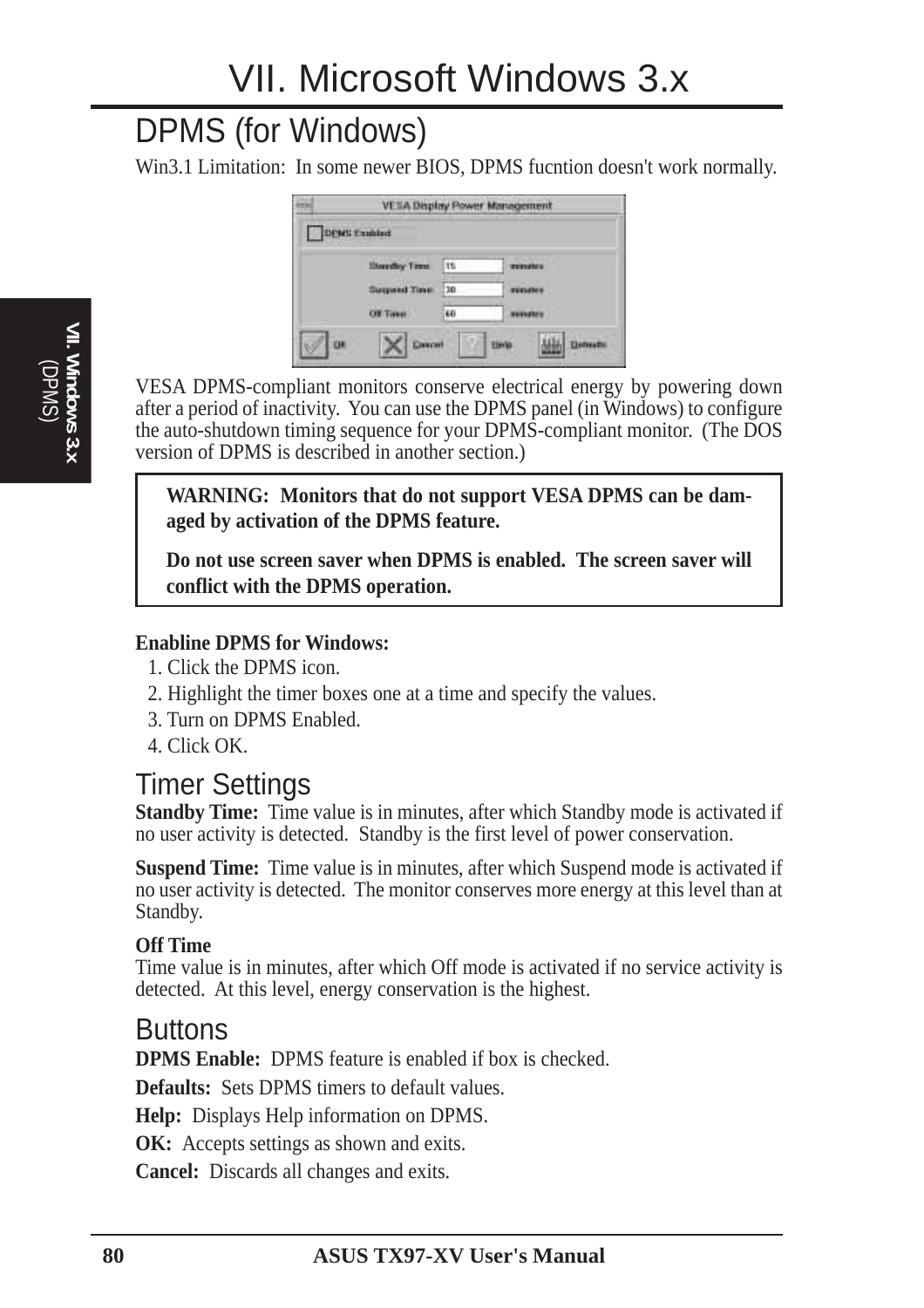### **DeskScape**

|                      |                                          | DeskScape              |                         |
|----------------------|------------------------------------------|------------------------|-------------------------|
| Pan Left<br>Alt+Left | Pan Up<br>Alt+Up<br>Pan Down<br>Alt+Down | Pan Right<br>Alt+Right |                         |
| Zoom In<br>Alt+Home  |                                          | Zoom Out<br>Alt+End    |                         |
| $\overline{OK}$      | Cancel                                   | Help                   | Anda<br><b>Defaults</b> |

**NOTE: Press Default to fill in the fields with default keys first.**

**DeskScape** allows more control over your Virtual Desktop using keyboard keys. For a description of Screen and Desktop, Refer to the *Using FlexDesk+* section.

The displayed image on the screen is a "window" showing only a portion of the entire virtual desktop. The non-displayed portion can be brought into view by panning. Four keys are assigned to this function, one for each direction of up, down, left and right. If you are using a mouse, the window may be panned by moving the mouse cursor to any edge of the window as well.

Zoom In will display a larger image but less of the desktop; Zoom Out has the opposite effect. What you can zoom is dependent on the relative settings of Screen Size and Desktop Size.

Use this panel to assign the six hot keys to Panning and Zooming functions. Alphanumeric keys may be assigned in any combination with **<ALT>,<Ctrl> and <Shift>**. We recommend that you assign all the keys in one session.

### DeskScape Functions

**Pan Up:** Moves the "window" upward, with user defined keys, e.g., Alt ↑.

**Pan Left:** Moves the "window" to the left, with user defined keys, e.g., Alt  $\leftarrow$ .

**Pan Right:** Moves the "window" to the right, with user defined keys, e.g.,  $\langle Alt \rightarrow$ .

**Pan Down:** Moves the "window" downward, with user defined keys, e.g., <Alt ↓.

**Zoom In:** Makes the screen image larger, with user defined keys, e.g., <Alt>+<Home>. **NOTE:** The entire desktop can be panned.

**Zoom Out:** Displays more of the virtual desktop, with user defined keys, e.g., <Alt>+<End>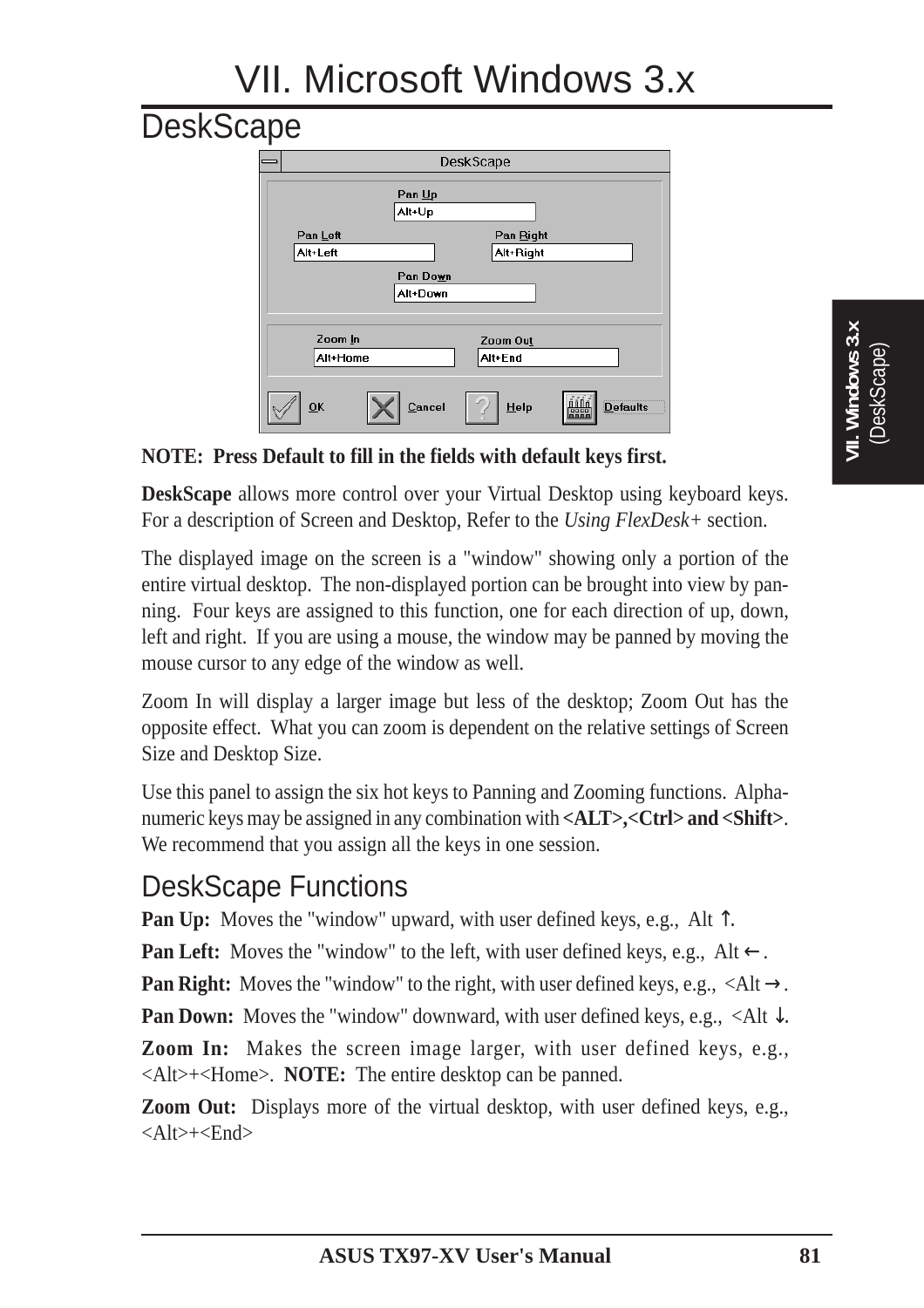### **Buttons**

**Defaults:** Assigns default keys to DeskScan.

**Help:** Displays Help information on DeskScan.

**OK:** Accepts key assignments as shown and exits.

**Cancel:** Discards all changes and exits.

### **WinSwitch**

|                   | WinSwitch                           |
|-------------------|-------------------------------------|
| Wellwich Englisch |                                     |
| <b>B</b> Fey 1    | $D$ for $z$                         |
| 44-59             | Abit'10                             |
| $\Box$ Key 3      | <b>Diary</b>                        |
| AN-FTS            | Ab-F12                              |
| Colors <b>BE</b>  |                                     |
| Screen Size III   | <b>Steffil</b>                      |
| Deuklop Stre ME   | 140.000                             |
| <b>OK</b>         | Details:<br><b>Detected</b><br>Help |
|                   |                                     |

#### **NOTE: Press Default to fill in the fields with default keys first.**

By pressing a user-defined set of keyboard keys **WinSwitch** can dynamically change screen attributes (i.e., Colors, Screen Size and Desktop Size) without exiting Windows.

When enabled, WinSwitch is actually operating in 24bpp mode-i.e., all other color depths and resolutions are emulations. As such, graphics performance across various color depths will be practically identical to that of 24bpp (16.7 million colors). Therefore, WinSwitch should be used only when color depth changes are desired. For maximum performance in 256 or 65,000 color modes, you should disable WinSwitch. **FlexDesk**+ or **DeskScan** can provide the same dynamic screen size or desktop size switching functions.

#### **Configuring the WinSwitch Panel**

At the top of the panel is a checkbox labelled WinSwitch Enabled. This switch must be turned on (checked) to enable WinSwitch, which is primarily a dynamic color switching function. Clicking one of the four radio buttons (e.g., key 1) will display the slider positions currently associated with that key.

#### **Procedure:**

- 1. Select a radio button. Define the key combination in the field below it. You must include **<Ctrl>** or **<Alt>**.
- 2. Adjust any or all of the sliders. Slider functions are identical to those in FlexDesk+.
- 3. Either enable WinSwitch by checking the WinSwitch Enabled box, or disable WinSwitch by removing the check mark.
- 4. Click Ok.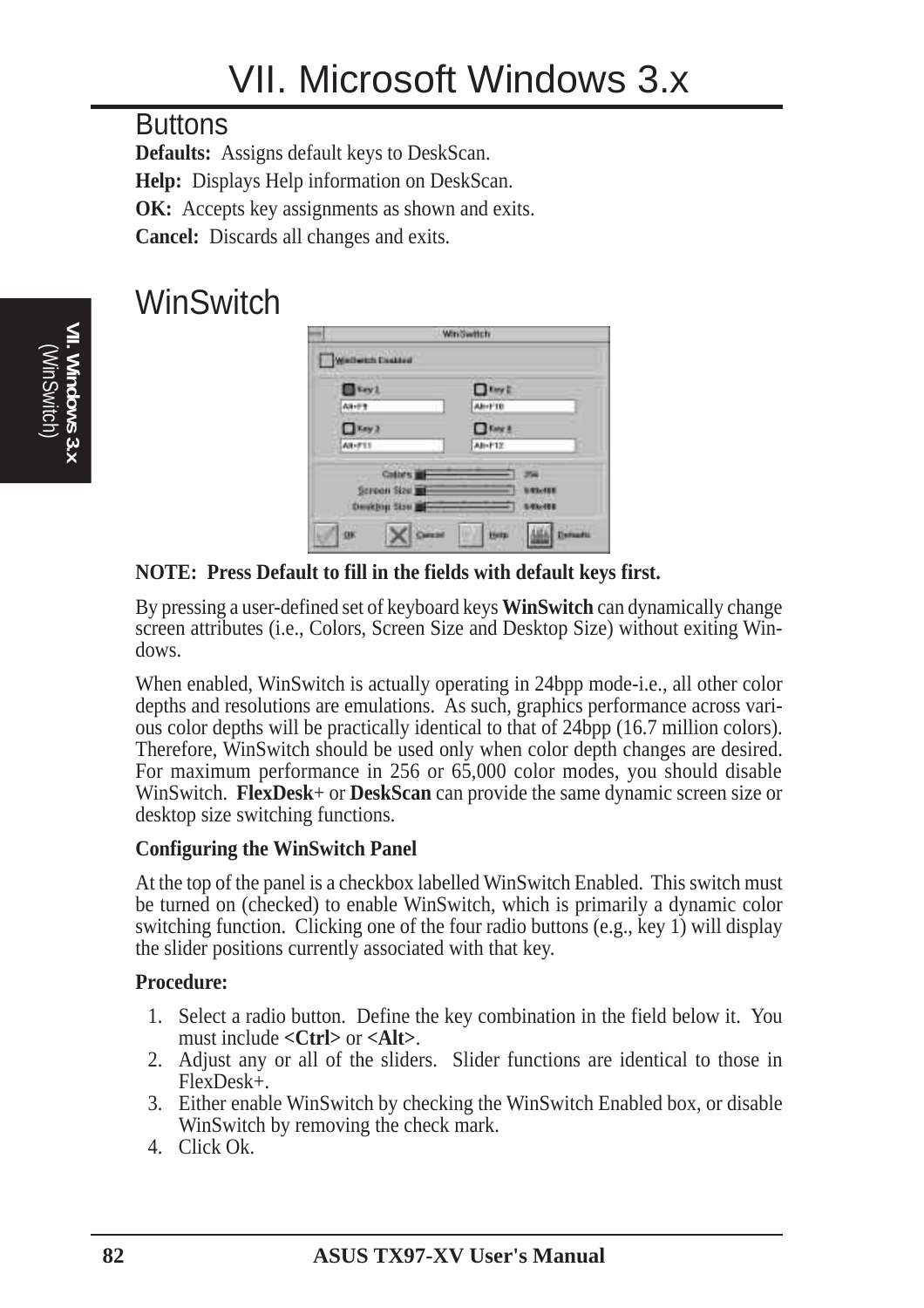# VII. Microsoft Windows 3.x

#### **Buttons**

**Key 1:** First of four radio buttons labeled key1, key 2, key 3, and key 4. The slider settings shown are associated with the selected radio button.

**Defaults:** Restores key combination and slider settings to defaults.

**Help:** Displays Help information on WinSwitch.

**OK:** Accepts current settings and exits.

**Cancel:** Discards all changes and exits.

**WinSwitch:** Switching function is enabled when the box is Checked; disabled when the box is empty.

#### **Key Combination Fields**

**Key 1 Field:** Keyboard key combinations to be used to activate WinSwitch are specified in the four key combination fields, associated with Keys 1-4.

**Sliders - These sliders provide the same functions as the FlexDesk+ sliders. Colors:** Selects a color depth from one of the supported Colors.

**Screen Size:** Sets the screen resolution to one of the supported sizes.

**Desktop Size:** Sets the virtual desktop to one of the supported sizes.

### Screen Adjustment

|                 |                                                                   |         | Screen Adjustment |                                                          |
|-----------------|-------------------------------------------------------------------|---------|-------------------|----------------------------------------------------------|
| <b>Monitor:</b> |                                                                   | Default |                   | <b>Select Monitor</b>                                    |
|                 | <b>Resolution</b>                                                 |         | <b>Refresh</b>    |                                                          |
|                 | $640 \times 480$<br>$800 \times 600$<br>1024 x 768<br>1280 x 1024 |         | 43Hz Interlaced   |                                                          |
|                 |                                                                   |         |                   | Click 'Preview/Adjust' to view or modify your selection. |
|                 | QK                                                                | Cancel  | Help              | Preview/Adjust                                           |

This allows the selection of different resolutions supported by your monitor. Select the proper monitor by pressing the "Select Monitor" button and then choosing from the list of monitors.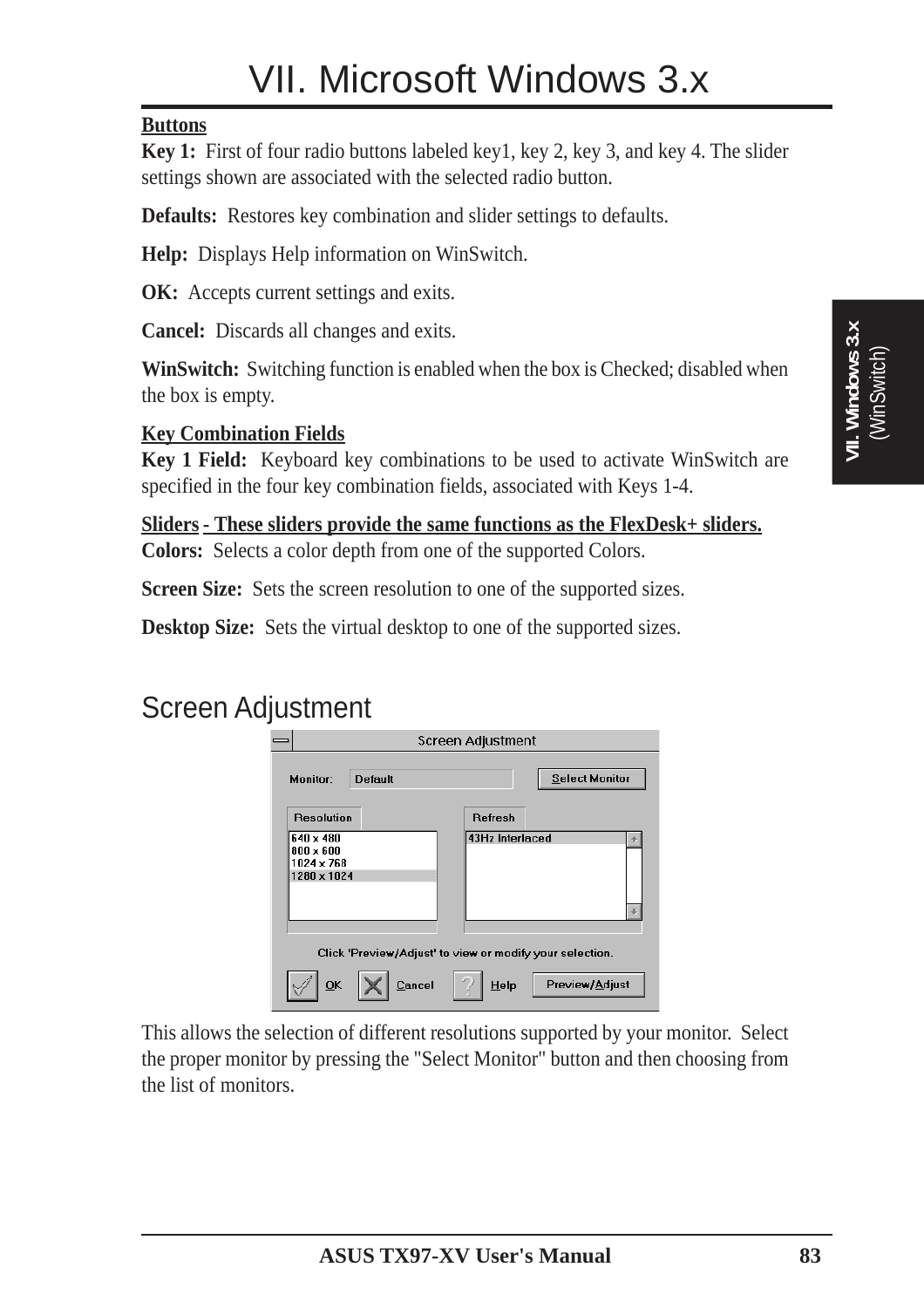|                                                                                                                                                                                                                                                                                                                     | Screen Adjustment |                                                       |
|---------------------------------------------------------------------------------------------------------------------------------------------------------------------------------------------------------------------------------------------------------------------------------------------------------------------|-------------------|-------------------------------------------------------|
| <b>Select Monitor</b><br>Apple MultiScan 17<br>Apple MultiScan 20<br><b>IBM 8514</b><br><b>MIT DiamondPro15FS</b><br><b>MIT DiamondPro21T</b><br>MIT DiamondScan17FS<br><b>NEC MultiSync 3FGx</b><br><b>NEC MultiSync 4FG</b><br><b>NEC MultiSync 5FG</b><br><b>NEC MultiSync 6FG</b><br>SuperVGA<br>VESA-Std 75 Hz | ↟<br>ı            | Custom<br><b>Load VDIF</b><br><b>Factory Defaults</b> |
| ÖK                                                                                                                                                                                                                                                                                                                  | Cancel            | Help                                                  |

If your monitor came with a VDIF file then you may insert it into your floppy drive and press the "Load VDIF" button. The "Custom" button allows you to select the resolution and refresh rates. You may try out different settings that will optimize your display preferences but too high of a refresh rate will push your monitor past its specifications. Use the Preview/Adjust to see the results and allow digital adjustments to the screen. If the image is distorted you may press <Esc> or wait a few seconds to return to the original menu without the change.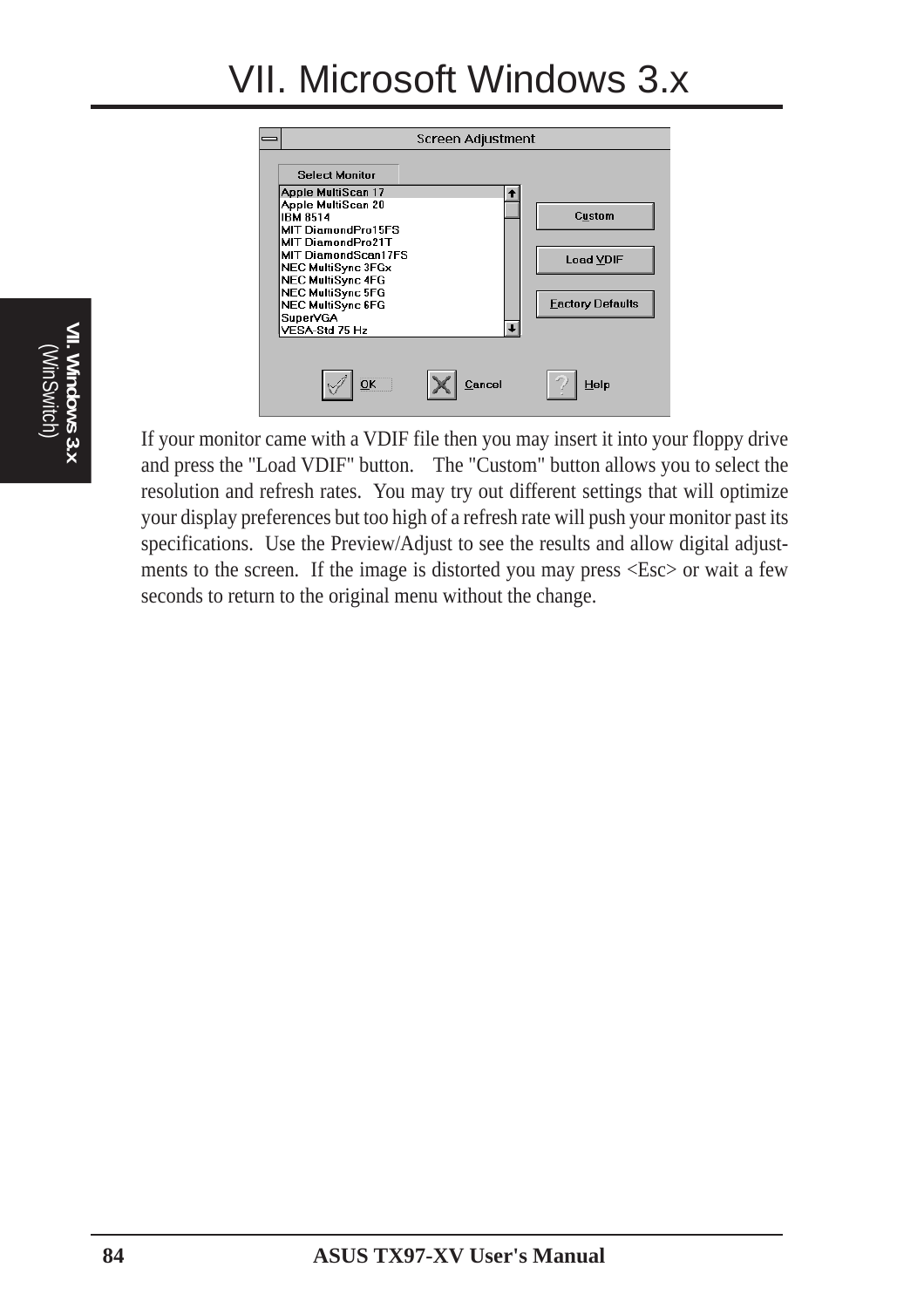The ASUS ATI VGA supports a VESA power management control specification called **DPMS**-Display Power Management Signaling. Monitors that comply with DPMS can provide energy savings up to 80% compared to non DPMS compliant monitors. This also translates into extended monitor life.

DPMS control functions are provided for DOS and Windows operations. This chapter describes the DOS version, a Terminate-and-Stay-Resident program. TSR means it runs in the background once activated. The Windows version provides control via a Windows type control panel in the ATI DeskTop.

#### **NOTES:**

- Monitors that do not support VESA DPMS can be damaged by activation of the DPMS feature. Check your monitor specifications.
- Do not use screen saver when DPMS is enabled. The screen saver will conflict with DPMS operation.

#### **DPMS (for DOS)**

When you run DPMS for the first time, without parameters, DPMS will set the Standby, Suspend, and Off timers to default values. If DPMS has been loaded, running it again without parameters will display the current timer values, as follows:

| <b>Standby timer:</b> | 15 minutes        |
|-----------------------|-------------------|
| <b>Suspend timer:</b> | 30 minutes        |
| off timer:            | <b>60 minutes</b> |

If you run DPMS with at least one timer parameter, DPMS will set that value and disable the unspecified timers.

DPMS parameters are to be included in the command separated by spaces, as follows:

**DPMS** parameter <Enter>

**Example:** To set the Standby timer to 5 minutes, and disable the Suspend and Off timers: **DPMS STBY 5 <Enter>**

### DPMS Parameters

**stby x -** Places the monitor into Standby mode after x minutes and seconds. For example, x for two minutes and ten seconds is specified as 2:10. Standby is the first level of power conservation. The monitor is instantly ready if activity is detected.

**susp x -** Places the monitor into Suspend mode after x minutes and seconds. The monitor conserves more energy at this level than at Standby.

**off x -** Places the monitor into Off mode after x minutes and seconds. The monitor is at the highest level of energy conservation.

**nomouse -** Does not detect mouse activity.

**quiet -** Suppresses DPMS messages.

**unload -** Un-installs DPMS from system memory.

**help -** Displays help messages.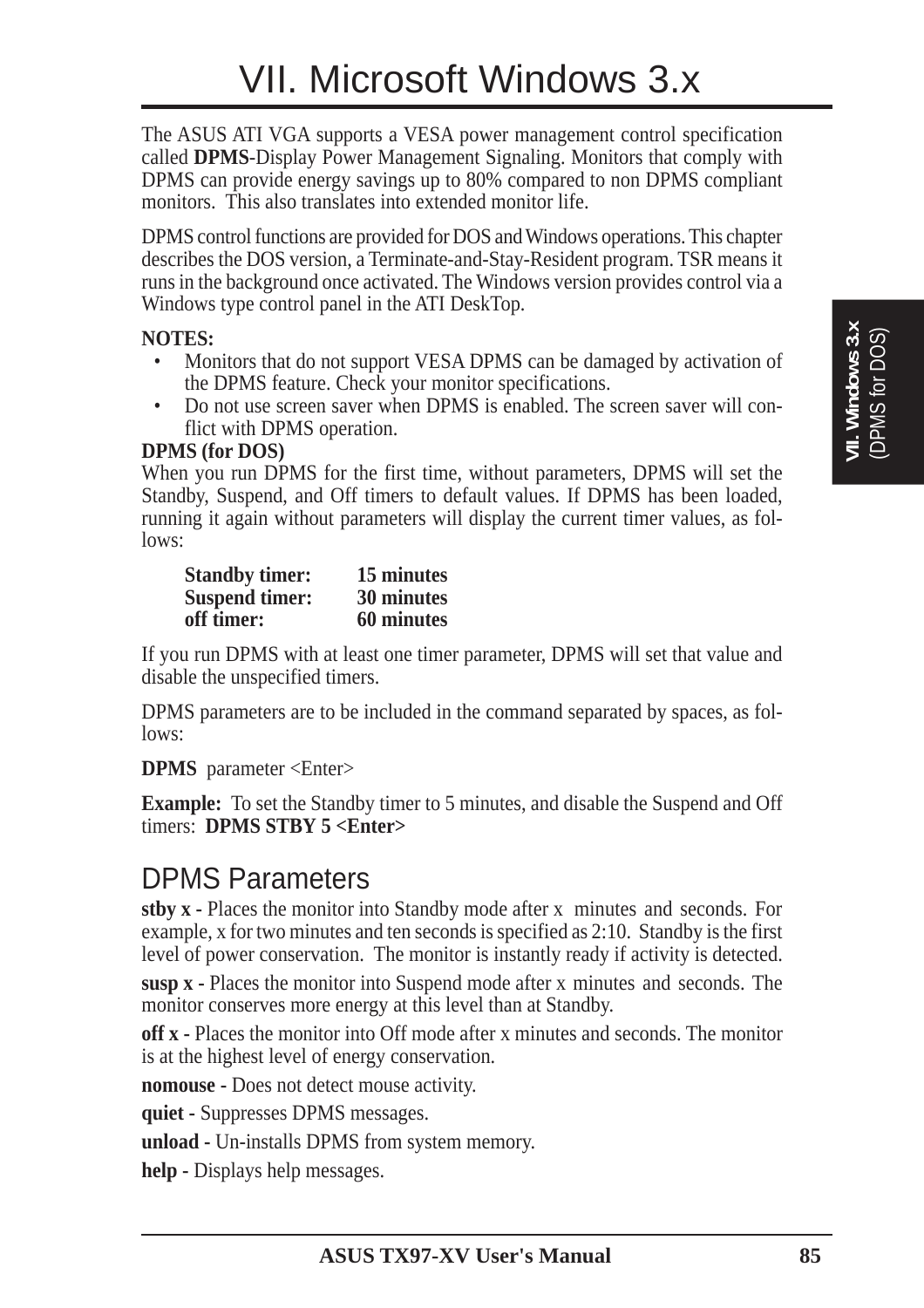# VIII. Windows Video Player

### ATI Player and control panel (Win3.1x and Win95)

If MPEG drivers are installed, for playing video clips, the ATI Player icon will appear in the DeskTop. Double click on this icon to bring up the Video Screen as shown here: (Detailed button definitions are shown when holding the cursor over the individual buttons for a few seconds.)



**NOTE:** The video shown is an example only and not provided in the CD.

### Features

The question mark on top right of the Video Screen allows inspection into each button on the control panel. Click on the "?" then on a button that you would like to know about.

#### **ATI Player Setup MPEG**



|     | ATIVITE PLAYER SETUP                                            |          |
|-----|-----------------------------------------------------------------|----------|
| 14T | <b>Eligabasis Midwa para</b><br><b>Conserved pro Childrense</b> | ww       |
|     |                                                                 | $\cdots$ |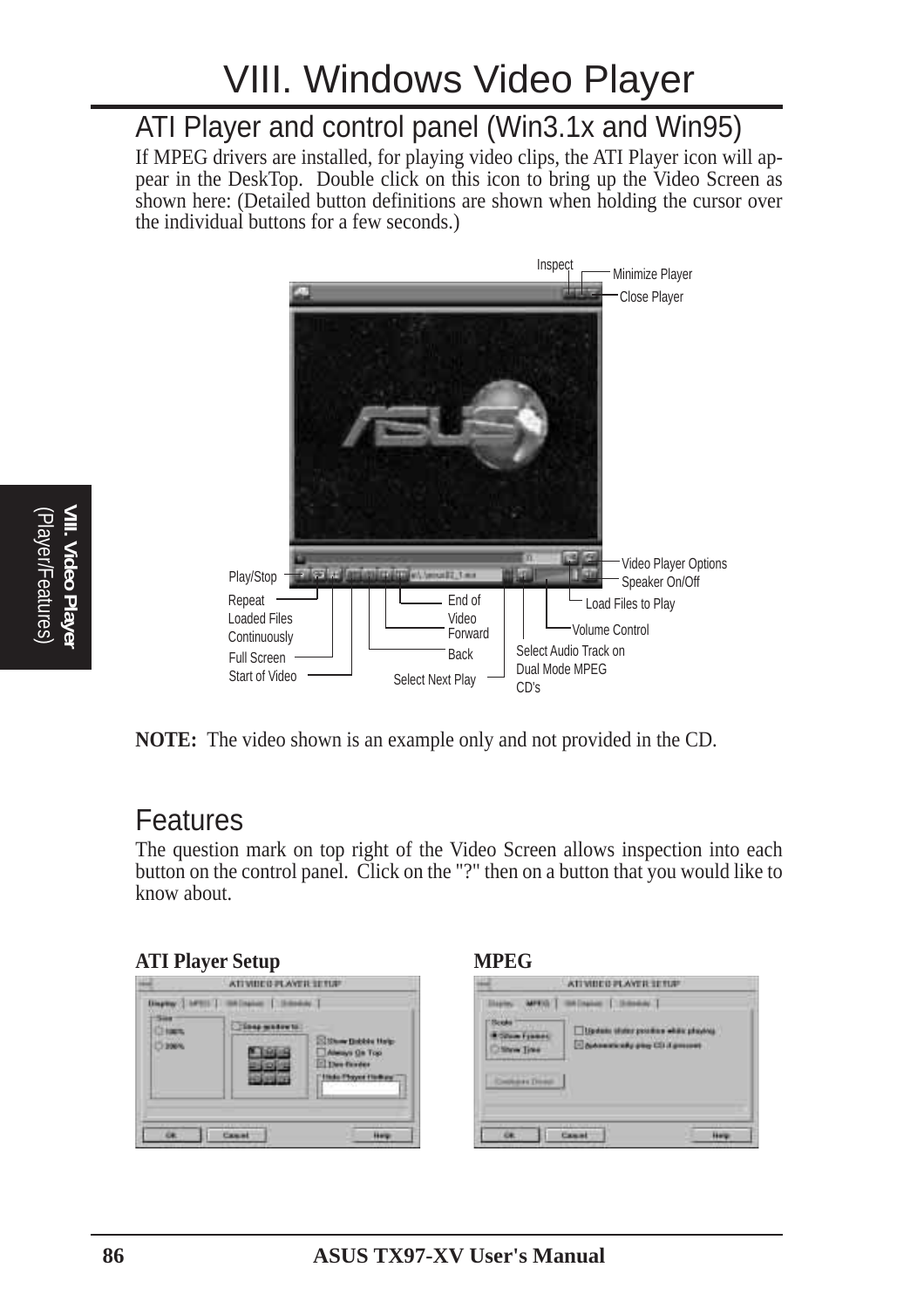# VIII. Windows Video Player

| <b>Still Capture</b>                                                                                                                                                                                                                                                                                 | <b>Schedule</b>                                                                                                                                                                                         |
|------------------------------------------------------------------------------------------------------------------------------------------------------------------------------------------------------------------------------------------------------------------------------------------------------|---------------------------------------------------------------------------------------------------------------------------------------------------------------------------------------------------------|
| ATIVIDED PLAYER SETUP                                                                                                                                                                                                                                                                                | ATIVIDED PLAYER SETUP.                                                                                                                                                                                  |
| <b>British Av</b><br><b>TRE Current</b><br><b>Thinks Ophner</b><br>Work II closed without source<br>Cooke Tag to Botam<br><b>COMMERCIAL CONTROL</b><br><b>Contest Link by Florida</b><br><b>Collection Fall Frage</b><br>Capture directly in chickcast<br>Capitas to paintered the<br><b>Systems</b> | <b>Student all all as</b><br>Events<br>٠<br><b>HEAL</b><br>5.148<br>Taxadou<br>Payle<br><b>May</b><br><b>ITT</b> Floor<br><b>Transman</b><br>Thington<br><b>Hannon</b><br><b>Ville</b><br><b>Thomas</b> |
| play the count and the path of like<br><b>Canad</b><br>Herp                                                                                                                                                                                                                                          | Hey<br><b>Canad</b>                                                                                                                                                                                     |

Select Files To Play (Windows 3.1x and Windows 95)

| <b>Select Files To Play</b>               |                          | $\vert x \vert$ |
|-------------------------------------------|--------------------------|-----------------|
| File Name:<br>".mpg;".dat;".mpv           | Directories:<br>v:\video | <u>ok</u>       |
| 1268-01.mpg<br>1293-01.mpg<br>1295-01.mpg | v۰۱<br>a video           | Cancel          |
| 1296-02.mpg<br>1296-03.mpg<br>1302-07.mpg |                          | Play            |
|                                           |                          | Play CD         |
| List Files of Type:                       | Drives:                  |                 |
| MPEG(*.mpg,*.dat,*.mp\ \r                 | 受v:                      |                 |
| <b>Selected Files:</b>                    |                          | Add             |
|                                           |                          | Add All         |
|                                           |                          | Remove          |
|                                           |                          | Remove All      |

For MPEG CD's, select the proper drive of the CD ROM and click on the "Play CD" button. For MPEG files, select the files and click the "Add" button to add to the play list then click on the "Play" button.

*NOTE:* The above data is only an example and is not included in the software bundle.

### Video Acceleration Performance

Video is very data-intensive. For this reason, there are a number of factors which will negatively impact playback performance, including the type of compression used. *RLE* and *Video* 1 are manageable with most 386 or higher systems; Indeo supports additional color depth, and is best run on faster 486 (or Pentium) systems.

### Playing Video Clips

Use the Microsoft Windows Media Player to play or insert video clips (i.e., files with the .AVI filename extension) into various documents. For details please refer to the Media Player on-line Help and the *Microsoft Windows 3.1 User's Guide*.

### Sizing Windows

The video clip window can be sized using **<Ctrl>** and number keys 1 & 2, providing 1x and 2x zoom respectively.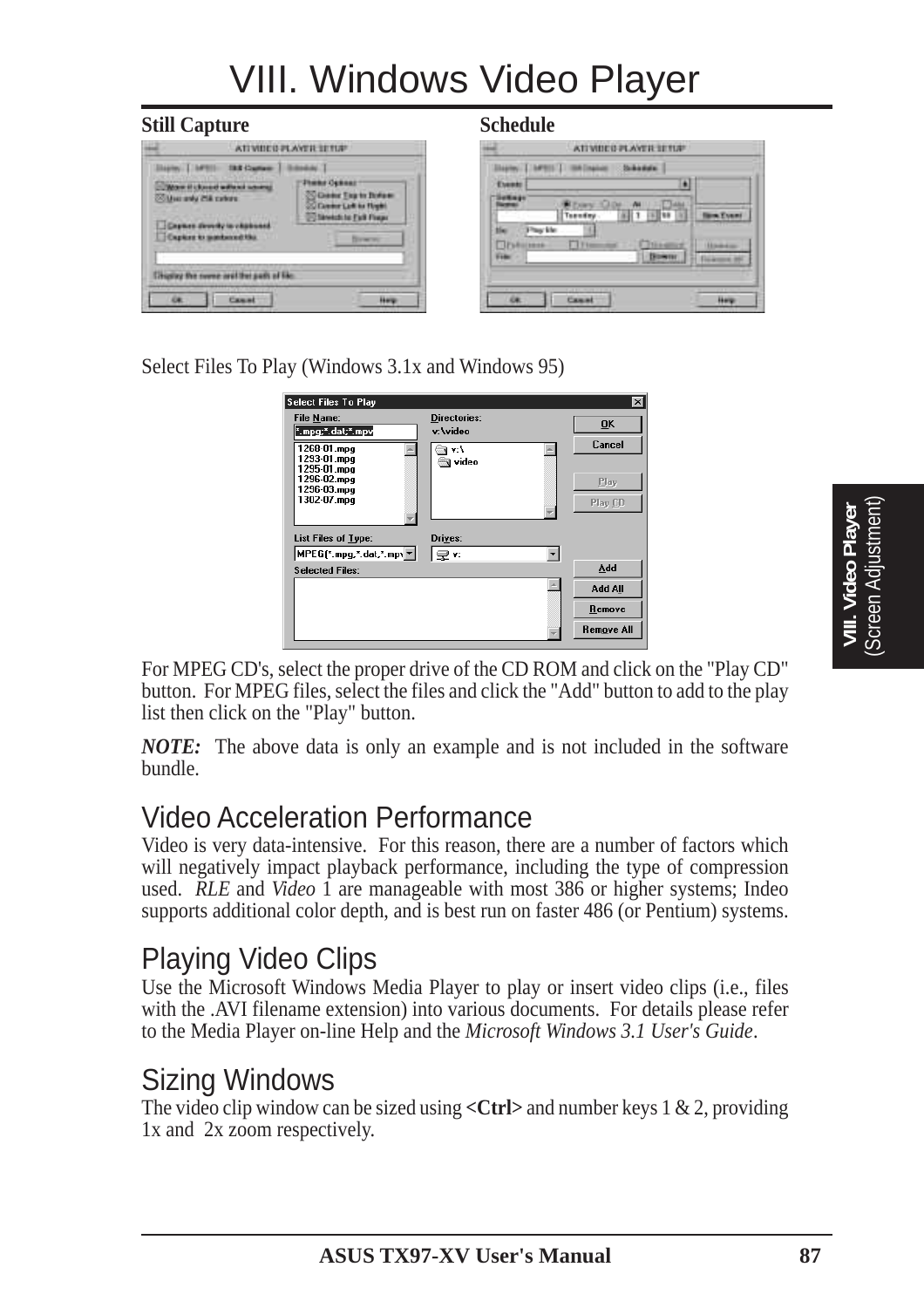#### **Windows Plug and Play in Windows NT 4.0: (Auto installing drivers)**

**IMPORTANT:** If an ASUS Video or Audio/Video device (or ATI compatible) was installed at one time, Windows NT 4.0 Plug and Play may install ATI's original driver upon entering Windows NT 4.0 . The old driver may cause your system to hang. If this happens, follow these steps to reset your display driver to its basic defaults:

- 1. Ener Windows NT 4.0 in **safe mode** by pressing **F5** repeatedly during bootup
- 2. **Right click** the mouse on the open desktop (not over any icons)
- 3. Select **Properties**
- 4. Click the **Settings** tab Settings menu appears
- 5. Click **Change Display Type** Change Display Type windows appears.
- 6. Click **Change** button Select Device windows appears.
- 7. Click **Show all devices**  Manufacturers and Models appears
- 8. Click **(Standard display types)** Standard Display Adapter (VGA) is selected
- 9. Click **OK** button Change Display Type windows appears.
- 10. Click **Apply** button System Settings Change window appears
- 11. Click **Yes** button to restart your computer now restart in normal mode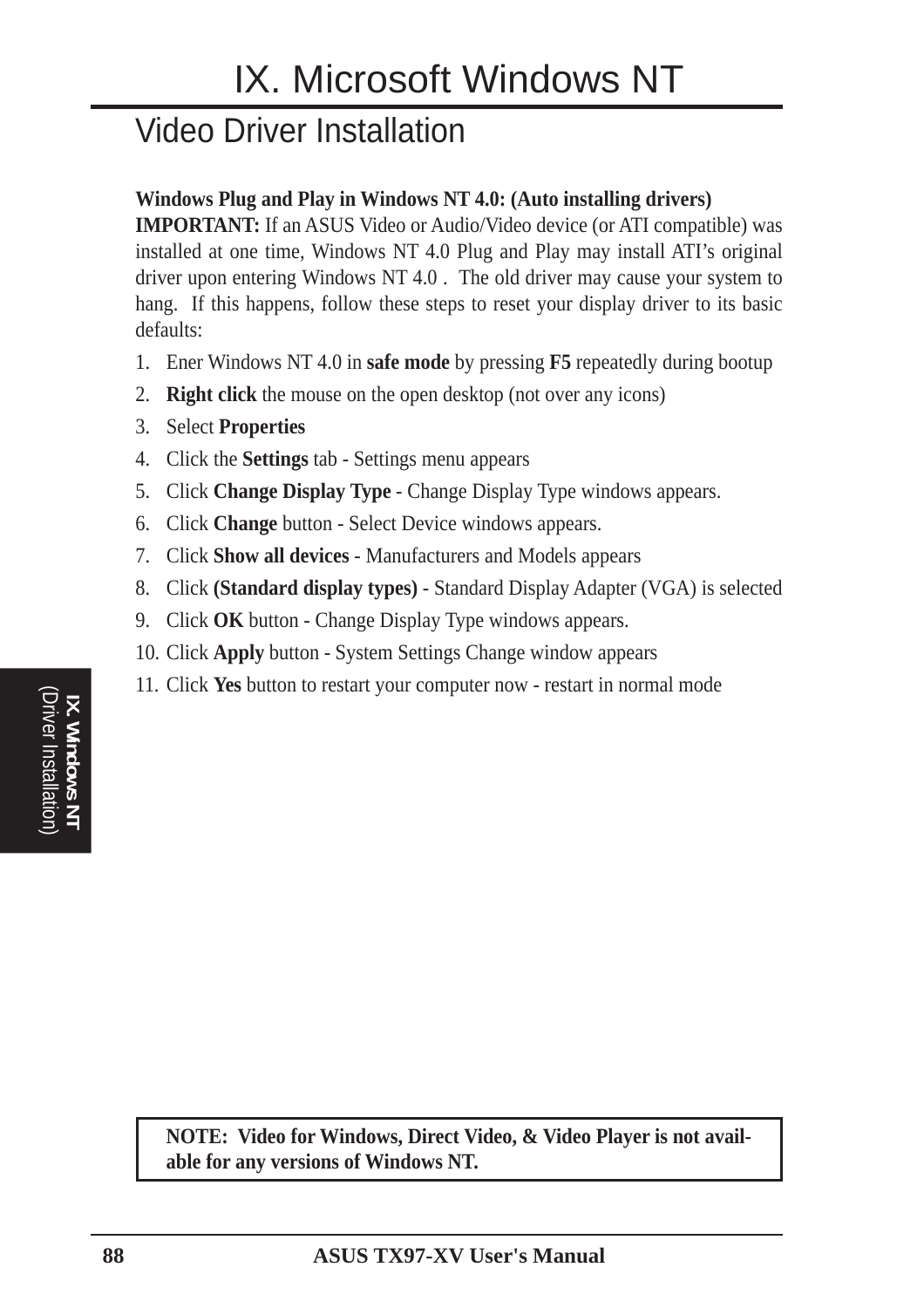#### **Installing ATI Video drivers in Windows NT 4.0: (New Hardware Found)**

If installing an ASUS Video or Audio/Video device for the first time, a "New Hardware Found" window will appear upon entering Windows NT 4.0:

Select which driver you want to install for your new hardware:

- Windows default driver
- Driver from disk provided by hardware manufacturer
- Do not install a driver (Windows will not prompt you again)
- $\bigcap$  Select from a list of alternate drivers
- 1. Click **OK** to use the default selection: "Driver from disk provided by hardware manufacturer"
- 2. Insert ASUS installation CD and click **Browse** button Open windows appears.
- 3. Select you CD-ROM drive in the "Drives:" box
- 4. Select **\nt40 ati.inf** shows in "File name:"

**NOTE:** Select the directory according to your Windows language. "Enhanced" produces slightly better performance but without Microsoft's Windows certification.

- 5. Click the **OK** button Install from Disk appears Click OK button again.
- 6. Your ASUS device should be auto detected, if not select the appropriate model of your Video or Audio/Video device (click **Show all devices** if necessary) - Copying Files... appears - message appears to restart your computer.



7. Click **Yes** button - ATI Desktop Help will appear upon restart, make changes as necessary.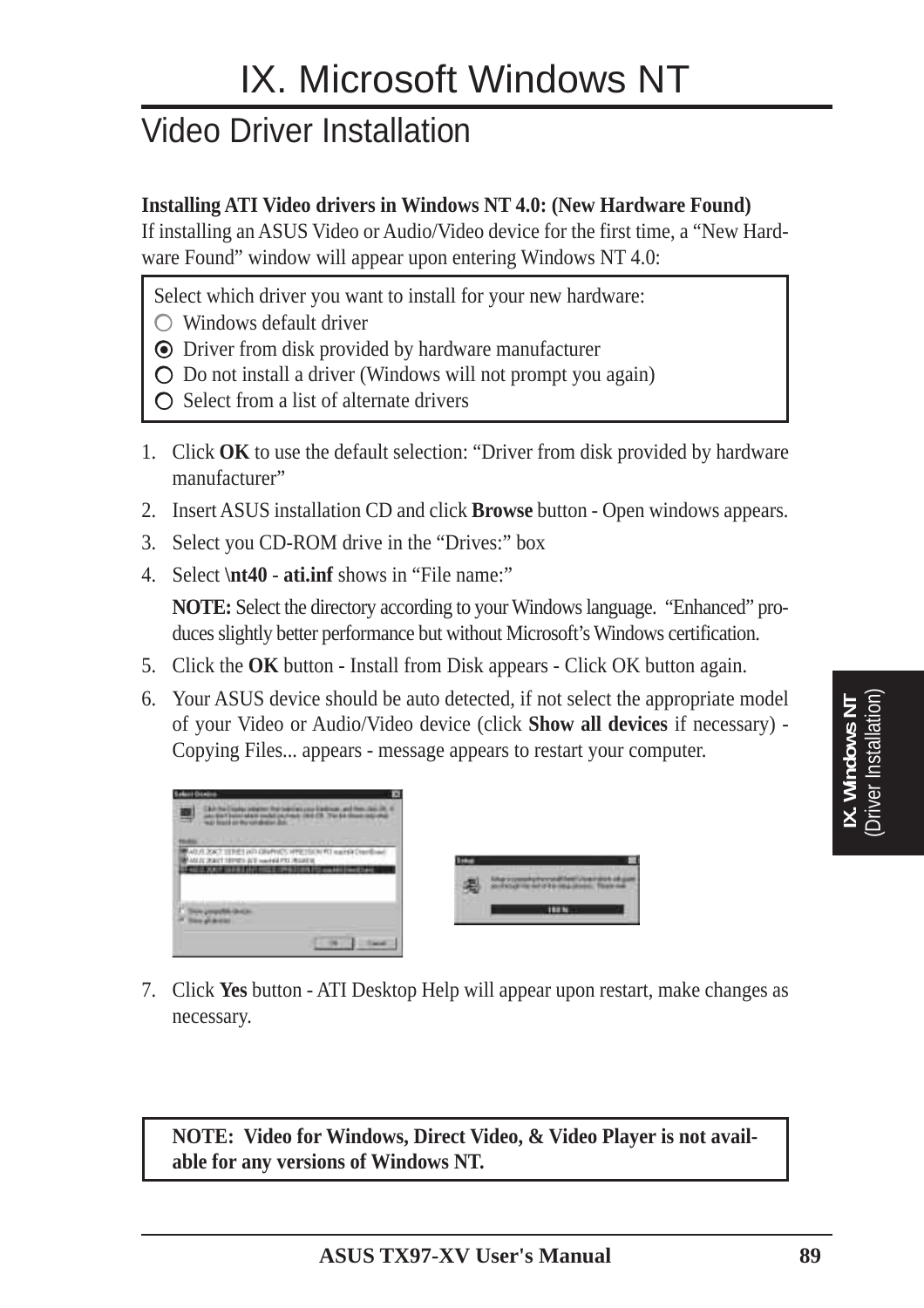#### **Installing ATI Video drivers in Windows NT 4.0 (Prompted by Windows NT)**

If an ASUS Video or Audio/Video device (or compatible) was installed at one time a "Display" message will appear upon entering Windows NT 4.0 :

There is a problem with your display settings. The adapter type is incorrect, or the current settings do not work with your hardware.

- 1. Click **OK** button to continue The "Settings" tab of the Display Properties appears.
- 2. Click **Display Type** Change Display Type windows appears.
- 3. Click **Change** button Select Device windows appears.
- 4. Click **Have Disk** button "Install From Disk" window appears
- 5. Insert ASUS instillation CD and Click **Browse** button Open window appears
- 6. Select your **CD-ROM** drive in the "Drives:" box
- 7. Select \nt40 **ati.inf** shows in "File name:"
- 8. Click the **OK** button Install from Disk appears Click **OK** button again.
- 9. Click **Show all devices** (if available)
- 10. Select the appropriate model of your Video or Audio/Video Device messages appears: "You are about to install a third-party driver..."
- 11. Click **Yes** Copying Files... appears message appears: "The drivers were successfully installed"
- 12. Click **OK** button
- 13. Change your monitor type if necessary Click **Close** button when finished.
- 14. Adjust the "Desktop area," "Color palette," and "Font size" if necessary Click **Apply** button when finished - System Settings Change windows appears:

You must restart your computer before the new settings will take effect. Do you want to restart your computer now?

15. Click **Yes** button - ATI Desktop Help will appear upon restart, make changes as necessary.

#### **Updating installation in Windows NT 4.0: (Using Autorun Screen)**

If for some reason you need to reinstall the ATI video drivers or if you skipped the previous procedures, you may use the following steps:

- 1. Insert the ASUS installation CD (or double click on the CD drive in "My Computer" if CD already inserted)- ASUS Windows NT Install Shell appears.
- 2. Click **Install Windows NT Display Driver**  Display Properties and installation information appears.
- 3. Select the **Settings** tab and Continue from step 2 above.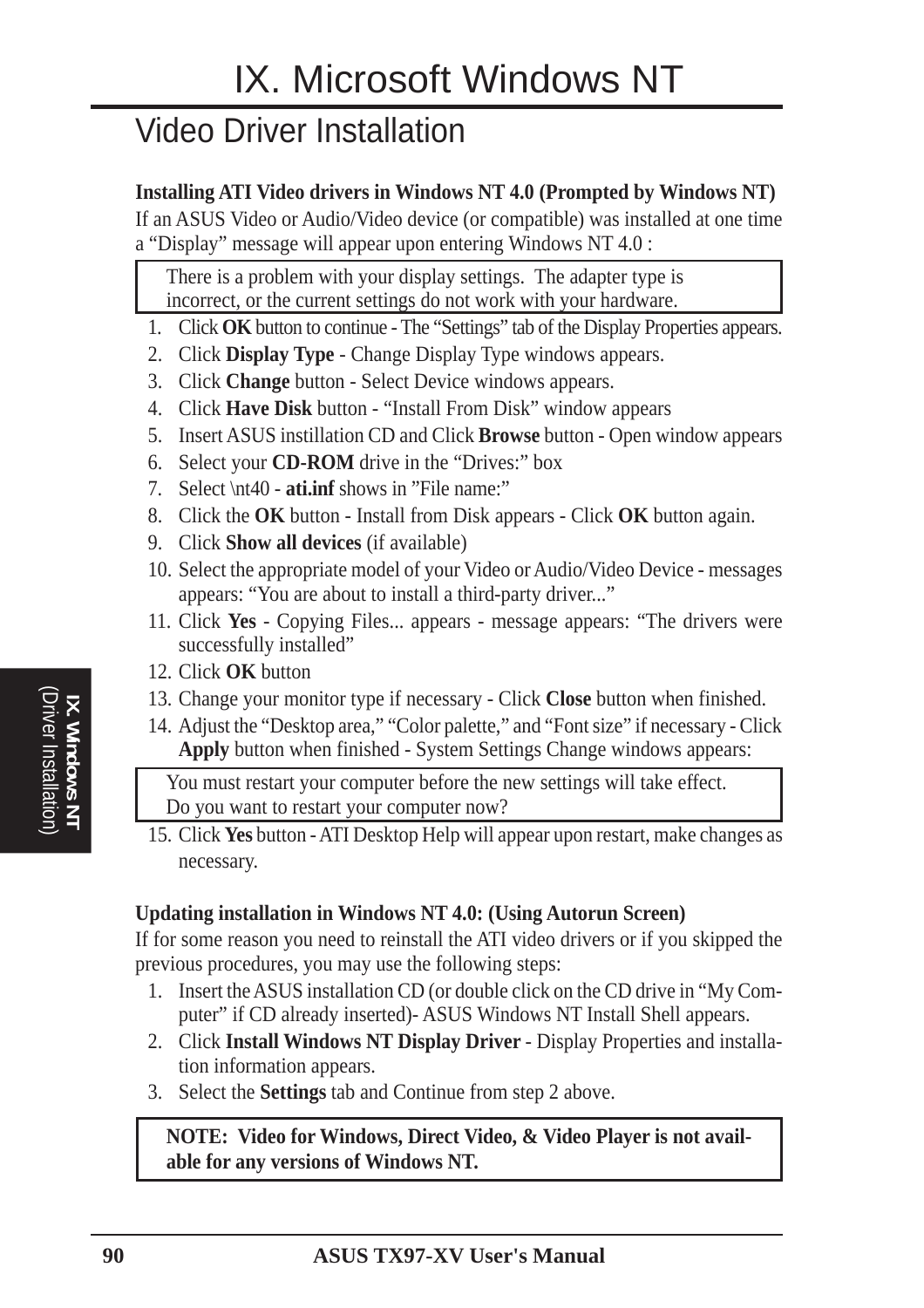The mach64 driver for Windows NT is shipped with Windows NT. Before installing the mach64 driver, you must have installed Windows NT and selected VGA display.

#### **Installing ATI video drivers in Windows NT 3.5, 3.51:**

- 1. Boot Windows NT
- 2. Double-click the **Main** icon.
- 3. Double-click the **Control Panel** icon.
- 4. Double-click the **Display** icon.
- 5. Click **Change Display Type** button.
- 6. Click **Change** button.
- 7. Insert the installation CD into the CD-ROM drive.
- 8. Click **Other** button.
- 9. Supply the Setup program with the location of the NT files of your revision, for example, type: **D:\NT35 (\NT351)**
- 10. Click **OK** button.
- 11. Select the appropriate driver for your ASUS 264 series device
- 12. Click **Install** button.
- 13. Click **Yes** to change to your system configuration.
- 14. Click **Continue** to confirm the full path name.
- 15. If you are upgrading your driver, you will be asked whether you want to use the "Current" or "New" driver. Select **New** driver to install the drivers.
- 16. After the files have been copied to your computer, click **OK**
- 17. **Reboot** Windows NT
- 18. After reboot the Invalid Display Settings window appears Click **OK**
- 19. The Display Settings dialogue box appears Select a desired display mode. For more detailed information about changing your display mode, click Help.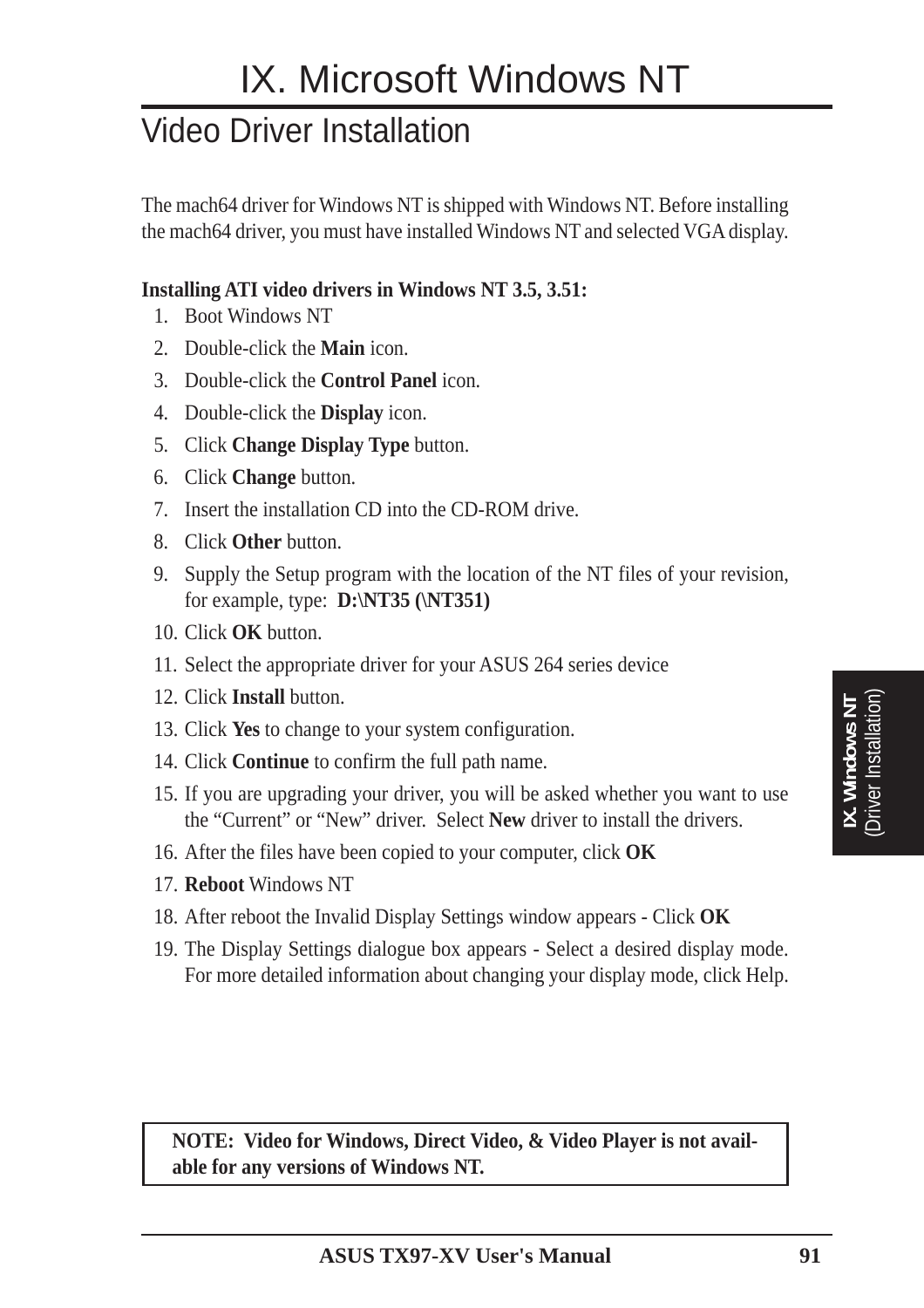# X. IBM OS/2 & OS/2 Warp

## Video Driver Installation

#### **The ATI OS/2 video driver is to be used for the English version of OS/2 only.**

#### **Installing ATI video drivers in English OS/2 or OS/2 Warp:**

- 1. Start OS/2
- 2. Check that OS/2 is using standard VGA driver and other applications are closed.
- 3. Double-click the **OS/2 System** folder.
- 4. Double-click the **Command Prompts** folder.
- 5. Double-click the **OS/2 Full Screen** object.
- 6. Insert the installation CD (assuming your CD-ROM drive is letter D)
- 7. Type **D:** <Enter>**, CD OS2** <Enter>**, OS2INST** <Enter>



- 8. Select **IBM OS/2**  Install OS/2 Driver appears.
- 9. Select your version of OS/2.
- 10. Type **C:** (the drive letter of your OS/2 system) <Enter> copying files appears.
- 11. Exit the installation program
- 12. Type **C:** <Enter>, **CD\MACH\_OS2** <Enter>, **DSPINSTL**
- 13. Display Driver Install panel appears select Primary Display.
- 14. Click **OK**  Driver selection list appears.
- 15. Select the latest ATI mach64 enhanced driver version from the list click **OK**.
- 16. In the Monitor Configuration Selection Utility, select **Install Using Defaults for Monitor Type**, then click **OK**.
- 17. When the source directory panel appears, choose **Change** and enter path or use the default location of **C:\MACH\_OS2** - Click **SET**
- 18. Click **INSTALL**.
- 19. Type **EXIT** to close the OS/2 full screen command prompt.
- 20. **Shut down** OS/2
- 21. **Restart** OS/2. It will default to 640x480 in 256 colors. To change screen resolution and/or color depth, see your OS/2 User's Guide.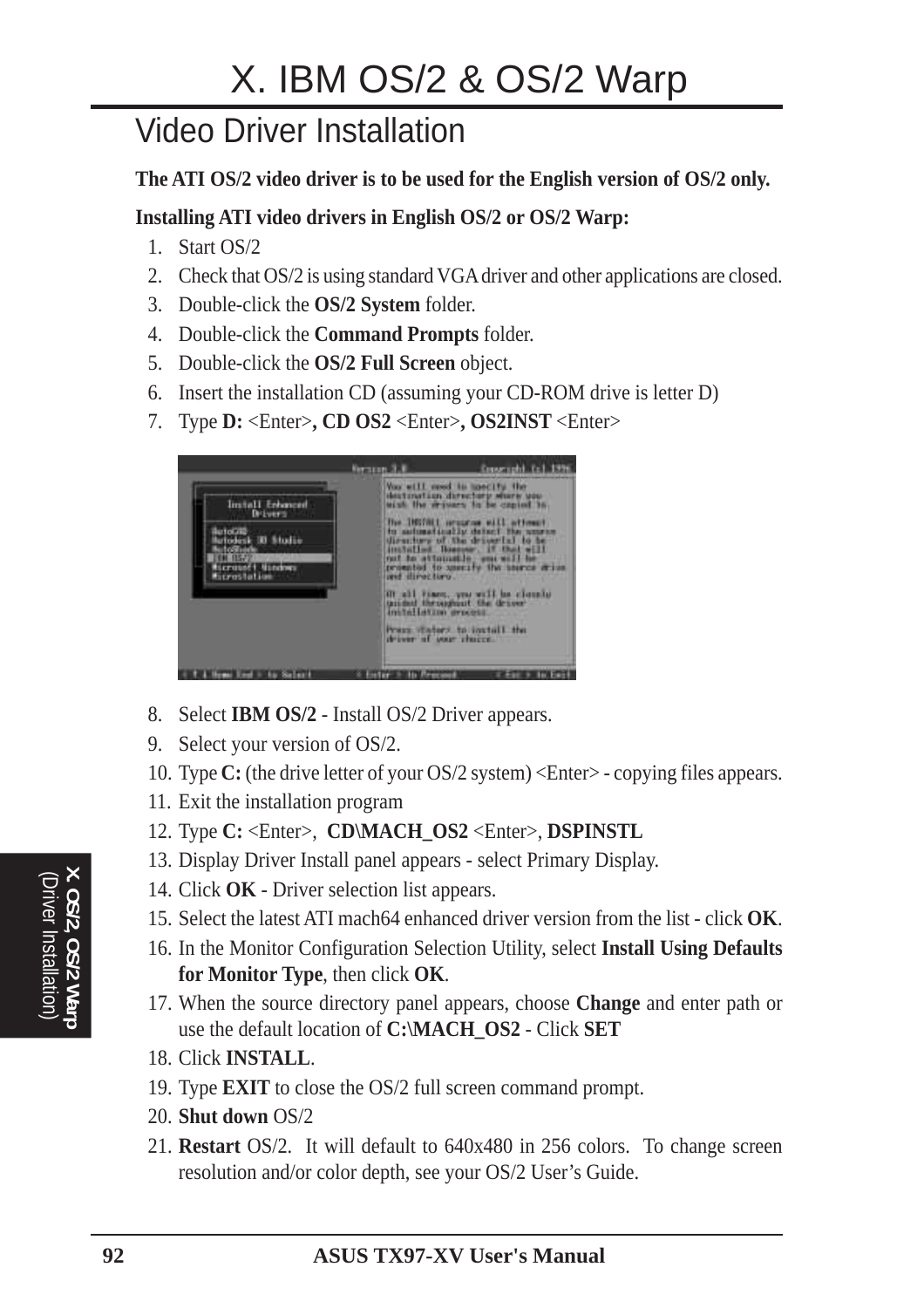# XI. Other Video Drivers AutoCAD Video Driver Installation

#### **Installing ATI AutoCAD Video Drivers:**

- 1. Enter DOS mode (Exit Windows, do not use Windows DOS prompt)
- 2. Insert the installation CD (assuming your CD-ROM drive is letter D)
- 3. Type **D:** <Enter>**, CD DOS\ENGLISH (DOS\JAPANESE)** <Enter>**, INSTALL** <Enter>



- 4. Select **Drivers Installation** and press <Enter>
- 5. Select the Application name **AutoCAD** <Enter>



- 6. Follow the instructions to complete the installation of the drivers.
- 7. Press **Enter** when completed and press **ESC** twice and **Y** to exit the installation program.
- 8. Reboot the computer from DOS Your Windows 3.x & DOS system ATI drivers should be installed and ready to use.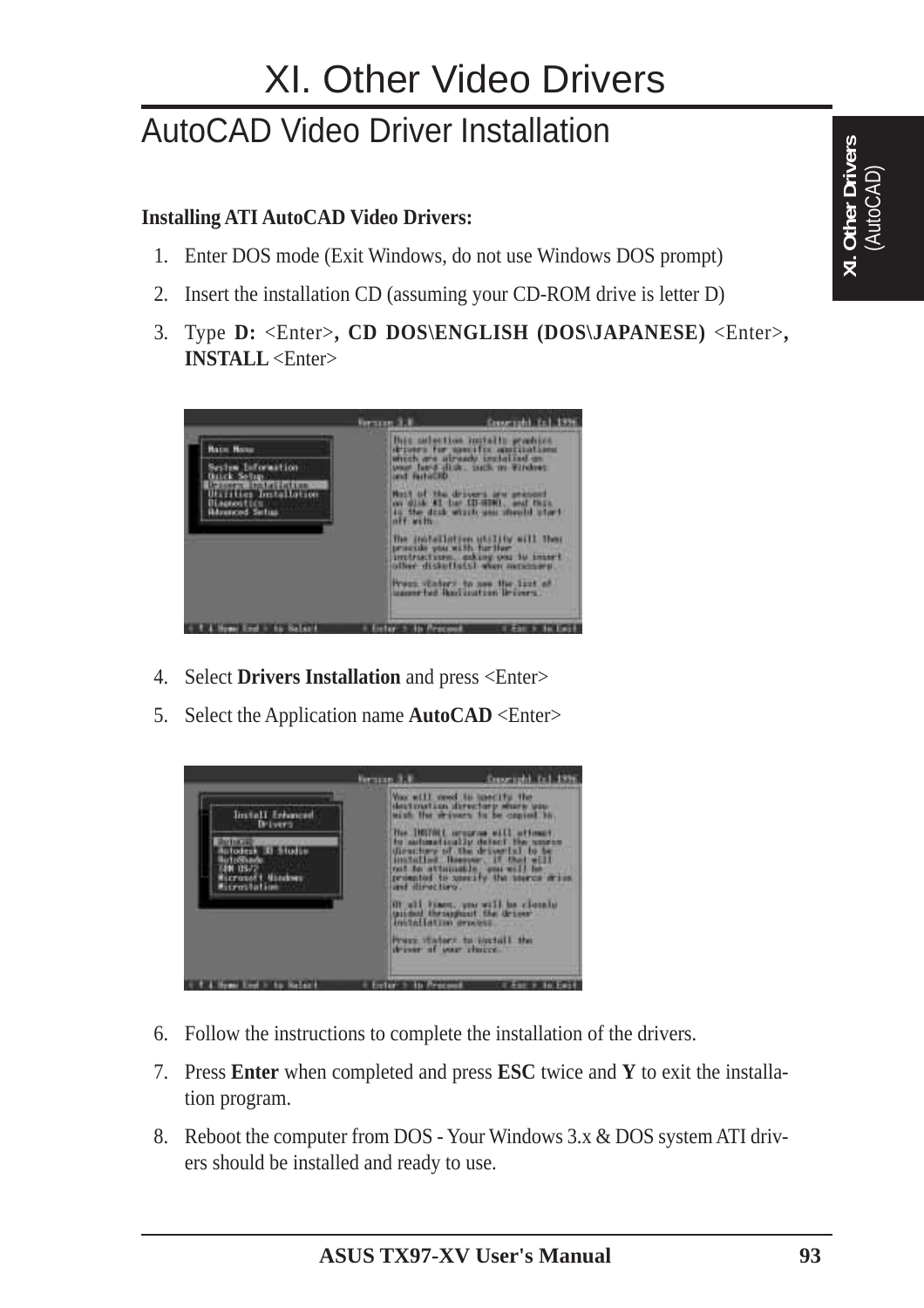## Microstation Video Driver Installation

#### **Installing ATI Microstation Video Drivers:**

- 1. Enter DOS mode (Exit Windows, do not use Windows DOS prompt)
- 2. Insert the CD (assuming your CD-ROM drive is letter D)
- 3. Type **D:** <Enter>**, CD DOS\ENGLISH (DOS\JAPANESE)** <Enter>**, INSTALL** <Enter>



- 4. Select **Drivers Installation** and press <Enter>
- 5. Select the Application name **Microstation** <Enter>



- 6. Follow the instructions to complete the installation of the drivers.
- 7. Press **Enter** when completed and press **ESC** twice and **Y** to exit the installation program.
- 8. Reboot the computer from DOS Your Windows 3.x & DOS system ATI drivers should be installed and ready to use.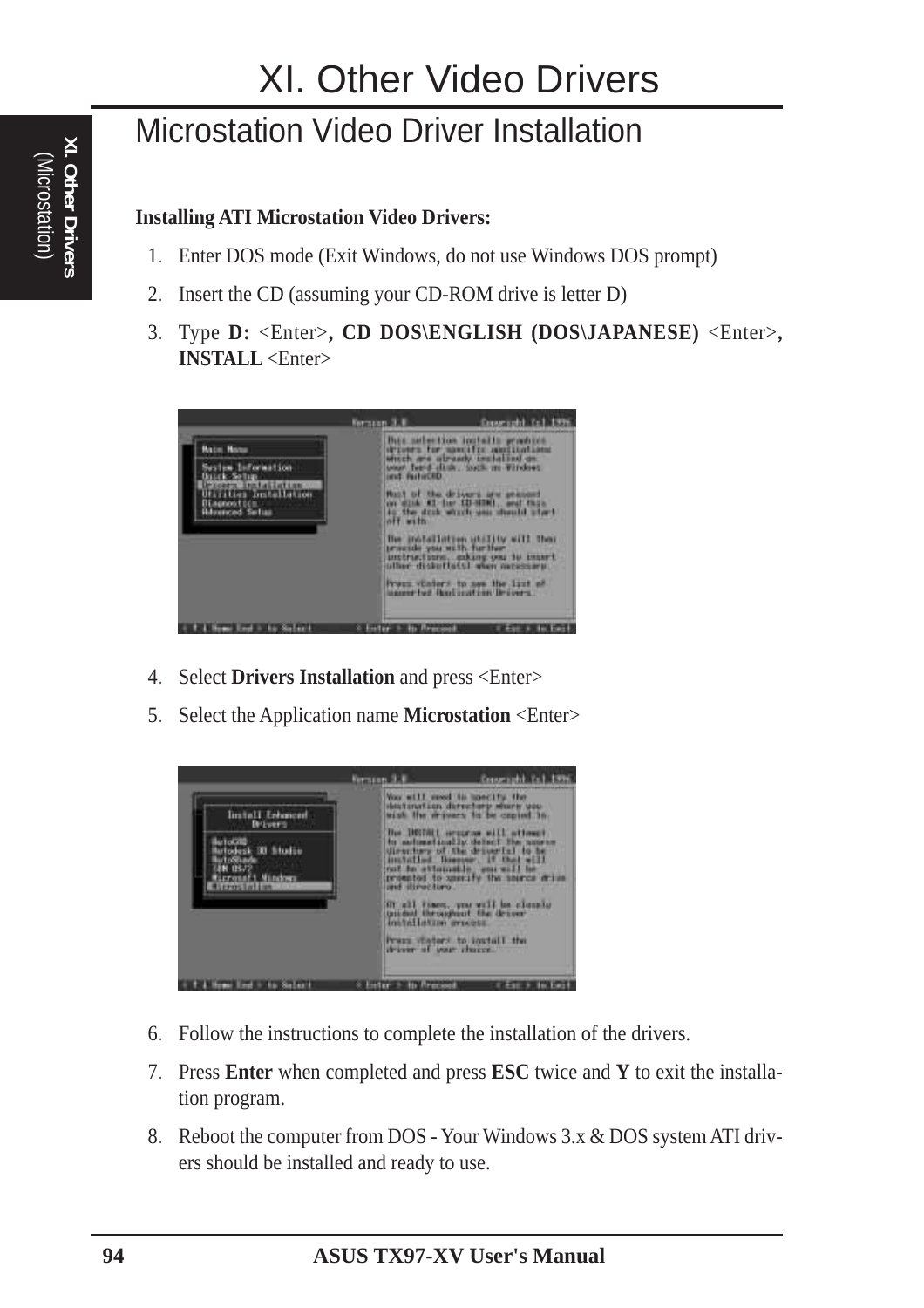# Select System Information (optional)

The program will check the system for possible conflicts with the device, and display both the device and system configurations in the INFO BOX. In case of a conflict, it will issue a warning and suggest possible corrective actions.

Your ASUS 264 Series Device is a PCI Plug-and-Play compatible: your system will automatically allocate system resources and resolve possible conflicts between your Plug-and-Play compatible mach64 accelerator device and other expansion cards.

#### **System Information**

| mach64                                                                                                                                                       | Fersion 7.8                                                                                                                                                                                                                                                                                                              | Copurisht (c) 1996                                                                                                                                                                                                      |
|--------------------------------------------------------------------------------------------------------------------------------------------------------------|--------------------------------------------------------------------------------------------------------------------------------------------------------------------------------------------------------------------------------------------------------------------------------------------------------------------------|-------------------------------------------------------------------------------------------------------------------------------------------------------------------------------------------------------------------------|
| <b>Matin Marius</b>                                                                                                                                          |                                                                                                                                                                                                                                                                                                                          | Graphics Relaptor Configuration                                                                                                                                                                                         |
| polis life atim.<br><b>Quick Selap</b><br>Drivers Installation<br>Utilities Installation<br><b>Diagnostics</b><br><b><i><u><u>Bdvanced</u></u></i></b> Setop | Controller Tune<br>orivaller Rovision<br><b>Bang L/B faidrook</b><br>Belventoble 1/8<br>tutes E105 Version<br>Video 6105 P/R<br><b>VEH FILMETIONALL FM</b><br>Video Romara<br>(14) Newcary, Bearndary,<br>turritor ligge<br><b>Lawre Dig Victor Macks</b><br>NGC Tuzo <del>r</del><br>perfure Status<br>antal test Mades | <b>PET RIT-26497</b><br>$-11111$<br><b>Frida Trust</b><br>2.121, 1996/81/<br>119-10008-107<br>$280 - 000$ minut<br><b>Charred</b><br>Factory Befault<br>VGH (CVHH) Calar<br>$1 - 5n$<br><b>ABH2 11</b><br><b>COLUMN</b> |
| Frail Public Public Winn                                                                                                                                     |                                                                                                                                                                                                                                                                                                                          | <b>CESCO ENI</b>                                                                                                                                                                                                        |

# Quick Setup (optional)

Select Quick Setup to configure the accelerator device to work with your monitor. As you highlight each monitor, the display specifications for that monitor type are listed in the INFO BOX. Proper monitor selection is necessary for correct resolution and refresh rate operation. You have four options to choose a correct Monitor Type.

**Selecting Your Monitor Type:** Factory Default/Apple.../IBM.../MIT.../NEC.../ VESA-Std.../Generic.../Read VDIF.../Custom...

**Select Read VDIF...** If you have a VDIF file for your monitor and wish to use its parameters to automatically configure the mach64. Additional VDIF details are provided later in this chapter, in the section: *VDIF Files*

**Select Custom...** if none of the above applies to you, or you wish to manually configure the settings. Please refer to the information provided later in this chapter in the section:**Custom Configuration**

#### **Notes On Refresh Rates:**

- A higher refresh rate reduces screen flicker, and therefore reduces eye strain. Not all refresh rates are supported at all color depths. Refer to the features section for specifications of your ASUS 264 Series Device.
- The resolution used by your software application is independent of the refresh rate. Resolution depends on the installed software driver and selected display mode.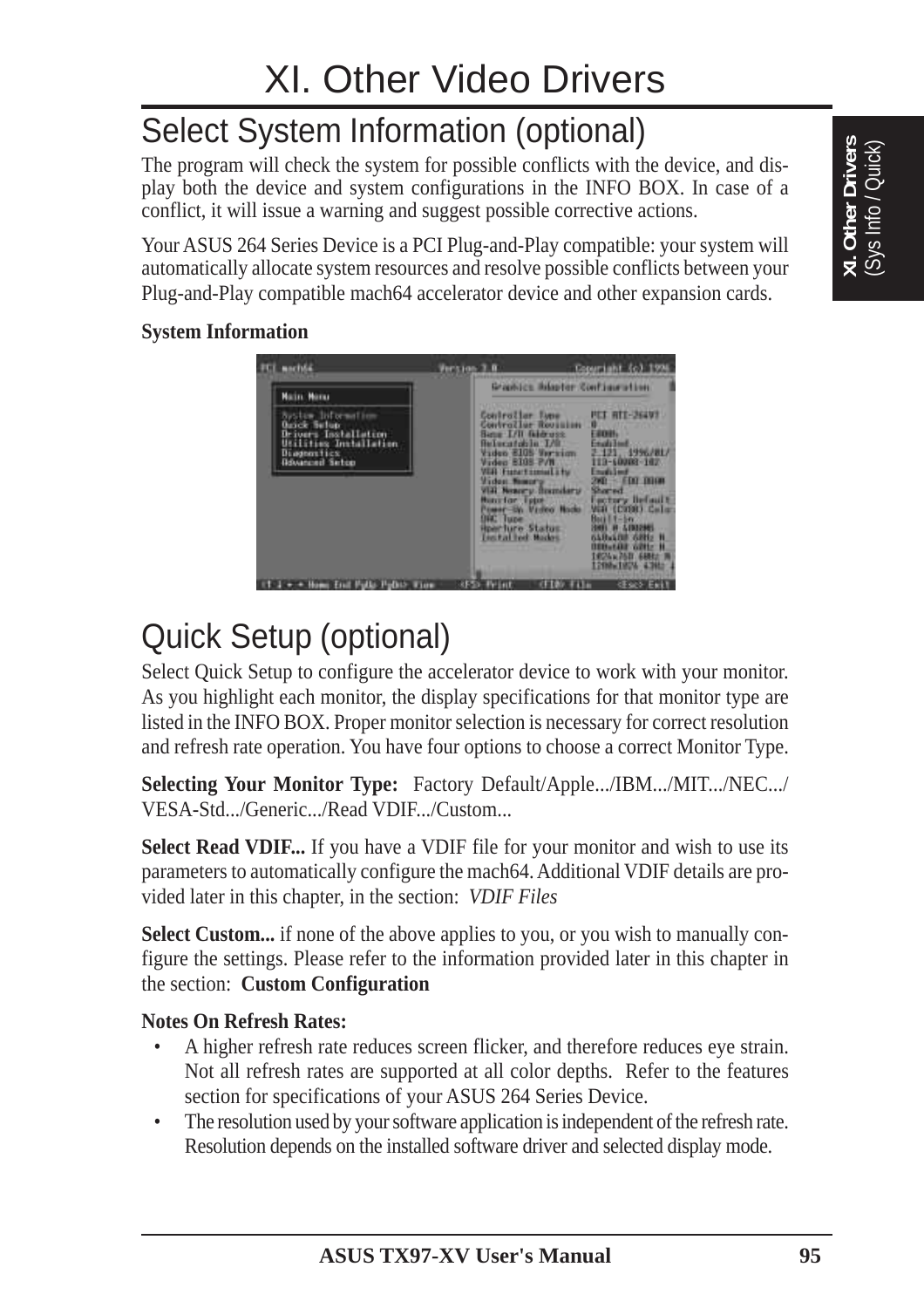### VDIF Files (optional)

VDIF files are VESA Display Information Format files. They contain all the necessary configuration parameters for getting optimal resolution and refresh rate operation from the specified monitor. Consult your monitor manufacturer for availability of VDIF files.

If you have a VDIF file for your monitor, select it. The INSTALL program will read the VDIF file and automatically configure the device to properly work with your monitor.

#### **Procedure:**

- 1. Start the INSTALL program.
- 2. Select Quick Setup and press <Enter>.
- 3. Insert into a floppy drive the disk containing the VDIF file.
- 4. Select READ VDIF... and press <Enter>.
- 5. Type in the location of the VDIF file (typically A: or B:). INSTALL will read the file and configure the device to support your monitor according to the VDIF specification.

#### **Custom Configuration**

If your monitor is not listed in the Monitor Selection Menu, or you are not using DDC or VDIF, you can set up display modes, i.e., resolutions and refresh rates, on the device using the Custom... option. This option is useful even if you had selected a monitor from the list. For example, you can modify the screen centering or refresh rate on one resolution, and not change the other resolutions.

#### **Procedure:**

- 1. Start the INSTALL program.
- 2. Select Quick Setup and press <Enter>.
- 3. Select Custom... and press <Enter>.
- 4. Pick a resolution, then a refresh rate. You will see a box outline.

#### **WARNING: Using the wrong refresh rate may permanently damage your monitor. For more information, please refer to the manual.**

NOTE: An incorrect Monitor Type setting may damage your monitor. Review your monitor specifications before making a selection from the Monitor Selection Menu. Do not exceed the monitor specifications. Using a refresh rate (i.e., vertical frequency) that is higher than specified may damage your monitor. The manufacturer will not be liable for any damage caused by incorrect settings. Consult your monitor manual to determine the highest refresh rate for each resolution that your monitor supports. A scrambled screen indicates your monitor is not capable of the selected display mode. In which case, you should immediately press <Esc> to exit.

**TIP:** If the monitor produces a scrambled display, try a lower refresh rate. If it is already at the lowest refresh rate, set that resolution to Not Supported."

- 5. Adjust the size and position of the box outline. Press <Enter> to accept.
- 6. Repeat steps 2 and 3 until you are satisfied with the box outline for all the resolutions. When finished, remember to exit and save the settings.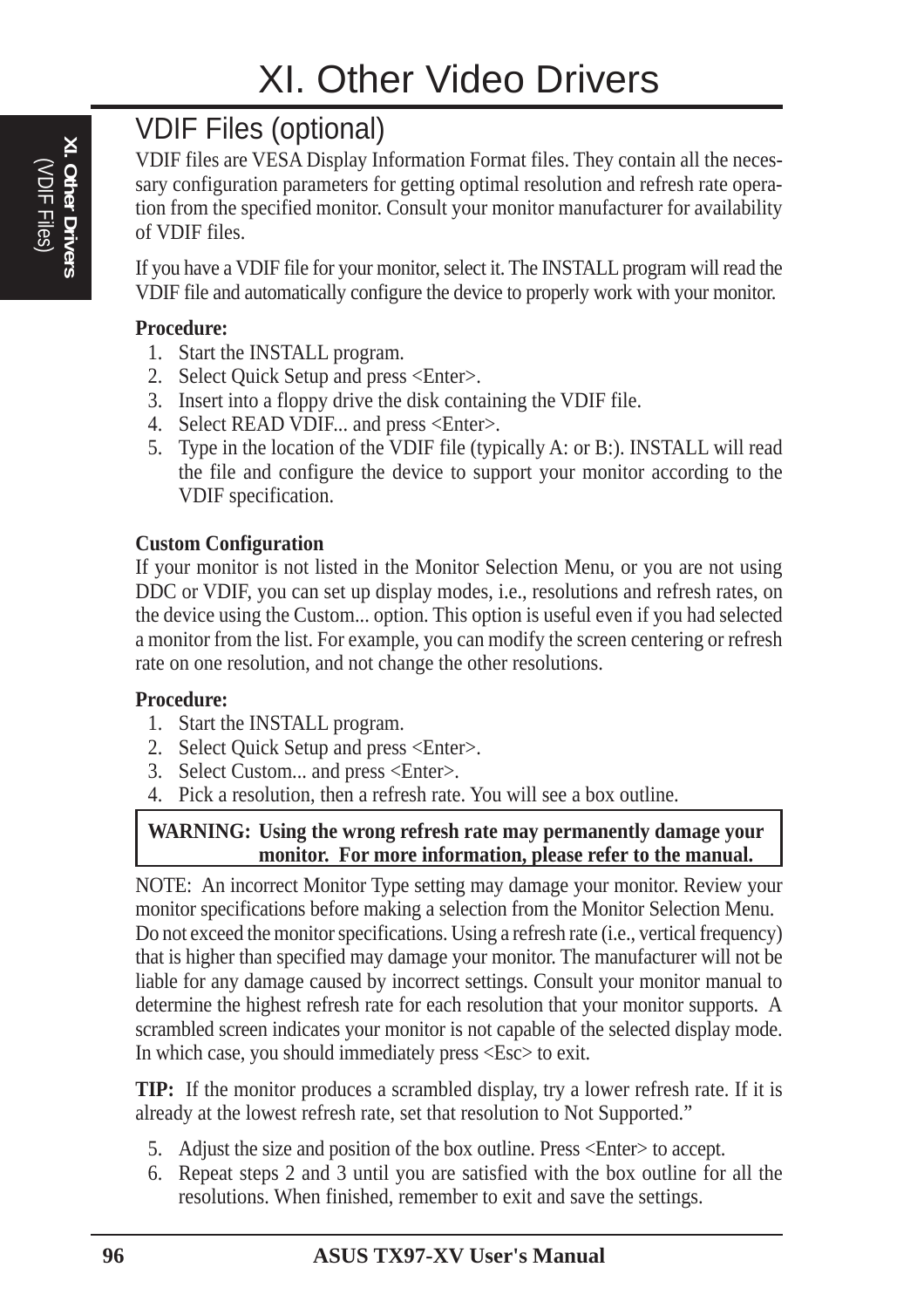# XI. Other Video Drivers

# Advanced Setup (optional)

If you wish to fine tune its settings for your monitor and system type, select Advanced Setup from the Main Menu. On-screen context sensitive help is displayed as you highlight each Advanced Menu item.

**WARNING:** The Advanced Configuration option allows you to use certain features that may add additional performance to your device. However these options may not be compatible with your system. If problems appear after an advanced option is changed, returning the device to factory defaults will rectify the situation.

#### **Factory Defaults**

The device can be reset to factory defaults by pressing <Shift>+<F7>.

#### **Saving Your Configuration**

Once you have finished configuring the necessary parameters described above, save them by pressing  $\langle$ F10 $\rangle$ .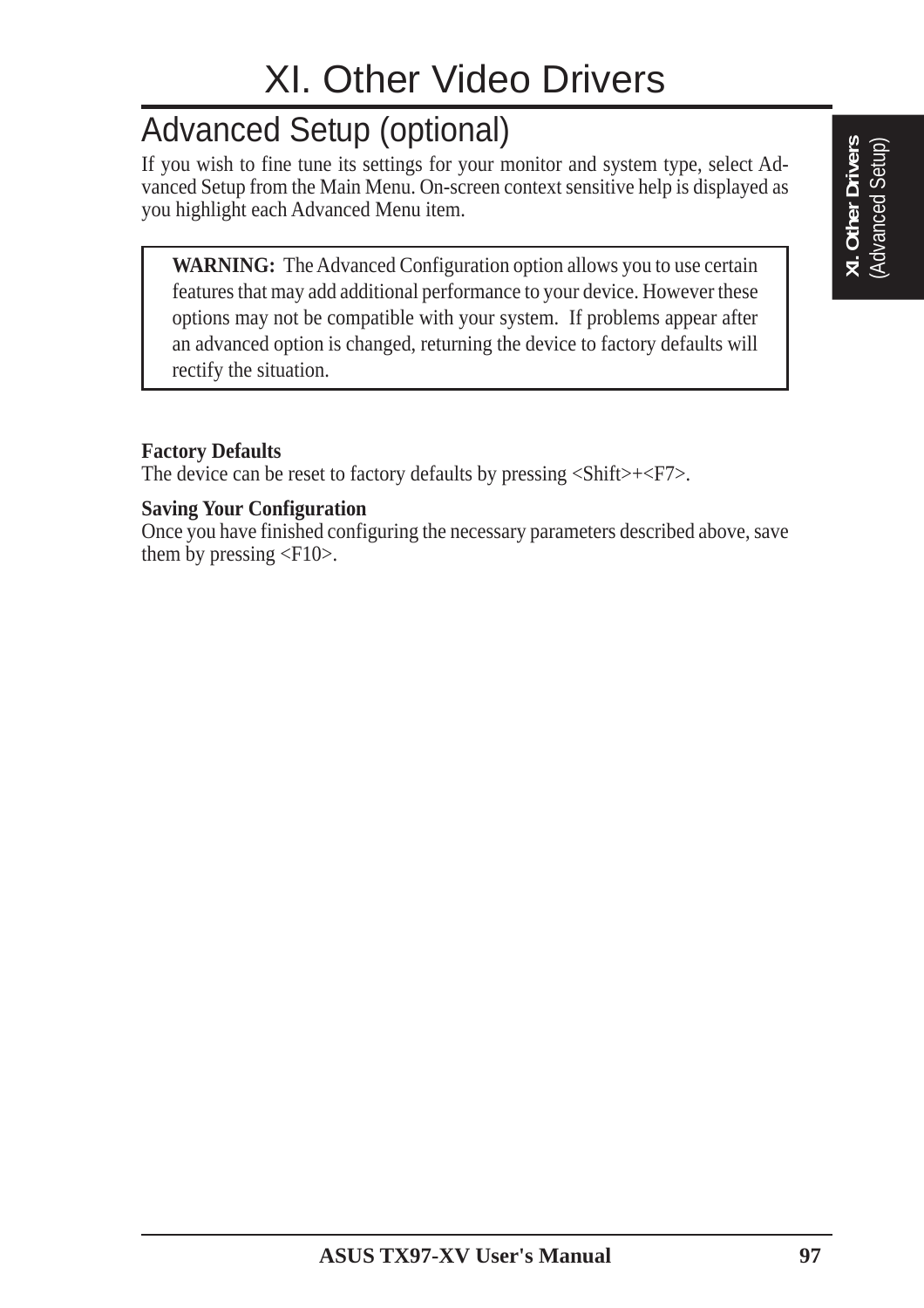(This page was intentionally left blank)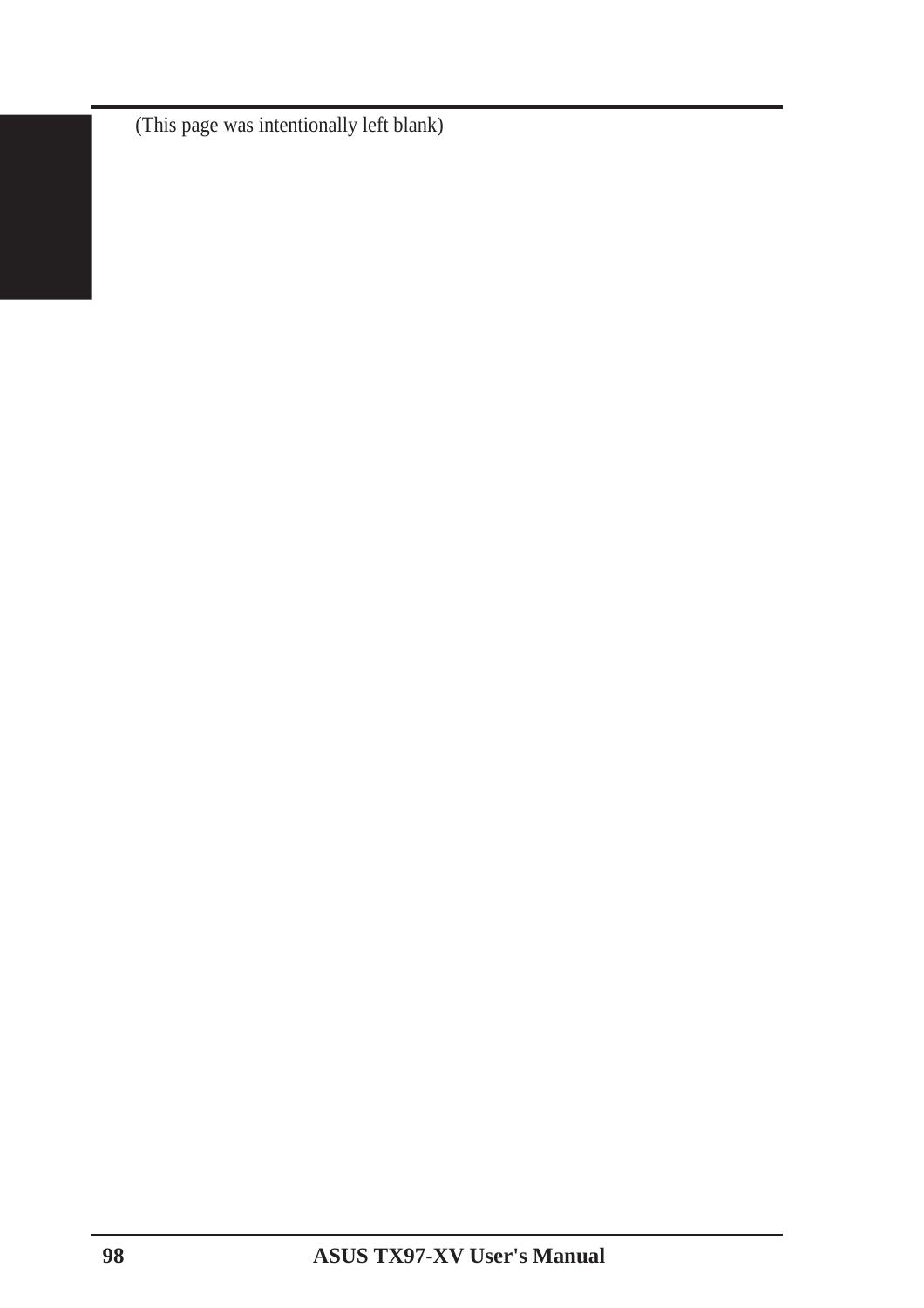# **Diagnostics**

All installed graphics modes in the mach64 accelerator can be viewed and tested, by running the INSTALL program from the DOS prompt, or by running a diagnostics program called M64DIAG.EXE. Do not run it in a windowed or full-screen DOS box.

 In the INSTALL program, select Test Graphics Adapter from the Diagnostics... option of the Main Menu. The Test Graphics Adapter menu has the following options:

- VGA Tests ...
- Accelerator Tests ...

Any time you suspect there is a problem, especially during installation, run the above tests. The information provided in this appendix will enable you to solve most problems.

# **Troubleshooting**

Because a typical computer system consists of many different parts, difficulties may arise from a combination of items, from software or hardware installation, to monitor compatibility. Listed below are several checks you can make to help determine what the problem is.

# System Lockup

- If you are using a memory manager such as QEMM or 386MAX you need to modify the command line in the CONFIG.SYS file so that the address of the graphics device video BIOS, C000 - C7FF, is excluded. For example, add "EXCLUDE = C000 - C7FF" to the command line.
- Remove all unnecessary boards.
- Disable shadow RAM.
- Ensure that the board is seated correctly and that the device has been installed using the proper utilities.
- Try the device in a different system and reset to factory defaults using the INSTALL program. If the device works in another system, the problem is likely due to incorrect configuration.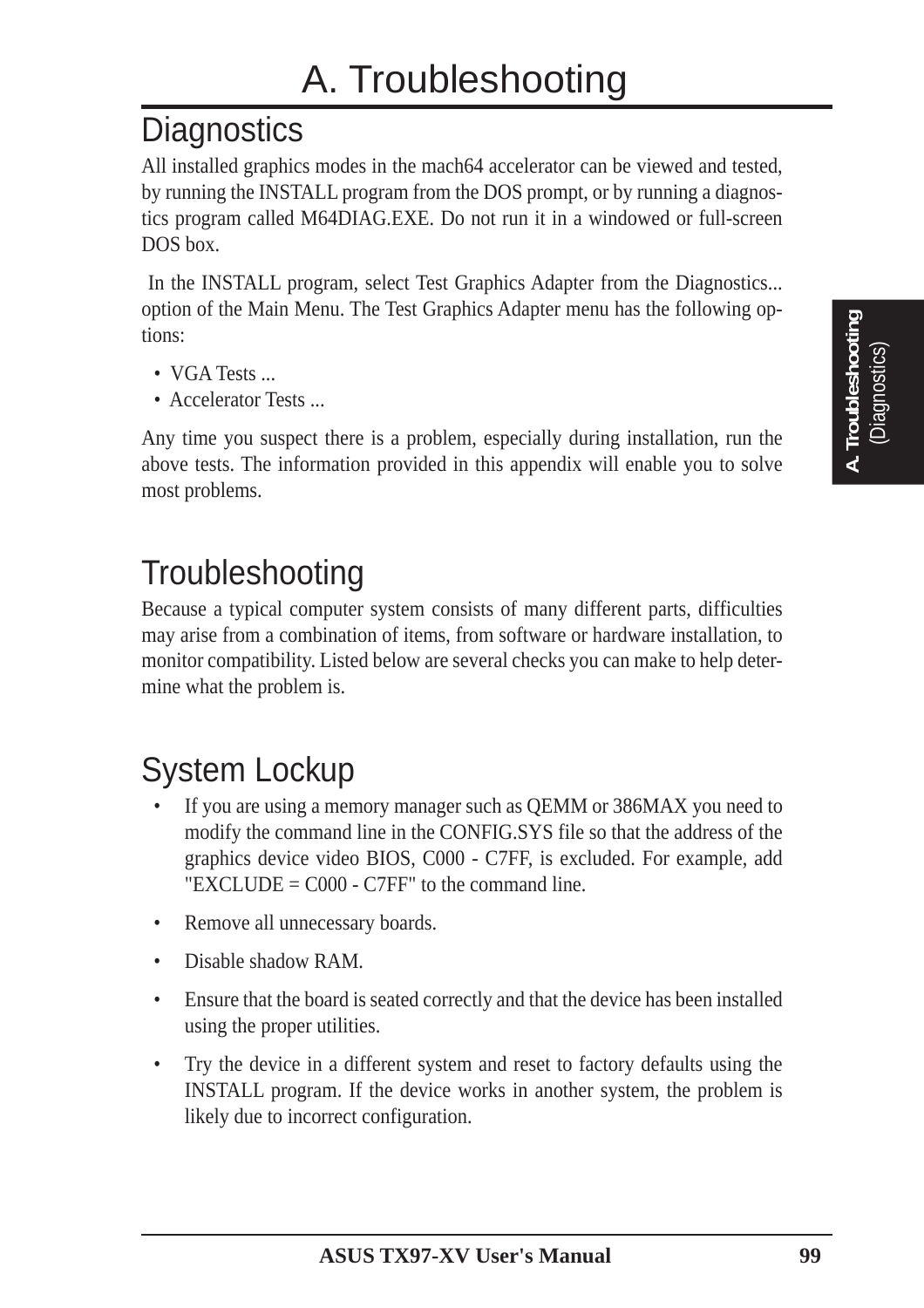# A. Troubleshooting

#### **Test Patterns OK; Applications Do Not Sync**

The wrong monitor type has been selected. Change the settings in the INSTALL program.

#### **Windows Driver Not Installing Properly**

Windows must be running in 386 Enhanced Mode. Incompatible memory managers may prevent Windows from starting in enhanced mode. If this occurs, remove the offending driver or memory manager.

#### **Windows NT 4.0 driver cannot pass "Test VGA."**

Please bypass "Test VGA" then load ATI drivers after completing installation.

#### **AutoCAD Driver Not Installing Properly**

If using a 386, ensure that AutoCAD has been configured for the appropriate ADI driver. The protected mode driver requires extended memory.

#### **Error Codes and Messages**

Problems and solutions for some common errors found by the test program are provided for your reference as follows:

#### **Memory aperture test failure or Diagnostics program locks or Reboots during aperture test**

If you receive an error message indicating that the memory aperture location is conflicting with your system memory, restart the INSTALL program as follows: IN-STALL APMAP <Enter>. Now when you enable Memory Aperture, you must select a location above but not overlapping System Memory (S), BIOS (B) or Reserved (R) locations. Not applicable for ISA cards.

#### **Desired resolution is disabled and displayed in gray**

A mode displayed in gray means that the BIOS is told this mode is not available, based on the device configuration. Reinstall using custom monitor selection.

#### **Menu item is disabled and displayed in gray**

The test program has determined that the mode or test is not available under the current configuration. Aperture tests are not available if the aperture is disabled, and CRT mode and pixel depth are determined by current installation, DAC type, memory size, and memory type.

#### **Adapter not detected**

This message should only occur when a mach64 ASIC is not detected. If this message occurs and a mach64 board is present, it may indicate an I/O conflict, conflicts between the Extended Memory Manager (EMM) and the video ROM. Try removing all other boards from the system and booting from a plain DOS disk. Try excluding the video BIOS address (C0000-C7FFF) from the memory manager. Refer to the documentation furnished with the memory manager software for information.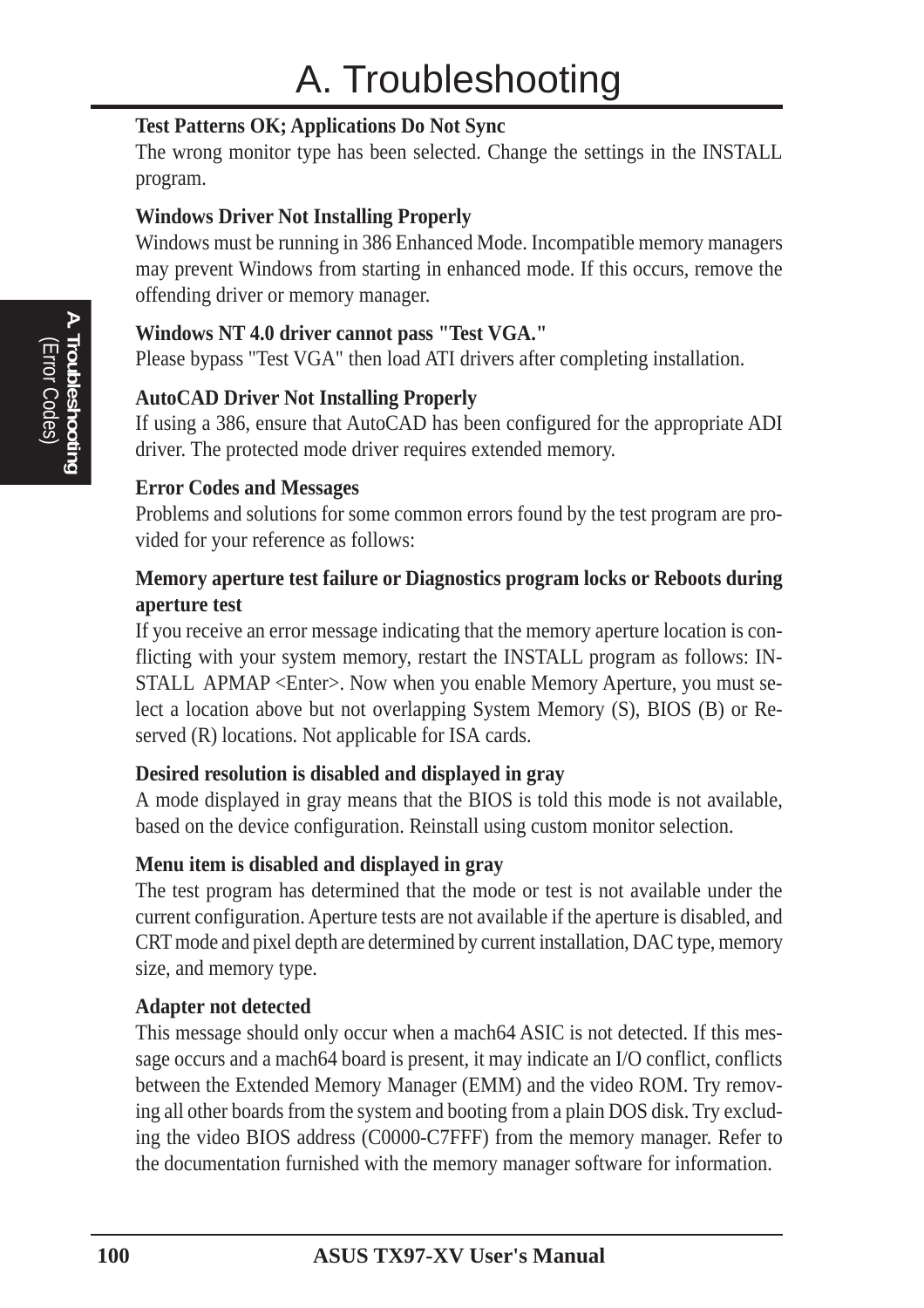#### **Any FIFO test error**

The effects of a bad command FIFO should be visible. (e.g., the screen does not come up, or it displays garbage.)

#### **Quick memory test error**

Run Detailed RAM Test to confirm the error and identify the address of the error.

#### **Detailed memory test error.**

Run Detailed RAM Test several times to confirm the error and take notes of any messages and error codes.

#### **DAC LUT test failure.**

An error has occurred while testing the DAC LookUp Table. The problem should be visible on the top color bar of any 8bpp mode.

#### **ROM checksum error.**

An error has been detected in the ROM.

#### **Draw sequence failure.**

An error has occurred in the draw engine. If the error is intermittent, it might indicate a marginal RAM failure. The effects of this failure may not be immediately apparent.